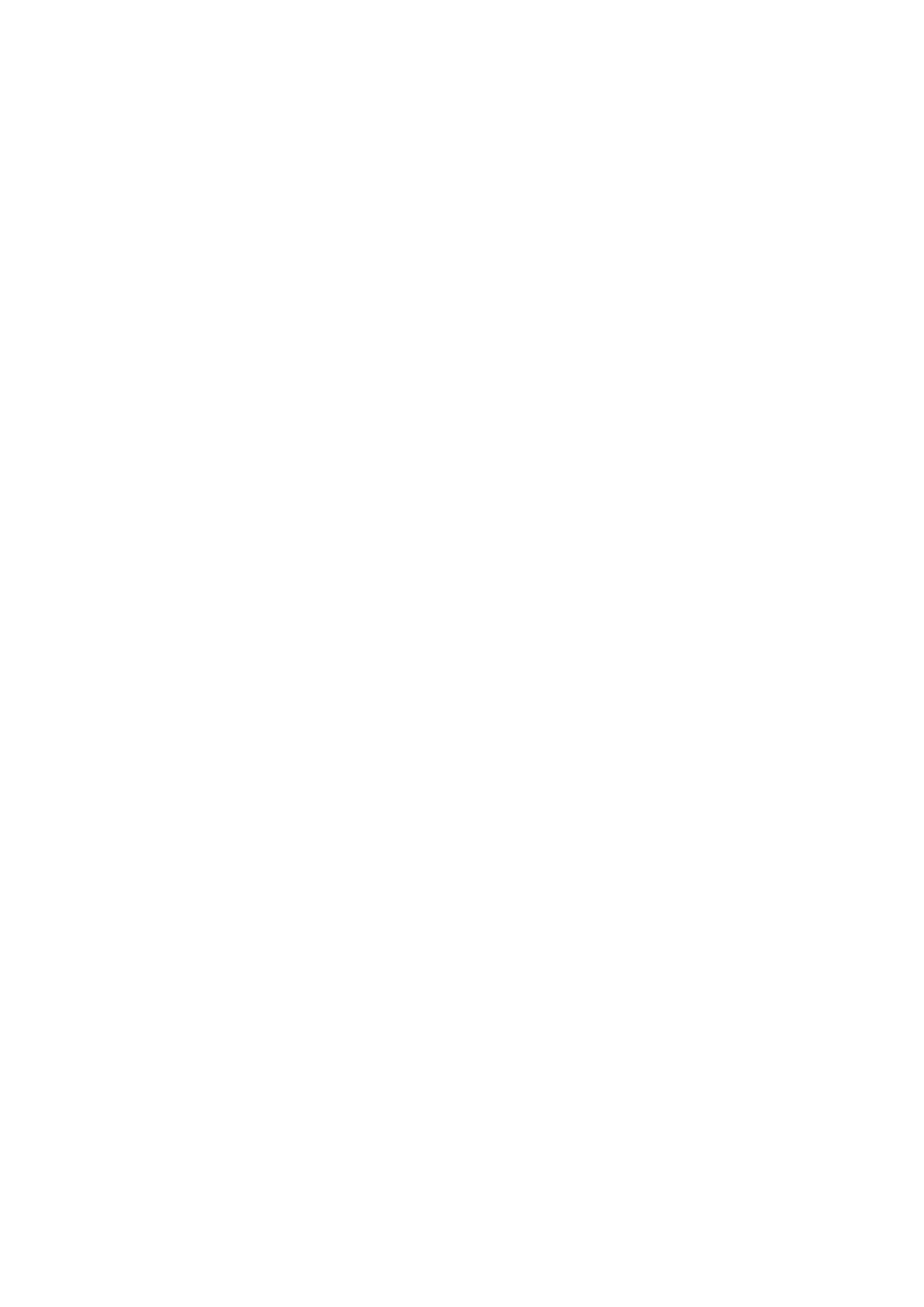Western Australia

## **Bail Act 1982**

### **CONTENTS**

## **Part I — Preliminary**

| 1.  | Short title                                         | $\mathbf{2}$   |
|-----|-----------------------------------------------------|----------------|
| 2.  | Commencement                                        | $\overline{c}$ |
| 3.  | Terms used                                          | $\overline{c}$ |
| 3A. | Sending notices by electronic communication         | 8              |
| 4.  | Application of this Act                             | 9              |
| 4A. | Detention and bail where accused appears in         |                |
|     | response to summons or court hearing notice         | 9              |
|     | Part $II$ — Rights of accused in                    |                |
|     | relation to bail                                    |                |
| 5.  | Right of accused to have bail considered under      |                |
|     | this Act                                            | 11             |
| 6.  | Duty on arresting officer and others to             |                |
|     | consider bail                                       | 11             |
| 6A. | Whether custody justified to be considered in       |                |
|     | certain cases                                       | 13             |
| 7.  | Duty imposed on judicial officers in respect of     |                |
|     | unconvicted accused                                 | 14             |
| 7A. | Bail may be dispensed with by court                 | 15             |
| 7B. | Special provision for adult accused in murder cases | 15             |
| 7C. | Special provision for child accused in murder cases | 17             |
| 7D. | Previous decision may be adopted                    | 18             |
| 7E. | Bail during trial                                   | 19             |
| 7F. | Bail for appeal from courts of summary              |                |
|     | jurisdiction                                        | 19             |
|     |                                                     |                |

| As at 18 Oct 2010 | Version 07-g0-02                                                         | page i |
|-------------------|--------------------------------------------------------------------------|--------|
|                   | Extract from www.slp.wa.gov.au, see that website for further information |        |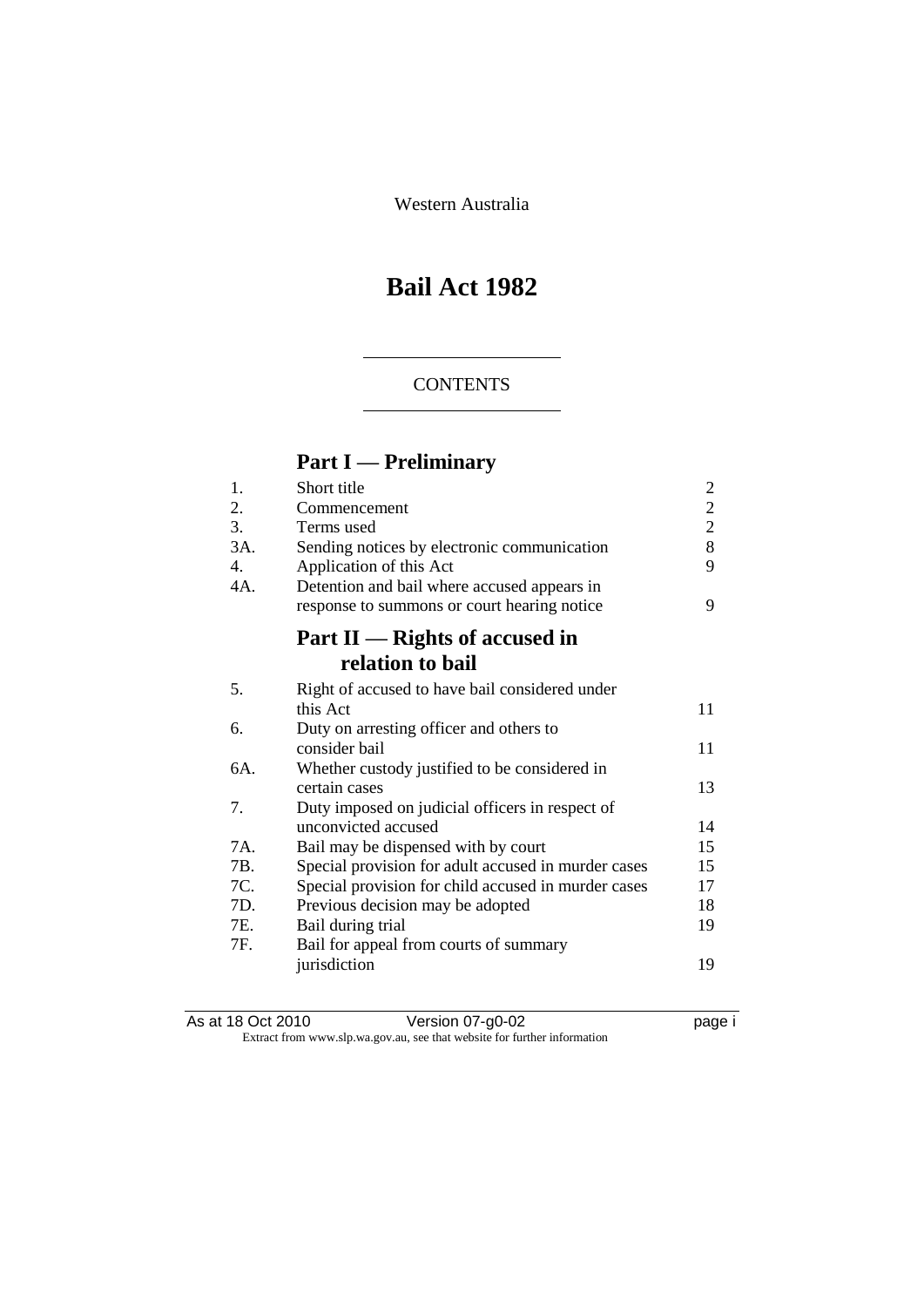| Contents |
|----------|
|----------|

| 8.           | Accused to be given information and approved                                      |    |
|--------------|-----------------------------------------------------------------------------------|----|
|              | forms                                                                             | 20 |
| 9.           | Bail decision may be deferred until further<br>information obtained               | 22 |
| 10.          | Sections 5, 6 and 7 do not apply where accused                                    |    |
|              | imprisoned for other cause                                                        | 22 |
| 11.          | Rights following grant of bail                                                    | 23 |
| 12.          | Further limitation on rights in s. 7A(2) and 11                                   | 24 |
|              | Part III — Jurisdiction relating to                                               |    |
|              | bail                                                                              |    |
| 13.          | Jurisdiction to grant bail                                                        | 25 |
| 13A.         | Jurisdiction to dispense with bail and how                                        |    |
|              | jurisdiction to be exercised                                                      | 25 |
| 13B.         | Giving and proof of notices under s. 13A(3)                                       | 26 |
| 14.          | Extent of judge's jurisdiction                                                    | 27 |
| 15.          | Exclusive jurisdiction of Supreme Court judge in                                  |    |
|              | murder cases                                                                      | 28 |
| 15A.<br>15B. | Appeal from decision of judge<br>Determination of appeal under s. 15A and related | 29 |
|              | provisions                                                                        | 30 |
| 16.          | Bail of person arrested on warrant                                                | 31 |
| 16A.         | Restrictions on powers of authorised officers and                                 |    |
|              | justices in certain cases                                                         | 32 |
| 17.          | Conditions which may be imposed                                                   | 33 |
| 17A.         | Further provisions as to responsible person's                                     |    |
|              | undertaking (Schedule 1 Part C clause 2)                                          | 33 |
|              | Part IV — Hearing of case for bail,                                               |    |
|              | parties, and evidence                                                             |    |
| 20.          | Power to consider bail in camera and to prohibit                                  |    |
|              | publication                                                                       | 35 |
| 21.          | Parties                                                                           | 36 |
| 22.          | Evidence                                                                          | 36 |
| 23.          | Accused not bound to supply information                                           | 36 |
| 24.          | Information may be referred to police officer for                                 |    |
|              | verification or for report                                                        | 37 |
| 24A.         | Information may be referred to community                                          |    |
|              | corrections officer for verification or for report                                | 37 |
|              |                                                                                   |    |

| ıC<br>ı<br>и |  |
|--------------|--|
|              |  |

page ii Version 07-g0-02 As at 18 Oct 2010 Extract from www.slp.wa.gov.au, see that website for further information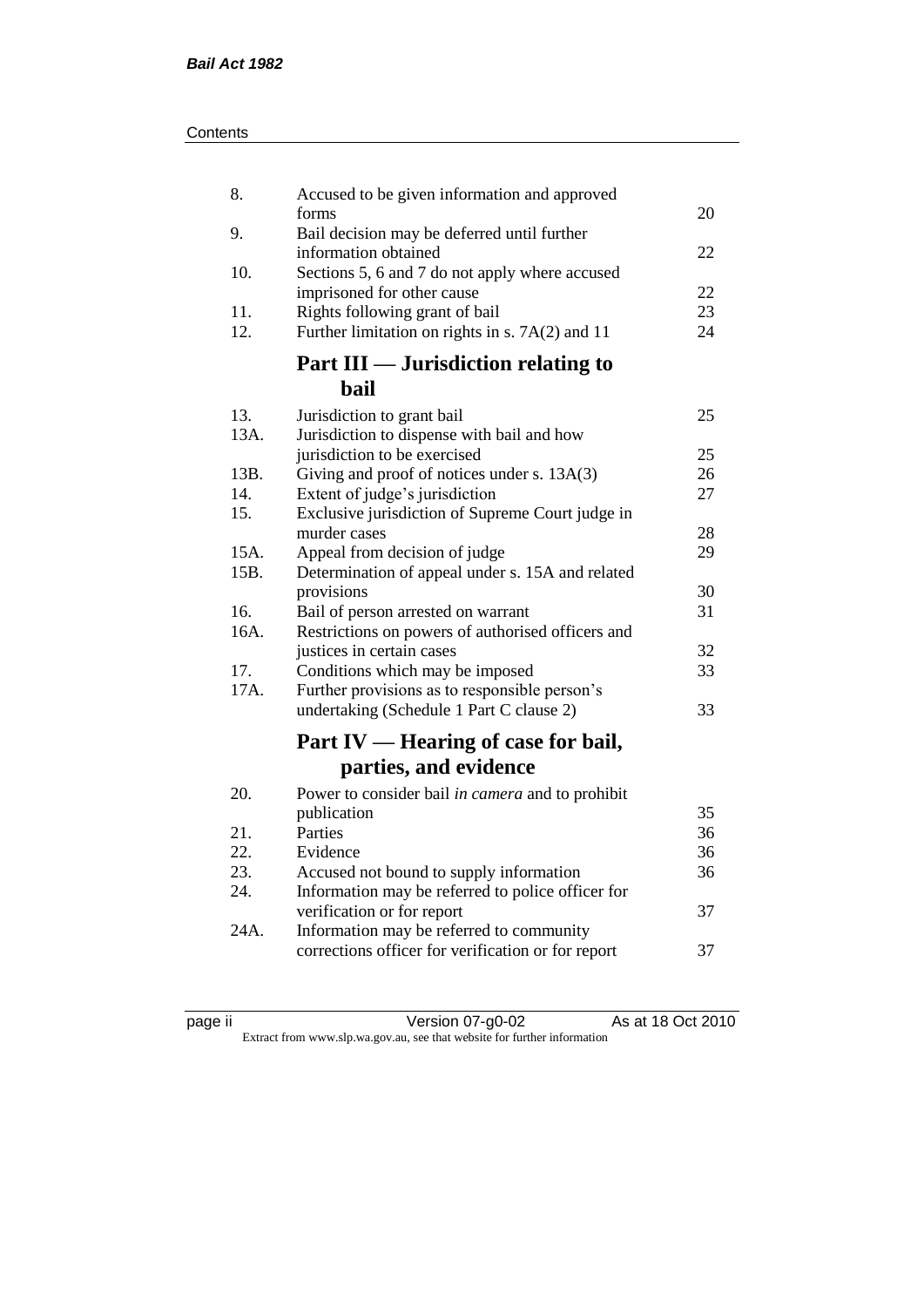| 25.  | Protection of accused as to information given for     |    |
|------|-------------------------------------------------------|----|
|      | bail purposes                                         | 38 |
| 26.  | Record of decision and reasons                        | 38 |
| 27.  | Transmission of relevant papers to court              | 39 |
| 27A. | Transmission of papers to CEO (corrections)           | 40 |
|      | <b>Part V</b> — Bail undertakings                     |    |
| 28.  | Bail undertaking                                      | 41 |
| 29.  | Before whom bail undertaking may be entered into      | 42 |
| 30.  | Duties of person before whom bail undertaking is      |    |
|      | entered into                                          | 42 |
| 31.  | Different time and place for appearance may be        |    |
|      | substituted                                           | 43 |
| 31A. | Amendment of conditions during trial                  | 45 |
| 32.  | Giving and proof of notices under s. 31               | 47 |
| 33.  | Judicial officer may order accused to enter into bail |    |
|      | undertaking                                           | 48 |
| 34.  | Cessation and suspension of bail undertaking          | 49 |
|      | <b>Part VI</b> — Sureties and surety                  |    |
|      | undertakings                                          |    |
| 35.  | Surety and surety undertaking                         | 50 |
| 36.  | Authority to approve sureties                         | 50 |
| 37.  | Proposed surety to receive certain information and    |    |
|      | prescribed form for completion                        | 51 |
| 38.  | Persons disqualified from being sureties              | 51 |
| 39.  | Matters relevant to approval of sureties              | 52 |
| 40.  | Decision on application by proposed surety            | 52 |
| 41.  | Finality of decision to refuse approval               | 53 |
| 42.  | Before whom surety undertaking may be entered         |    |
|      | into                                                  | 53 |
| 43.  | Duties of persons before whom surety undertaking      |    |
|      | is entered into                                       | 54 |
| 43A. | Use of video link and electronic communication        |    |
|      | where proposed surety is interstate                   | 54 |
| 44.  | When surety undertaking extends to different time     |    |
|      | or different time and place substituted under s. 31   | 56 |
| 45.  | Giving and proof of notices under s. 44               | 57 |
| 46.  | Power of surety to apprehend accused                  | 59 |
| 47.  | Cessation and suspension of surety undertaking        | 59 |
|      |                                                       |    |

| As at 18 Oct 2010 | Version 07-g0-02                                                         | <br>page III |
|-------------------|--------------------------------------------------------------------------|--------------|
|                   | Extract from www.slp.wa.gov.au, see that website for further information |              |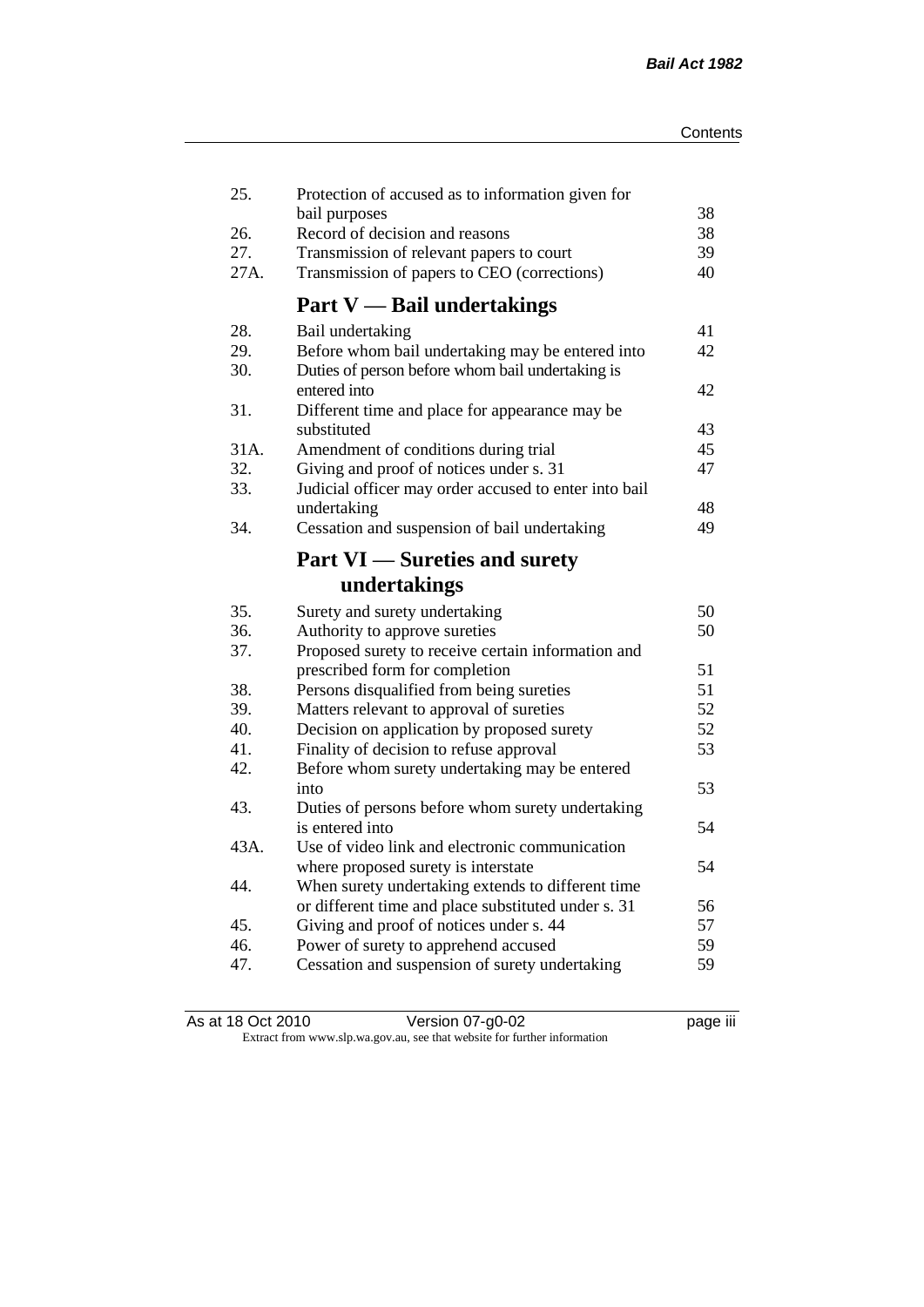| 48.        | Surety may apply for cancellation of his                                        |    |
|------------|---------------------------------------------------------------------------------|----|
|            | undertaking                                                                     | 60 |
| 49.        | Forfeiture of money under surety's undertaking                                  | 61 |
| 50.        | Offence to indemnify surety                                                     | 63 |
|            | <b>Part VIA — Administration of home</b>                                        |    |
|            | detention conditions                                                            |    |
| 50A.       | Powers of CEO (corrections)                                                     | 65 |
| 50C.       | Powers and duties of community corrections                                      |    |
|            | officers                                                                        | 65 |
| 50D.       | Powers of members of the Police Force                                           | 67 |
| 50E.       | CEO (corrections) may substitute a different place                              |    |
|            | of detention and apply conditions                                               | 67 |
| 50F.       | CEO (corrections) may revoke bail                                               | 68 |
| 50G.       | Procedure on arrest after revocation of bail                                    | 68 |
| 50H.       | Exclusion of the rules of natural justice                                       | 69 |
| 50J.       | Delegation by CEO (corrections)                                                 | 69 |
| 50K.       | Retrieval of monitoring equipment                                               | 69 |
| 50L.       | Rules                                                                           | 70 |
|            | <b>Part VII — Enforcement of bail</b>                                           |    |
|            |                                                                                 |    |
|            |                                                                                 |    |
|            | undertakings                                                                    |    |
| 51.        | Offence to fail to comply with bail undertaking                                 | 71 |
| 51A.       | Proceedings before courts of summary jurisdiction                               |    |
|            | for an offence under s. 51                                                      | 72 |
| 52.        | Provisions as to summary proceedings before                                     |    |
|            | superior courts for an offence under s. 51                                      | 72 |
| 53.        | Appeals against decisions made under s. 52                                      | 74 |
| 54.        | Accused on bail may be taken before a judicial                                  |    |
| 54A.       | officer for variation or revocation of bail                                     | 75 |
|            | Accused on committal may be taken before court                                  | 77 |
|            | by which committed                                                              | 78 |
| 55.<br>57. | Powers of judicial officer to revoke or vary bail                               | 79 |
| 58.        | Forfeiture of money under bail undertaking                                      |    |
|            | Automatic forfeiture on expiration of one year after<br>absconding              | 80 |
|            | <b>Part VIII — Miscellaneous</b>                                                |    |
|            |                                                                                 |    |
| 59.        | Further power of judicial officer in relation to<br>enforcement of undertakings | 81 |

| د،    |  |
|-------|--|
| ); 10 |  |
|       |  |
|       |  |
|       |  |

page iv Version 07-g0-02 As at 18 Oct 2010 Extract from www.slp.wa.gov.au, see that website for further information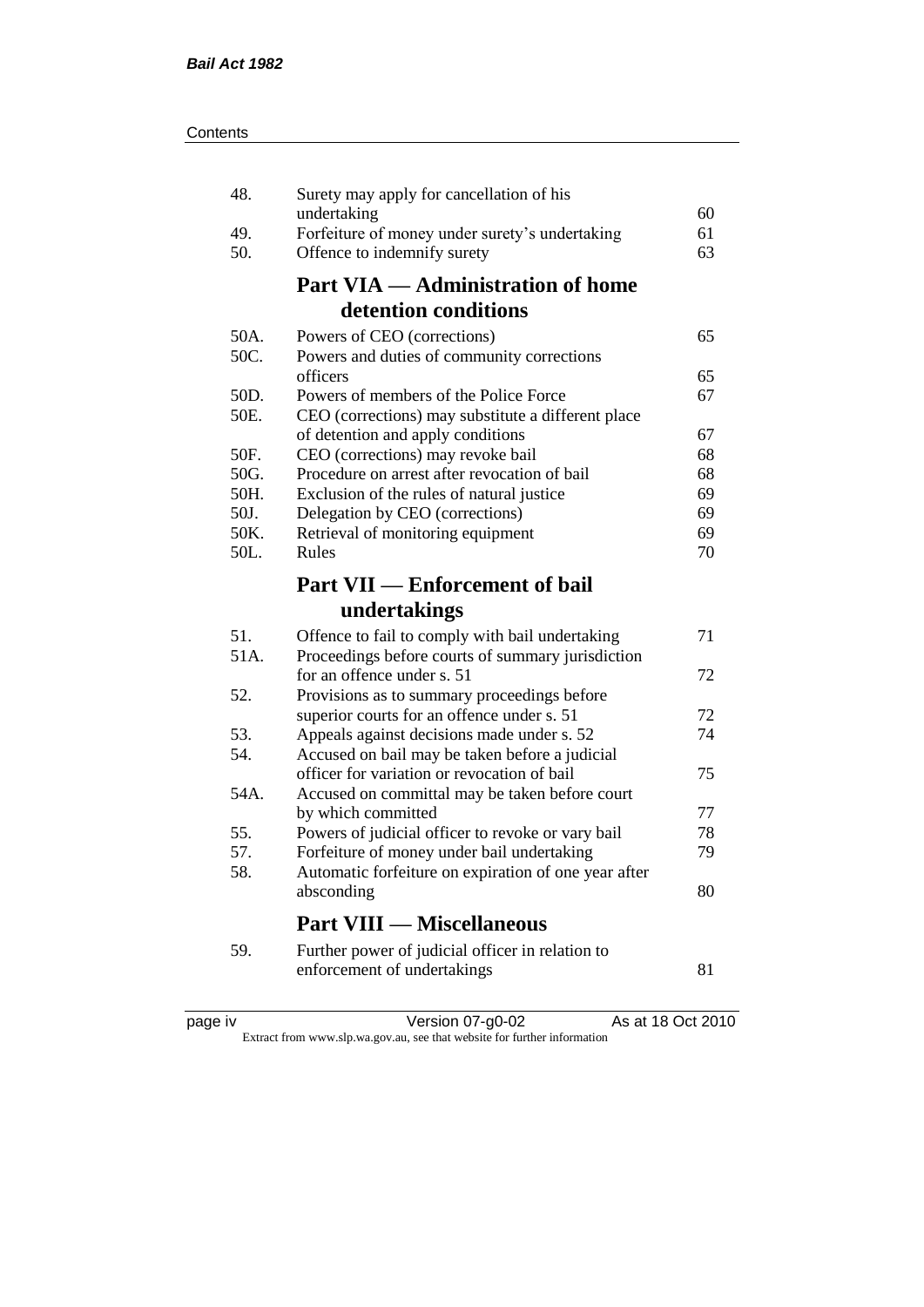| 59A. | Where bail dispensed with, accused may be taken<br>before judicial officer for reconsideration of matter | 81 |
|------|----------------------------------------------------------------------------------------------------------|----|
| 59B. | Warrant for arrest of absconding accused                                                                 | 82 |
| 60.  | Accused and surety to notify any change of address                                                       | 83 |
| 61.  | Offence of failing to bring arrested person before                                                       |    |
|      | court or person able to grant bail                                                                       | 83 |
| 62.  | Offence to give false information for bail purposes                                                      | 84 |
| 63.  | Protection of persons carrying out this Act                                                              | 84 |
| 64.  | Evidence of non-appearance etc. by an accused                                                            | 84 |
| 65.  | Bail undertakings by minors                                                                              | 85 |
| 66.  | Abolition of other powers to grant bail                                                                  | 85 |
| 66A. | Delegation by registrar                                                                                  | 85 |
| 66B. | Use of video link or audio link                                                                          | 86 |
| 67.  | Regulations                                                                                              | 87 |
|      |                                                                                                          |    |
|      | Schedule 1 — Jurisdiction as to bail                                                                     |    |
|      | and related matters                                                                                      |    |
|      | Part $A$ — Jurisdiction relating to bail                                                                 |    |
| 1.   | Initial appearance                                                                                       | 89 |
| 2.   | Appearance after adjournment                                                                             | 89 |
| 3.   | Appearance on committal to Supreme Court or                                                              |    |
|      | <b>District Court</b>                                                                                    | 90 |
| 4.   | Appearance in connection with appeal etc.                                                                | 90 |
| 5.   | Appearance prescribed by regulation                                                                      | 91 |
| 6.   | Appearances not otherwise provided for                                                                   | 91 |
| 7.   | Term used: proceedings for an offence                                                                    | 91 |
|      | Part B — Cessation of powers relating to bail                                                            |    |
| 1.   | Upon decision by judge, power of other officers                                                          |    |
|      | ceases                                                                                                   | 91 |
| 1A.  | Upon decision by Court of Appeal, other powers                                                           |    |
|      | cease                                                                                                    | 92 |
| 2.   | Upon decision by judicial officer, his power and                                                         |    |
|      | that of his peers ceases                                                                                 | 92 |
| 3.   | Cessation of power upon refusal of bail for initial                                                      |    |
|      | appearance                                                                                               | 92 |
| 4.   | Judicial officer's powers where accused proves                                                           |    |
|      | new facts or changed circumstances                                                                       | 93 |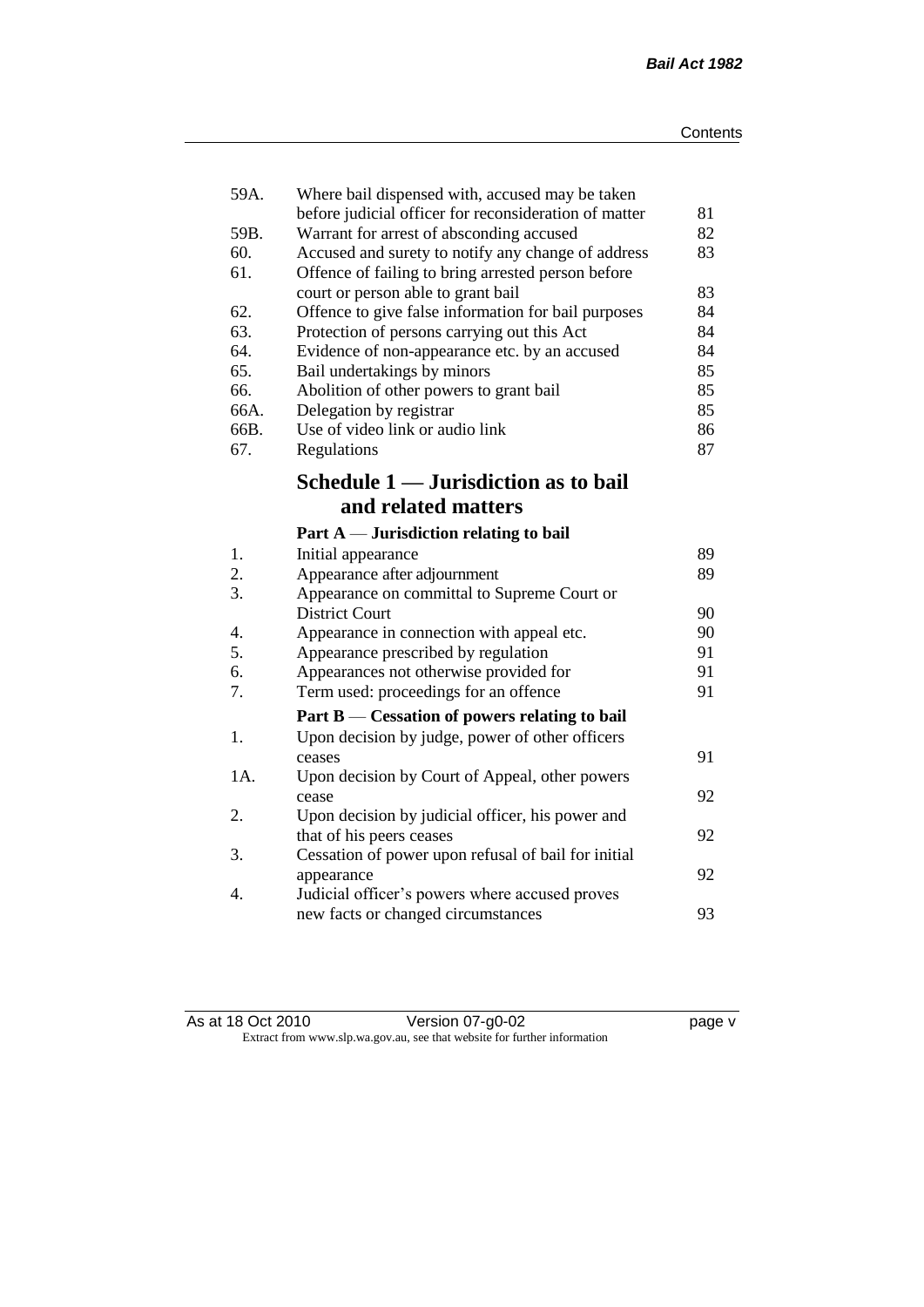#### **Contents**

#### **Part C — Manner in which jurisdiction to be exercised**

| 1.  | Bail before conviction to be at discretion of bail  |     |
|-----|-----------------------------------------------------|-----|
|     | authority, except for a child                       | 93  |
| 2.  | Child to have qualified right to bail               | 95  |
| 3.  | Matters relevant to consideration of clause $1(a)$  | 96  |
| 3A. | Bail where serious offence committed while          |     |
|     | accused on bail for another serious offence         | 97  |
| 3B. | Determination of exceptional reasons under          |     |
|     | clause $3A(1)$                                      | 98  |
| 3C. | Bail in murder cases                                | 100 |
| 4.  | Bail after conviction: accused awaiting sentence    | 100 |
| 4A. | Bail after conviction: accused awaiting disposal of |     |
|     | appeal                                              | 101 |
| 5.  | Exception for bail for an appeal under the Criminal |     |
|     | Appeals Act 2004 Part 2                             | 101 |
| 6.  | Bail of people on community orders etc.             | 101 |
| 7.  | Bail for initial appearance to be for not more than |     |
|     | 30 days                                             | 102 |
| 8.  | Bail on adjournment in court of summary             |     |
|     | jurisdiction to be for not more than 30 days except |     |
|     | by consent                                          | 102 |
| 9.  | Provision as to calculation of time                 | 102 |
|     | Part D — Conditions which may be imposed on         |     |
|     | a grant of bail                                     |     |
| 1.  | Conditions as to forfeiture and giving security may |     |
|     | be imposed on the accused and sureties              | 102 |
| 2.  | Other conditions which may be imposed               | 104 |
| 3.  | Home detention condition may be imposed             | 107 |
|     | <b>Schedule 2 — Serious offences</b>                |     |
|     | <b>Notes</b>                                        |     |
|     | Compilation table                                   | 112 |
|     |                                                     |     |

### Provisions that have not come into operation 116 **Defined Terms**

page vi Version 07-g0-02 As at 18 Oct 2010 Extract from www.slp.wa.gov.au, see that website for further information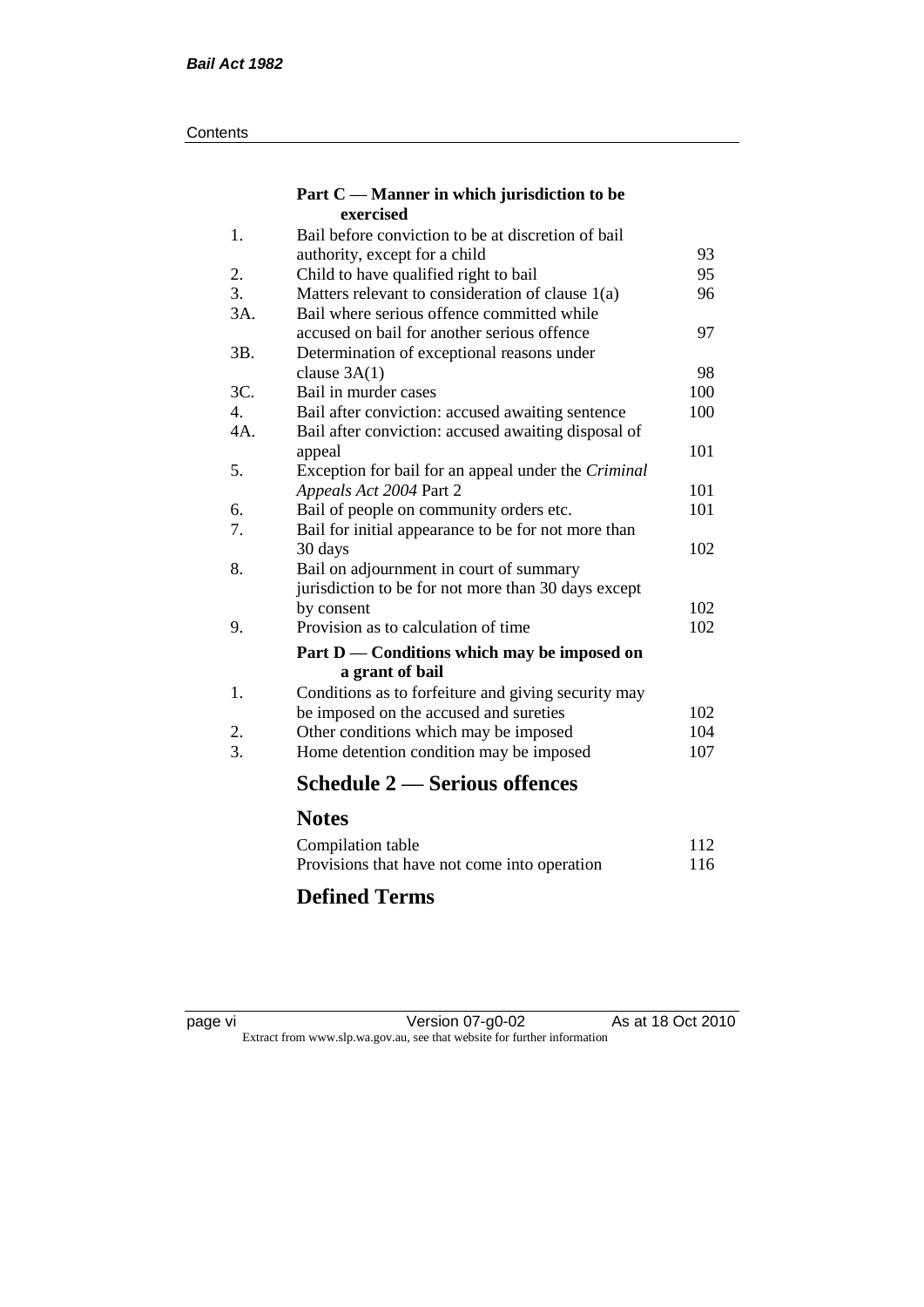Western Australia

## **Bail Act 1982**

**An Act to make better provision for bail in criminal proceedings.** 

As at 18 Oct 2010 **Version 07-g0-02 page 1** Extract from www.slp.wa.gov.au, see that website for further information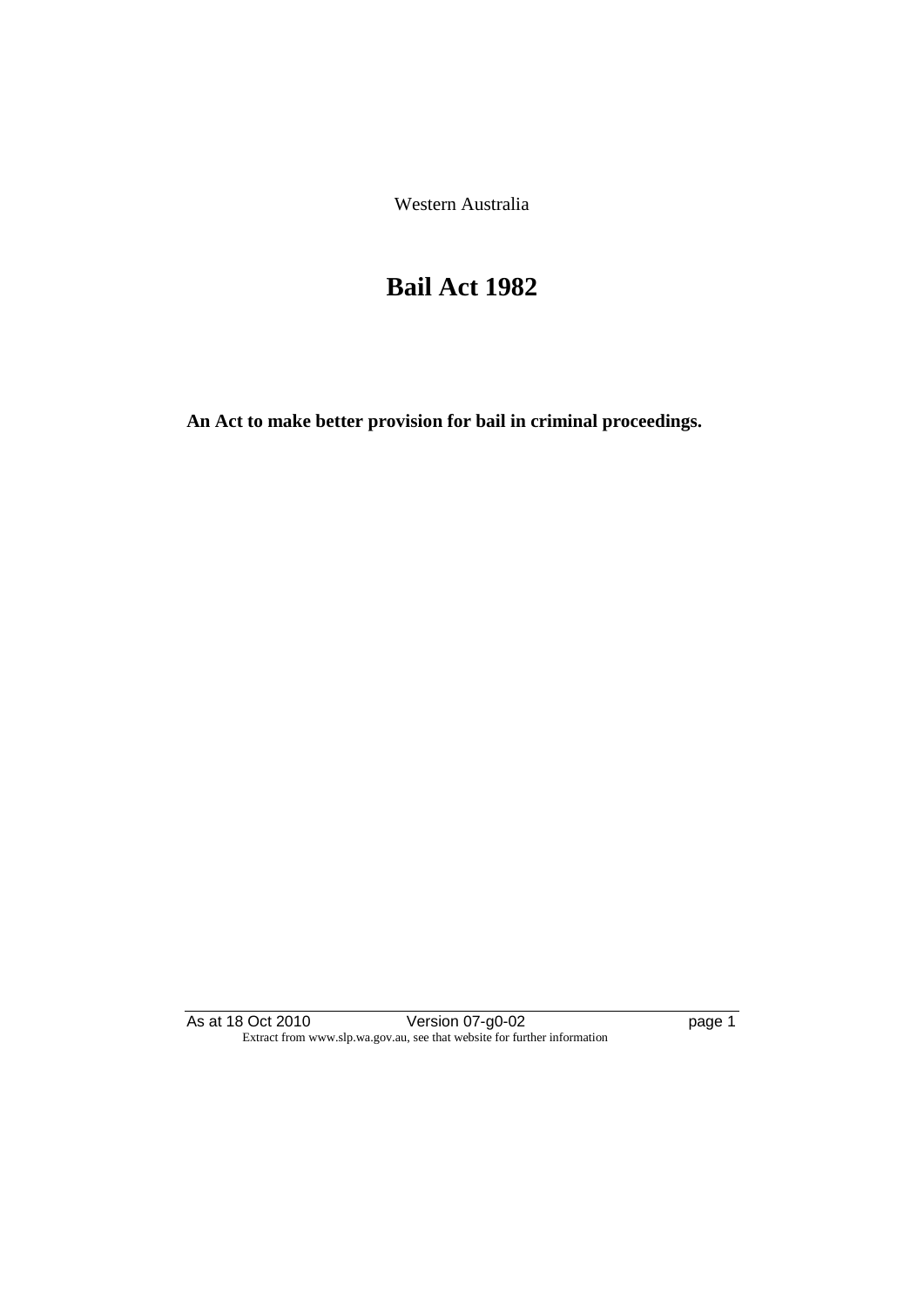**s. 1**

## **Part I — Preliminary**

#### **1. Short title**

This Act may be cited as the *Bail Act* 1982<sup>1</sup>.

#### **2. Commencement**

This Act shall come into operation on a day to be fixed by proclamation  $<sup>1</sup>$ .</sup>

#### **3. Terms used**

(1) In this Act, unless a contrary intention appears —

*accused* includes —

- (a) a person charged with, convicted of, or found guilty of an offence;
- (b) a person whose conviction for an offence is stayed;
- (c) a person in respect of whom an appeal relating to an offence is pending;
- (d) a person in respect of whom a new trial for an offence has been ordered;

#### *adjournment* —

- (a) means any order of a court by which proceedings for an offence are postponed or interrupted or are to be held at a different time or place before the same court; and
- (b) is deemed to include any order of a court, other than a committal to the Supreme Court or District Court, by which the venue of any proceedings for an offence is changed to another court or a court at another place whether by way of a remand, referral, or recommittal of the accused or otherwise;

*appeal* includes an application for leave to appeal;

#### *appropriate judicial officer* means —

(a) subject to paragraphs (b), (c) and (d), a judicial officer who is empowered to exercise jurisdiction in the court

| page 2 | Version 07-g0-02                                                         | As at 18 Oct 2010 |
|--------|--------------------------------------------------------------------------|-------------------|
|        | Extract from www.slp.wa.gov.au, see that website for further information |                   |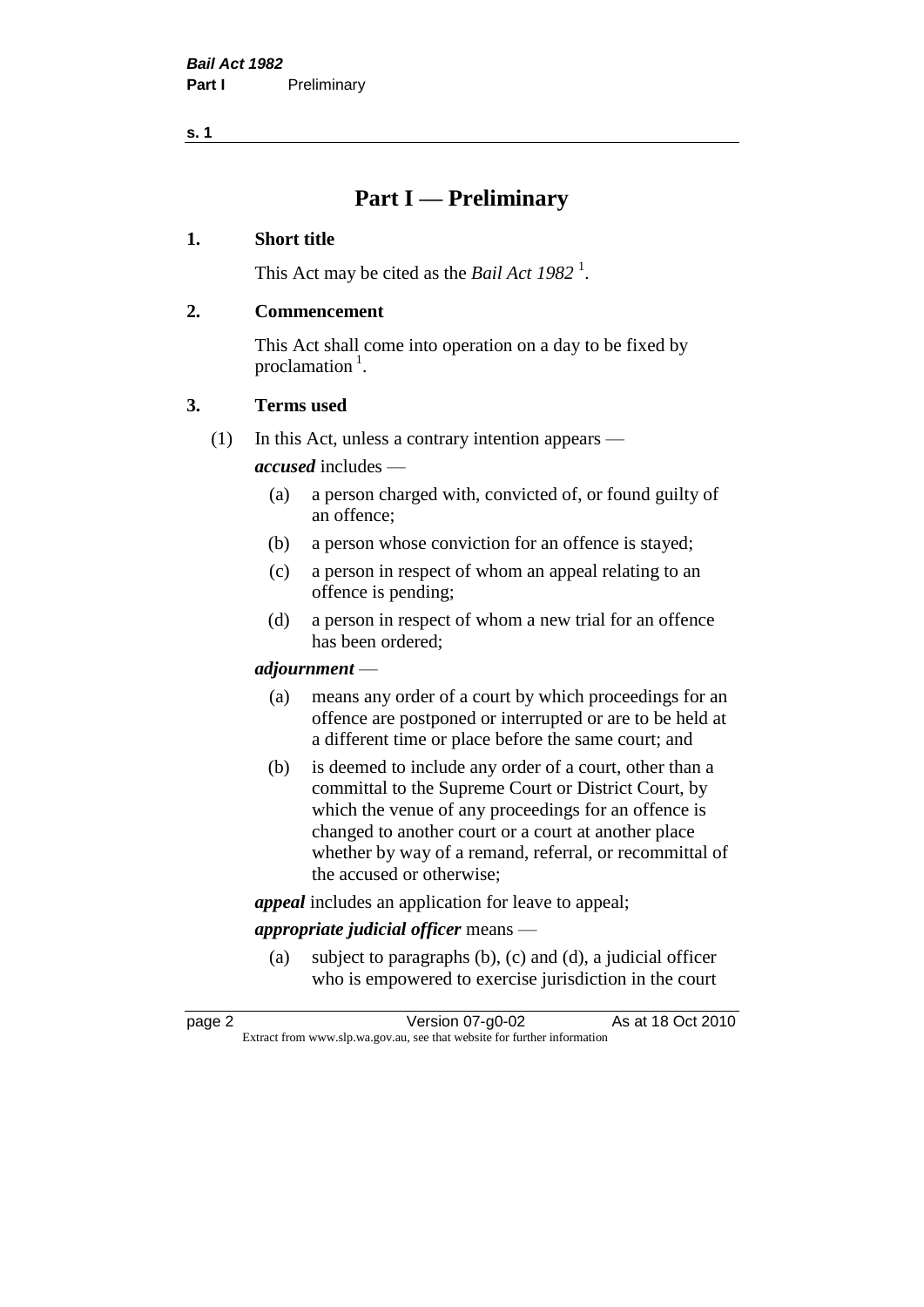before which the accused is required to appear pursuant to his bail undertaking; or

- (b) if the court is the Court of Appeal, a judge of appeal; or
- (c) except in section 49, a judge of the Supreme Court or of the Children's Court, as the case may require, in any case where —
	- (i) under section 15 only a judge of the Supreme Court or of the Children's Court has power to grant bail; or
	- (ii) a judicial officer has exercised the power contained in section 31(2)(d),

for the appearance in question; or

(d) except in section 49, a judge of the Supreme Court, of the District Court, or of the Children's Court, as the case may require, in any case where such a judge has granted bail under section 14 for the appearance in question;

*approved*, in relation to a form, means approved by the chief executive officer of the department of the Public Service principally assisting in the administration of this Act;

*as soon as is practicable* means as soon as is reasonably practicable;

*authorised community services officer* means any of the following persons —

- (a) the CEO (corrections) or a delegate of the CEO (corrections) under subsection (5);
- (b) a registrar of the Children's Court;
- (c) a superintendent of a detention centre under the *Young Offenders Act 1994*;
- (d) the officer for the time being in charge of any detention centre under the *Young Offenders Act 1994*;

*authorised officer* means an authorised police officer or an authorised community services officer;

*authorised police officer* means —

As at 18 Oct 2010 Version 07-g0-02 page 3 Extract from www.slp.wa.gov.au, see that website for further information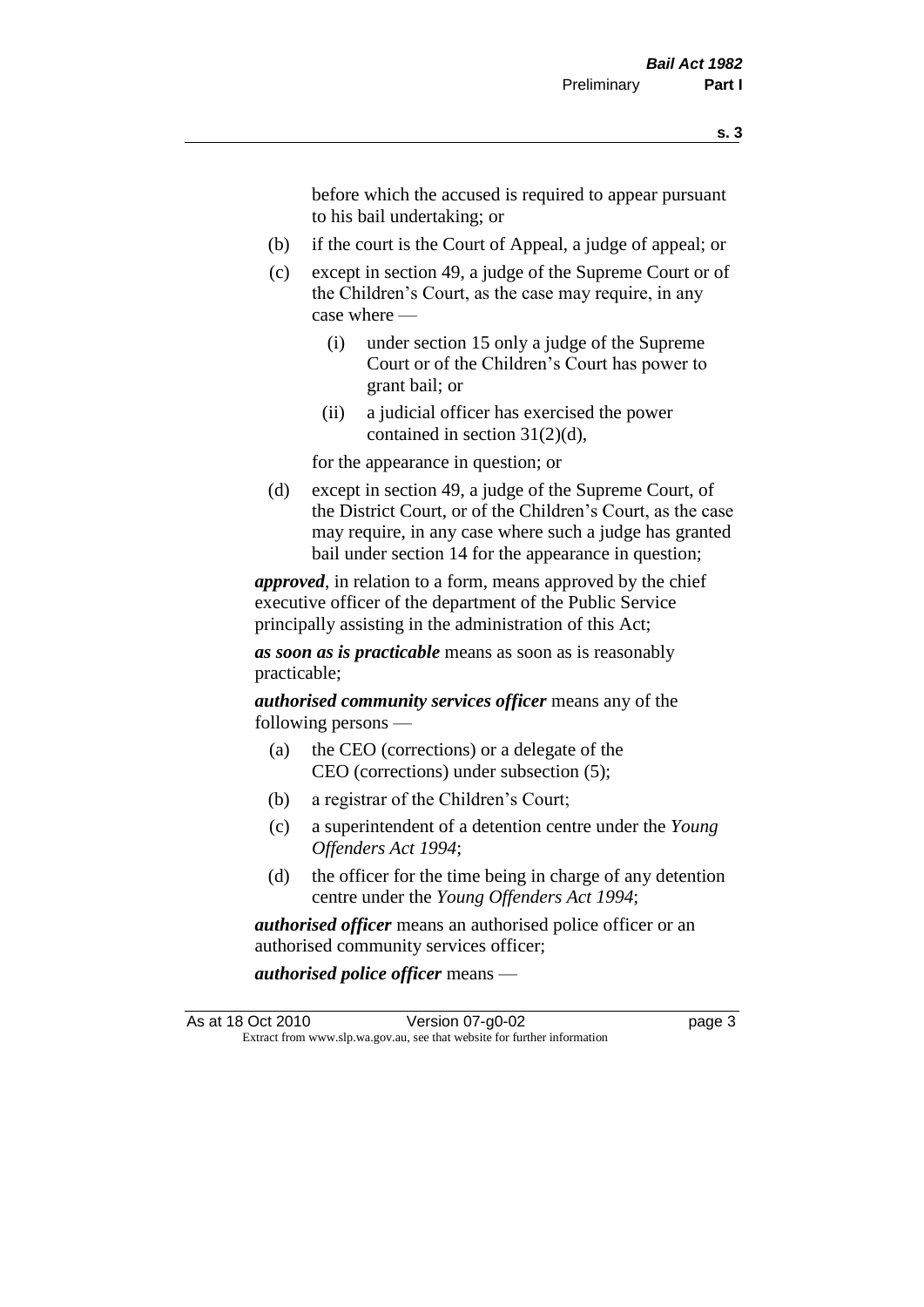- (a) a police officer who holds the rank of sergeant, or a higher rank;
- (b) the police officer who is for the time being in charge of a police station;
- (c) whichever of these officers is for the time being in charge of a lock-up —
	- (i) a police officer;
	- (ii) a special constable appointed under the *Police Act 1892* Part III whose powers, duties and obligations are or include those of an authorised police officer under this Act;
	- (iii) a police auxiliary officer appointed under the *Police Act 1892* Part IIIB whose powers, duties and obligations are or include those of an authorised police officer under this Act;

*bail undertaking* means an undertaking described in section 28(2);

*CEO (corrections)* means the chief executive officer of the Public Sector agency principally assisting the Minister administering Part 8 of the *Sentence Administration Act 2003* in its administration;

*Chief Judge* means the Chief Judge of the District Court;

*Chief Justice* means the Chief Justice of Western Australia;

*child* has the same meaning as "young person" has in the *Young Offenders Act 1994*;

*community corrections officer* has the same meaning as in the *Sentence Administration Act 2003*;

*court* means each of the following —

- (a) the Magistrates Court;
- (b) the Children's Court;
- (c) the Coroner's Court of Western Australia;
- (d) the District Court;

**s. 3**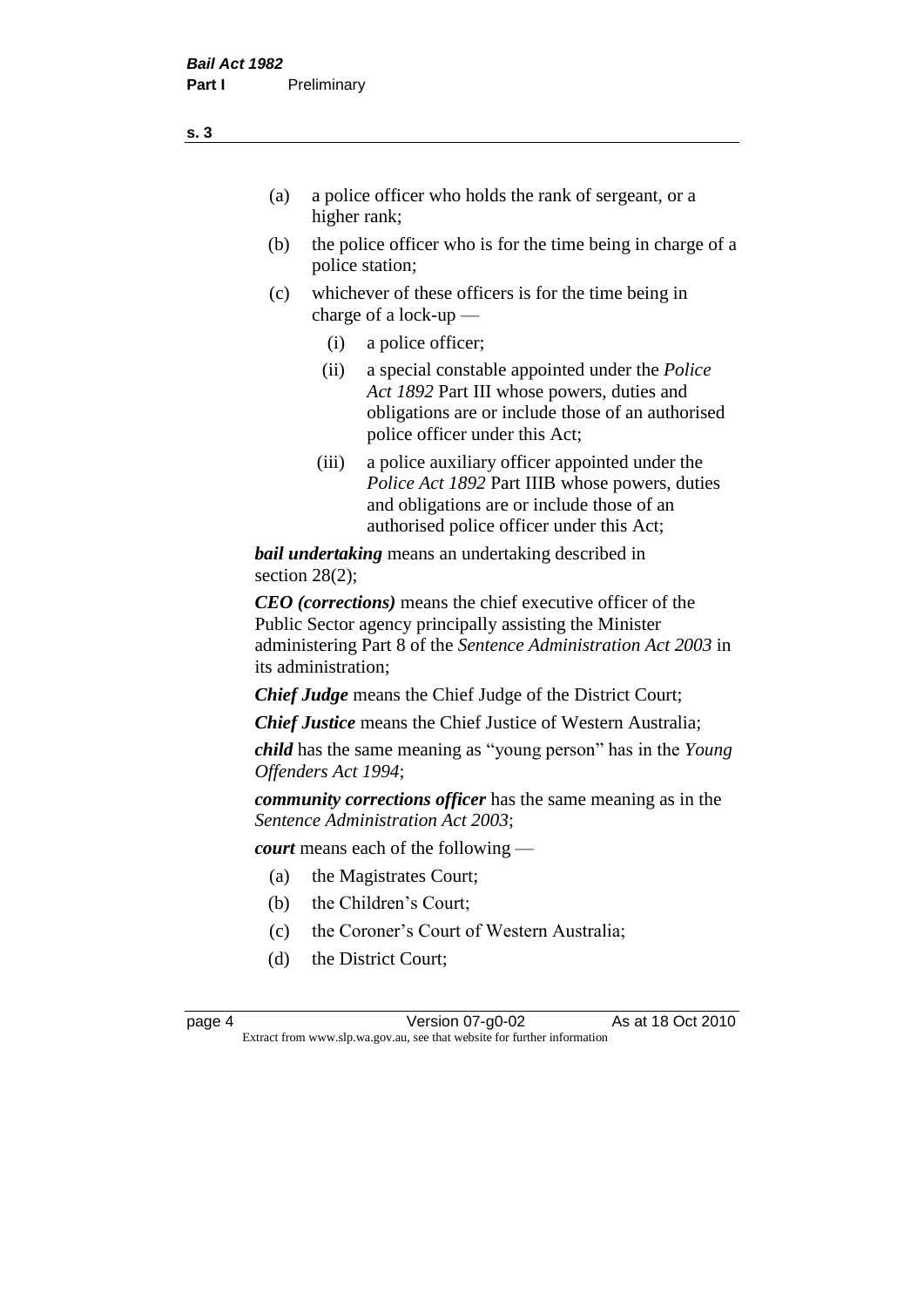**s. 3**

- (e) the Supreme Court;
- (f) the Court of Appeal;

*court custody centre* has the meaning given in the *Court Security and Custodial Services Act 1999* section 3;

*Director of Public Prosecutions* means —

- (a) the Director of Public Prosecutions for the State; or
- (b) the officer in charge in the State of the Commonwealth Office of the Director of Public Prosecutions,

as the case requires;

*early release order* means an early release order made under the *Sentence Administration Act 1995* <sup>2</sup> or *Sentence Administration Act 2003*;

*electronic address* means a facsimile number, email address or other electronic address, as the case requires;

*electronic communication* means facsimile transmission, email or other form of electronic communication as defined in the *Electronic Transactions Act 2003* section 5;

*home detention condition* means a home detention condition imposed under clause 3 of Part D of Schedule 1;

*judge of appeal* has the meaning given in the *Supreme Court Act 1935* section 4(1);

*judicial officer* means any person empowered to exercise jurisdiction in a court whether or not he is sitting as a court, and includes a single justice and, where the context so requires, the Court of Appeal exercising jurisdiction under this Act;

*lock-up* includes a place prescribed as a lock-up for the purposes of the *Court Security and Custodial Services Act 1999*;

*offence* means any act, omission or conduct which renders the person doing the act, making the omission or engaging in the conduct liable to any punishment, and includes an alleged offence; but nothing in this definition shall limit the operation of subsection (4);

*prosecutor* includes —

As at 18 Oct 2010 Version 07-g0-02 page 5 Extract from www.slp.wa.gov.au, see that website for further information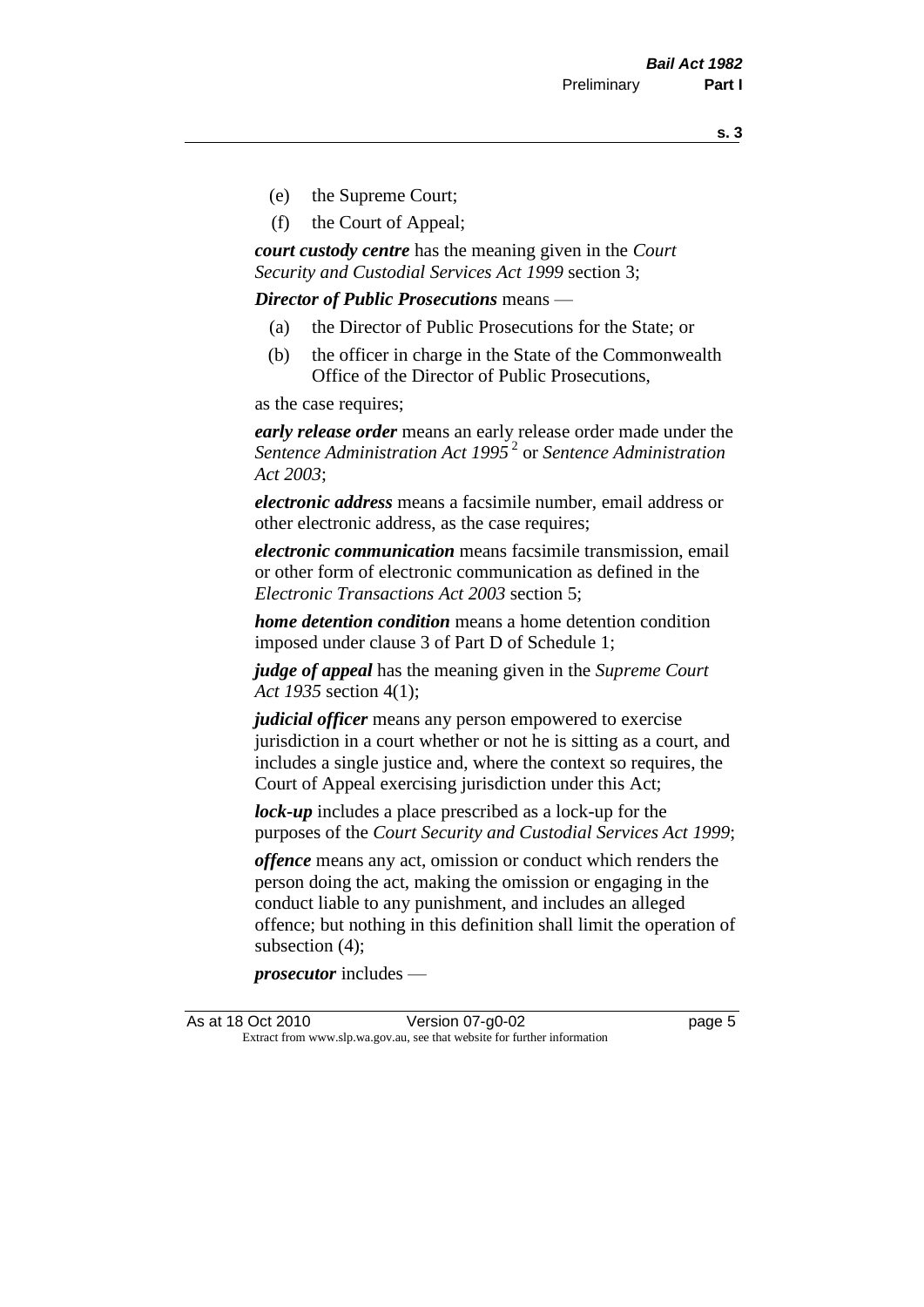- (a) in the case of an offence charged in a prosecution notice, the prosecutor;
- (b) in the case of an offence charged in an indictment, the State or the Commonwealth, as the case may be;

*registrar* of a court means —

- (a) for a court other than the Coroner's Court of Western Australia, the principal registrar, a registrar or a deputy registrar of the court; or
- (b) for the Coroner's Court of Western Australia, a coroner's registrar as defined in the *Coroners Act 1996* section 3;

*serious offence* means —

- (a) an offence against section 51(2a); and
- (b) an offence described in Schedule 2;

*surety* and *surety undertaking* have the meanings assigned to them by section 35;

*surety approval officer* means a person who is authorised by section 36 to decide whether an applicant should be approved as a surety;

*trial* means all proceedings for an offence between —

- (a) the time when the accused is called upon to plead to the prosecution notice or the indictment; and
- (b) the time when the accused is found not guilty or is sentenced.
- (2) A reference in this Act
	- (a) to a power to grant bail includes a reference to a power to refuse bail;
	- (b) to a grant of bail includes a reference to a grant of bail by the exercise of a power in section 31(2).

page 6 Version 07-g0-02 As at 18 Oct 2010 Extract from www.slp.wa.gov.au, see that website for further information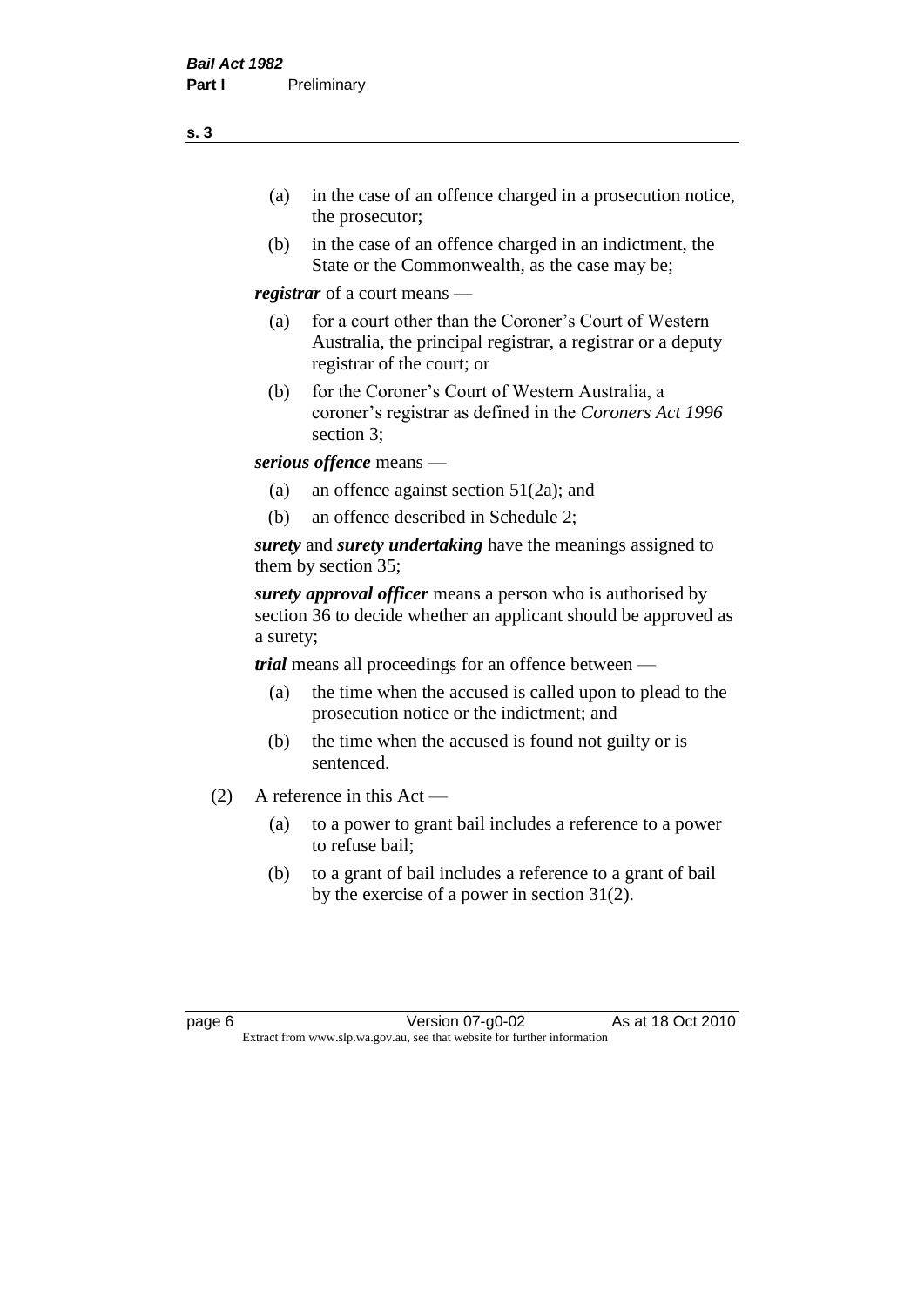- **s. 3**
- (3) Where in this Act there is a reference to a requirement that an accused appear in court, the reference is to a requirement, unless a contrary intention appears, that the accused —
	- (a) surrender himself into the custody of the court or, in the case of a bail undertaking, of the court specified therein, or of such person as the court may direct, to be dealt with according to law;
	- (b) submit himself to a search of his person and any property then in his possession (which is hereby authorised) and allow to be taken from him, to be dealt with according to the relevant law and procedures, anything so found; and
	- (c) remain in custody until authorised to be released therefrom.
- (4) If a person is arrested under a warrant issued
	- (a) under section 50, 79, 84E or 129 of the *Sentencing Act 1995* in connection with a possible breach of a conditional release order, a sentence of suspended imprisonment or conditional suspended imprisonment, or a community order imposed under that Act; or
	- (b) under section 43 of the *Young Offenders Act 1994* in respect of an alleged breach of a youth community based order, an intensive youth supervision order or a conditional release order made under that Act,
	- then
		- (c) the person is to be taken as having been arrested and to be in custody awaiting an appearance in court for the offence for which the sentence was imposed;
		- (d) the first appearance in court after the arrest is to be taken, for the purposes of sections  $5(1)$  and  $8(1)$  and clause 1 of Part A and clause 7 of Part C of Schedule 1, to be the initial appearance for that offence; and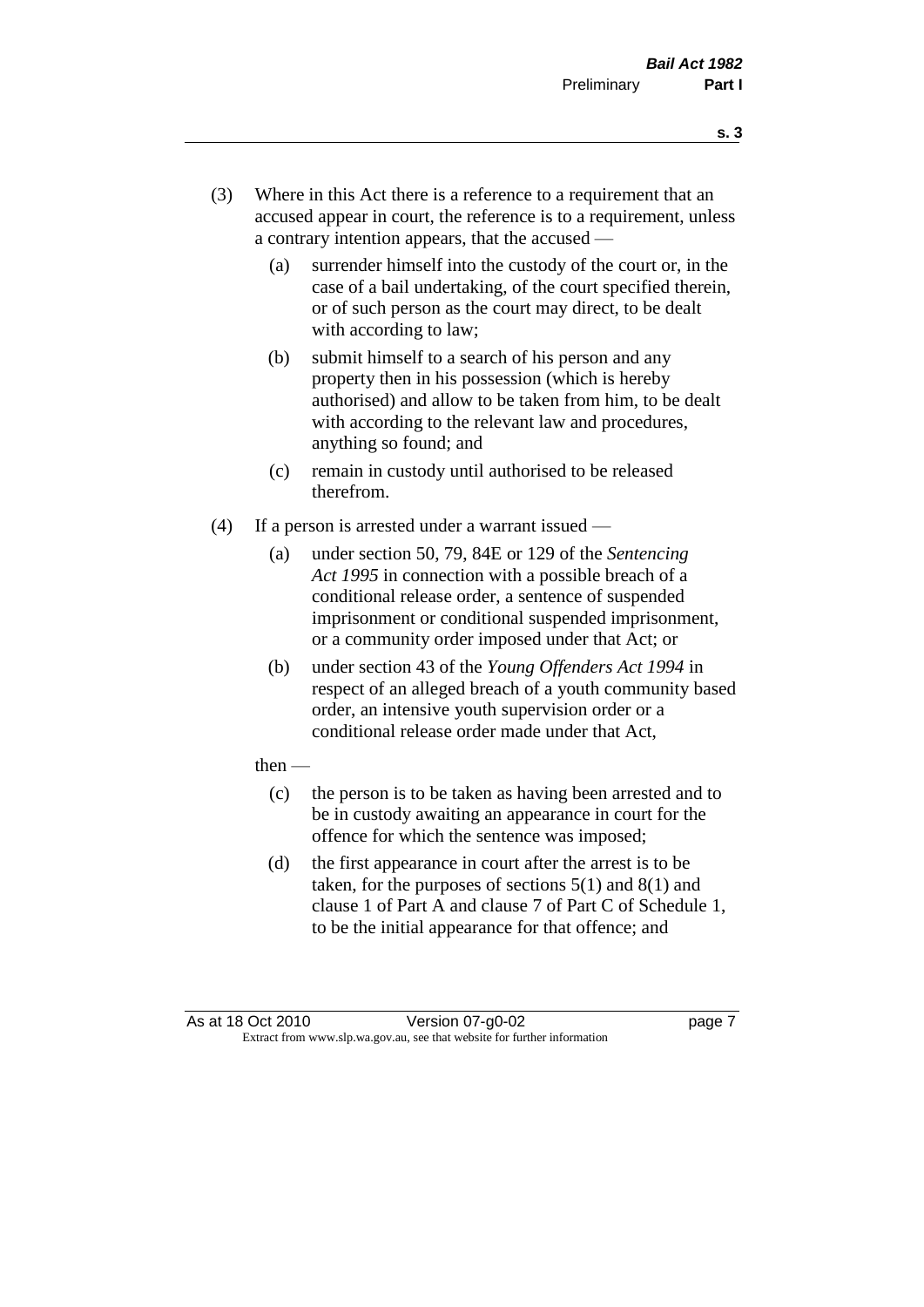- (e) the proceedings following the arrest are to be taken to be proceedings for that offence and to be a trial for the purpose of the definition in subsection (1) of "trial".
- (5) The CEO (corrections) may by writing signed by him delegate to any officer of the department of which he is the chief executive officer any function he has under this Act as an authorised community services officer.

*[Section 3 amended by No. 74 of 1984 s. 3; No. 15 of 1988 s. 4; No. 49 of 1988 s. 78; No. 61 of 1990 s. 4; No. 31 of 1993 s. 6; No. 45 of 1993 s. 4 and 12; No. 78 of 1995 s. 7; No. 57 of 1997 s. 21(1); No. 54 of 1998 s. 4 and 14; No. 47 of 1999 s. 7; No. 50 of 2003 s. 29(3); No. 65 of 2003 s. 121(2); No. 27 of 2004 s. 13(2); No. 34 of 2004 s. 251; No. 45 of 2004 s. 28(4); No. 59 of 2004 s. 141; No. 84 of 2004 s. 11, 82 and 83(2); No. 65 of 2006 s. 51 and 53; No. 6 of 2008 s. 4 and 24(2).]* 

*[Section 3. Modifications to be applied in order to give effect to Cross-border Justice Act 2008: section altered 1 Nov 2009. See endnote 1M; amended by No. 42 of 2009 s. 12.]*

#### **3A. Sending notices by electronic communication**

- (1) A reference in this Act, however expressed, to a notice being sent to a person (the *addressee*) by electronic communication is a reference to the notice being sent by electronic communication —
	- (a) to an electronic address provided by the addressee for the purpose of being served with the notice; and
	- (b) in an electronic format that enables it to be printed or otherwise generated by the addressee.
- (2) If a notice is sent in accordance with subsection (1), the notice is to be presumed, unless the contrary is shown, to have been received at the time when, in the ordinary course of events, the electronic communication would have entered the information system, as defined in the *Electronic Transactions Act 2003* section 5, of the addressee.

**s. 3A**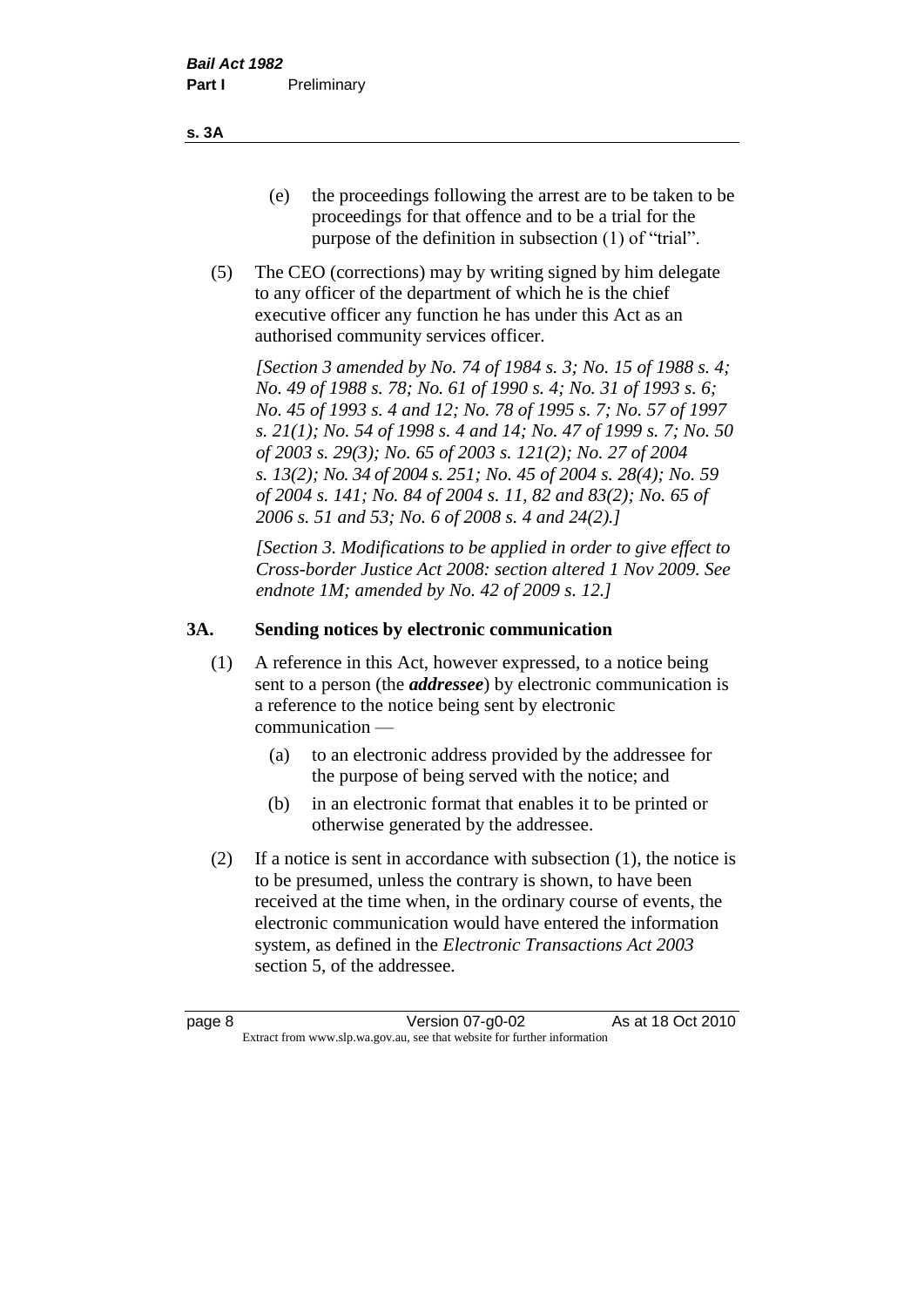*[Section 3A inserted by No. 6 of 2008 s. 5.]*

#### **4. Application of this Act**

The operation of this Act extends to any appearance in a court for an offence —

- (a) except to the extent that in this Act, or in the law creating the offence or applicable thereto, express provision is made excluding or limiting the operation of this Act in respect of that appearance;
- (b) whether or not that law contains a reference to the granting of bail;
- (c) however any reference in that law to the granting of bail may be expressed; and
- (d) as if any reference therein to the taking of a recognizance were to a requirement that, except where bail is dispensed with under this Act, the accused enter into a bail undertaking.

*[Section 4 amended by No. 84 of 2004 s. 82.]*

*[4AA.* 1M *Modifications to be applied in order to give effect to Crossborder Justice Act 2008: section inserted 1 Nov 2009. See endnote 1M.]*

#### **4A. Detention and bail where accused appears in response to summons or court hearing notice**

- $(1)$  Where
	- (a) an accused has appeared in court for an offence pursuant to a summons or court hearing notice issued under the *Criminal Procedure Act 2004*; and
	- (b) a judicial officer adjourns the proceedings,

the accused is not to be detained in custody to further appear before the court for that offence unless the judicial officer so orders.

As at 18 Oct 2010 Version 07-g0-02 Page 9 Extract from www.slp.wa.gov.au, see that website for further information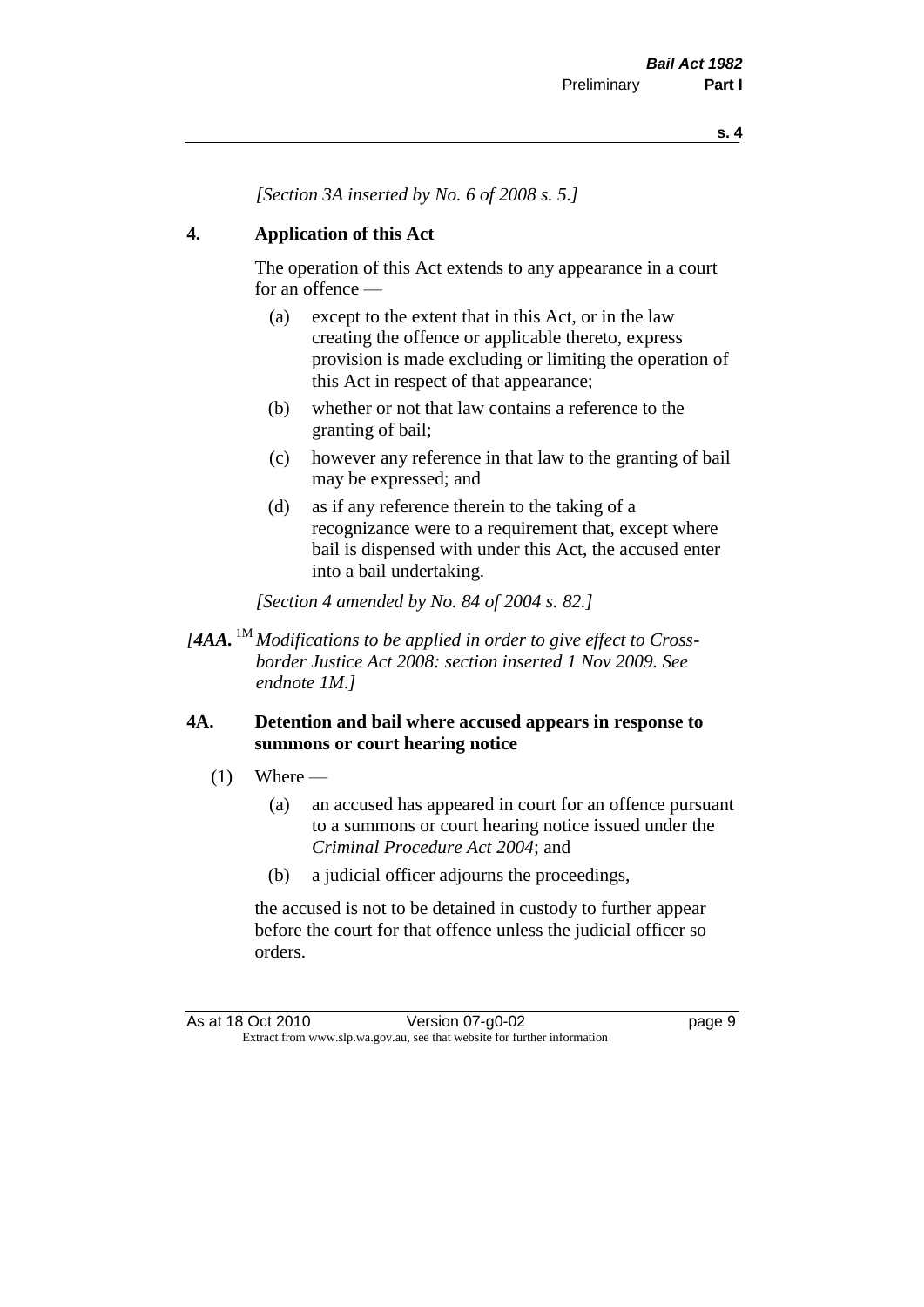#### **s. 4A**

- (2) If an order is made under subsection (1), the duty described in section 7(1) applies.
- (3) On any appearance in court by the accused a judicial officer to whom section 7(1) applies may revoke an order made under subsection (1).

*[Section 4A inserted by No. 6 of 2008 s. 6(1).]*

page 10 Version 07-g0-02 As at 18 Oct 2010 Extract from www.slp.wa.gov.au, see that website for further information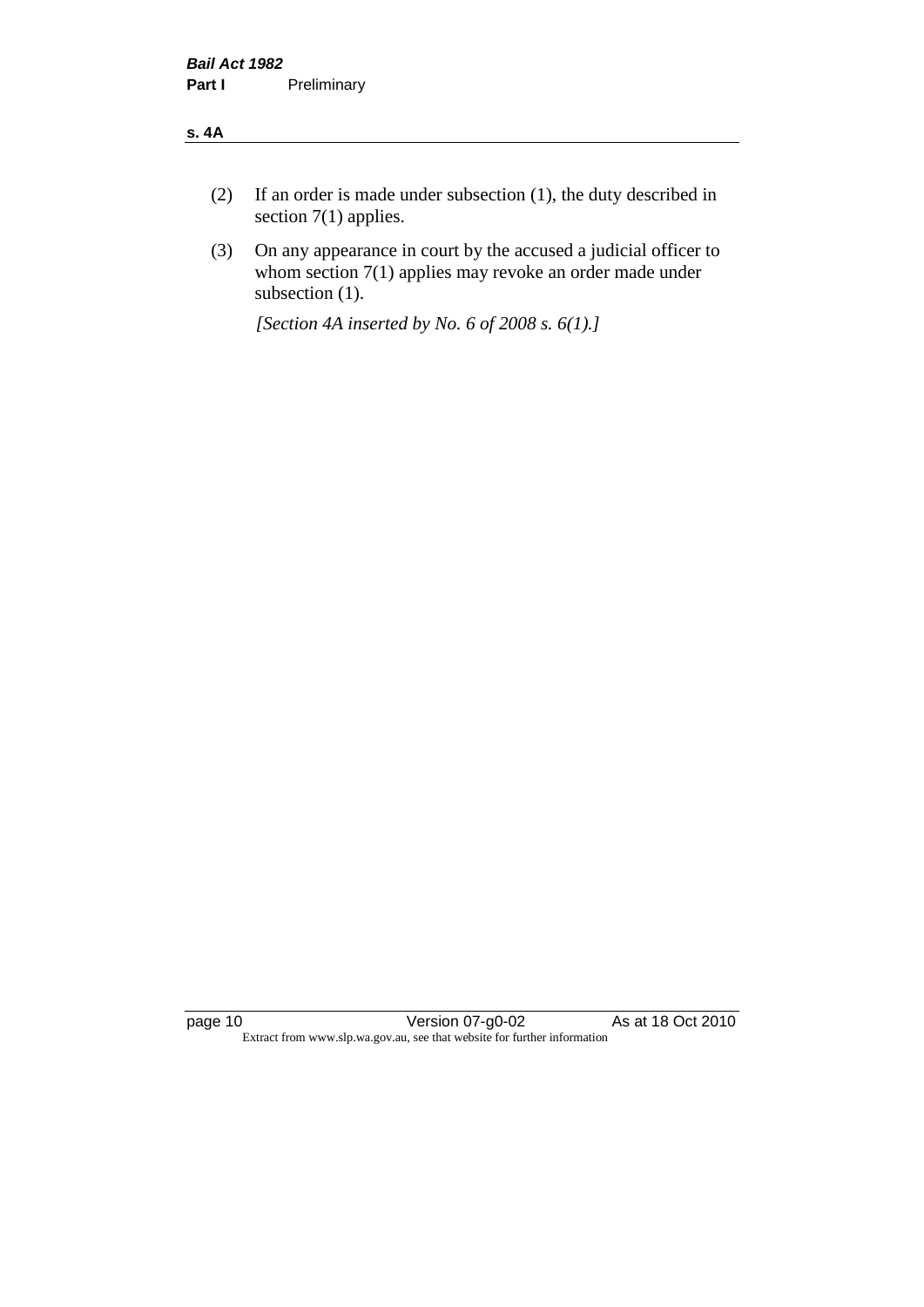## **Part II — Rights of accused in relation to bail**

*[Heading amended by No. 84 of 2004 s. 82.]* 

#### **5. Right of accused to have bail considered under this Act**

- (1) An accused who is in custody for an offence awaiting his initial appearance in court therefor is entitled —
	- (a) subject to sections 9, 10, 12 and 16(2), to have his case for bail for that appearance considered under and in accordance with this Act as soon as is practicable;
	- (b) if his case is not so considered, or if he is refused bail or is not released on bail, to be brought before a court as soon as is practicable.
- (2) An accused who is in custody awaiting any appearance in court for an offence, other than an initial appearance, is entitled, subject to sections 7B, 7C, 7E, 9 and 10, to have his case for bail for that appearance considered under and in accordance with this Act.

*[Section 5 amended by No. 74 of 1984 s. 4; No. 84 of 2004 s. 82; No. 6 of 2008 s. 7.]* 

#### **6. Duty on arresting officer and others to consider bail**

- (1) This section applies to a police officer or other person (the *arrester*) who —
	- (a) charges a person who is under arrest (the *accused*) with an offence; and
	- (b) does not release the accused unconditionally under section 142 of the *Criminal Investigation Act 2006*,

or who arrests a person under a warrant.

- (2) This section is subject to  $-$ 
	- (a) the exercise of the power conferred by section 9; and
	- (b) sections 10, 12 and 16 and clause 3A of Part C of Schedule 1.

As at 18 Oct 2010 Version 07-g0-02 Page 11 Extract from www.slp.wa.gov.au, see that website for further information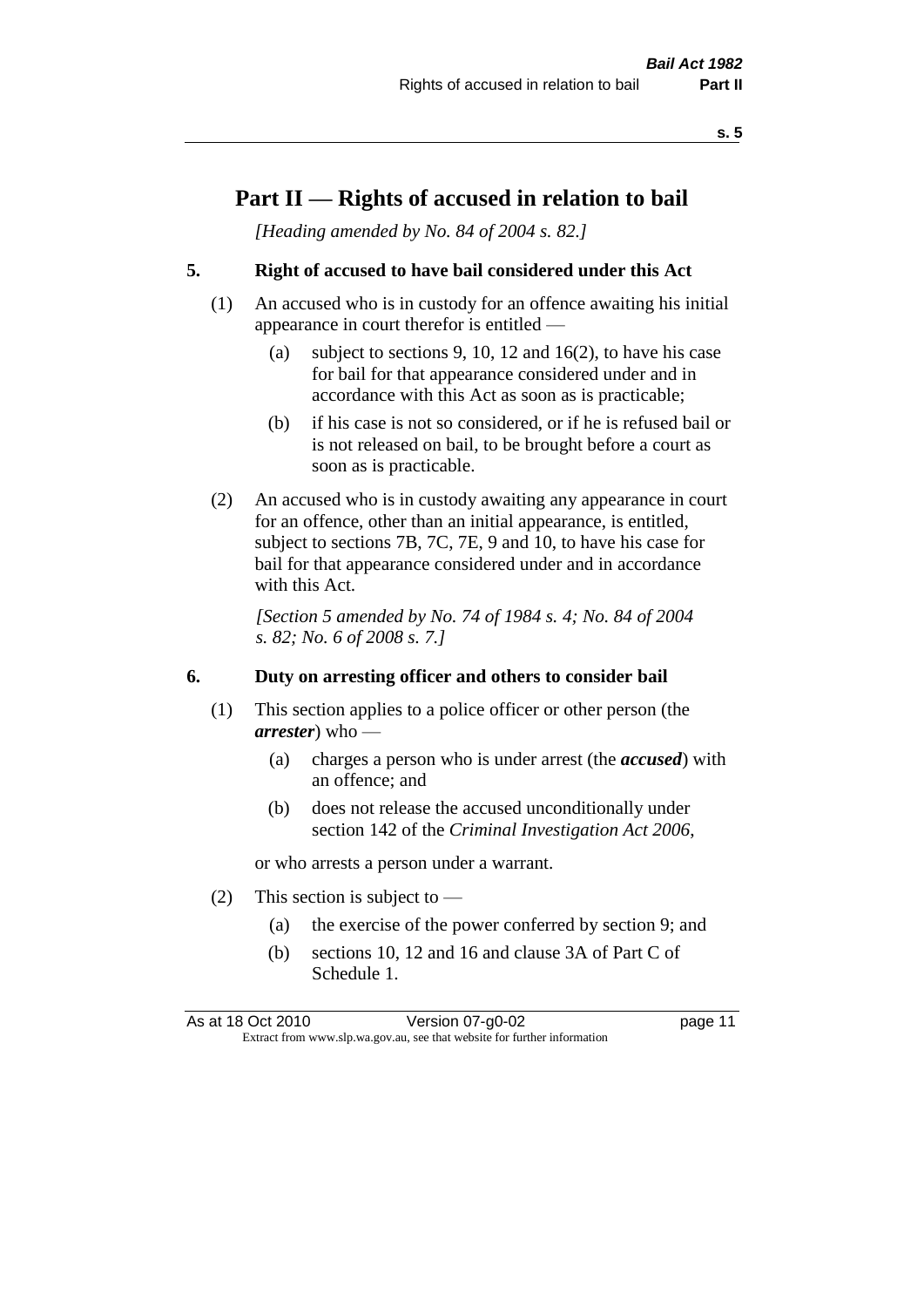- (3) The duties in this section shall be performed whether or not an application for bail is made by or on behalf of the accused.
- (4) As soon as is practicable after the accused is charged, or arrested under a warrant, as the case may be, the arrester shall either —
	- (a) bring the accused or cause the accused to be brought before a court; or
	- (b) perform the other duties of the arrester under this section.
- (5) If the arrester has power to grant the accused bail, the arrester shall consider the accused's case for bail.
- (6) If the arrester does not have power to grant the accused bail, the arrester shall, unless subsection (8), (9) or (10) applies, bring or cause the accused to be brought before an authorised police officer or a justice or, in the case of a child, any authorised officer or a justice, who shall consider the accused's case for bail as soon as is practicable.
- (7) Even if the arrester has power to grant the accused bail, the arrester may, instead of complying with subsection (5), comply with subsection (6) as if the arrester did not.
- (8) If under section 15 only a judge of the Supreme Court or a judge of the Children's Court has power to grant the accused bail, the arrester shall bring the accused or cause the accused to be brought before a judge of the Supreme Court or a judge of the Children's Court, as the case requires, who shall consider the accused's case for bail as soon as is practicable.
- (9) If under section 16 only a justice has power to grant the accused bail, the arrester shall bring the accused or cause the accused to be brought before a justice, who shall consider the accused's case for bail as soon as is practicable.
- (10) If section 16A applies, the arrester shall bring the accused or cause the accused to be brought before a court or judge referred

#### **s. 6**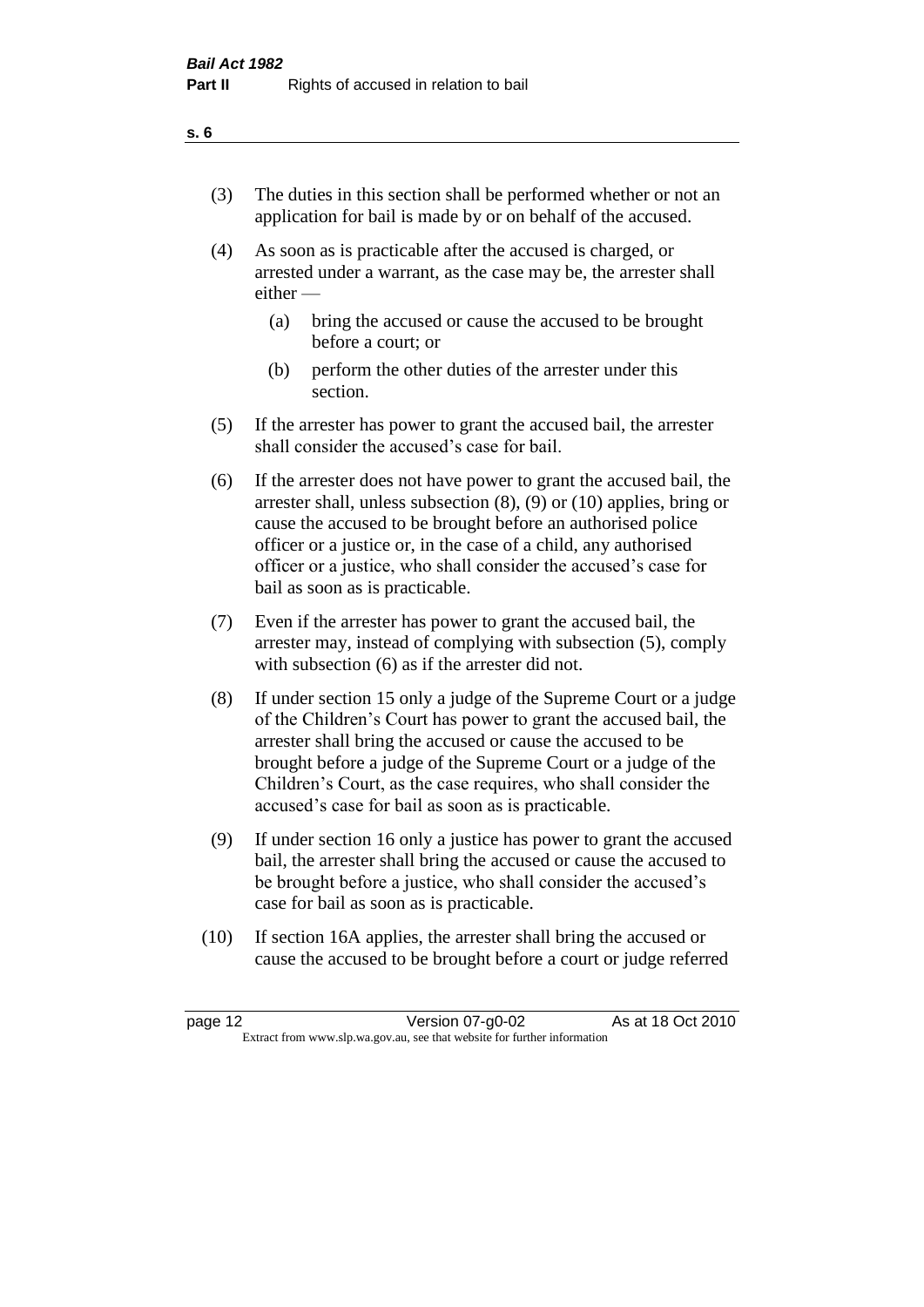to in section 16A(1), who shall consider the accused's case for bail as soon as is practicable.

*[Section 6 inserted by No. 59 of 2006 s. 4(1).]* 

#### **6A. Whether custody justified to be considered in certain cases**

 $(1)$  In this section —

*accused* means an accused who is under arrest, other than pursuant to a warrant;

*released* means released from custody without being required to enter into, or without having entered into, a bail undertaking;

*serious offence* means an indictable offence the penalty specified by a written law for which is or includes imprisonment for 5 years or more or life;

*summary court* means the Magistrates Court or the Children's Court.

- (2) An authorised officer or justice who is considering an accused's case for bail for an initial appearance in a summary court on a charge of an indictable offence that is not a serious offence may order that the accused be served with a summons under the *Criminal Procedure Act 2004*, and released, in respect of the charge unless satisfied —
	- (a) that there are reasonable grounds to suspect the accused would not obey the summons if served with it; or
	- (b) that not releasing the accused is justified under subsection (4) or for any other reason.
- (3) An authorised officer or justice who is considering an accused's case for bail for an initial appearance in a summary court on a charge of a simple offence must order that the accused be served with a court hearing notice under the *Criminal Procedure Act 2004*, and released, in respect of the charge unless satisfied —
	- (a) that the presence of the accused when the charge is dealt with is likely to be necessary for any reason or for sentencing purposes; or

|                                                                          | As at 18 Oct 2010 | Version 07-g0-02 | page 13 |
|--------------------------------------------------------------------------|-------------------|------------------|---------|
| Extract from www.slp.wa.gov.au, see that website for further information |                   |                  |         |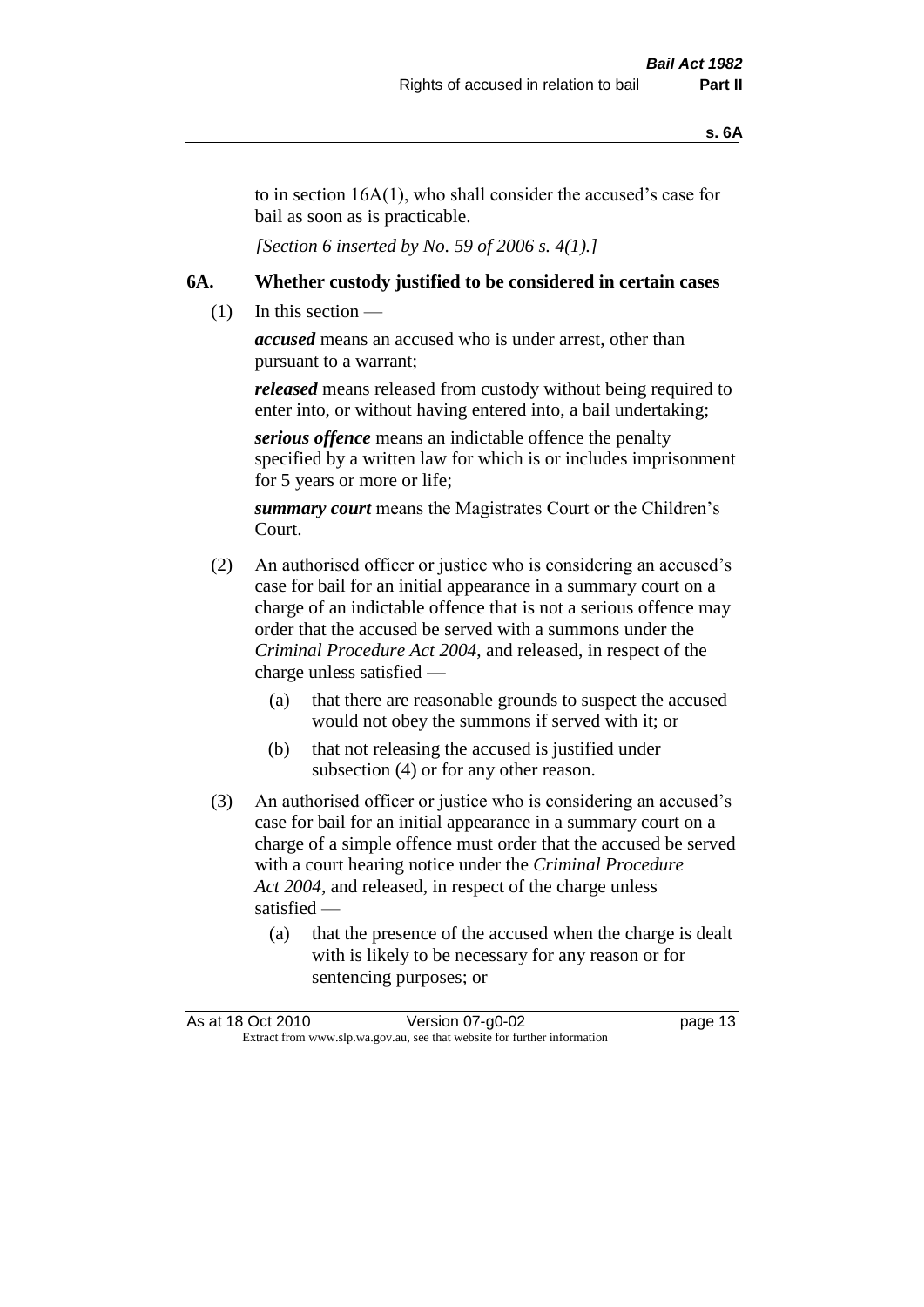#### **s. 7**

- (b) that not releasing the accused is justified under subsection (4) or for any other reason.
- (4) Not releasing an accused is justified if there are reasonable grounds to suspect that if the accused were released —
	- (a) the accused
		- (i) would commit an offence;
		- (ii) would continue or repeat an offence with which he or she is charged;
		- (iii) would endanger another person's safety or property; or
		- (iv) would interfere with witnesses or otherwise obstruct the course of justice, whether in relation to the accused or any other person;

or

- (b) the accused's safety would be endangered.
- (5) This section does not affect the operation of section 28 or 30 of the *Criminal Procedure Act 2004*.

*[Section 6A inserted by No. 59 of 2006 s. 5.]* 

#### **7. Duty imposed on judicial officers in respect of unconvicted accused**

(1) Upon and following an accused's initial appearance in court for an offence every judicial officer who may thereafter order his detention or continued detention in custody before conviction for the offence is under a duty, unless section 7B, 7C or 7E applies, to consider the accused's case for bail, whether or not an application for bail is made by the accused or on his behalf.

*[(2)-(4) deleted]*

page 14 Version 07-g0-02 As at 18 Oct 2010 Extract from www.slp.wa.gov.au, see that website for further information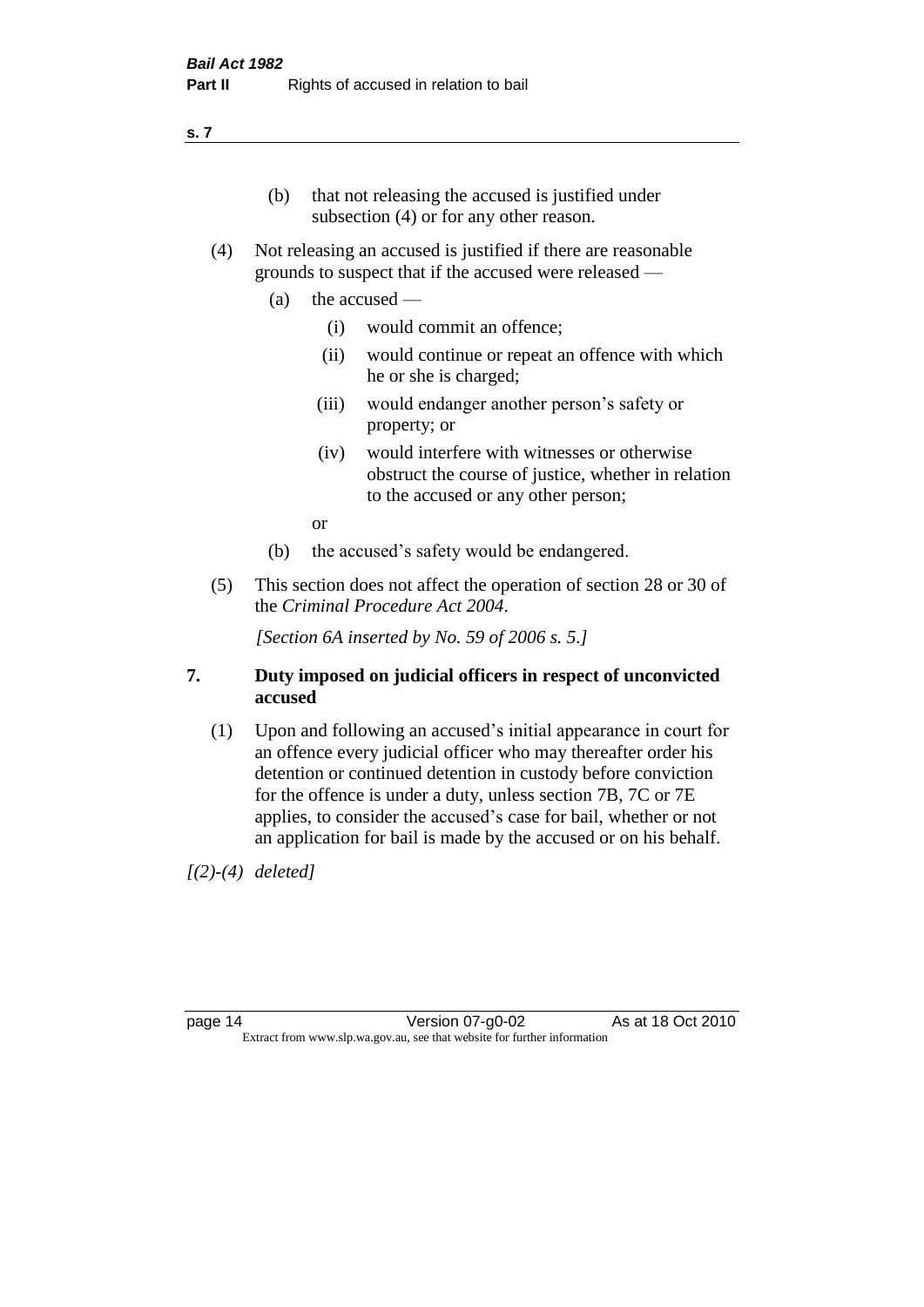(5) The operation of this section is subject to the exercise of the powers conferred by sections 7A and 9 and to the provisions of sections 10, 12 and 16(2) and clause 3A of Part C of Schedule 1.

*[Section 7 amended by No. 74 of 1984 s. 5; No. 49 of 1988 s. 80; No. 45 of 1993 s. 6; No. 84 of 2004 s. 82; No. 59 of 2006 s. 4(2); No. 6 of 2008 s. 8.]* 

#### **7A. Bail may be dispensed with by court**

- (1) A judicial officer referred to in section 7(1) may, instead of discharging the duty imposed by that subsection, dispense with the requirement for bail for an appearance in court for an offence by an accused if the judicial officer —
	- (a) has jurisdiction to do so under section 13A(1); and
	- (b) may properly do so under section 13A(2).
- (2) Where the requirement for bail is dispensed with under this section, the accused has a right to be at liberty until the accused is required to appear before a court for the offence, but subject  $\mathrm{to}$  —
	- (a) section 59A; and
	- (b) any requirement that the accused be in custody for some other offence or reason.

*[Section 7A inserted by No. 6 of 2008 s. 9(1).]*

#### **7B. Special provision for adult accused in murder cases**

 $(1)$  In this section —

*judge* means a judge of the Supreme Court.

- (2) This section applies where
	- (a) an accused is in custody for an offence of murder so that under section 15 only a judge has power to grant bail; and
	- (b) the accused is not a child.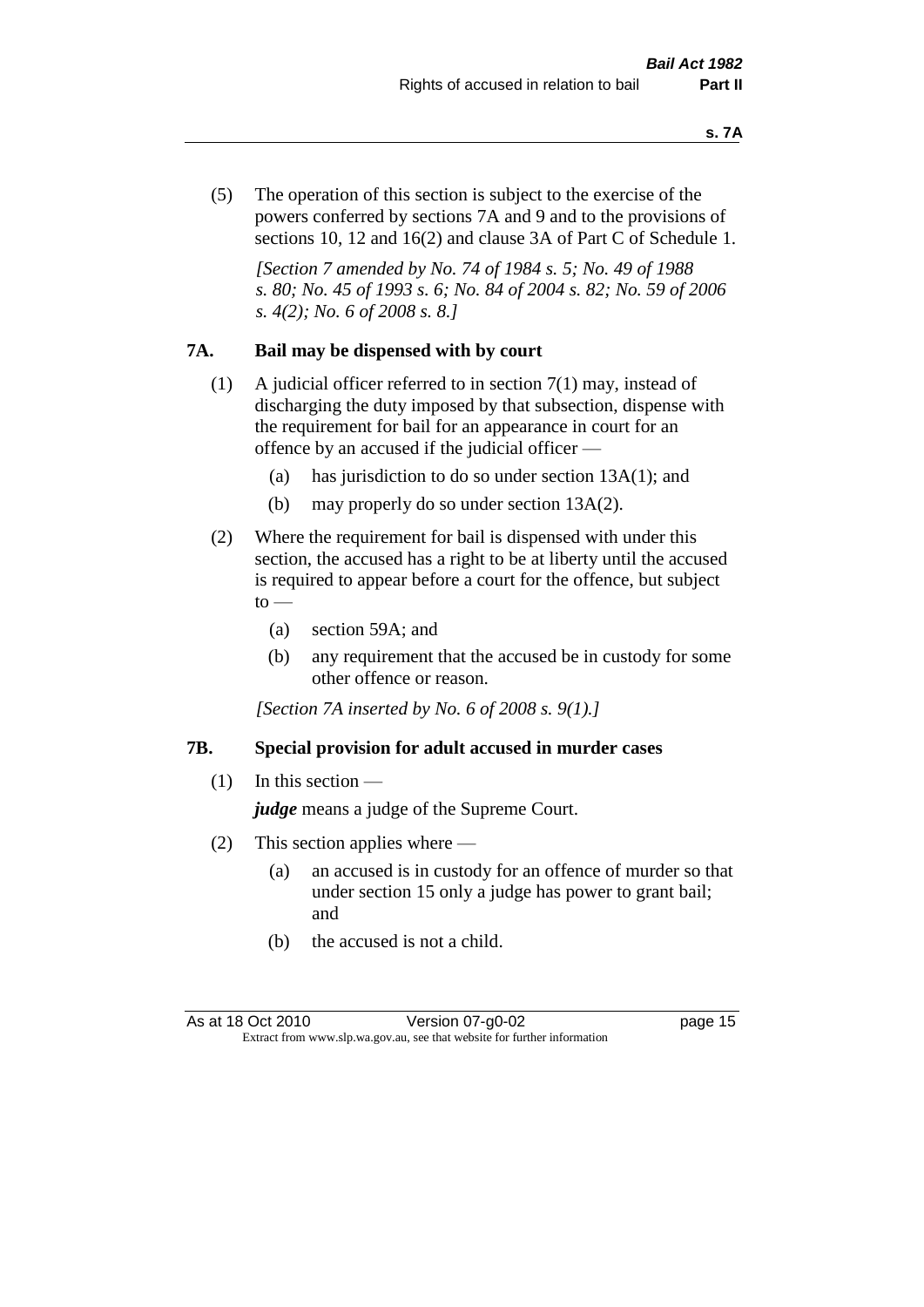#### **s. 7B**

- (3) Where this section applies the accused, or a person on the accused's behalf, may make an application to a judge for bail at any time before conviction for the offence.
- (4) Upon an accused's initial appearance in court for an offence of murder, the judicial officer who may order the accused's detention in custody is under a duty to inform the accused of the right conferred by subsection (3).
- $(5)$  Where
	- (a) an accused's case for bail has been considered by a judge on an application under subsection (3); and
	- (b) bail has been refused,

the accused's case for bail shall not be considered on any subsequent occasion in the same case when the accused's continued detention may be ordered unless subsection (6) applies.

- (6) The accused's case for bail shall again be considered by a judge if the accused, or a person on the accused's behalf, applies to a judge and satisfies the judge that —
	- (a) new facts have been discovered, new circumstances have arisen or the circumstances have changed since bail was refused; or
	- (b) the accused failed to adequately present the accused's case for bail on the previous occasion.
- $(7)$  Where
	- (a) an accused's case for bail has been considered by a judge on an application under subsection (3); and
	- (b) bail has been granted,

on any subsequent appearance in the same case a judicial officer may order, notwithstanding section 15, that bail is to continue on the same terms and conditions.

page 16 Version 07-g0-02 As at 18 Oct 2010 Extract from www.slp.wa.gov.au, see that website for further information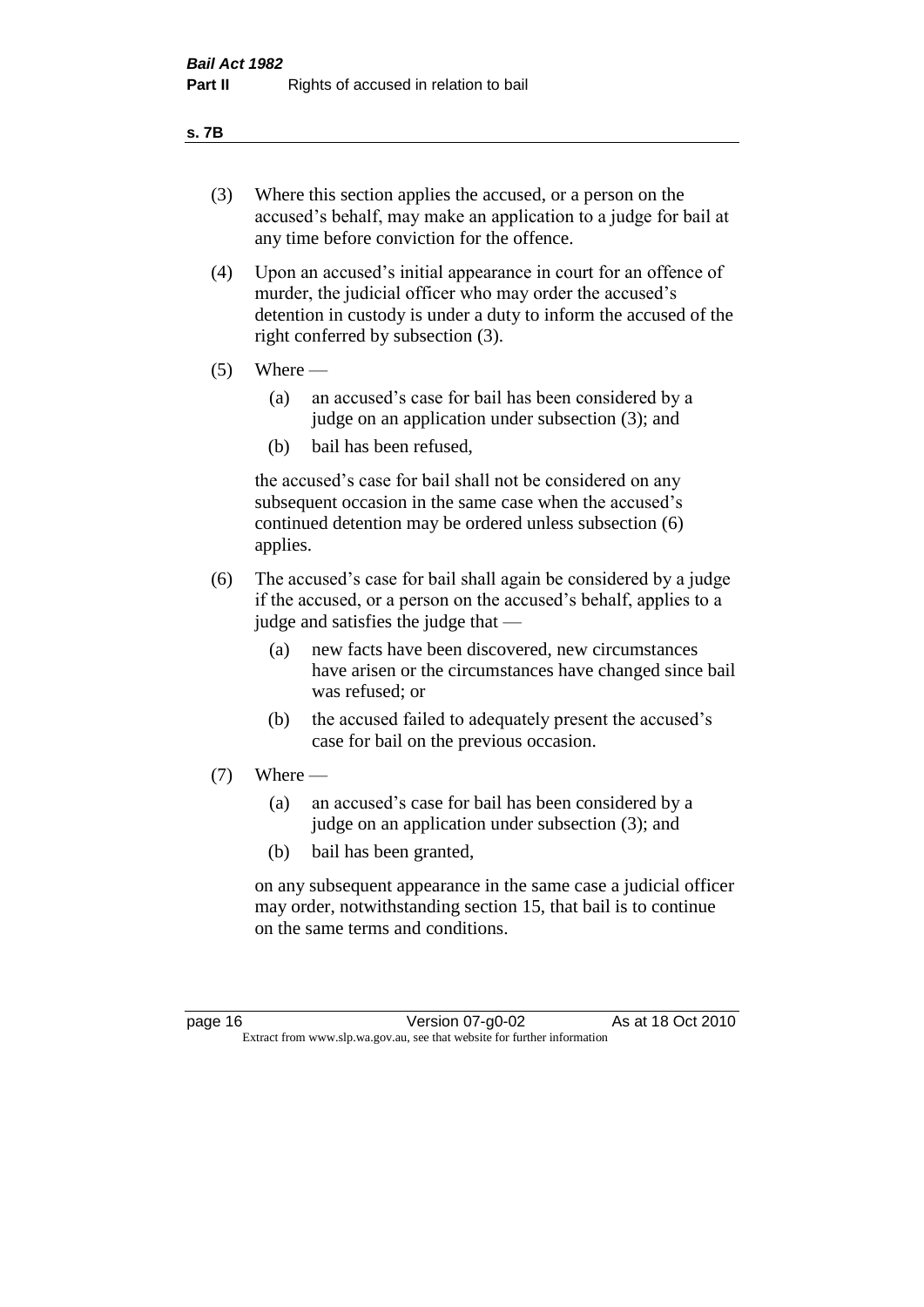(8) The accused is to be taken before a judge for the purposes of an application under this section only if the judge so orders.

*[Section 7B inserted by No. 6 of 2008 s. 9(1); amended by No. 29 of 2008 s. 24(2) and (3).]*

#### **7C. Special provision for child accused in murder cases**

- (1) This section applies where a child accused is in custody for an offence of murder so that under section 15 only a judge of the Children's Court has power to grant bail.
- (2) Where this section applies, the judicial officer referred to in section 7(1) other than a judge of the Children's Court, shall, whether or not an application for bail is made by the accused or on the accused's behalf, cause the accused to be taken as soon as is practicable before a judge of the Children's Court for the purpose of having the accused's case for bail considered by the judge.
- (3) Notwithstanding subsection (2), where
	- (a) the duty described in that subsection has been discharged once in relation to a child accused's case for bail; and
	- (b) bail has on that occasion been refused by a judge of the Children's Court,

the accused's case for bail need not be considered on any subsequent occasion in the same case when the accused's continued detention may be ordered unless subsection (4) applies.

- (4) On a subsequent occasion the accused may apply to the judicial officer who may order the accused's continued detention for a reconsideration of the accused's case for bail on the ground  $that -$ 
	- (a) new facts have been discovered, new circumstances have arisen or the circumstances have changed since bail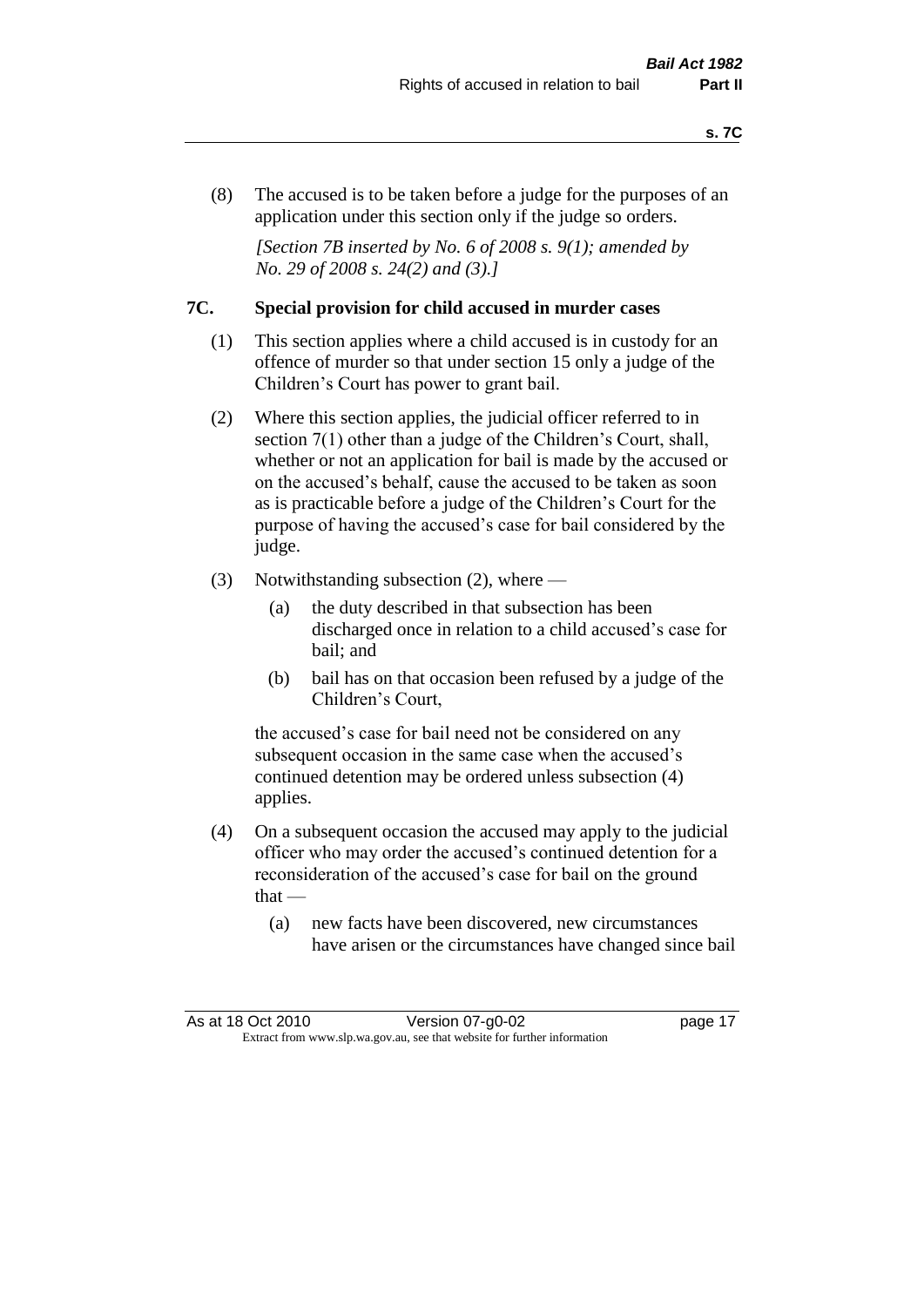#### **s. 7D**

was refused on the occasion mentioned in subsection (3); or

- (b) the accused failed to adequately present the accused's case for bail on that occasion.
- (5) If the judicial officer is satisfied as to one or more of those grounds the judicial officer shall cause the accused to be taken as soon as is practicable before a judge of the Children's Court for the purpose of having the accused's case for bail considered by the judge.

*[Section 7C inserted by No. 6 of 2008 s. 9(1); amended by No. 29 of 2008 s. 24(4).]*

#### **7D. Previous decision may be adopted**

- (1) Notwithstanding section 7(1), after
	- (a) the duty described in that subsection has been discharged once in relation to an accused's case for bail; or
	- (b) a judge of the Children's Court has considered the case under section 15,

it is sufficient on any subsequent consideration of bail in the same case for a judicial officer, including a judge of the Children's Court acting under section 15, to make inquiry of the accused in terms of subsection (2).

- (2) The inquiry to be so made is  $-$ 
	- (a) whether any new fact has been discovered or new circumstance has arisen, or whether the circumstances have changed, since bail was previously granted or refused; and
	- (b) whether the accused considers that the accused failed to adequately present the accused's case for bail on a previous occasion.
- (3) Unless the judicial officer is satisfied that there is any reason of the kind mentioned in subsection (2) for not doing so, the

| page 18 | Version 07-g0-02                                                         | As at 18 Oct 2010 |
|---------|--------------------------------------------------------------------------|-------------------|
|         | Extract from www.slp.wa.gov.au, see that website for further information |                   |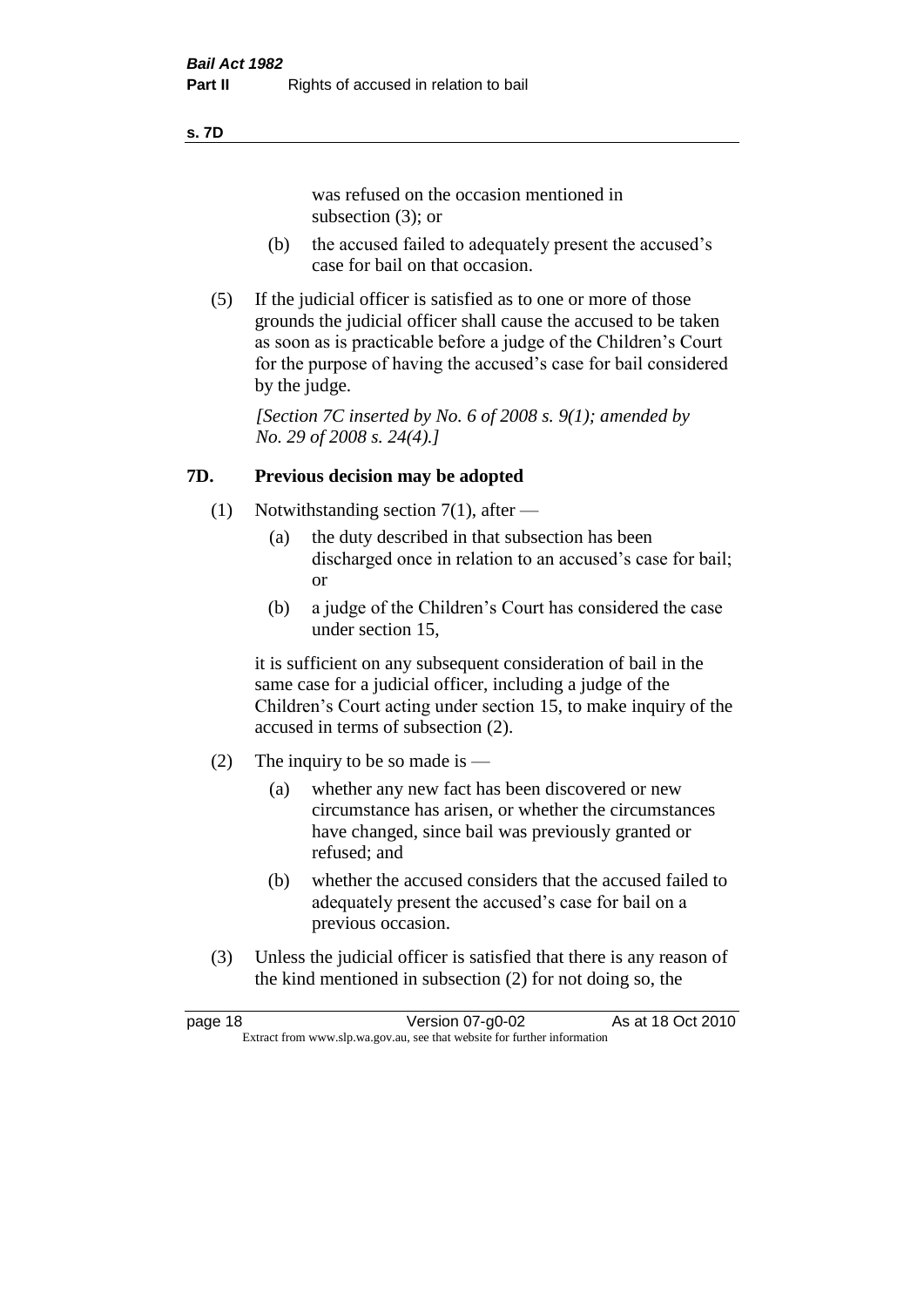judicial officer may adopt the decision previously made in the case, but with power to make such variations of the terms and conditions of bail as the judicial officer thinks fit.

*[Section 7D inserted by No. 6 of 2008 s. 9(1).]*

#### **7E. Bail during trial**

- $(1)$  Where
	- (a) an accused has been refused bail for the accused's appearance for trial for an offence; and
	- (b) the trial extends beyond one day,

a judicial officer referred to in section 7(1) need not comply with that subsection unless the accused, or a person on the accused's behalf, applies for bail.

(2) In subsection  $(1)$  —

*trial* means that part of proceedings for an offence when evidence is being received by the court in respect of the offence and also extends to any time when —

- (a) legal argument is being heard; or
- (b) a judicial officer or a jury is deliberating.

*[Section 7E inserted by No. 6 of 2008 s. 9(1).]*

#### **7F. Bail for appeal from courts of summary jurisdiction**

- (1) If a person is in custody and an appeal has been commenced under the *Criminal Appeals Act 2004* Part 2 in connection with the decision by virtue of which the person is in custody, the person may apply for bail —
	- (a) if the appeal is to be heard and determined by the Court of Appeal or if an application has been made to the Court of Appeal for leave to appeal to the Court of Appeal — to a judge of appeal; or
	- (b) in any other case to a judge of the Supreme Court.

As at 18 Oct 2010 Version 07-g0-02 Page 19 Extract from www.slp.wa.gov.au, see that website for further information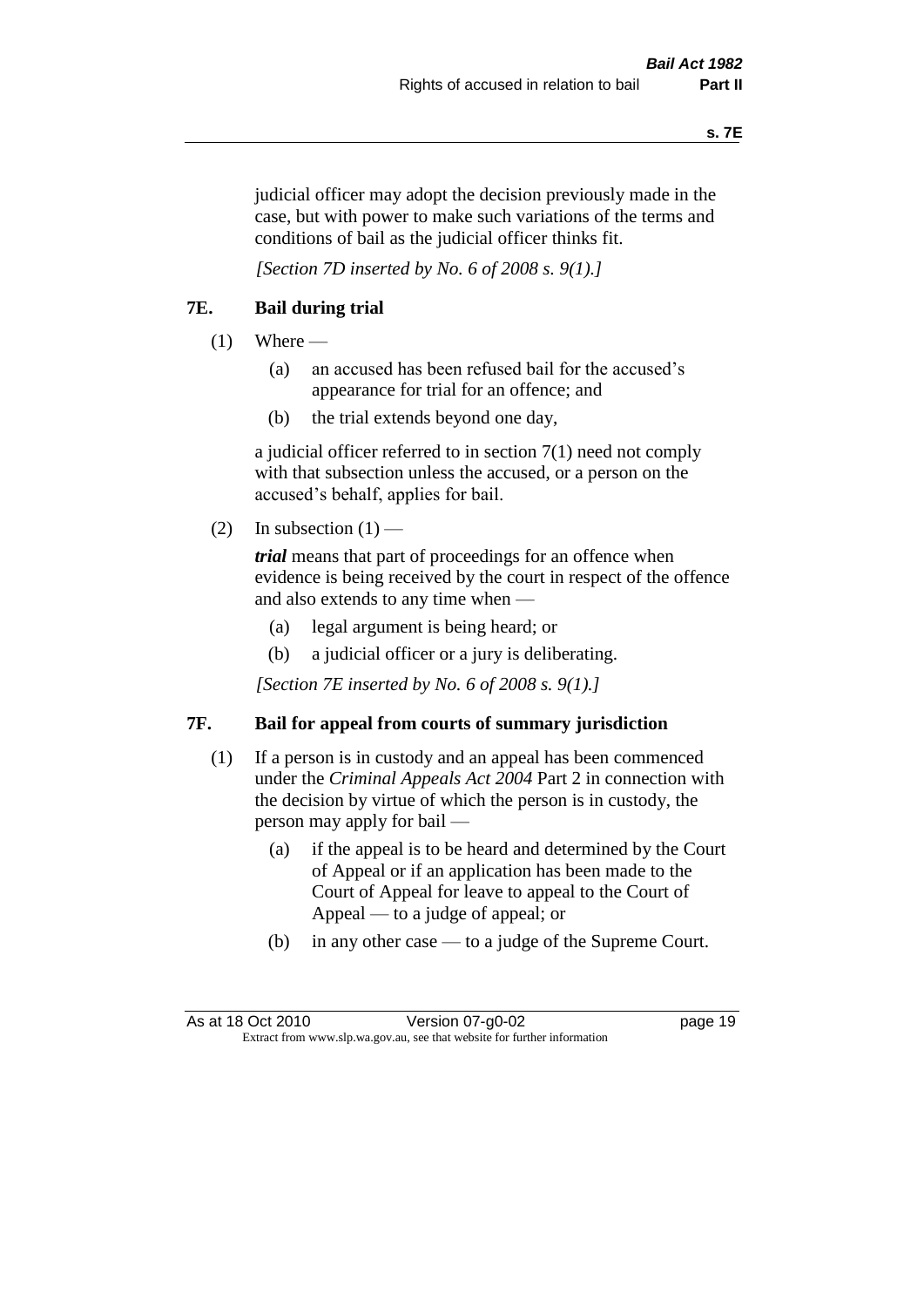- (2) Bail shall not be granted to an applicant for bail under subsection (1) unless —
	- (a) the applicant has given notice of the application for bail  $to -$ 
		- (i) the Director of Public Prosecutions; or
		- (ii) the State Solicitor,
		- as the case may require; and
	- (b) that official has been given an opportunity to be heard on the application.

*[Section 7F inserted by No. 6 of 2008 s. 9(1).]*

#### **8. Accused to be given information and approved forms**

- (1) Subject to subsection (4), a judicial officer or authorised officer who is called upon to consider an accused's case for bail, on the first occasion when it arises in relation to an offence or group of offences for which an accused is required to appear, shall ensure that the accused is, or has been, given —
	- (a) such information in writing as to the effect of this Act as is prescribed for the purposes of this paragraph;
	- (b) an approved form for completion, designed to disclose to the judicial officer or authorised officer all information relevant to the decision; and
	- (c) where the accused is unable or insufficiently able, to read, speak or write English, such assistance as he may reasonably require in order to have communicated to him the information mentioned in paragraph (a) and complete the form referred to in paragraph (b).
- (2) After an accused case for bail has been considered once, a judicial officer or authorised officer on any subsequent consideration of bail in the same case shall —
	- (a) comply with subsection  $(1)(a)$ ; and

**s. 8**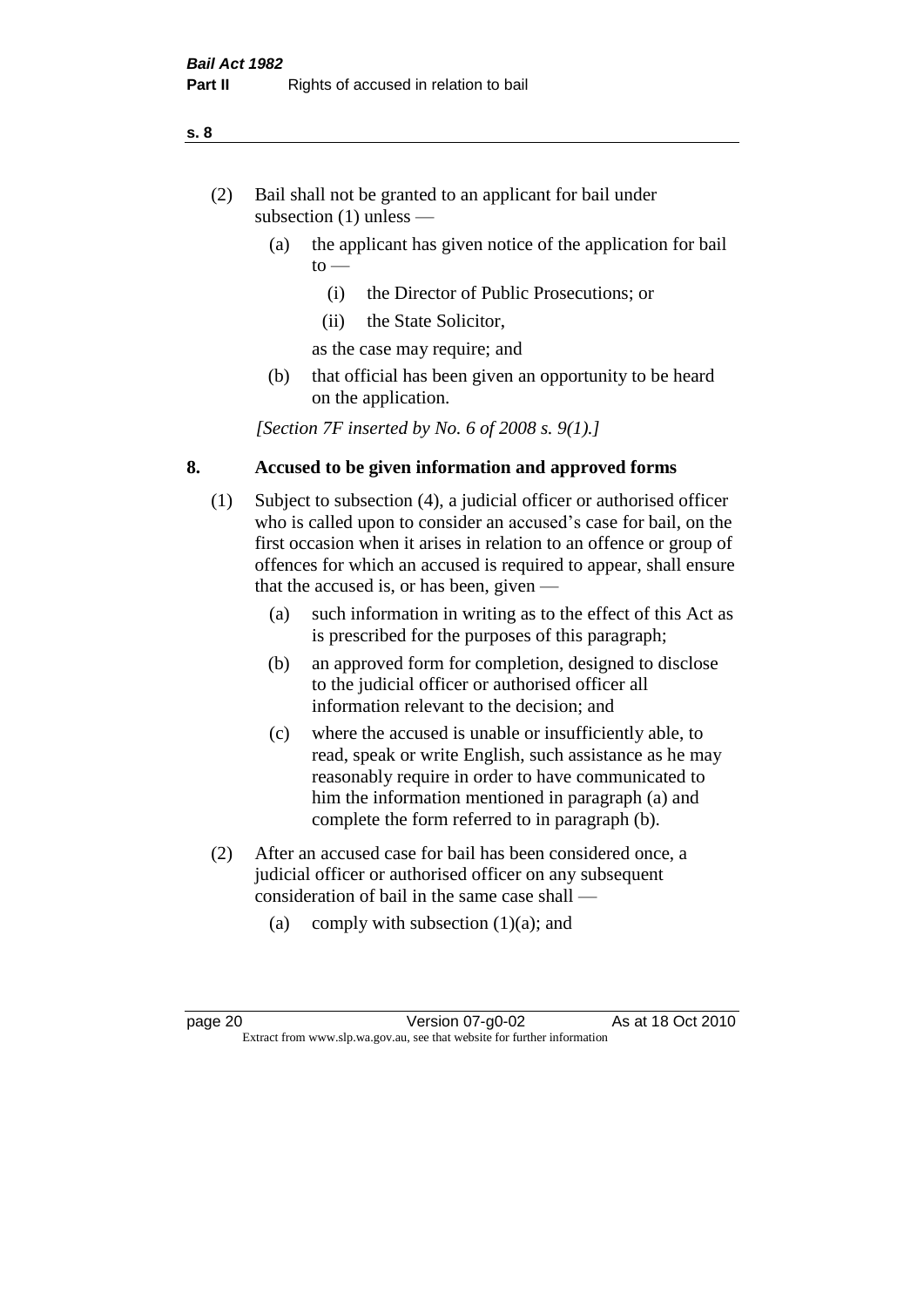- (b) either comply with subsection  $(1)(b)$  or obtain the form previously completed for the purposes of that paragraph, if any, and ensure that —
	- (i) the form is revised in order to show any changes which he is informed have occurred since it was completed; and
	- (ii) any assistance, of the kind referred to in subsection  $(1)(c)$  is given to the accused for the purpose of completing or revising the form, as the case may be.
- (3) Nothing in this section shall be read as limiting section 23.
- (3a) Notwithstanding subsection  $(1)(a)$  or  $(2)(a)$  a judicial officer or authorised officer need not comply with that paragraph if it appears to him that the accused's case for bail is such that bail is likely to be granted to him in accordance with this Act; but if it subsequently appears to him that bail will not be granted or that the accused is dissatisfied with any condition imposed on the grant of bail he shall then comply with that paragraph.
- (4) Notwithstanding subsection (1)(b) or (2)(b), a judicial officer or an authorised officer may dispense with completion or revision of the form referred to in those paragraphs if it appears to him  $that -$ 
	- (a) the accused's case for bail is such that bail is likely to be granted to him in accordance with this Act; and
	- (b) the information in the possession of the judicial officer or authorised officer is sufficient for his consideration of the case.
- (5) Where a person has applied for bail for an appeal as mentioned in section 7F(1), this section applies as if the consideration of bail for the appeal were a first consideration of bail for an offence.

*[Section 8 amended by No. 74 of 1984 s. 6; No. 15 of 1988 s. 6; No. 33 of 1989 s. 18; No. 84 of 2004 s. 82; No. 6 of 2008 s. 9(2) and 43(1).]*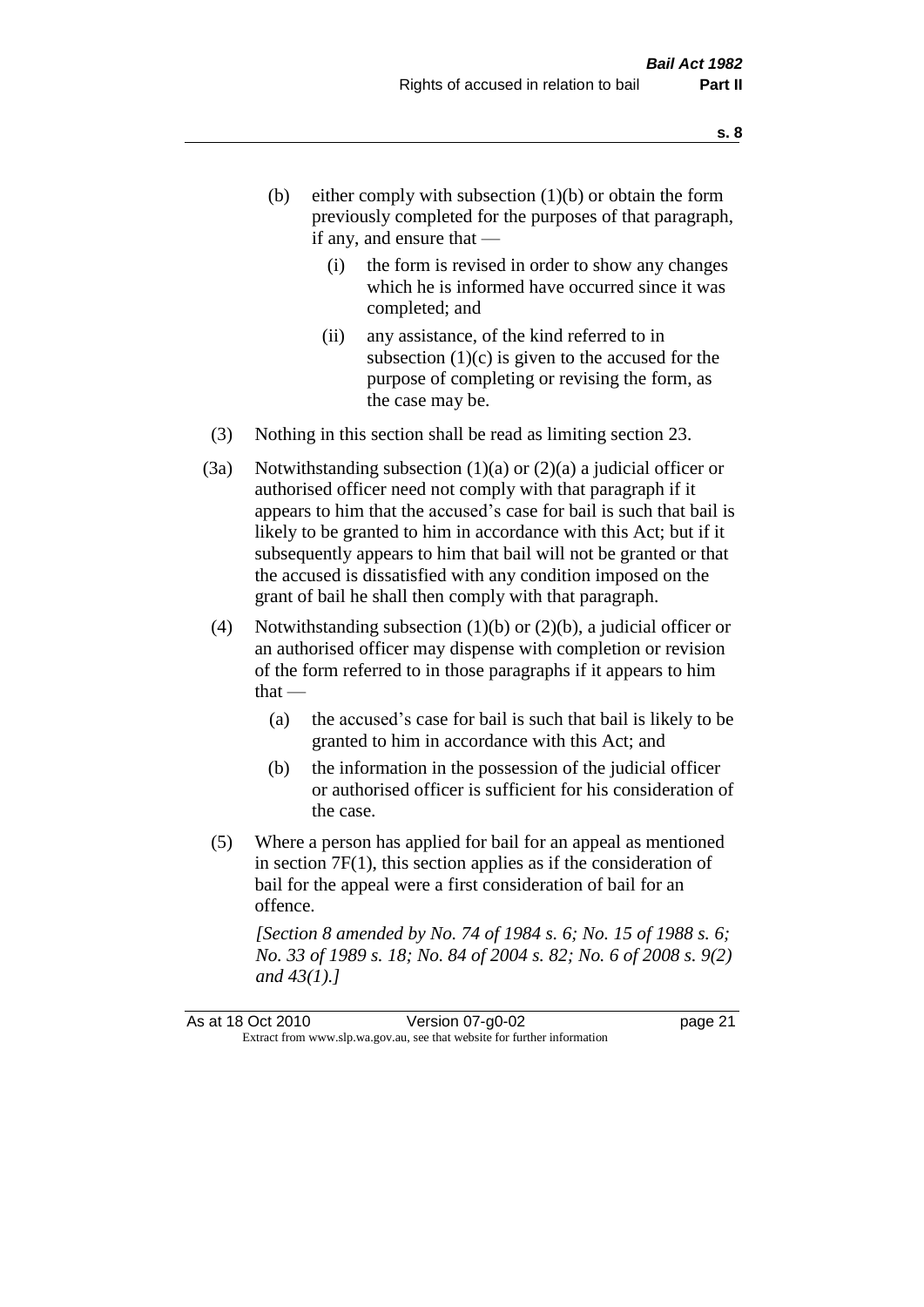#### **9. Bail decision may be deferred until further information obtained**

- (1) Subject to section 26(2) of the *Young Offenders Act 1994*, a judicial officer or authorised officer who is called upon to consider a case for bail may defer consideration of the case for a period not exceeding 30 days if he thinks it is necessary —
	- (a) to obtain more information for the purpose of making a decision in accordance with this Act; or
	- (b) to take any step authorised by section  $24(1)$  or  $24A(1)$ or (2).
- (2) Nothing in this section shall be taken to limit the right of an accused to be brought before a court as soon as is practicable if he is not released on bail.

*[Section 9 amended by No. 57 of 1997 s. 21(2); No. 84 of 2004 s. 82; No. 6 of 2008 s. 10(1).]*

#### **10. Sections 5, 6 and 7 do not apply where accused imprisoned for other cause**

Notwithstanding sections 5, 6 and 7, the rights conferred on an accused and the duties imposed on police officers, authorised officers and judicial officers by those sections in respect of an appearance in court for an offence do not arise where —

- (a) the accused is in custody for some other offence or reason (including the non-payment of a sum of money); and
- (b) the police officer, authorised officer or judicial officer is satisfied that the accused is likely to remain in custody for that other offence or reason until or beyond the time for the appearance for the first-mentioned offence.

*[Section 10 amended by No. 84 of 2004 s. 82.]*

page 22 Version 07-g0-02 As at 18 Oct 2010 Extract from www.slp.wa.gov.au, see that website for further information

#### **s. 9**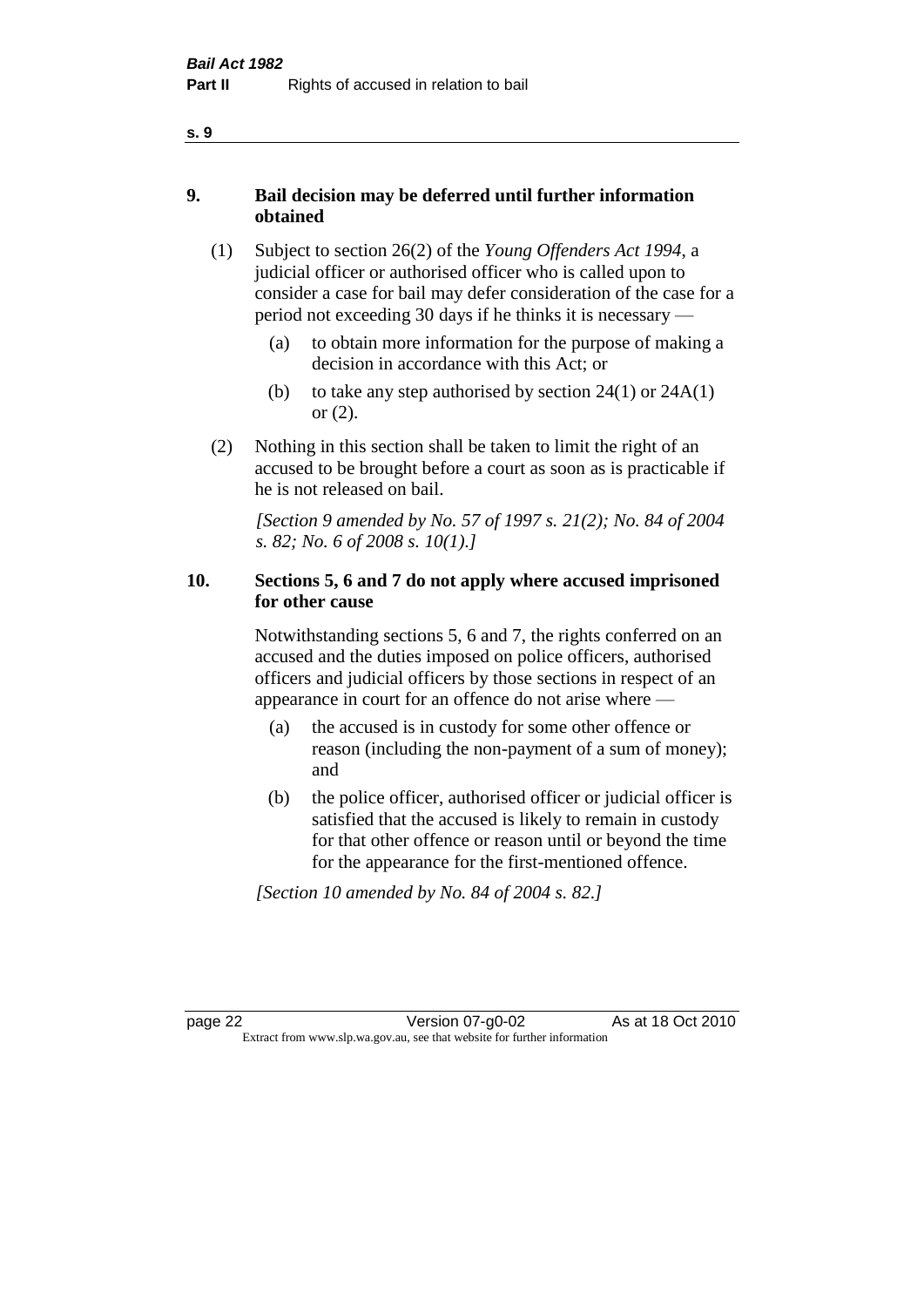#### **11. Rights following grant of bail**

- $(1)$  When
	- (a) bail has been granted to an accused for an appearance in court;
	- (b) all conditions which are to be complied with before the release of the accused have been complied with; and
	- (c) he has entered into a bail undertaking for that appearance or his bail undertaking is deemed to be amended under section 31(3),

the accused has a right to be at liberty until he is required to appear, or to next appear, before a court, but subject to —

- (d) any requirement that he be in custody for some other reason;
- (e) the exercise of the powers in sections 14(3), 17A, 46, 50F, 54 and 55; and
- (f) the limitation mentioned in section 12.
- (2) Where the accused is in custody in a lock-up, court custody centre or prison, the right conferred by subsection (1) is also subject to the person in charge of the lock-up, court custody centre or prison either —
	- (a) signing a certificate under subsection (3); or
	- (b) receiving notice that a certificate has been signed by another person under that subsection.
- (3) After an accused becomes entitled to be at liberty as provided in subsection (1), a person referred to in section 29 may sign a certificate to that effect in the prescribed form.
- (4) The person in charge of a lock-up, court custody centre or prison in which the accused is in custody shall release the accused from custody as soon as is practicable after —
	- (a) the person in charge signs the certificate; or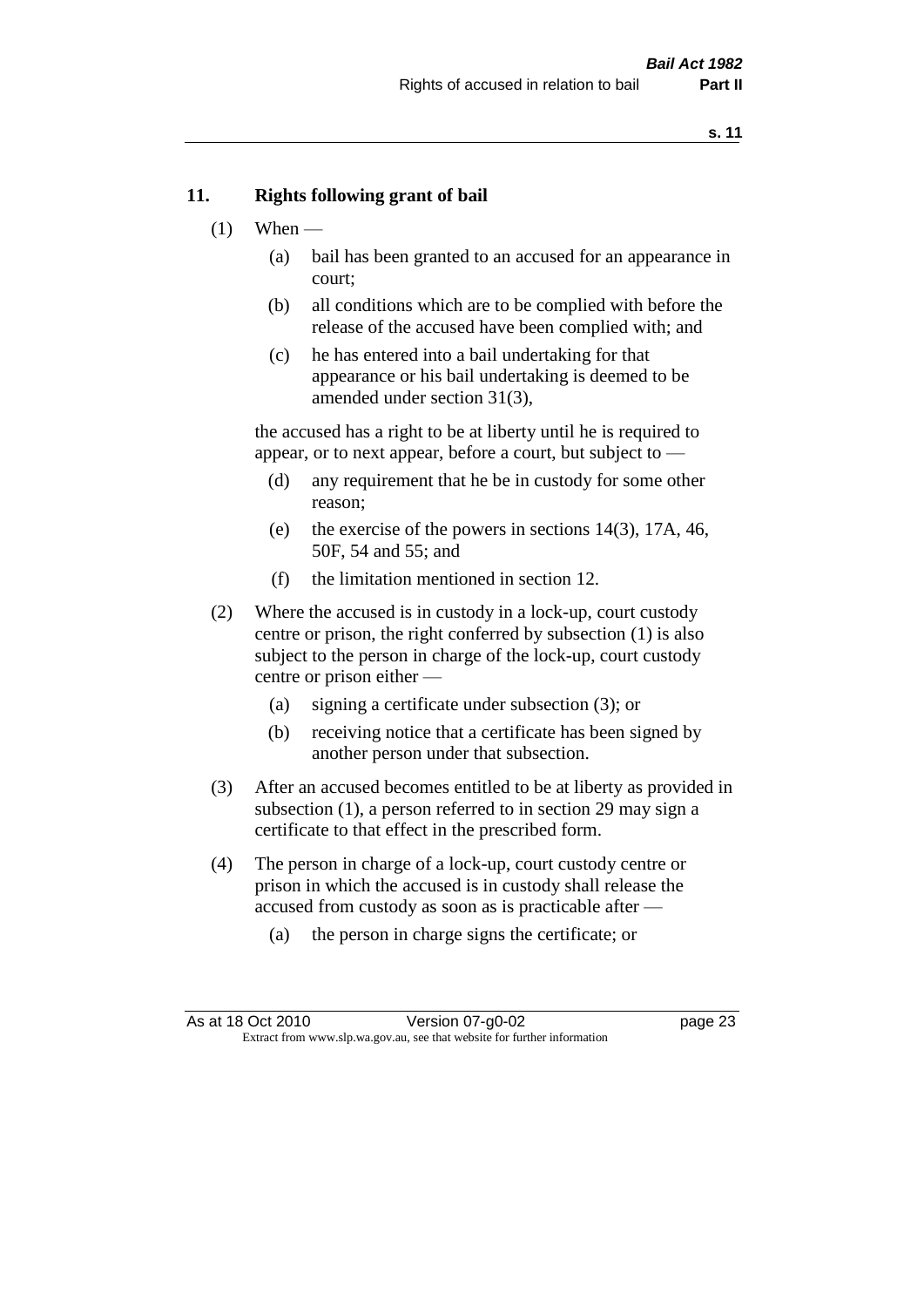(b) if the certificate is signed by a person other than the person in charge, the person in charge receives notice as described in subsection (2)(b).

*[Section 11 amended by No. 74 of 1984 s. 7; No. 15 of 1988 s. 7; No. 49 of 1988 s. 81; No. 45 of 1993 s. 7; No. 47 of 1999 s. 8; No. 59 of 2004 s. 141; No. 84 of 2004 s. 82; No. 6 of 2008 s. 11(1) and (2).]* 

#### **12. Further limitation on rights in s. 7A(2) and 11**

The right of an accused to have his case for bail considered as soon as is practicable, his right to be at liberty as mentioned in sections 7A(2) and 11(1), and the corresponding duties created by this Part, are limited so far as is reasonably necessary for the exercise or performance by a person of any statutory power or function vested in him which requires or permits the continued custody of the accused, including the exercise of the powers set out in Part 12 of the *Criminal Investigation Act 2006* and Parts 6 and 7 of the *Criminal Investigation (Identifying People) Act 2002*.

*[Section 12 amended by No. 6 of 2002 s. 96; No. 84 of 2004 s. 82; No. 59 of 2006 s. 6; No. 6 of 2008 s. 12.]*

page 24 Version 07-g0-02 As at 18 Oct 2010 Extract from www.slp.wa.gov.au, see that website for further information

**s. 12**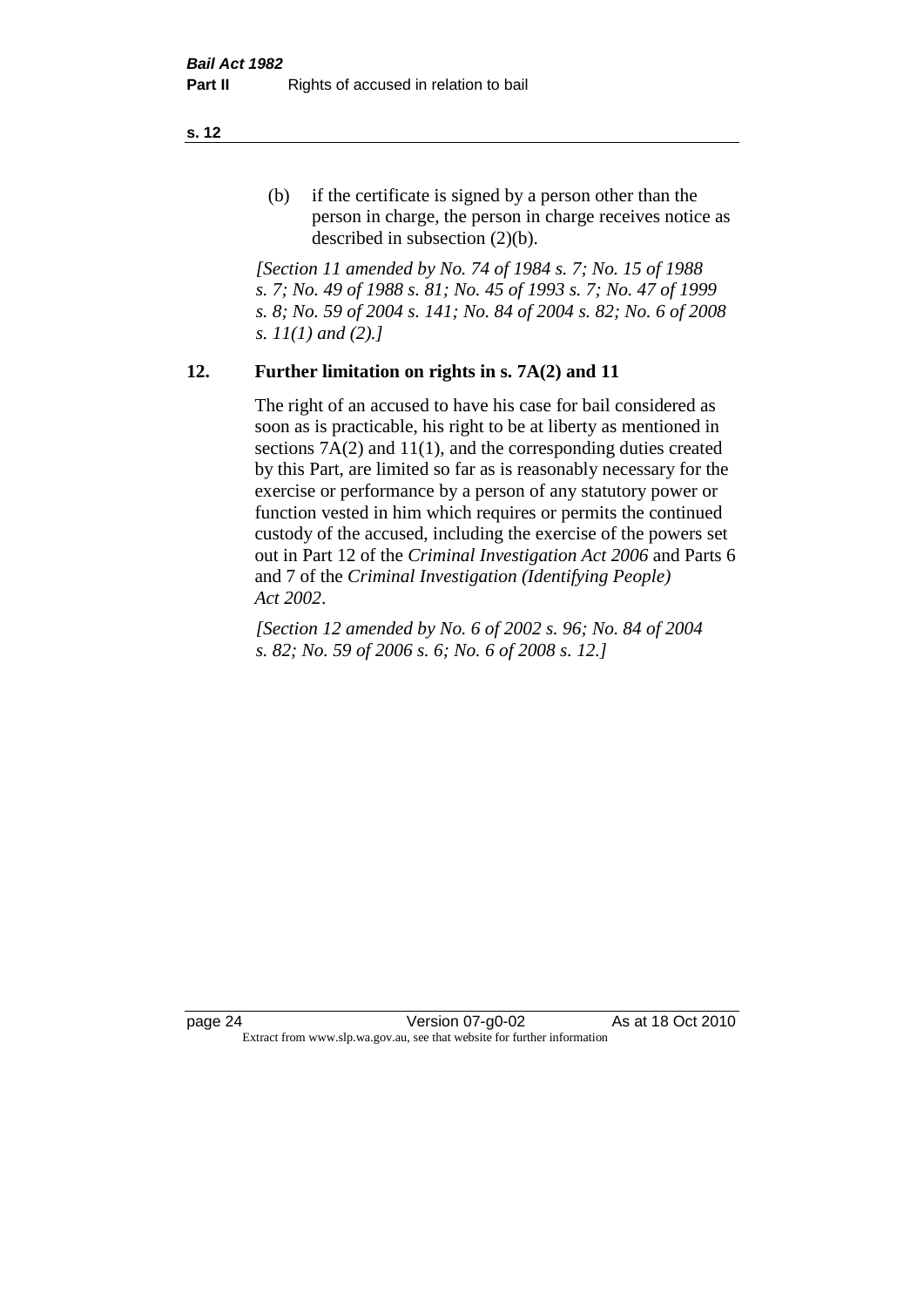## **Part III — Jurisdiction relating to bail**

*[Heading inserted by No. 6 of 2008 s. 13.]*

#### **13. Jurisdiction to grant bail**

- (1) Jurisdiction to grant bail for any appearance described in the first column of Part A of Schedule 1 is vested in the judicial officer or authorised officer specified in the second column of that Part opposite thereto and shall be exercised subject to and in accordance with this Part and the further provisions in Parts B, C and D of Schedule 1.
- (2) A home detention condition shall not be imposed as a condition of bail except by a judicial officer.

*[Section 13 amended by No. 61 of 1990 s. 5; No. 45 of 1993 s. 12.]* 

#### **13A. Jurisdiction to dispense with bail and how jurisdiction to be exercised**

- (1) Jurisdiction to dispense with the requirement for bail under section 7A for any appearance described in the first column of Schedule 1 Part A clause 2 or 3 is vested, subject to Schedule 1 Part B, in the judicial officer specified in the second column of that clause opposite that description, but Schedule 1 Part A clause 7 does not apply for the purposes of this subsection.
- (2) The jurisdiction referred to in subsection (1) is exercisable  $only$ —
	- (a) in respect of an appearance in court before conviction for an offence; and
	- (b) if it appears to the judicial officer that bail would be granted in accordance with Schedule 1 Part C clause 1 or 2 but that in the circumstances the completion of bail papers is an unnecessary imposition.
- (3) Where a judicial officer dispenses with the requirement for bail for an appearance by an accused the registrar of the court shall,

| As at 18 Oct 2010                                                        | Version 07-g0-02 | page 25 |
|--------------------------------------------------------------------------|------------------|---------|
| Extract from www.slp.wa.gov.au, see that website for further information |                  |         |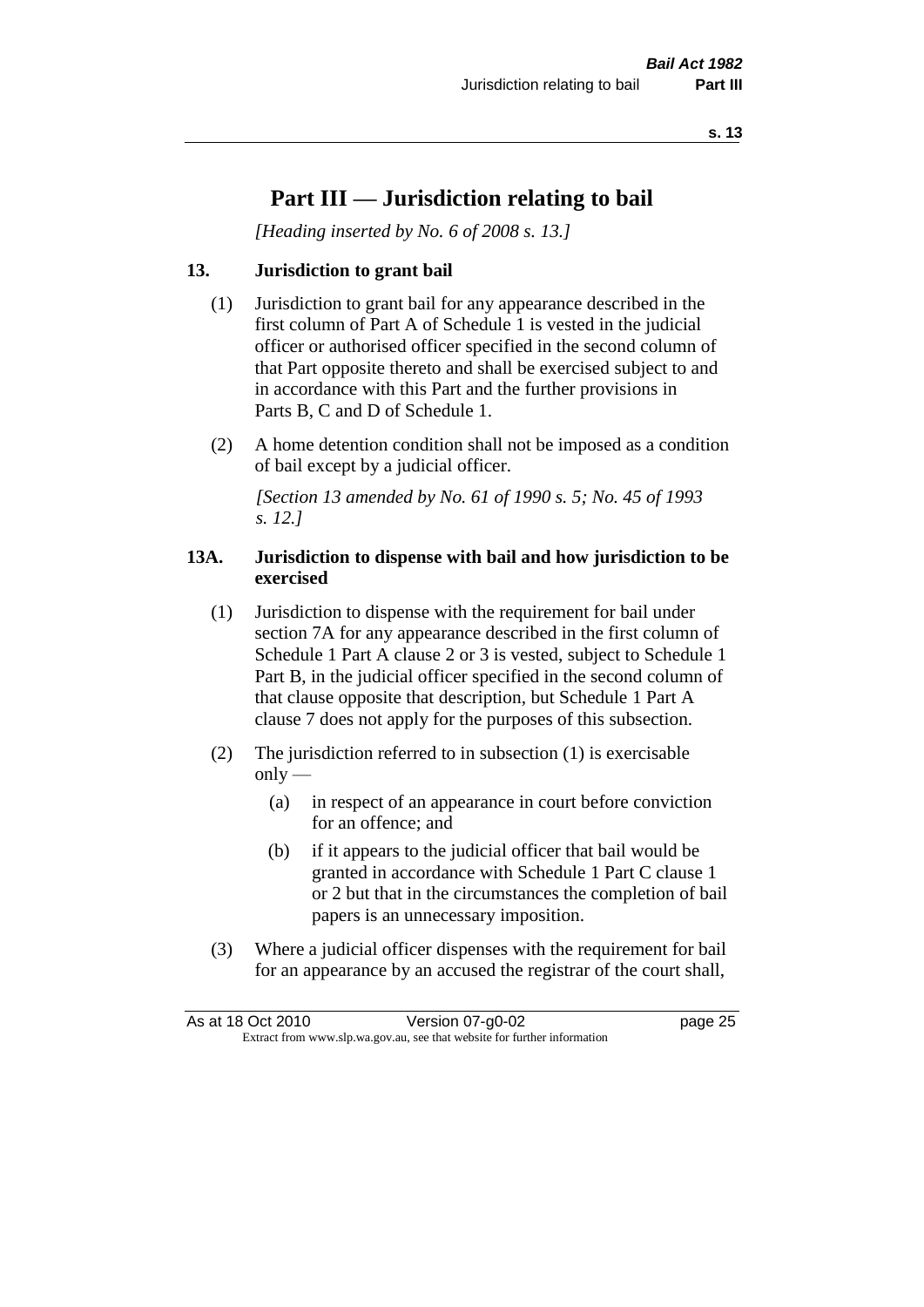#### **s. 13B**

in accordance with section 13B, give written notice to the accused of the time and place for the appearance.

*[Section 13A inserted by No. 6 of 2008 s. 14.]*

#### **13B. Giving and proof of notices under s. 13A(3)**

- (1) A written notice to an accused under section 13A(3) shall be
	- (a) given to the accused personally; or
	- (b) sent to the accused
		- (i) by post to the accused's address appearing in the records of the court; or
		- (ii) in urgent cases or with the accused's consent, by electronic communication.
- (2) A person who gives or sends a notice in accordance with subsection (1) shall endorse on a file copy of the notice a certificate showing —
	- (a) that the person has done so; and
	- (b) the time of doing so.
- (3) If a notice is sent by post under subsection  $(1)(b)(i)$ , the notice is to be presumed, unless the contrary is shown, to have been received at the time when, in the ordinary course of events, it would have been delivered.
- (4) In any proceedings
	- (a) a document purporting to be a copy of a notice referred to in subsection (1) is evidence of the terms of the notice; and
	- (b) an endorsement on a copy of a notice referred to in subsection (2) purporting to be a certificate referred to in that subsection is evidence of the matters appearing in the certificate without proof of the signature of the person who made the endorsement.

*[Section 13B inserted by No. 6 of 2008 s. 14.]*

page 26 Version 07-g0-02 As at 18 Oct 2010 Extract from www.slp.wa.gov.au, see that website for further information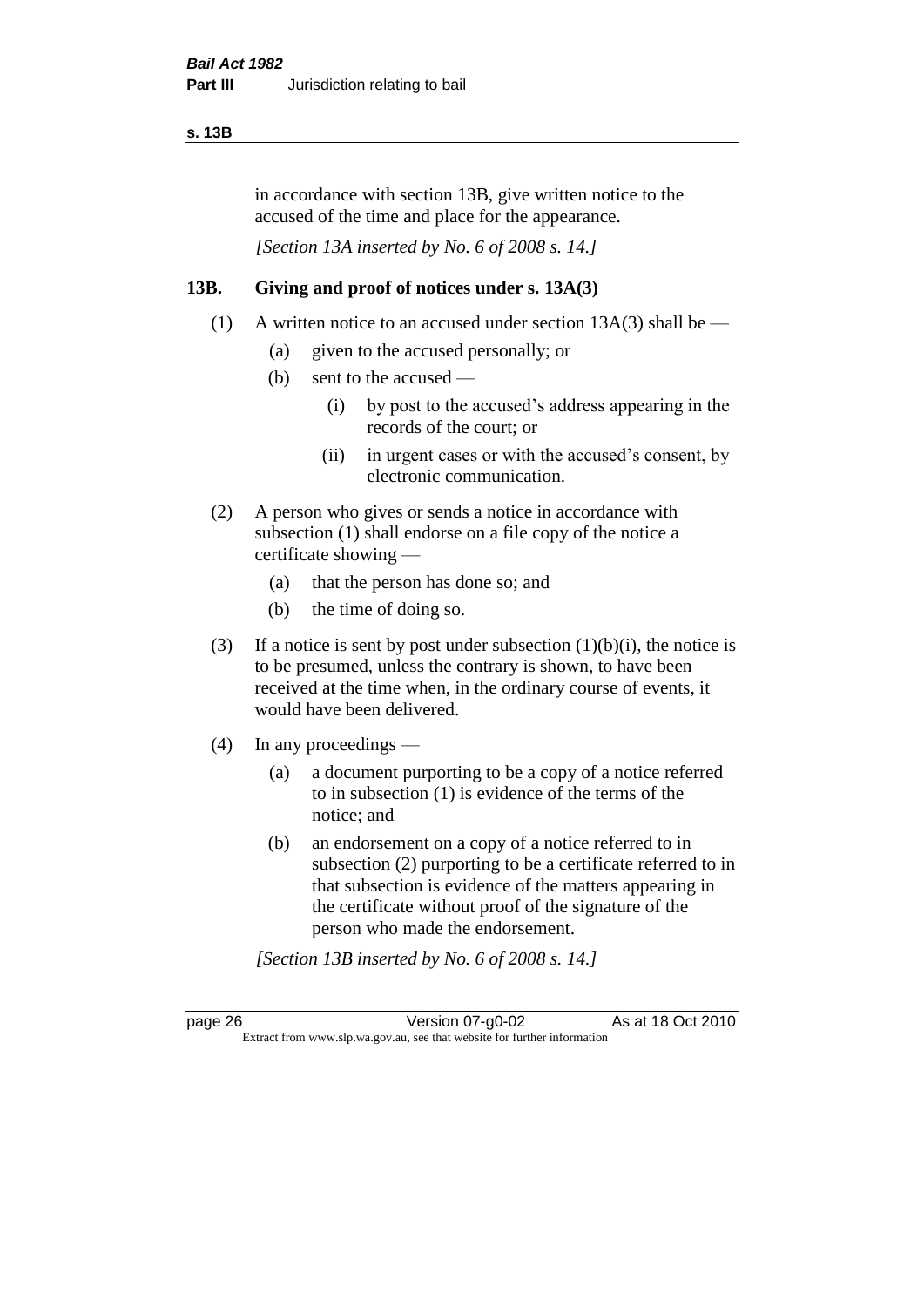#### **14. Extent of judge's jurisdiction**

- (1) A judge may, in accordance with this  $Act -$ 
	- (a) exercise a power to grant bail which is conferred upon any other judicial officer or any authorised officer by this Act; and
	- (b) revoke or vary any bail previously granted by any other such officer; and
	- (c) under section 7A dispense with the requirement for bail or revoke an existing dispensation.
- (2) Subject to subsection (2a), the jurisdiction of a judge under subsection (1) in respect of an appearance by an accused may be invoked by application made by either the prosecutor or the accused, and whether or not any other judicial officer has —
	- (a) previously granted, refused or dispensed with bail; or
	- (b) exercised any power conferred on him by section 55,

in respect of that appearance.

- (2a) After the jurisdiction under subsection (1) has been invoked once by an accused in relation to an offence or group of offences for which he is required to appear, it may not be further invoked by that accused in relation to that offence or group of offences unless the accused satisfies a judge that —
	- (a) new facts have been discovered, new circumstances have arisen or the circumstances have changed since the occasion when the jurisdiction was invoked; or
	- (b) he failed to adequately present his case for bail on that occasion.
- (3) Where under subsection (1) a judge
	- (a) revokes the bail of an accused who is at liberty, he may order that the accused be returned to custody to await the appearance for which the bail was granted;

As at 18 Oct 2010 Version 07-g0-02 page 27 Extract from www.slp.wa.gov.au, see that website for further information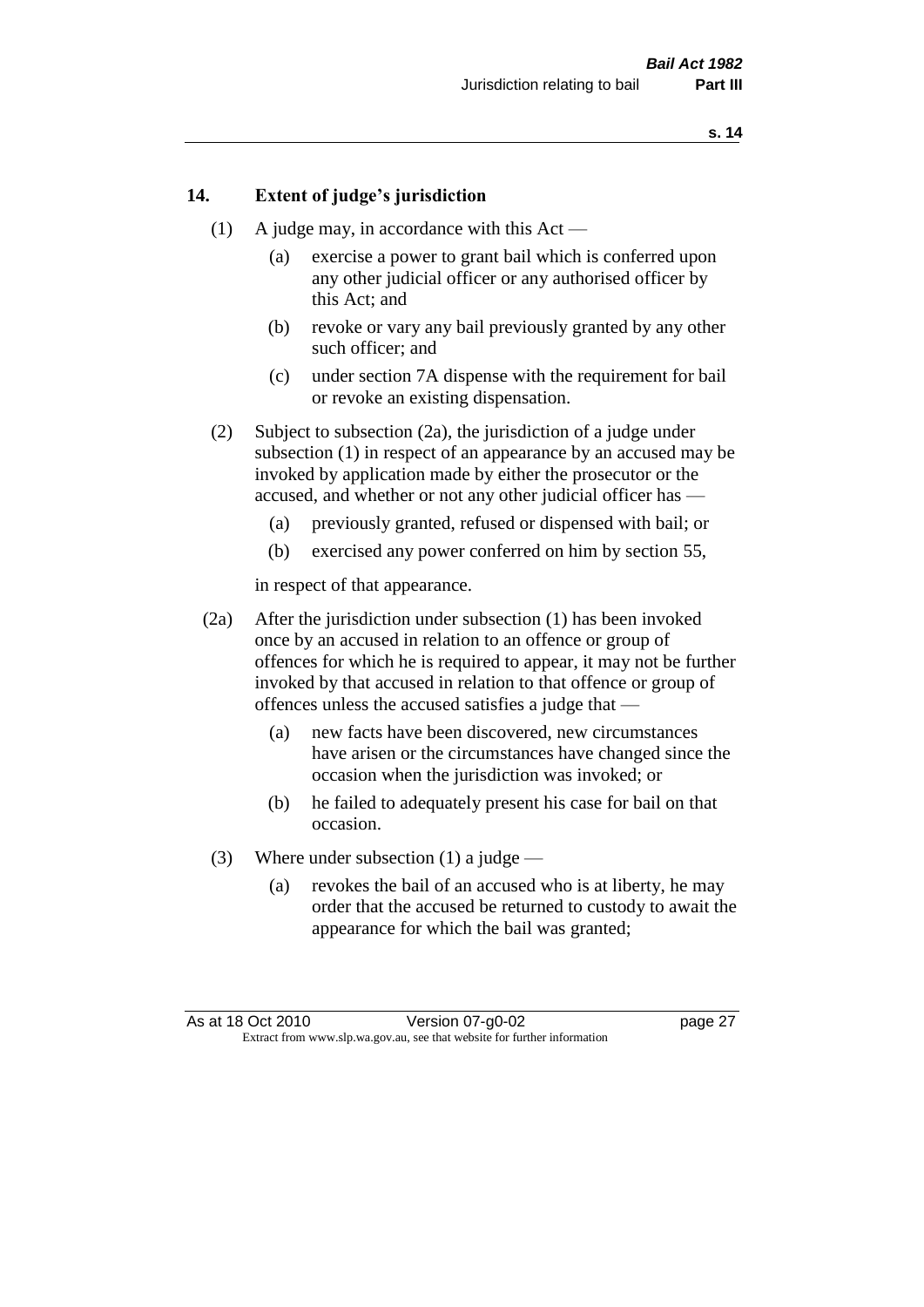#### **s. 15**

(b) varies the bail of such an accused, he may order that the accused be returned to custody until he becomes entitled to be at liberty pursuant to section 11,

and the judge may issue any warrant which may be necessary to carry such an order into effect.

- $(4)$  In this section
	- (a) references to a judge are references
		- (i) in the case of a child charged with an offence before the Children's Court, to a judge of that Court; and
		- (ii) in the case of an accused committed for trial or sentence to the District Court, to a judge of that Court; and
		- (iii) in any other case, to a judge of the Supreme Court;
		- and
	- (b) references to any other judicial officer
		- (i) in relation to the exercise of powers under this section by a judge, are references to any judicial officer whose jurisdiction is inferior to that of the judge; but
		- (ii) in relation to the exercise of powers under this section by a judge of the Supreme Court, do not include a judge of the Children's Court or a judge of the District Court.

*[Section 14 amended by No. 74 of 1984 s. 8; No. 49 of 1988 s. 82; No. 84 of 2004 s. 82; No. 6 of 2008 s. 15(1)-(4).]* 

#### **15. Exclusive jurisdiction of Supreme Court judge in murder cases**

(1) Where an accused is in custody for murder, the power to grant bail shall be exercised only by a judge of the Supreme Court, or

page 28 Version 07-g0-02 As at 18 Oct 2010 Extract from www.slp.wa.gov.au, see that website for further information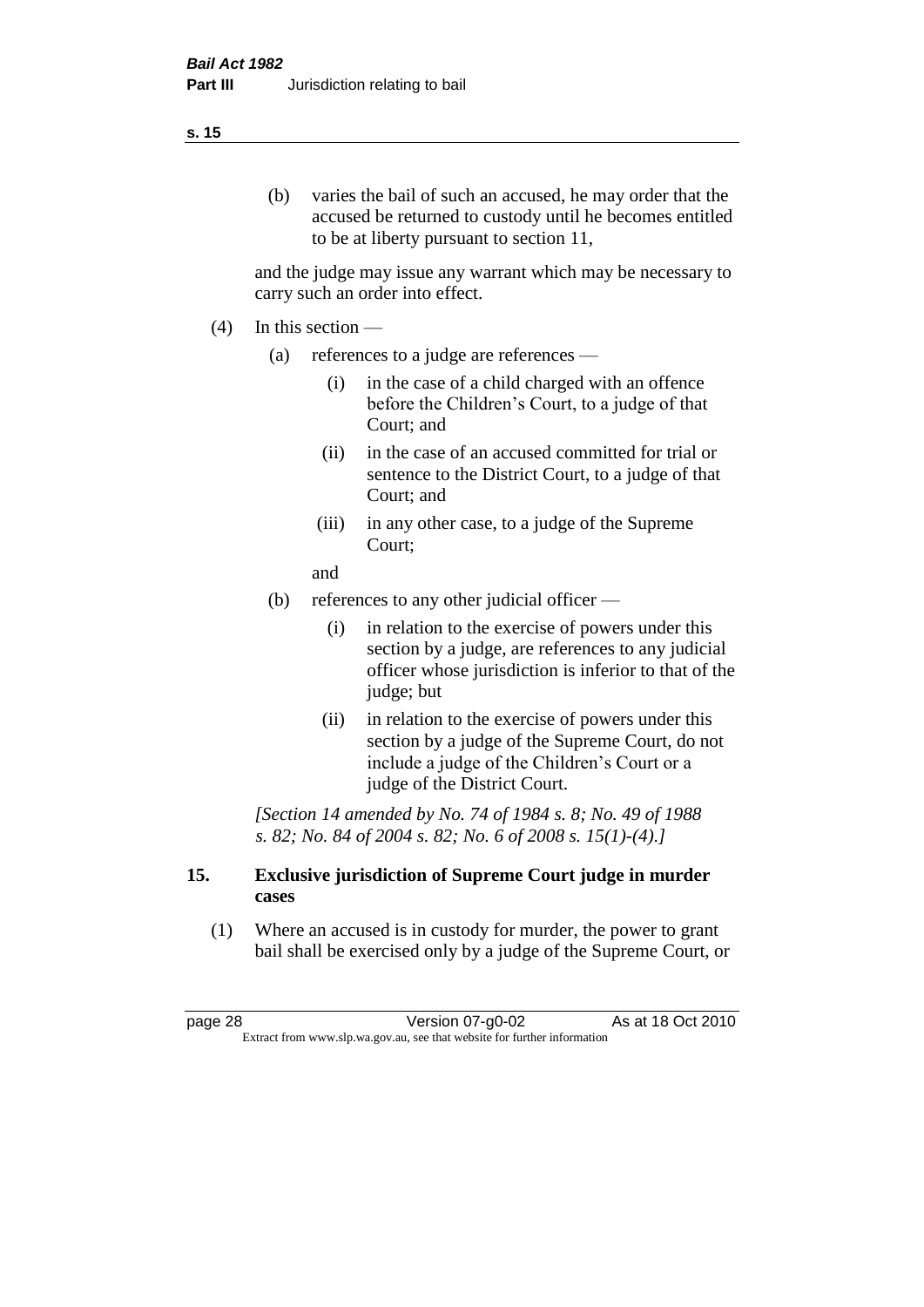#### **s. 15A**

in the case of an accused who is a child by a judge of the Children's Court, except —

- (a) where section  $31(2)(d)$  applies; or
- (b) to the extent that the Court of Appeal exercises its powers under Part A of Schedule 1.
- *[(2) deleted]*

*[Section 15 amended by No. 52 of 1984 s. 35; No. 74 of 1984 s. 9; No. 49 of 1988 s. 83; No. 70 of 1988 s. 45; No. 45 of 1993 s. 12; No. 45 of 2004 s. 28(4); No. 84 of 2004 s. 82; No. 29 of 2008 s. 24(5).]* 

#### **15A. Appeal from decision of judge**

(1) In this section —

*bail decision* means a decision —

- (a) to grant or refuse bail; or
- (b) to vary or revoke bail; or
- (c) to dispense with the requirement for bail; or
- (d) to impose any condition on a grant of bail,

and includes a decision under section 55 or 59A(4).

- (2) The prosecutor or the accused may appeal to the Court of Appeal against a bail decision of —
	- (a) a judge of the Children's Court; or
	- (b) a judge of the District Court; or
	- (c) a judge of the Supreme Court.
- (3) The leave of the Court of Appeal is required for each ground of appeal in an appeal under this section.
- (4) The *Criminal Appeals Act 2004* section 27(2), (3) and (4) apply, with necessary modifications, as if an appeal under this section were an appeal under Part 3 of that Act.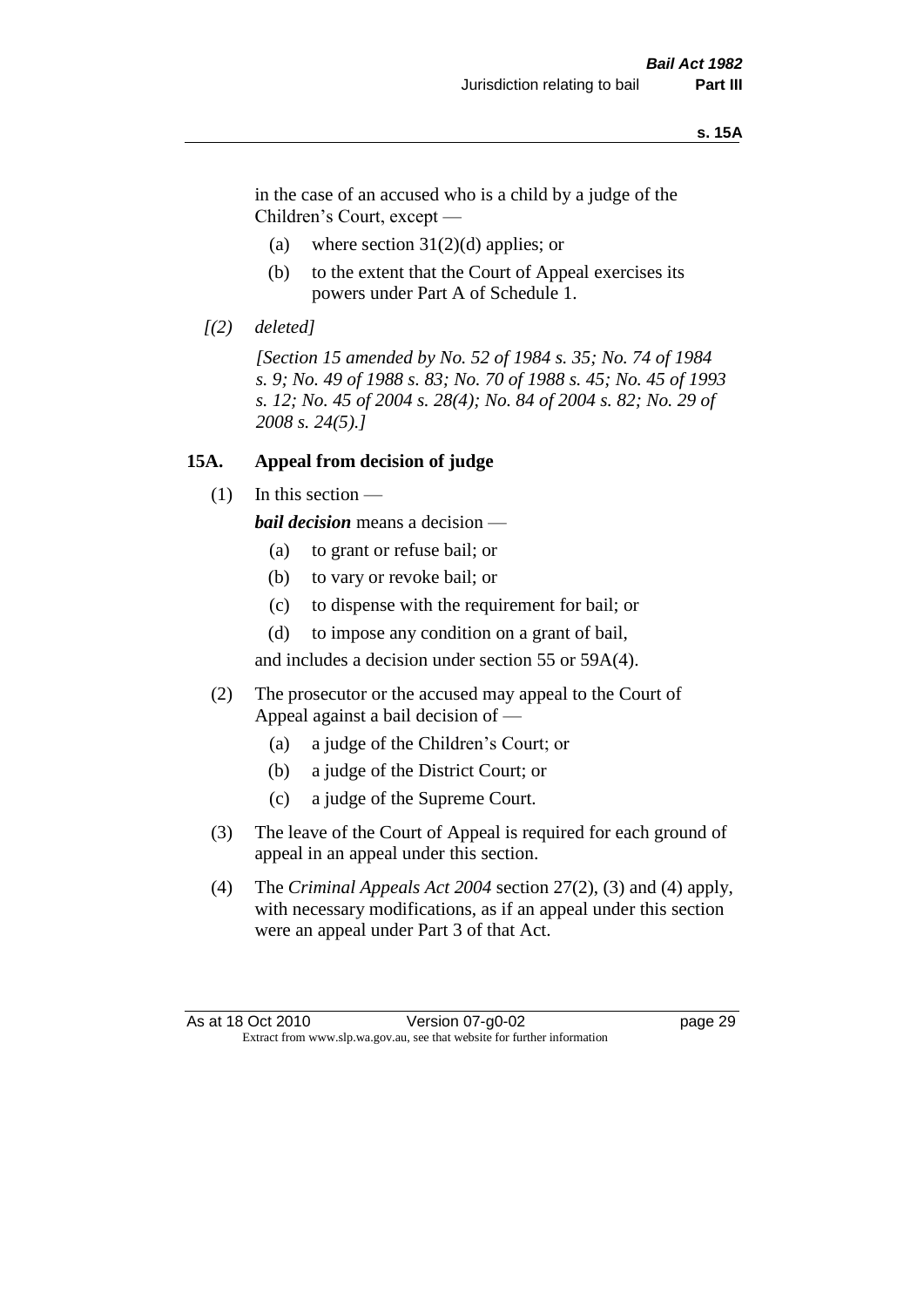#### **s. 15B**

- (5) An appeal under this section shall be commenced and conducted in accordance with this section, section 15B and rules of court made by the Supreme Court.
- (6) An appeal under this section shall be commenced by lodging with the Court of Appeal an application for leave to appeal that sets out the grounds of the appeal.
- (7) An appeal under this section cannot be commenced later than 21 days after the date of the bail decision unless the Court of Appeal orders otherwise.
- (8) An accused who is a party to an appeal under this section and who is in custody is entitled to be present at the hearing of the appeal if the accused so requests, and any official responsible for that custody who is informed of such a request shall do what is necessary to give effect to it.
- (9) For the purposes of giving effect to a request referred to in subsection (8), arrangements may be made for the accused to appear before the Court of Appeal by means of a video link or an audio link in accordance with section 66B, unless the Court of Appeal has ordered that the accused appear before it in person.

*[Section 15A inserted by No. 6 of 2008 s. 16(1).]*

# **15B. Determination of appeal under s. 15A and related provisions**

- (1) The Court of Appeal has jurisdiction to hear and determine an appeal under section 15A.
- (2) The Court of Appeal shall determine an appeal on the material and evidence that was before the judge whose decision is the subject of the appeal.
- (3) Any decision of the Court of Appeal in relation to bail shall be made in accordance with the relevant provisions of sections 13A and 17 and Schedule 1.

page 30 Version 07-g0-02 As at 18 Oct 2010 Extract from www.slp.wa.gov.au, see that website for further information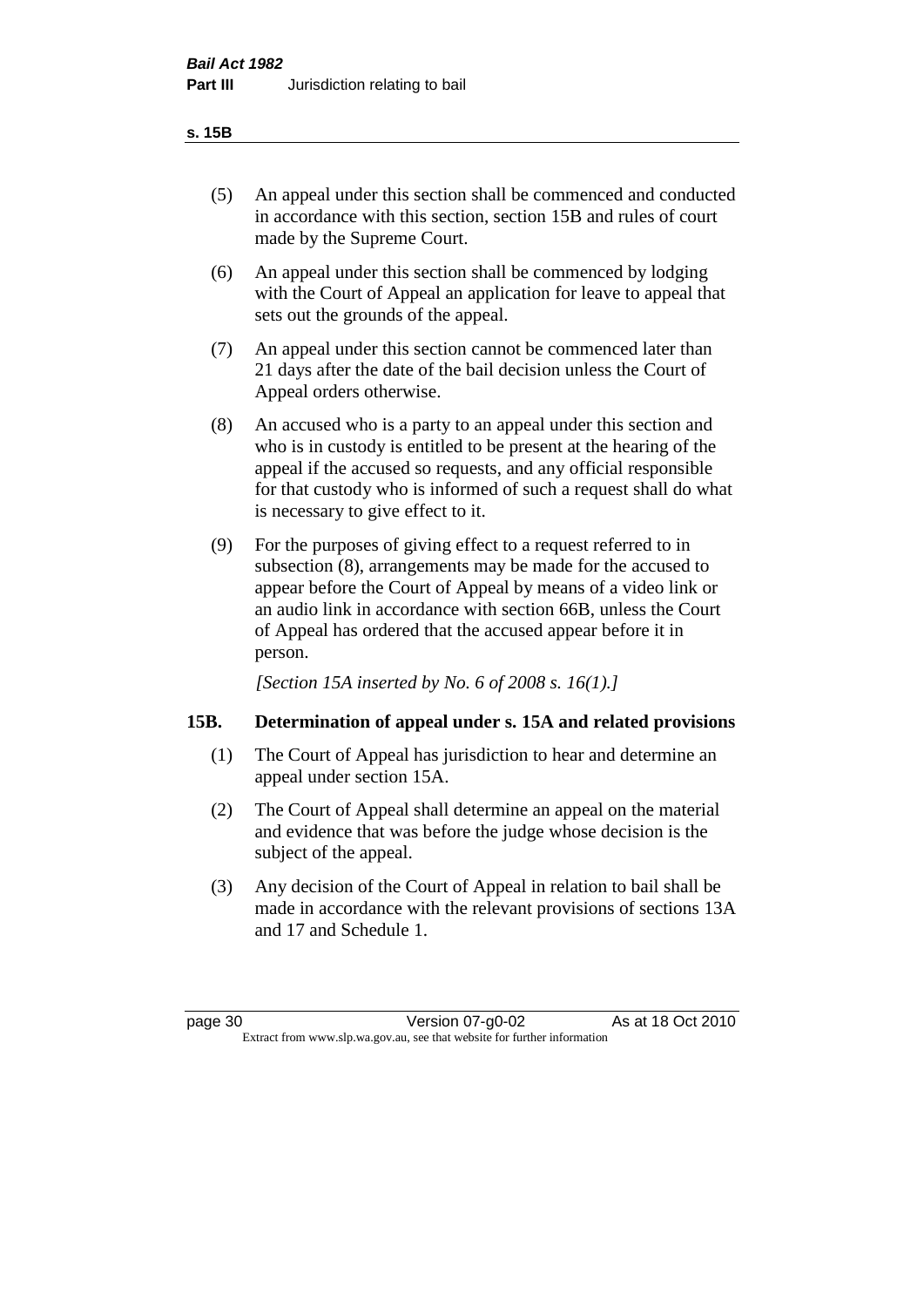- (4) Where in determining an appeal the Court of Appeal revokes the bail of an accused who is at liberty, it may order that the accused be returned to custody to await the appearance for which the bail was granted.
- (5) Where in determining an appeal the Court of Appeal varies the bail of an accused who is at liberty, it may order that the accused be returned to custody until the accused becomes entitled to be again at liberty pursuant to section 11.
- (6) A judge of appeal may issue any warrant that may be necessary to carry into effect an order under subsection (4) or (5).

*[Section 15B inserted by No. 6 of 2008 s. 16(1).]*

#### **16. Bail of person arrested on warrant**

- (1) Subject to sections 14 and 15 where the arrest of an accused for an offence is made pursuant to a warrant he shall not be granted bail before he is brought before a court or judicial officer as commanded by the warrant, except by a justice acting in terms of section 6(9).
- (2) Notwithstanding subsection (1) or any other provision of this Act, an accused who has been arrested pursuant to a warrant —
	- (a) issued under section 59B; or
	- (b) issued under the *Criminal Procedure Act 2004* for an offence against section 51(1) or (2),

shall not have a right to have his case for bail considered, and shall not be granted bail, before he is brought before the court as commanded by the warrant.

*[Section 16 amended by No. 59 of 2004 s. 141; No. 84 of 2004 s. 11 and 82; No. 59 of 2006 s. 4(3); No. 6 of 2008 s. 36(2).]*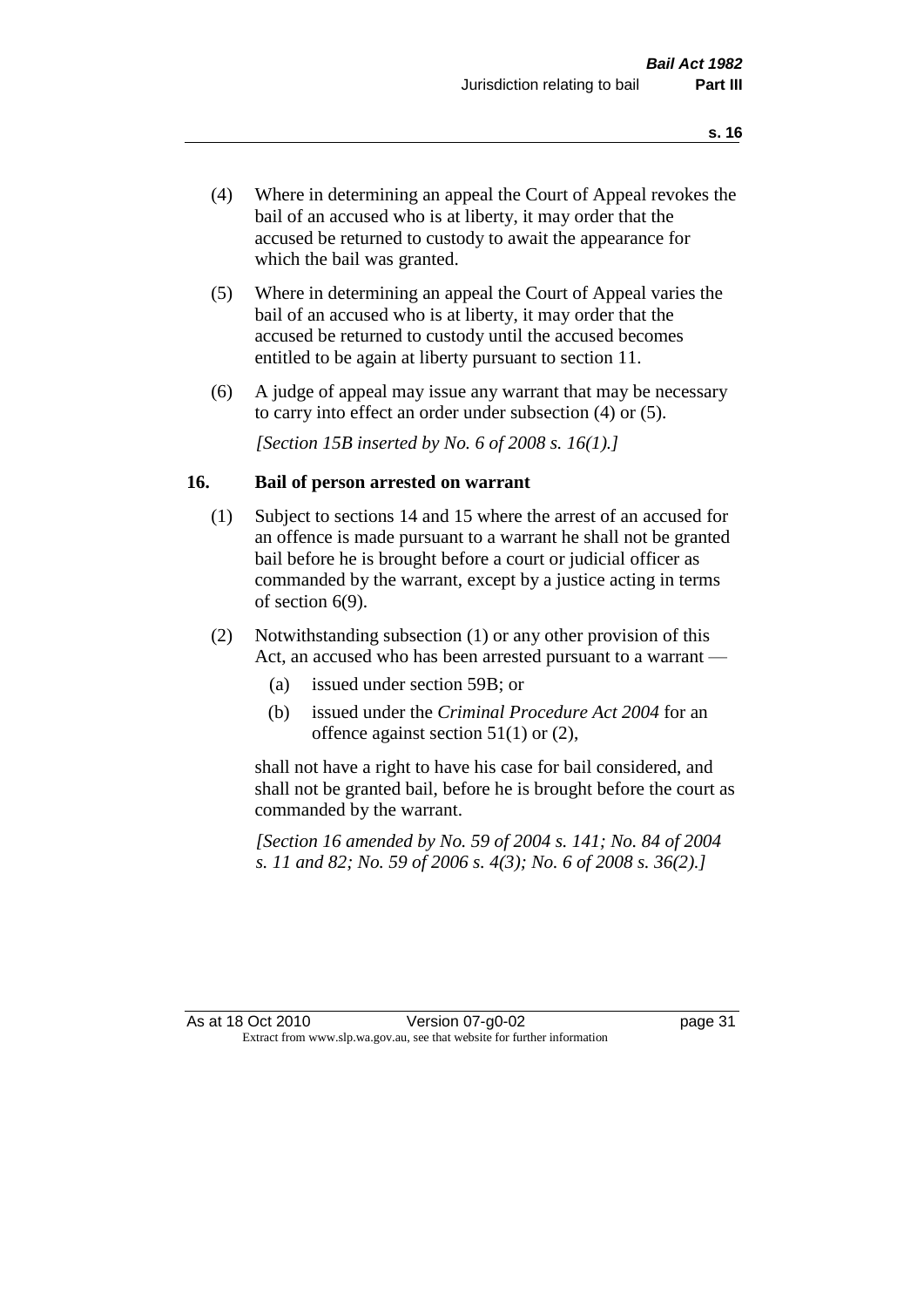# **16A. Restrictions on powers of authorised officers and justices in certain cases**

- (1) Where this section applies to a person who has been arrested for an offence jurisdiction does not arise under section 13 until the person is brought before —
	- (a) a court constituted by or so as to include a magistrate; or
	- (b) where section 15 applies, a judge of the Supreme Court or a judge of the Children's Court as the case may require.
- (2) This section applies where
	- (a) a person has been arrested in an urban area for a serious offence; and
	- (b) the serious offence is alleged to have been committed while the accused was —
		- (i) on bail for; or
		- (ii) at liberty under an early release order made in respect of,

another serious offence.

- (3) This section also applies where a person has been arrested in an urban area for an offence against section 61(1) of the *Restraining Orders Act 1997* (which creates offences for breaches of violence restraining orders).
- (4) In this section —

*urban area* means —

- (a) the metropolitan region as defined in the *Planning and Development Act 2005* and any prescribed area that adjoins that region; and
- (b) any other prescribed area of the State, being the whole or part of, or an area adjoining, a local government district under the *Local Government Act 1995* that is designated under that Act as a city or a town.

*[Section 16A inserted by No. 54 of 1998 s. 6(1); amended by No. 38 of 2004 s. 59; No. 84 of 2004 s. 82; No. 38 of 2005 s. 15.]*

page 32 Version 07-g0-02 As at 18 Oct 2010 Extract from www.slp.wa.gov.au, see that website for further information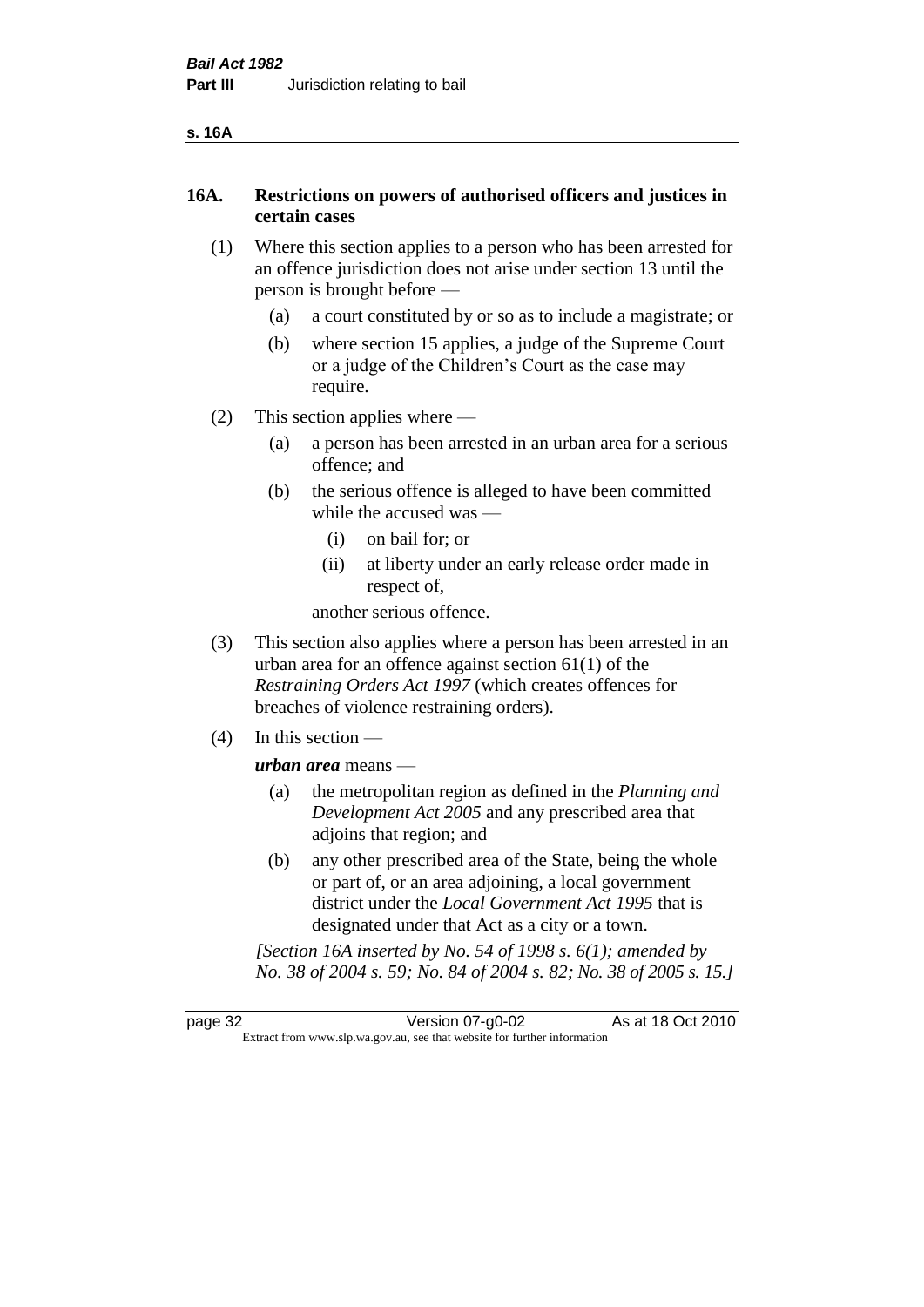#### **17. Conditions which may be imposed**

- (1) A judicial officer or authorised officer may impose conditions on a grant of bail only to the extent that he is authorised to do so by clause 2(3)(c) of Part C and Part D of Schedule 1.
- (2) Conditions imposed on a grant of bail shall not be any more onerous on the accused than the judicial officer or authorised officer considers is required in the public interest having regard to the nature of the offence for which the accused is in custody and the circumstances of the accused.

*[Section 17 amended by No. 45 of 1993 s. 8 and 12; No. 84 of 2004 s. 82.]* 

#### **17A. Further provisions as to responsible person's undertaking (Schedule 1 Part C clause 2)**

- (1) Where this section applies, an authorised police officer may
	- (a) cancel an undertaking of the kind described in clause 2(3)(c) of Part C of Schedule 1;
	- (b) approve of another person as a responsible person within the meaning in that clause; and
	- (c) detain the accused or order his detention until the person so approved enters into an undertaking of the kind mentioned in paragraph (a).
- (2) Subsection (1) applies where
	- (a) a person has entered into an undertaking referred to in paragraph (a) of that subsection;
	- (b) a judicial officer when granting bail ordered that the person may under this section be released from the undertaking by an authorised police officer; and
	- (c) the person wishes to be so released.
- (3) A police officer may, for the purpose of the exercise of the powers in subsection (1), take into custody a child accused who has been released on bail.

| As at 18 Oct 2010 | Version 07-g0-02                                                         | page 33 |
|-------------------|--------------------------------------------------------------------------|---------|
|                   | Extract from www.slp.wa.gov.au, see that website for further information |         |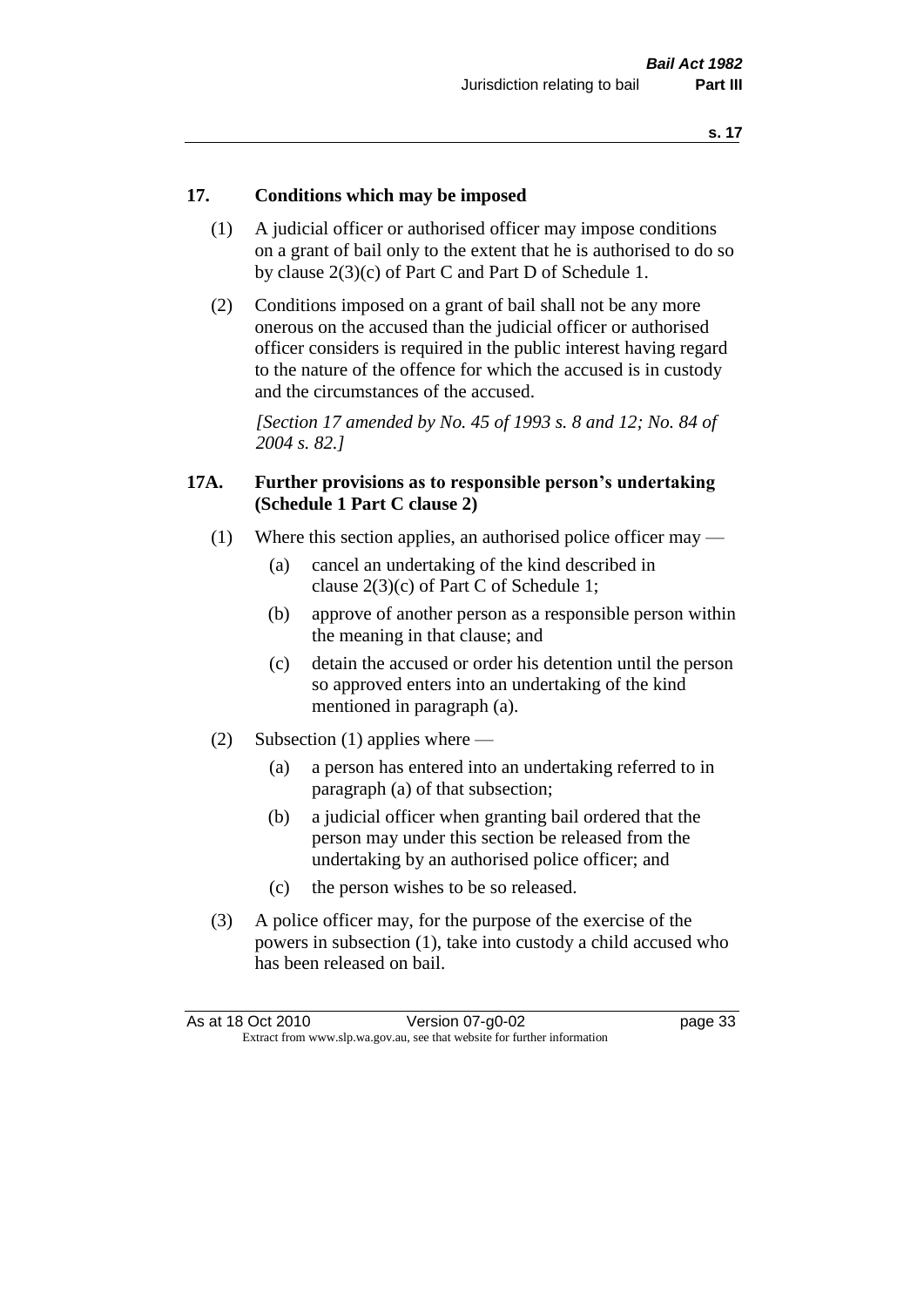#### **s. 17A**

- (4) If the police officer is not an authorised police officer he shall, as soon as is practicable, bring the accused before an authorised police officer for the purpose referred to in subsection (3).
- (5) After an undertaking has been entered into as mentioned in subsection  $(1)(c)$ , the accused, subject to this Act, has a right to be at liberty until he is required to appear before a court.

*[Section 17A inserted by No. 45 of 1993 s. 9; amended by No. 84 of 2004 s. 82.]* 

*[18-19. Deleted by No. 59 of 2006 s. 7(1).]*

page 34 Version 07-g0-02 As at 18 Oct 2010 Extract from www.slp.wa.gov.au, see that website for further information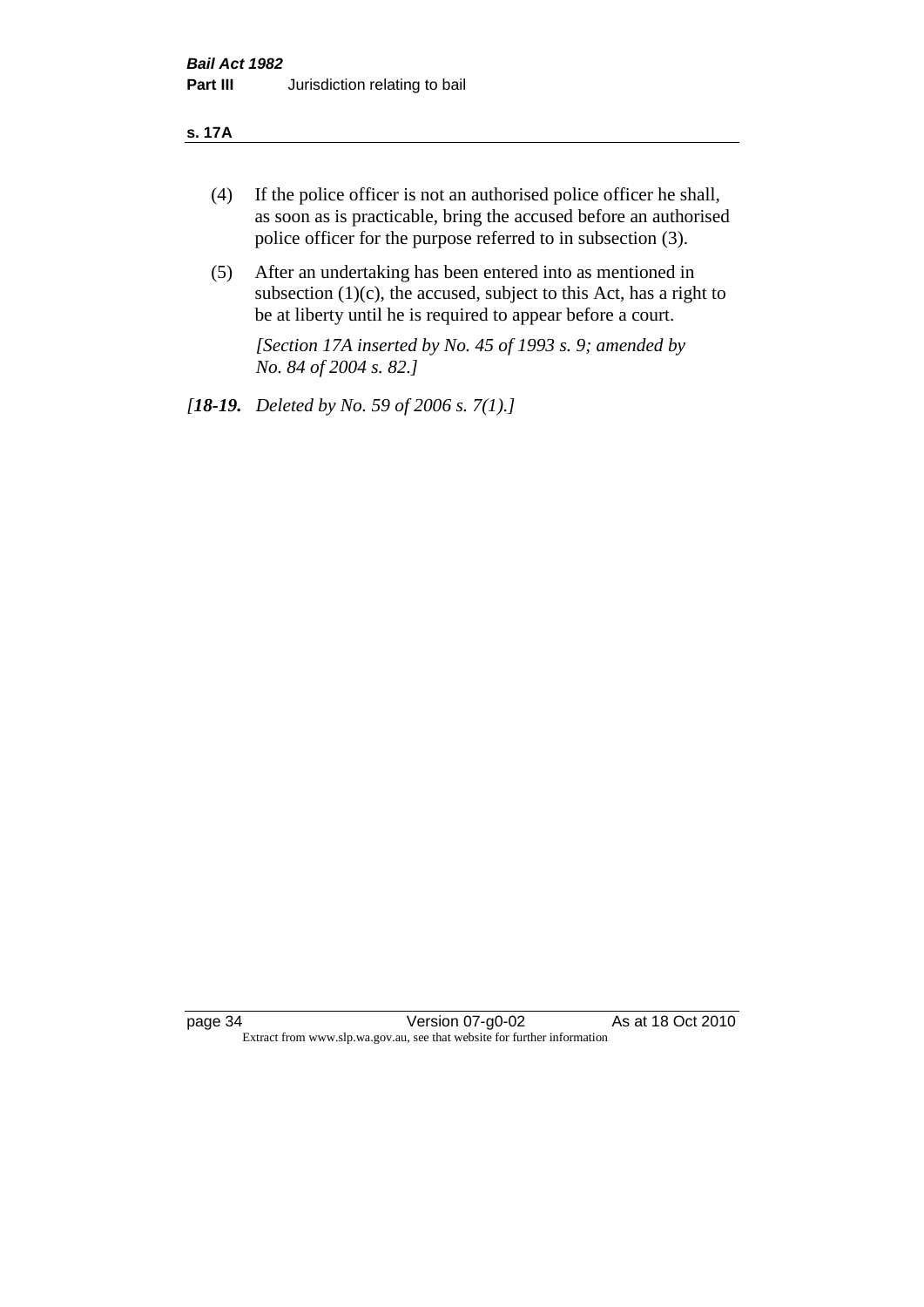# **Part IV — Hearing of case for bail, parties, and evidence**

# **20. Power to consider bail** *in camera* **and to prohibit publication**

- (1) On the consideration by a judicial officer of a case for bail of an accused who is charged with an offence triable by jury, the judicial officer may, to avoid prejudice to either party, exercise the powers described in subsection (2), but shall only exercise the power in paragraph (b) thereof if he considers that the exercise of the power in paragraph (a) is not, on its own, likely to be sufficient to avoid prejudice.
- (2) The powers referred to in subsection (1) are to order
	- (a) that no report, or summary, of any statement, or of any specified statement, made or furnished at the hearing shall be published by any means;
	- (b) that the bail application be heard *in camera*.
- (3) Where an order is made under subsection (2)(a), no report, or summary, of any statement referred to in that paragraph shall be published by any means —
	- (a) if the offence is one that may be tried on indictment, before a court decides that it is to be tried on indictment;
	- (b) if the accused is discharged from further proceedings upon the prosecution notice or indictment brought against him for the offence, before he is so discharged; or
	- (c) if the accused is tried on indictment for the offence, before the trial is ended.
- (4) A person who, except with lawful excuse, fails to comply with an order made under this section commits an offence.

Penalty: \$1 000.

*[Section 20 amended by No. 50 of 2003 s. 37(2); No. 4 of 2004 s. 58; No. 84 of 2004 s. 11 and 82.]*

As at 18 Oct 2010 Version 07-g0-02 Page 35 Extract from www.slp.wa.gov.au, see that website for further information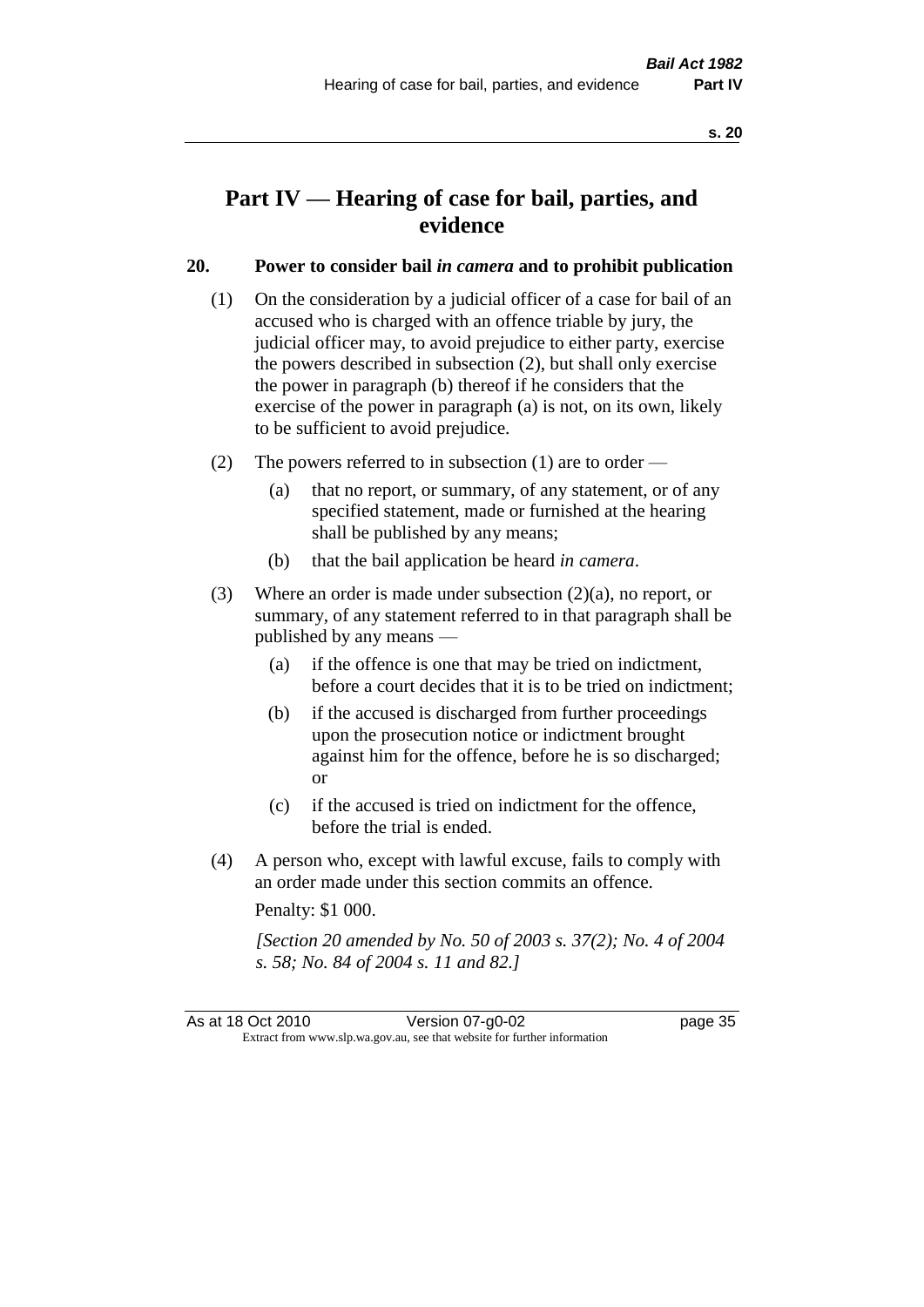#### **s. 21**

#### **21. Parties**

- (1) The parties to proceedings on a case for bail are the prosecutor and the accused and, subject to subsection (2), no other person shall be a party to, or be represented at, the proceedings.
- (2) Nothing in subsection (1) affects the right of
	- (a) the Attorney General to apply for leave, or be an appellant, under Part 2 of the *Criminal Appeals Act 2004*; or
	- (b) the Director of Public Prosecutions or the State Solicitor to receive notice and be heard under section 7F(2); or
	- (c) an officer referred to in section 33 of the *Children's Court of Western Australia Act 1988* to be present at and participate in proceedings concerning a child under that section.

*[Section 21 amended by No. 15 of 1988 s. 9; No. 49 of 1988 s. 84; No. 33 of 1989 s. 18; No. 31 of 1993 s. 7; No. 65 of 2003 s. 88(3); No. 59 of 2004 s. 141; No. 84 of 2004 s. 11 and 82; No. 6 of 2008 s. 9(3).]* 

#### **22. Evidence**

A judicial officer or authorised person may in considering any case for bail receive and take into account such information as he thinks fit whether or not the same would normally be admissible in a court of law.

#### **23. Accused not bound to supply information**

An accused is not obliged to complete, or furnish information for, the form referred to in section  $8(1)(b)$ , or for any revision thereof, or to furnish any information, whether on oath or otherwise, for the purpose of having his case for bail considered.

*[Section 23 amended by No. 84 of 2004 s. 82; No. 6 of 2008 s. 43(2).]*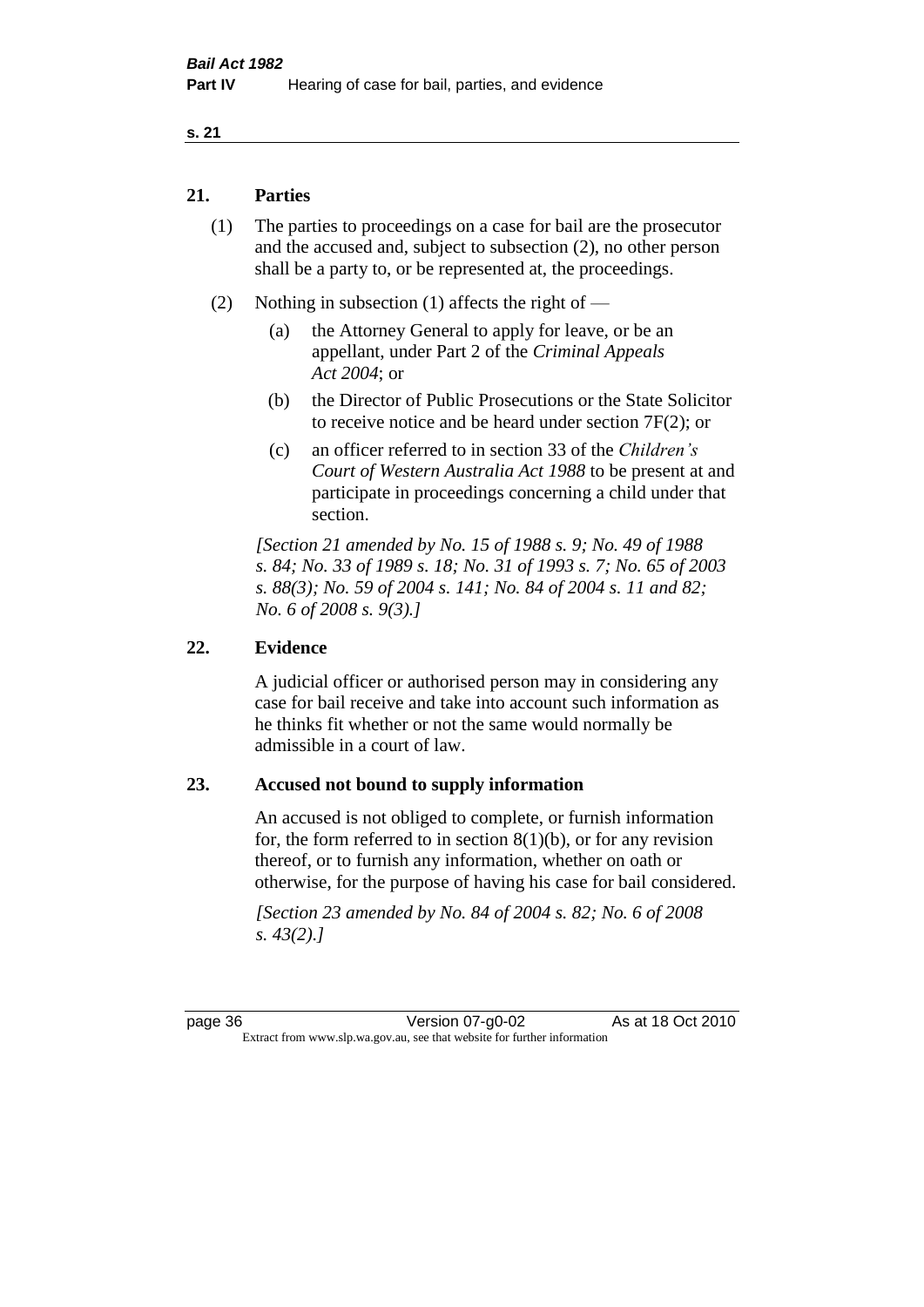# **24. Information may be referred to police officer for verification or for report**

- (1) A judicial officer or authorised officer who is called upon to consider a case for bail may —
	- (a) request that any information placed before the judicial officer or authorised officer by the accused for the purposes of the case be verified by a police officer, and to that end may refer to a police officer the form mentioned in section 8(1)(b), after it has been completed or revised;
	- (b) request that a report on any matter mentioned in Part C of Schedule 1, so far as it applies to an accused whose case is being or to be considered, be made by a police officer.
- (2) Where a reference or request is made under subsection (1) a police officer shall, as soon as is practicable —
	- (a) make a report to the judicial officer or the authorised officer accordingly; and
	- (b) furnish a copy of the report to the accused or his solicitor or counsel.

*[Section 24 inserted by No. 61 of 1990 s. 6; amended by No. 45 of 1993 s. 12; No. 84 of 2004 s. 82; No. 6 of 2008 s. 43(2).]* 

# **24A. Information may be referred to community corrections officer for verification or for report**

- (1) A judicial officer who is called upon to consider a case for bail may refer to a community corrections officer any matter referred to in section 24(1) and may request a community corrections officer to do any matter referred to in that section.
- (2) A judicial officer who is called upon to consider a case for bail and who desires to impose a home detention condition as a condition on a grant of bail, shall request that a report be made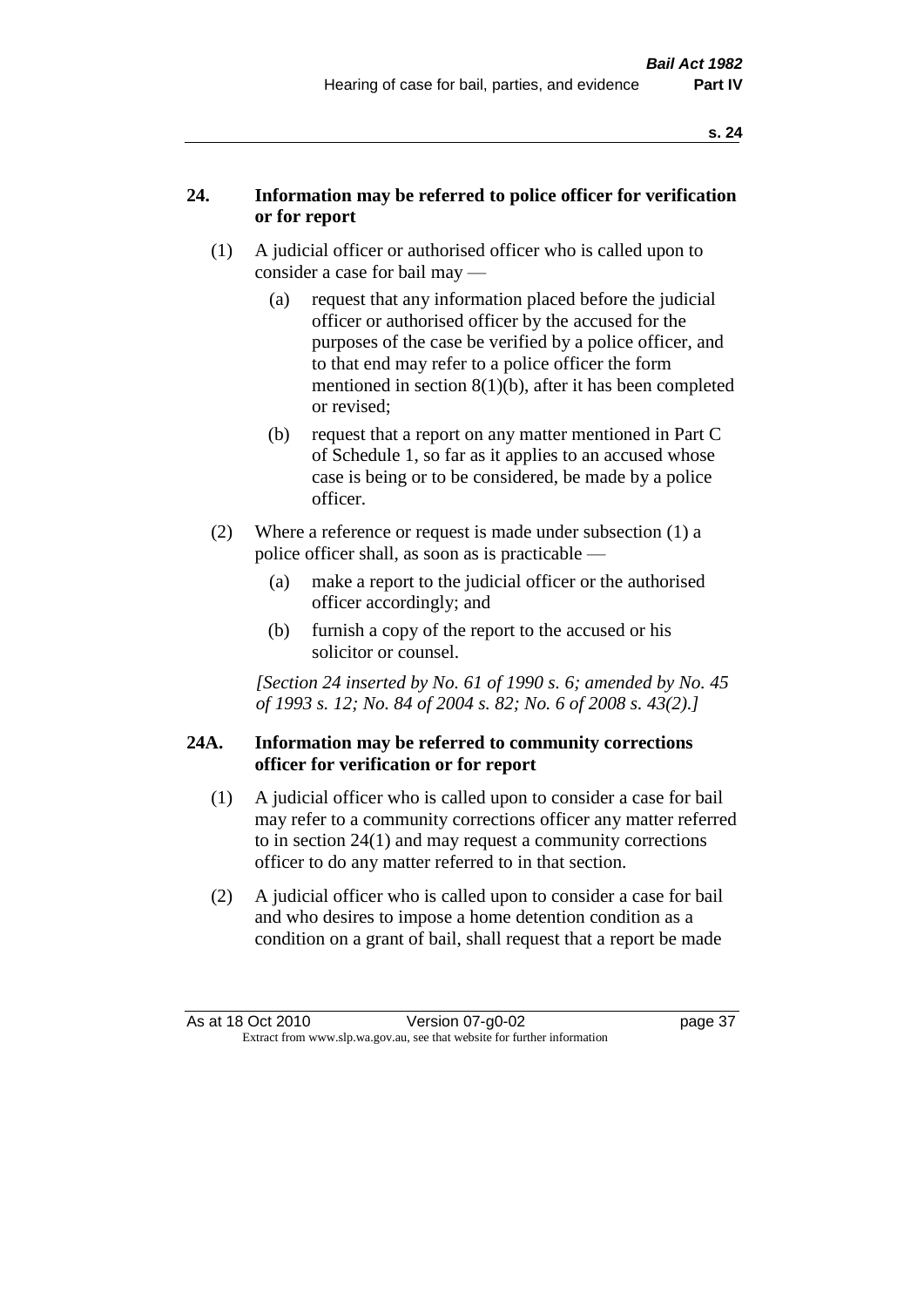**s. 25**

by a community corrections officer about the suitability of the accused to be subject to a home detention condition.

- (3) Where a reference or a request is made under subsection (1) or a report is requested under subsection (2) a community corrections officer shall, as soon as is practicable, make a report to the judicial officer and, at the discretion of the judicial officer, copies may be made available to the prosecution or to the accused or his solicitor or counsel.
- (4) Where a community corrections officer makes a report that an accused is suitable to be subject to a home detention condition, the officer shall annex to the report and provide to the accused or his solicitor or counsel, a list of those conditions in rules made under section 50L that may be applied to the accused by the CEO (corrections) while the accused is subject to the home detention condition.

*[Section 24A inserted by No. 61 of 1990 s. 7; amended by No. 31 of 1993 s. 9; No. 84 of 2004 s. 82; No. 65 of 2006 s. 53.]* 

# **25. Protection of accused as to information given for bail purposes**

A statement made by an accused to a judicial officer or authorised officer for the purpose of a decision whether bail should be granted to him for any appearance in court for an offence shall not be admissible in evidence against him at his trial for that offence.

*[Section 25 amended by No. 84 of 2004 s. 82.]* 

# **26. Record of decision and reasons**

- (1) A bail record form shall be completed by an authorised officer or a justice if he —
	- (a) refuses to grant bail to an accused; or
	- (b) grants bail to an accused in the circumstances referred to in clause 3 of Part B of Schedule 1; or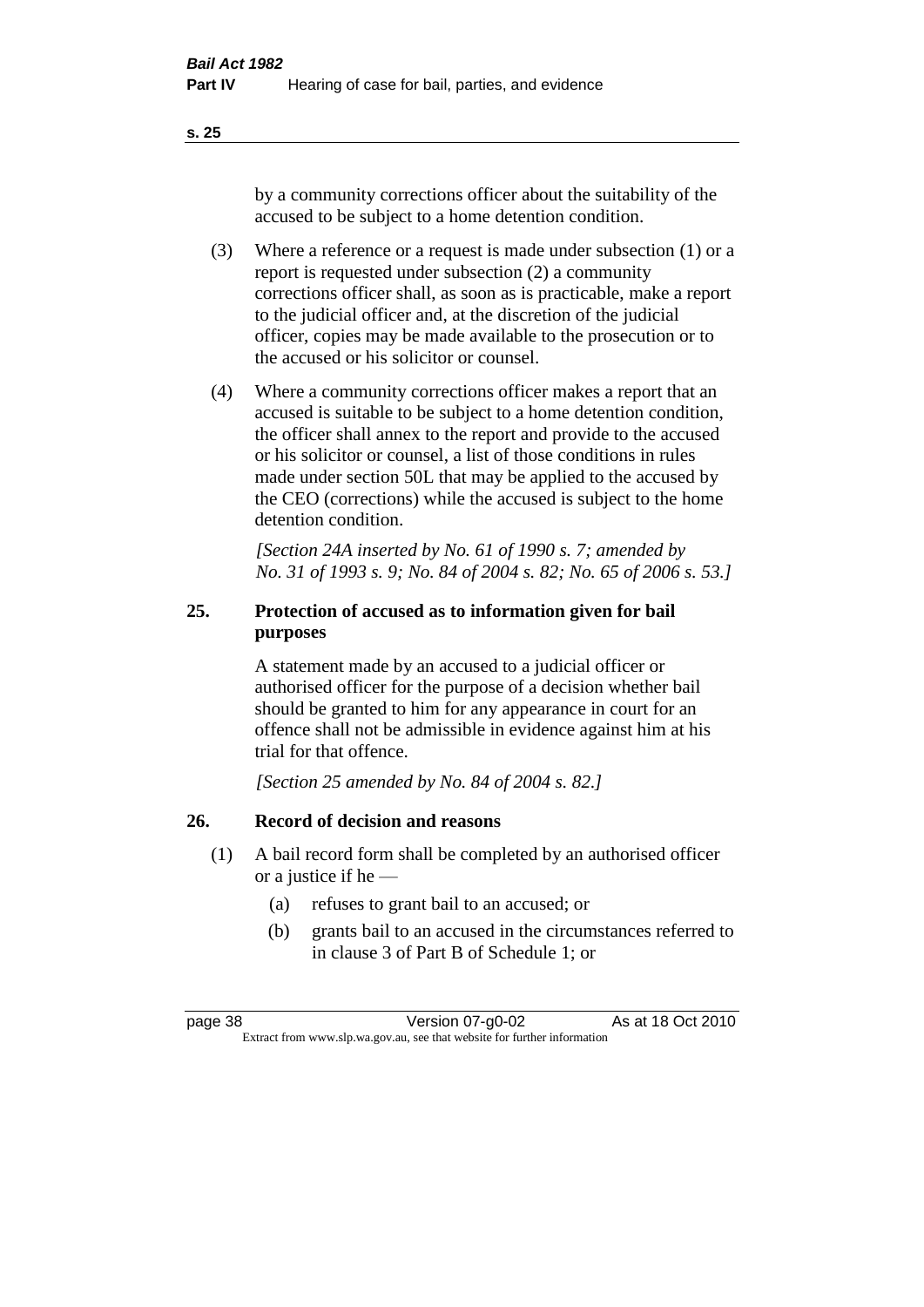- (ba) grants bail to an accused for a serious offence to which Schedule 1 Part C clause 3A applies; or
- (c) imposes any condition on a grant of bail and it appears to him that the accused is dissatisfied with the condition.
- (2) Where a judicial officer, other than a justice
	- (a) refuses to grant bail to an accused; or
	- (aa) grants bail to an accused for a serious offence to which Schedule 1 Part C clause 3A applies; or
	- (b) imposes any condition on a grant of bail and it appears to him that the accused is dissatisfied with the condition,

a record of the decision and of the reasons therefor shall be made.

- (3) The accused, the prosecutor or an intending prosecutor shall be entitled, upon request, to be furnished with a copy of the bail record form or, where subsection (2) applies, of the record made.
- (4) For the purposes of this section
	- (a) references to a justice do not include a magistrate or a judge of the District Court or the Supreme Court or the Children's Court who is a justice; and
	- (b) a bail record form is an approved form designed to contain a summary of the matters relevant to the decision as to the bail of an accused, including those matters set out in Part C of Schedule 1, the decision made, and the reasons for the decision.

*[Section 26 inserted by No. 15 of 1988 s. 10; amended by No. 49 of 1988 s. 85; No. 45 of 1993 s. 12; No. 59 of 2004 s. 141; No. 84 of 2004 s. 82; No. 6 of 2008 s. 17 and 43(1).]* 

# **27. Transmission of relevant papers to court**

(1) An authorised officer and a judicial officer who consider an accused's case for bail for an appearance for an offence and a

| As at 18 Oct 2010 | Version 07-g0-02                                                         | page 39 |
|-------------------|--------------------------------------------------------------------------|---------|
|                   | Extract from www.slp.wa.gov.au, see that website for further information |         |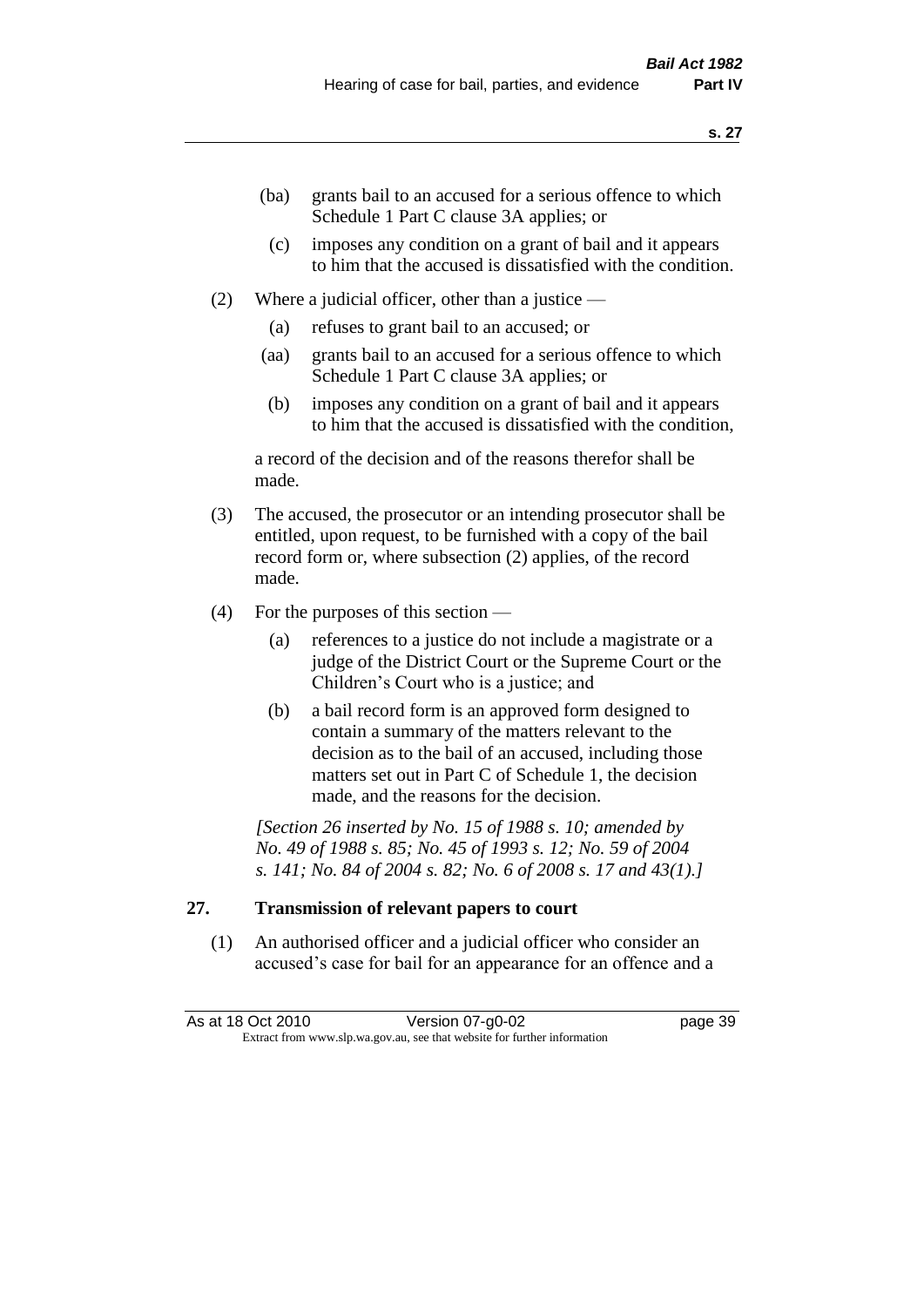**s. 27A**

person before whom a bail undertaking or a surety undertaking is entered into shall ensure that the relevant papers are sent as soon as is practicable, to the court before which the accused is required to appear.

(2) In subsection (1) *the relevant papers* in relation to any particular officer or person means such papers as are prescribed to be sent by that officer or person.

*[Section 27 amended by No. 84 of 2004 s. 82; No. 59 of 2006 s. 7(2).]* 

# **27A. Transmission of papers to CEO (corrections)**

A judicial officer who grants bail subject to a home detention condition shall ensure that a copy of the bail record form and of the bail undertaking are sent as soon as is practicable to the CEO (corrections).

*[Section 27A inserted by No. 61 of 1990 s. 8; amended by No. 31 of 1993 s. 9; No. 65 of 2006 s. 53.]*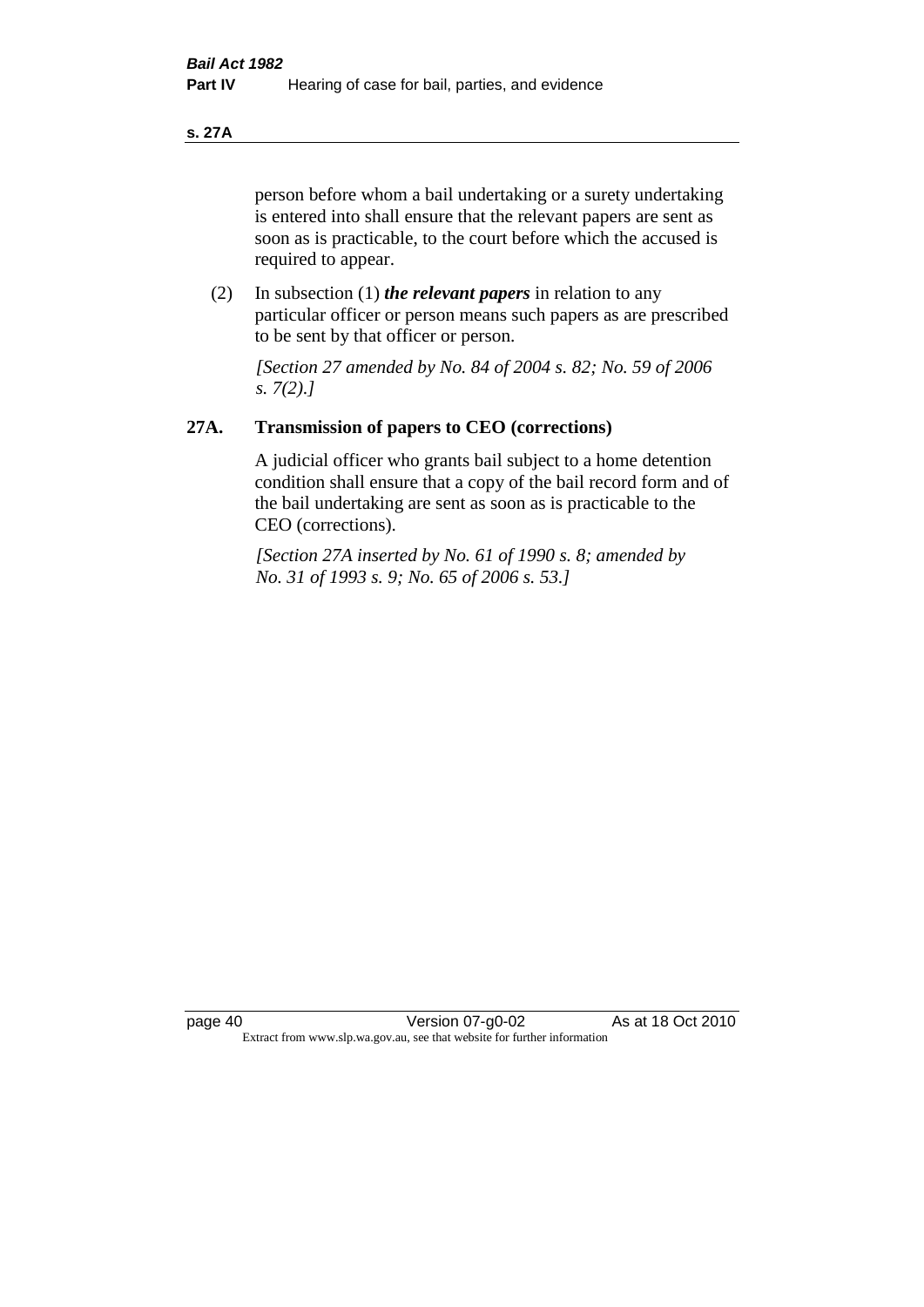# **Part V — Bail undertakings**

#### **28. Bail undertaking**

- (1) A person shall not be released on bail for an appearance in court unless he has entered into a bail undertaking for that appearance or is deemed to have done so under section 31(3).
- (2) A bail undertaking is an undertaking in writing by an accused in the prescribed form —
	- (a) that he will appear at a time and place specified, or deemed by section 31(3) to be specified, in the undertaking; and
	- (b) that if the accused fails to appear at that time and place the accused will, as soon as is practicable, appear at the court at which the accused was required to appear, when that court is sitting; and
	- (c) that he will comply with such conditions as may be imposed on him under clause 2 of Part D of Schedule 1; and
	- (d) that he will comply with any home detention condition which may be imposed as a condition on a grant of bail to him pursuant to clause 3 of Part D of Schedule 1,

and containing any agreement as to forfeiture of money by the accused which may be required pursuant to clause 1 of that Part.

- (3) A bail undertaking for any appearance may be entered into in respect of more than one offence.
- (4) The undertakings mentioned in subsection (2)(a) and (b) are, subject to section 34, enforceable under sections 51, 57 and 58.

*[Section 28 amended by No. 61 of 1990 s. 9; No. 45 of 1993 s. 12; No. 59 of 2004 s. 141; No. 84 of 2004 s. 82; No. 6 of 2008 s. 18(1).]* 

As at 18 Oct 2010 Version 07-g0-02 page 41 Extract from www.slp.wa.gov.au, see that website for further information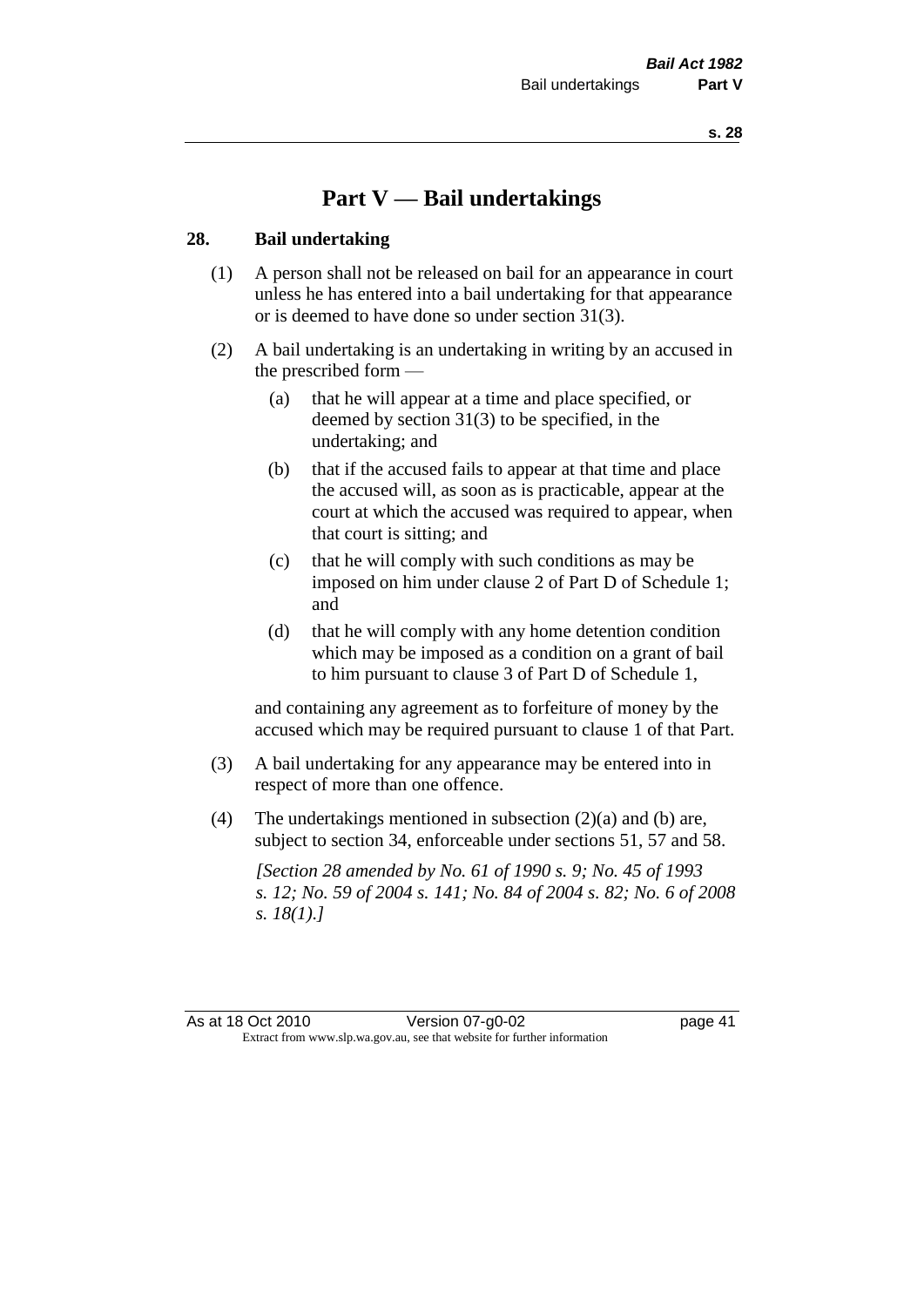# **29. Before whom bail undertaking may be entered into**

A bail undertaking need not be entered into before the judicial officer or authorised officer who granted bail but may be entered into before any of the following persons —

- (a) a judicial officer;
- (b) a registrar of a court, other than a deputy registrar of the Magistrates Court or the Children's Court;
- (c) an authorised police officer;
- (d) an associate of a judge of the Supreme Court, the District Court or the Children's Court;
- (e) where the accused is in a lock-up or prison, any person for the time being in charge of the lock-up or prison;
- (f) where the accused is in a court custody centre, any person for the time being in charge of the centre who is approved for the purposes of this paragraph by the chief executive officer of the department of the Public Service principally assisting in the administration of the *Court Security and Custodial Services Act 1999*;
- (g) where the accused is a child, any authorised community services officer.

*[Section 29 amended by No. 15 of 1988 s. 11; No. 49 of 1988 s. 86; No. 2 of 1996 s. 61; No. 59 of 2004 s. 141; No. 84 of 2004 s. 82; No. 6 of 2008 s. 19.]* 

#### **30. Duties of person before whom bail undertaking is entered into**

- (1) The person before whom a bail undertaking is to be entered into by an accused shall before it is entered into —
	- $(a)$  either
		- (i) read it to the accused; or
		- (ii) be informed by the accused that the accused has read it; or
		- (iii) if necessary, have it translated to the accused; and

page 42 Version 07-g0-02 As at 18 Oct 2010 Extract from www.slp.wa.gov.au, see that website for further information

**s. 29**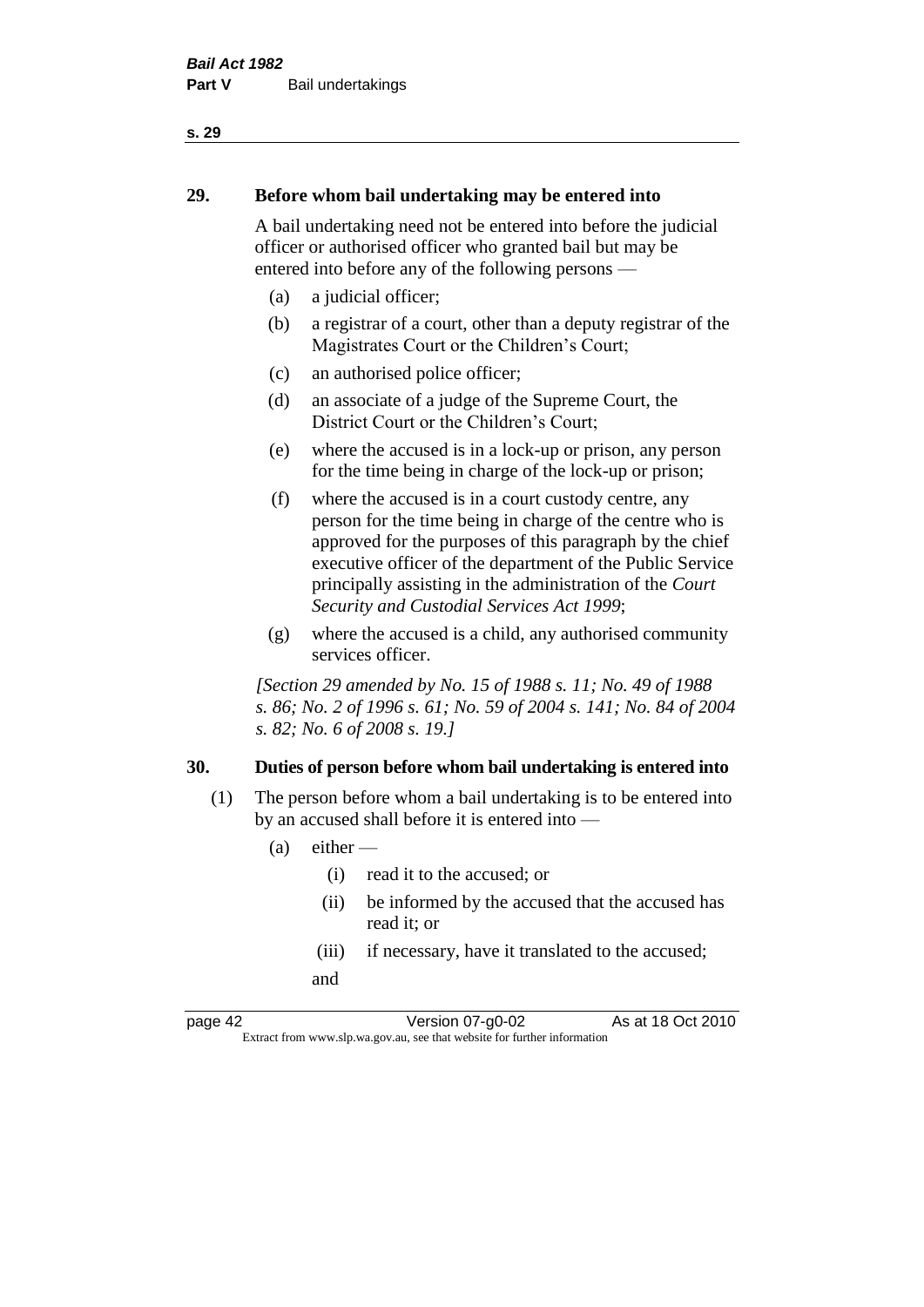- (b) ensure that all conditions which are to be complied with before the release of the accused have been complied with.
- (2) The person before whom a bail undertaking is entered into by an accused shall give to him, or cause to be given to him —
	- (a) a copy of the bail undertaking as duly completed; and
	- (b) a notice in writing in the approved form showing
		- (i) his obligations pursuant to the undertaking; and
		- (ii) the consequences of his failure to comply with them.
- (3) The person before whom a bail undertaking is entered into by an accused shall enquire of the accused whether he requires the notice referred to in subsection (2)(b) to be read or translated to him and shall take such steps as are necessary to comply with any such requirement of the accused.

*[Section 30 inserted by No. 15 of 1988 s. 12; amended by No. 84 of 2004 s. 82; No. 6 of 2008 s. 20 and 43(3).]* 

#### **31. Different time and place for appearance may be substituted**

- (1) A different time or a different time and place may be substituted in accordance with this section for the time and place for appearance specified, or deemed by this section to be specified, in a bail undertaking.
- (2) A different time, or a different time and place, for the appearance by the accused may be substituted as mentioned in subsection  $(1)$  —
	- (a) upon an adjournment of proceedings at which the accused is present, by the judicial officer, if he has power to grant bail for that appearance, fixing a time and place for the resumed proceedings and notifying the accused orally thereof;
	- (b) upon an adjournment of proceedings from which the accused is absent for reasonable cause, by the judicial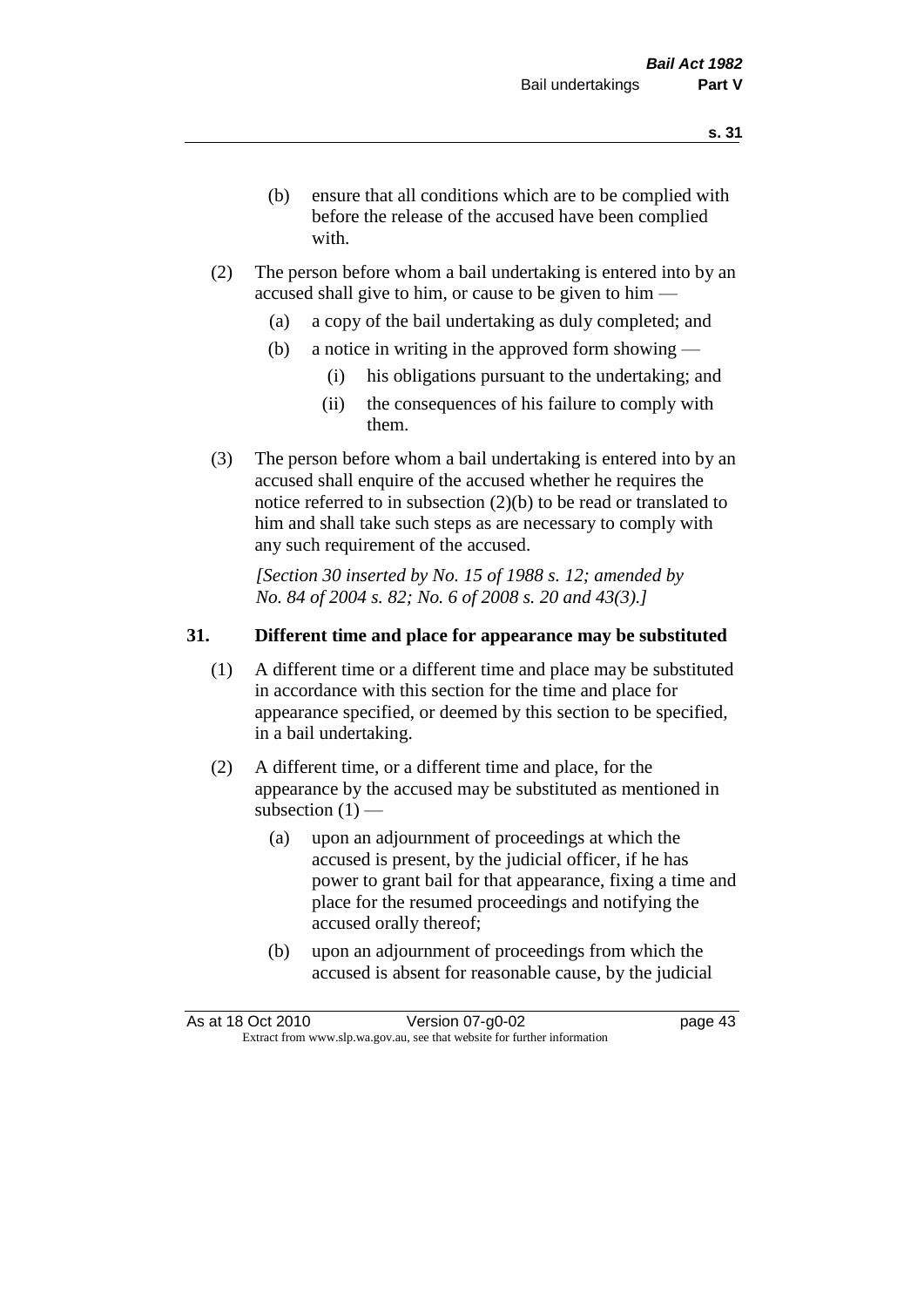officer, if he has power to grant bail for that appearance, fixing a time and place for the resumed proceedings and directing the registrar of the court to cause written notice of the time and place to be given to the accused;

- $(c)$  where
	- (i) a judge of the Supreme Court or a judge of the Children's Court has granted bail to an accused under section 15; and
	- (ii) a judicial officer, other than such a judge, has committed the accused to the Supreme Court,

by a judge of the Supreme Court or a judge of the Children's Court, as the case may require, notifying the accused orally, or directing the registrar of the court to cause written notice to be given to the accused of the time or time and place for the proceedings;

- $(d)$  where
	- (i) a judge of the Supreme Court or a judge of the Children's Court has granted bail to an accused under section 15;
	- *[(ii) deleted]*
	- (iii) the judicial officer is satisfied that there has been no material change in the facts or circumstances which applied on the grant of bail,

by the judicial officer notifying the accused orally, or directing the registrar of the court to cause written notice to be given to the accused, of the time or time and place for the resumed proceedings;

(e) upon a committal to the Supreme Court or District Court, by a judicial officer, if he has power to grant bail for that appearance, fixing a specified day in a specified sitting or session of that court and directing the registrar of the court to cause written notice of the day to be given to the accused;

**s. 31**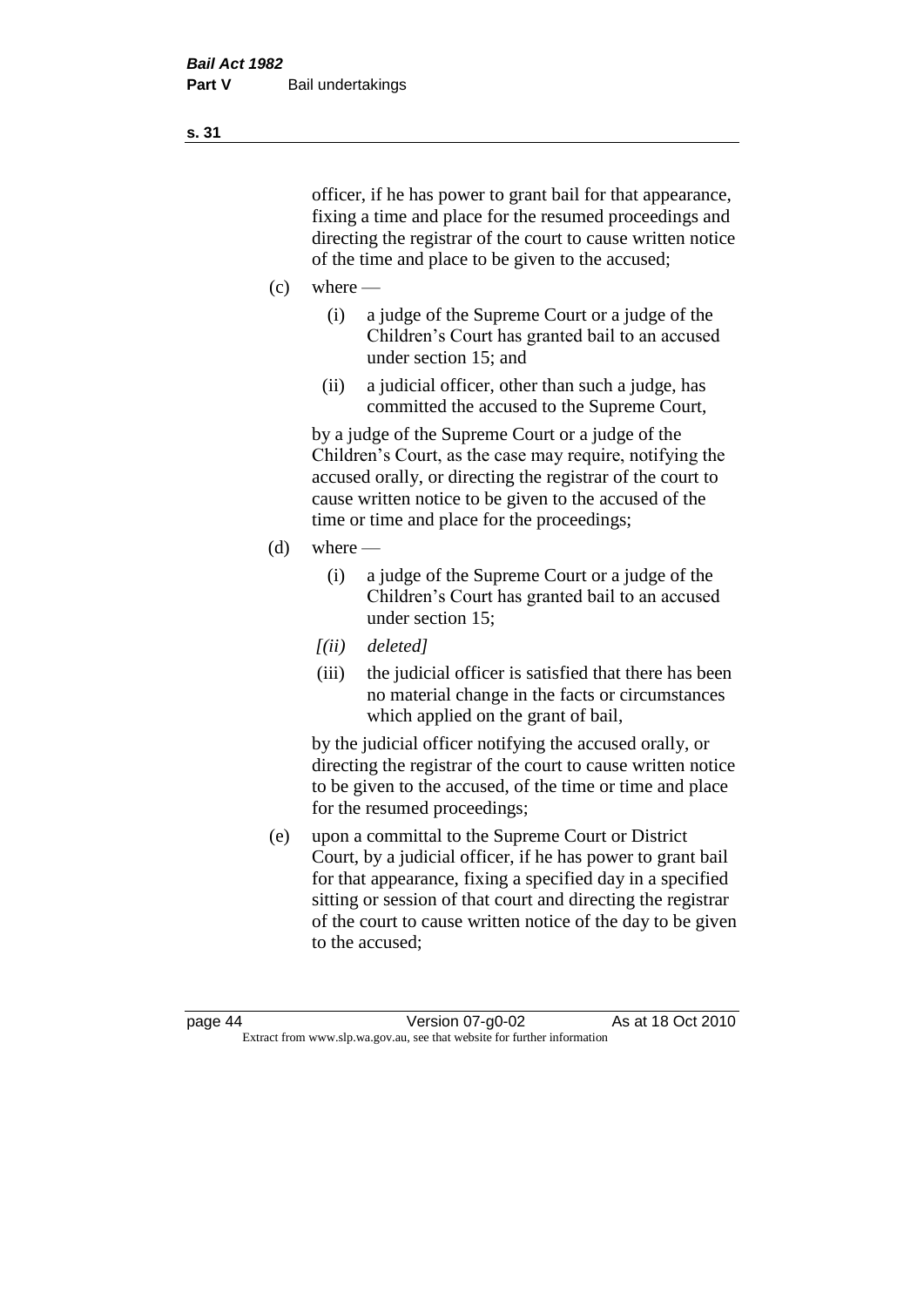- (f) where an accused has been committed for trial in the Supreme Court or the District Court in a specified sitting or session thereof or on a specified day in a specified sitting or session thereof, by an officer of the court, or a person authorised under subsection (5), fixing a time for the trial in that sitting or session and causing written notice of the time to be given to the accused;
- (g) if the parties agree to a different time or a different time and place for the proceedings, by an officer of the court giving written notice thereof to the accused.
- (3) Where a different time or a different time and place is notified to an accused pursuant to subsection (2) the bail undertaking shall be deemed to be amended to specify that time or that time and place for appearance, and the terms and conditions thereof shall continue to apply as so amended as if the accused had entered into the bail undertaking in that form.
- (4) Where the power in subsection (2)(b) is exercised upon an adjournment of proceedings the right of the accused to be at liberty under section 11(1) does not lapse by reason only that there is an interval between the adjournment of the proceedings and the time when he is notified of the time and place for the resumed proceedings.
- (5) The Chief Justice, in respect of committals to the Supreme Court, and the Chief Judge, in respect of committals to the District Court, may authorise a person or persons, by name or office, to perform the functions referred to in subsection (2)(f).

*[Section 31 amended by No. 15 of 1988 s. 13; No. 49 of 1988 s. 87; No. 27 of 2002 s. 21; No. 59 of 2004 s. 141; No. 84 of 2004 s. 82; No. 6 of 2008 s. 21(1) and (2).]* 

#### **31A. Amendment of conditions during trial**

(1) In this section —

*amendment* means an addition, variation or cancellation under subsection (2);

| As at 18 Oct 2010 | Version 07-g0-02                                                         | page 45 |
|-------------------|--------------------------------------------------------------------------|---------|
|                   | Extract from www.slp.wa.gov.au, see that website for further information |         |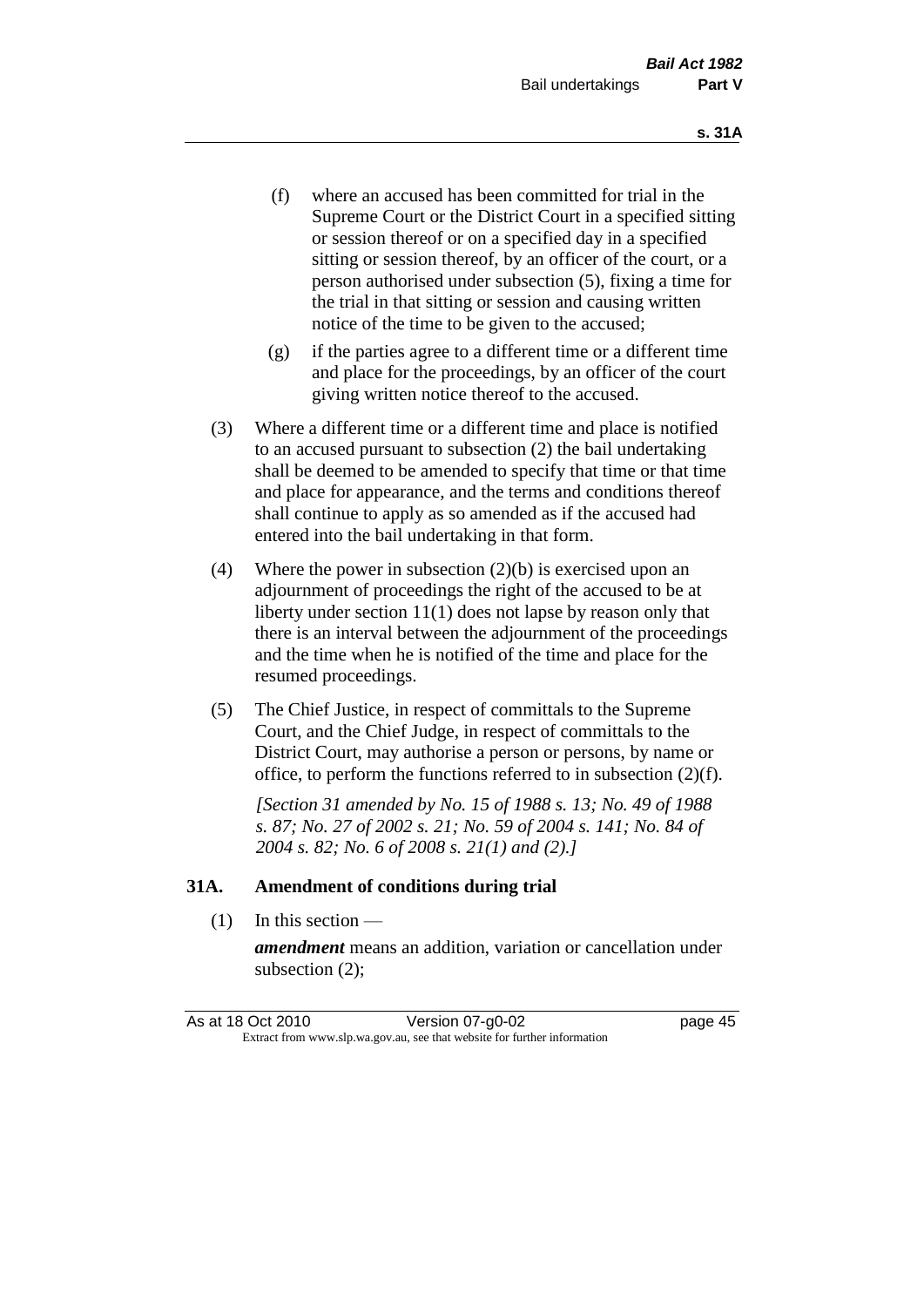#### **s. 31A**

*trial* means that part of proceedings for an offence when evidence is being received by the court in respect of the offence and also extends to any time when —

- (a) legal argument is being heard; or
- (b) a judicial officer or a jury is deliberating.

#### $(2)$  Where —

- (a) an accused has been granted bail for the accused's appearance for trial for an offence; and
- (b) the trial extends beyond one day,

a judicial officer who grants bail for the next appearance by exercising the power in section  $31(2)(a)$  may also do one or more of the following —

- (c) add any condition to the extent that is authorised by clause 2 or 3 of Part D of Schedule 1;
- (d) vary a condition to that extent;
- (e) cancel a condition.
- (3) A judicial officer who adds, varies or cancels a condition under subsection (2) shall cause an officer of the court —
	- (a) to endorse the amendment on the accused's copy of the bail undertaking or, if that copy is not available for endorsement, to give written notice of the amendment to the accused; and
	- (b) to endorse on a file copy of the undertaking a certificate as to the amendment and the action taken under paragraph (a).
- (4) If the judicial officer considers that the amendment is of a minor nature, the judicial officer may, for the purposes of section 44(4), cause the officer of the court to include a statement to that effect in the endorsement or notice under subsection (3)(a) and the certificate under subsection (3)(b).

page 46 Version 07-g0-02 As at 18 Oct 2010 Extract from www.slp.wa.gov.au, see that website for further information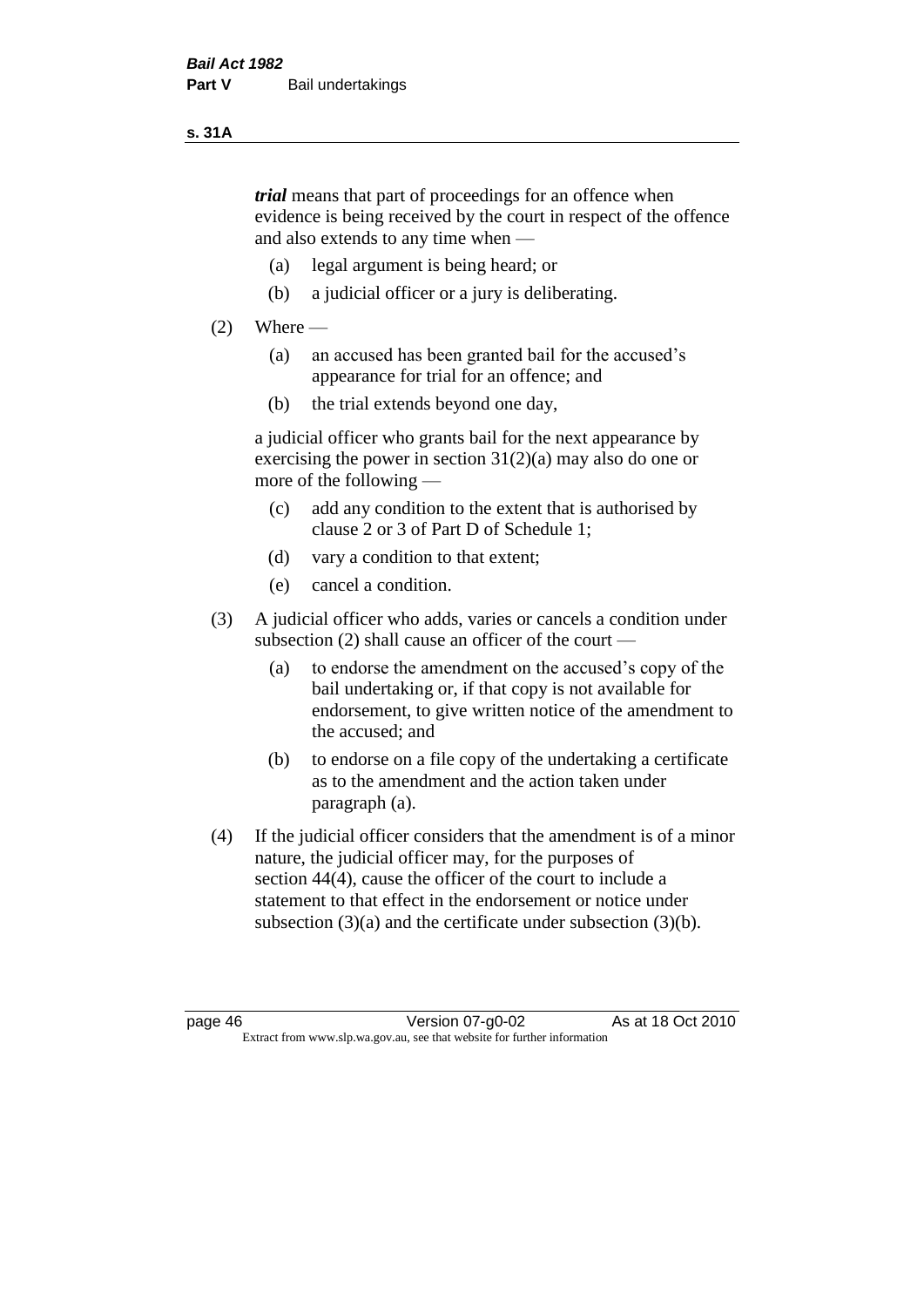- (5) When action is taken under subsection  $(3)(a)$ 
	- (a) the bail undertaking is to be regarded as having been amended as provided in the endorsement or notice, as the case requires; and
	- (b) the terms and conditions of the bail undertaking continue to apply as so amended as if the accused had entered into the bail undertaking in that form.
- (6) In any proceedings an endorsement on a copy of a bail undertaking referred to in subsection (3)(b) purporting to be a certificate referred to in that paragraph is evidence of the matters appearing in it without proof of the signature of the person who made the endorsement.

*[Section 31A inserted by No. 6 of 2008 s. 22(1).]*

#### **32. Giving and proof of notices under s. 31**

- (1) A written notice to an accused under section  $31(2)$ 
	- (a) shall be given to the accused personally; or
	- (b) shall be sent to the accused by post to the accused's address appearing in the records of the court; or
	- (c) in urgent cases or with the accused's consent, shall be sent to the accused by electronic communication.
- (2) A person who gives or sends a notice in accordance with subsection (1) shall endorse on a file copy of the notice a certificate showing —
	- (a) that the person has done so; and
	- (b) the time of doing so.
- (3) If a notice is sent by post under subsection  $(1)(b)$ , the notice is to be presumed, unless the contrary is shown, to have been received at the time when, in the ordinary course of events, it would have been delivered.
- (4) The judicial officer who under section  $31(2)(a)$  notifies an accused of the time and place for resumed proceedings shall

| As at 18 Oct 2010 | Version 07-g0-02                                                         | page 47 |
|-------------------|--------------------------------------------------------------------------|---------|
|                   | Extract from www.slp.wa.gov.au, see that website for further information |         |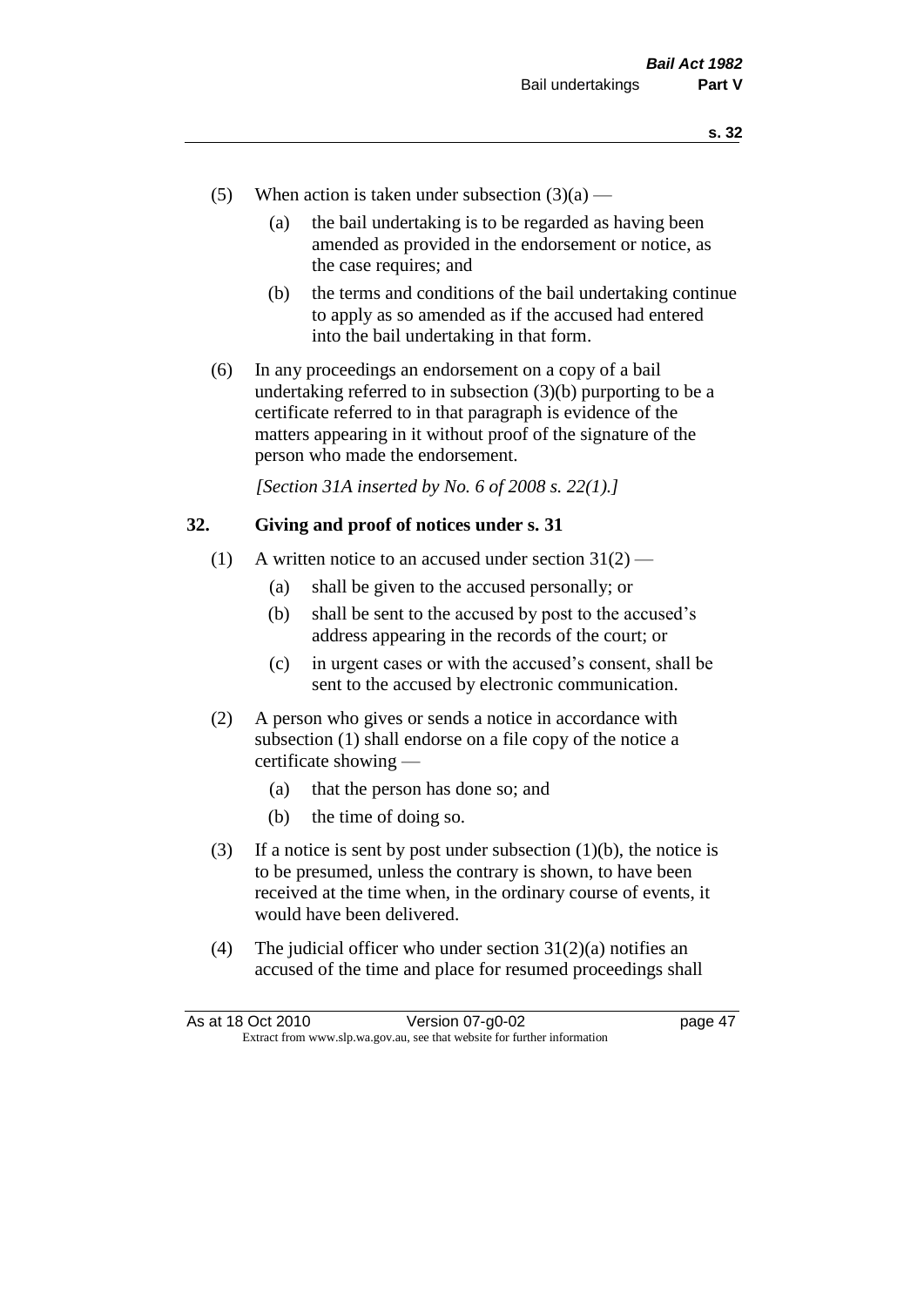cause to be endorsed on the accused's bail undertaking a certificate showing details of such time and place and that the accused has been notified of them.

- (5) In any proceedings
	- (a) a document purporting to be a copy of a notice referred to in subsection (1) shall be evidence of the terms of the notice; and
	- (b) an endorsement
		- (i) on a copy of a notice referred to in subsection (2); or
		- (ii) on a bail undertaking,

purporting to be a certificate referred to in subsection (2) or (4) is evidence of the matters appearing in it without proof of the signature of the person who made the endorsement.

*[Section 32 amended by No. 74 of 1984 s. 12; No. 84 of 2004 s. 82; No. 6 of 2008 s. 23(1)-(3).]* 

# **33. Judicial officer may order accused to enter into bail undertaking**

- (1) Where bail is granted to an accused by a judicial officer, whether with or without any condition being attached thereto, and the accused fails or refuses to enter into a bail undertaking in terms of the grant, the judicial officer who granted bail may, subject to subsection (3), order that the accused enter into the bail undertaking within such time as he may specify.
- (2) If an accused does not comply with an order under subsection (1), the judicial officer may, subject to subsection (3), further order that a bail undertaking, in such form as the judicial officer may approve, shall be deemed to have been entered into by the accused on the date of such further order, and thereupon that undertaking shall be treated as if it had been duly entered into by the accused for the purposes of this Act.

**s. 33**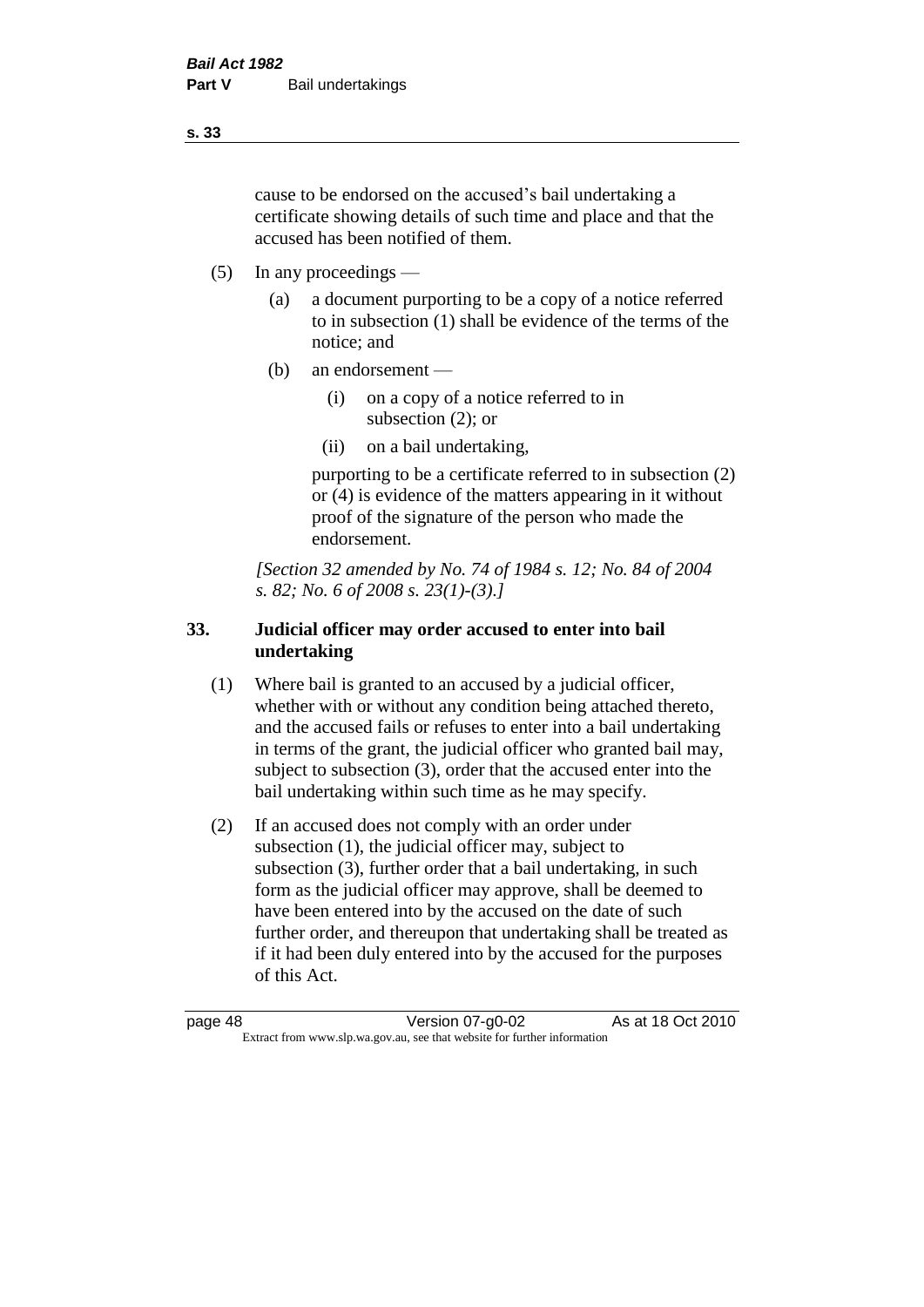- (3) A judicial officer shall not
	- (a) make an order under subsection (2) unless he has personally informed the accused of the terms and effect of the order made under subsection (1);
	- (b) exercise any of the powers conferred on him by this section unless he is satisfied that the accused has the capacity to enter into and comply with the undertaking.

*[Section 33 amended by No. 84 of 2004 s. 82.]* 

#### **34. Cessation and suspension of bail undertaking**

A bail undertaking ceases to have effect —

- (a) upon the revocation of bail under section 55;
- (b) upon the death of the accused, but only if no order has been made under section 57;
- (c) subject to section 31, upon the appearance in court by the accused as required by his bail undertaking;
- (d) upon the discharge of the accused according to law from any further proceedings for the offence, or all of the offences, to which the bail undertaking relates;
- (e) during any period before the time at which the accused is required to appear in court when he is in custody for any other offence or reason.

*[Section 34 amended by No. 84 of 2004 s. 82.]*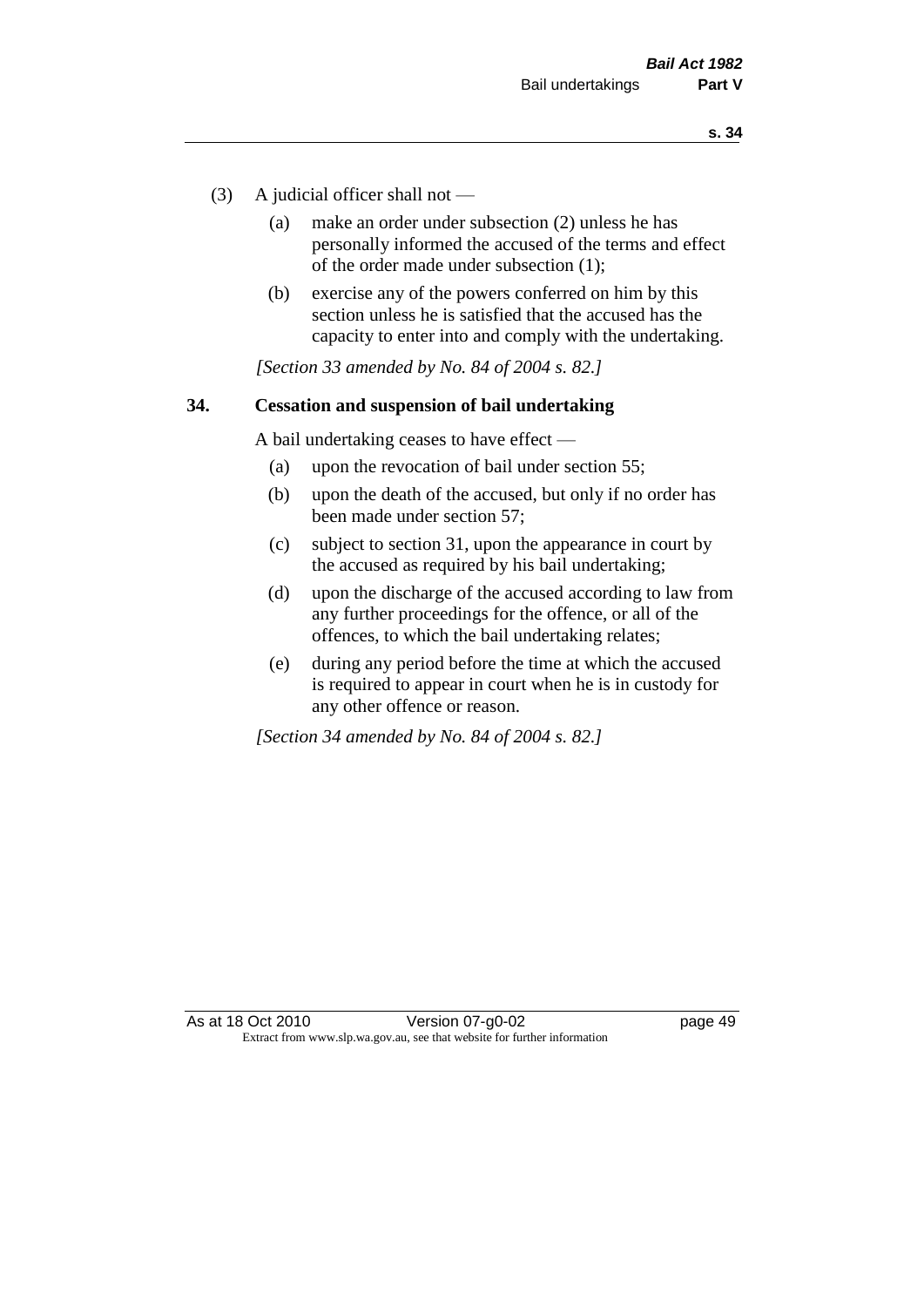**s. 35**

# **Part VI — Sureties and surety undertakings**

# **35. Surety and surety undertaking**

- (1) A surety is a person who, as a condition of the grant of bail to an accused, enters into a surety undertaking, that is to say, undertakes in writing that he will, subject to this Act, forfeit a specified amount of money if the accused fails to comply with any requirement of his bail undertaking mentioned in section  $28(2)(a)$  and (b).
- (2) A surety is required to be approved under section 40.
- (3) A forfeiture of money by a surety as mentioned in subsection (1) is enforceable as provided in section 49 but not otherwise.

*[Section 35 amended by No. 84 of 2004 s. 82; No. 6 of 2008 s. 18(3).]* 

# **36. Authority to approve sureties**

- (1) The decision whether an applicant should be approved as a surety in any case is to be made —
	- (a) by a person referred to in section 29(a) to (d); or
	- (b) where the accused to whom bail has been granted is in prison, by a person for the time being in charge of the prison; or
	- (c) where the accused to whom bail has been granted is a child, by an authorised community services officer.
- (2) A judicial officer when granting bail to an accused subject to a requirement for a surety or sureties may make an order as to —
	- (a) the giving of notice to the prosecutor of an application for approval of any surety; or
	- (b) the person or persons who are to, or may, approve any surety,

and subsection (1) has effect subject to any such order. *[Section 36 inserted by No. 6 of 2008 s. 24(1).]*

page 50 Version 07-g0-02 As at 18 Oct 2010 Extract from www.slp.wa.gov.au, see that website for further information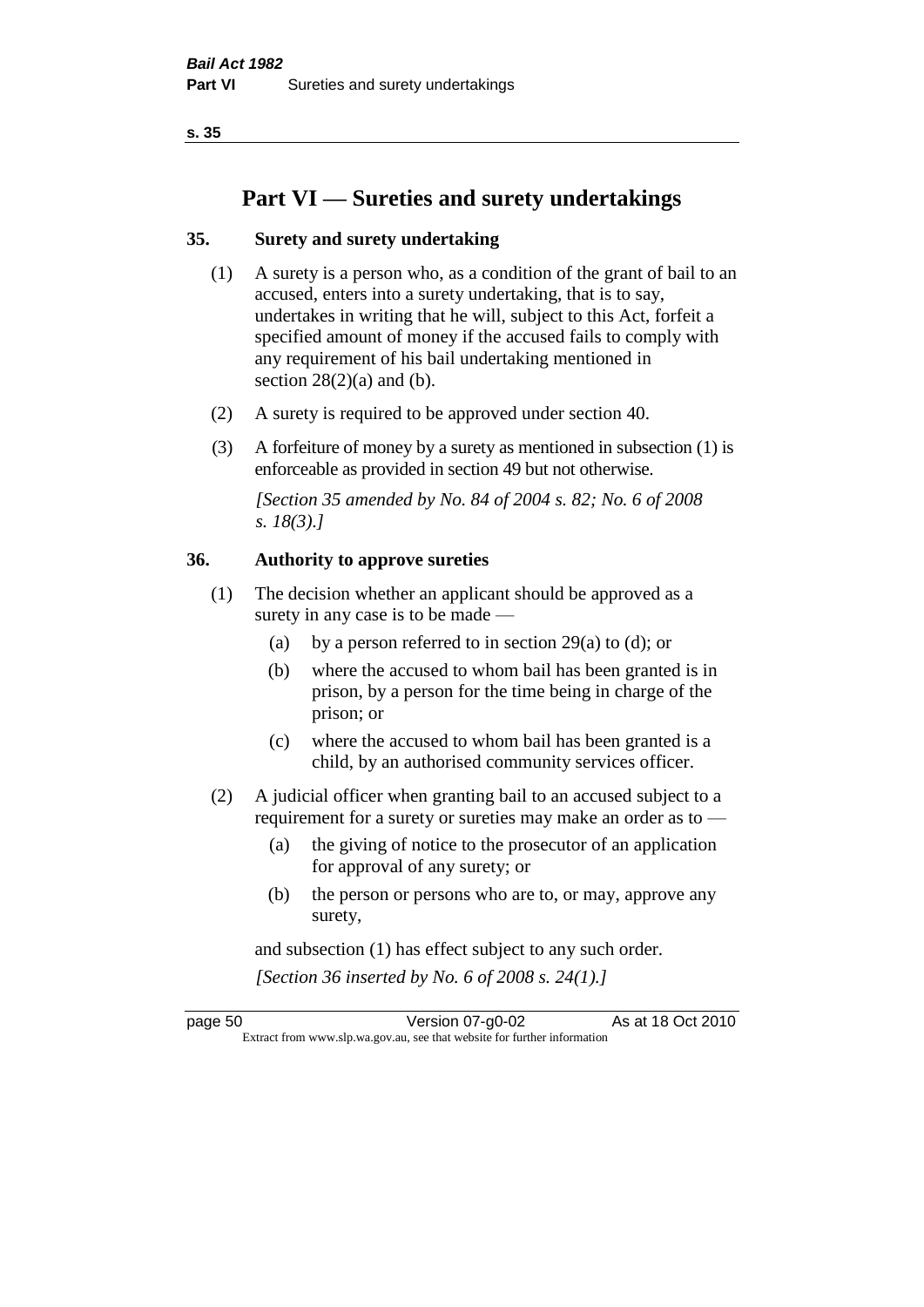#### **37. Proposed surety to receive certain information and prescribed form for completion**

- (1) Whenever a surety approval officer is called upon to decide whether an applicant should be approved as a surety, he shall ensure that the applicant is, or has been, given -
	- (a) a duly completed notice in the prescribed form showing details of the terms and conditions on which bail has been granted to the accused in whose case the surety is required;
	- (b) such information in writing as to the effect of this Act in relation to the rights, obligations and liabilities of sureties as is prescribed for the purposes of this paragraph; and
	- (c) a prescribed form of declaration for completion designed to disclose to the surety approval officer all information relevant to the decision.
- (2) Before he makes his decision, the surety approval officer shall ensure that the applicant furnishes to him the declaration referred to in subsection (1)(c) duly completed.
- (3) For the purposes of this section it is sufficient if  $-$ 
	- (a) the notice, information and declaration referred to in subsection (1) are sent by electronic communication to an electronic address provided by the applicant; and
	- (b) the declaration referred to in subsection  $(1)(c)$  duly completed is sent by electronic communication to an electronic address provided by the surety approval officer.

*[Section 37 amended by No. 84 of 2004 s. 82; No. 6 of 2008 s. 24(4), (5) and 25.]* 

#### **38. Persons disqualified from being sureties**

- (1) A person is not qualified to be approved as a surety if  $-$ 
	- (a) he is under 18 years of age; or

| As at 18 Oct 2010 | Version 07-g0-02                                                         | page 51 |
|-------------------|--------------------------------------------------------------------------|---------|
|                   | Extract from www.slp.wa.gov.au, see that website for further information |         |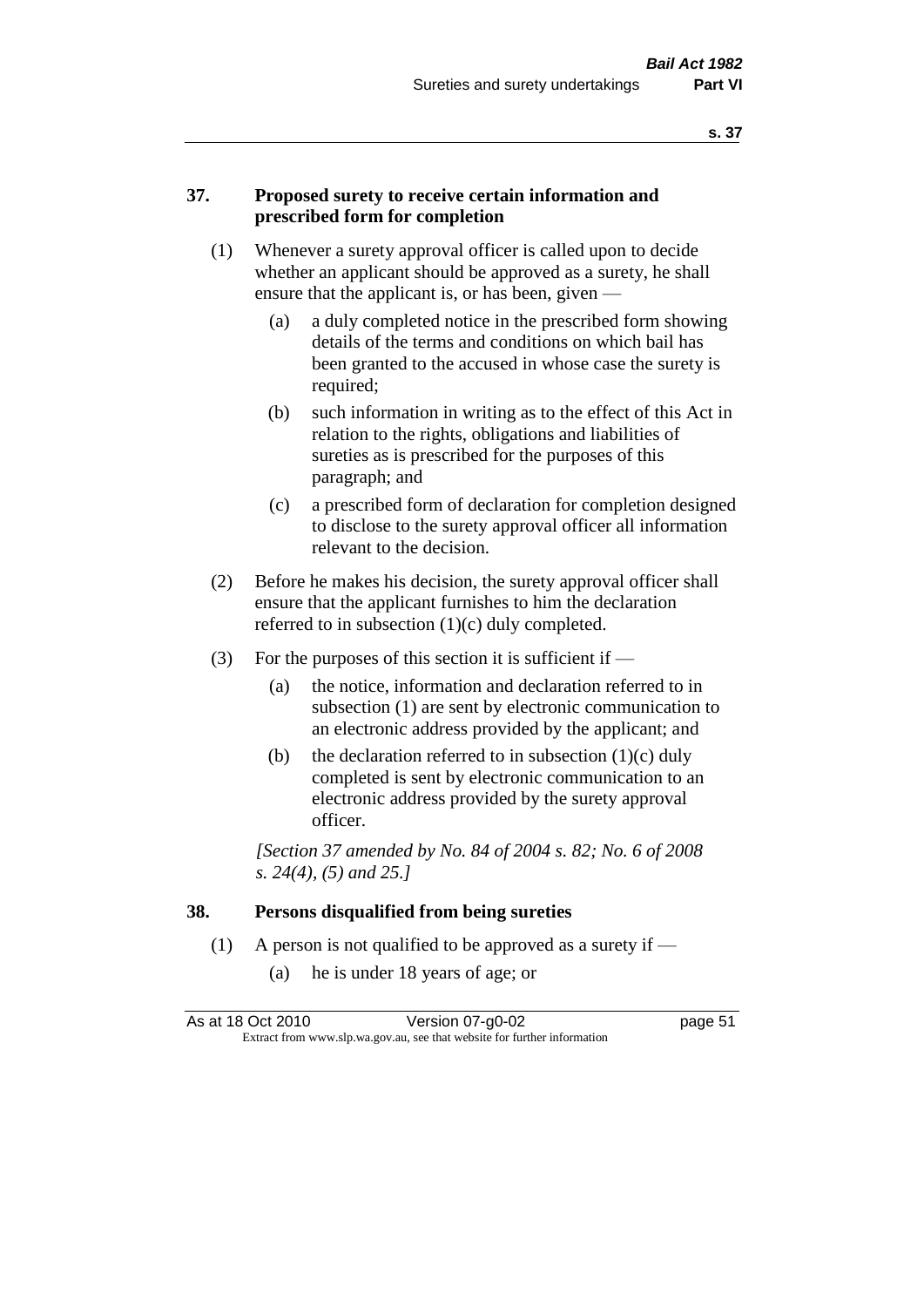(b) subject to subsection (2), the value of his assets, after provision is made for his debts and liabilities, is less than the amount which he might become liable to forfeit under his proposed surety undertaking; or

- (c) there are reasonable grounds for believing that he has been, or will be, indemnified by any person against any forfeiture referred to in paragraph (b).
- (2) Subsection (1)(b) does not apply where the applicant for approval is required to give security sufficient to cover the amount which he might become liable to forfeit.

#### **39. Matters relevant to approval of sureties**

In determining whether an applicant is suitable to be a surety a surety approval officer shall have regard to all matters which appear to him to be relevant including, as well as any others, the following —

- (a) the character and antecedents of the applicant;
- (b) his proximity to or connection with the accused, whether by kinship, place of residence or otherwise; and
- (c) his ability to pay, or give security for, the amount which he might become liable to forfeit under his proposed surety undertaking, without excessive hardship to himself or his dependants.

*[Section 39 amended by No. 84 of 2004 s. 82; No. 6 of 2008 s. 24(4).]* 

# **40. Decision on application by proposed surety**

- (1) Upon receipt of the duly completed declaration referred to in section  $37(1)(c)$ , the surety approval officer shall, after making any enquiries which he thinks desirable, make a decision, as soon as is practicable, either to approve or not to approve of the applicant as a surety in that case.
- (2) If the surety approval officer does not approve of the applicant as a surety he shall record the reasons for his doing so and

page 52 Version 07-g0-02 As at 18 Oct 2010 Extract from www.slp.wa.gov.au, see that website for further information

#### **s. 39**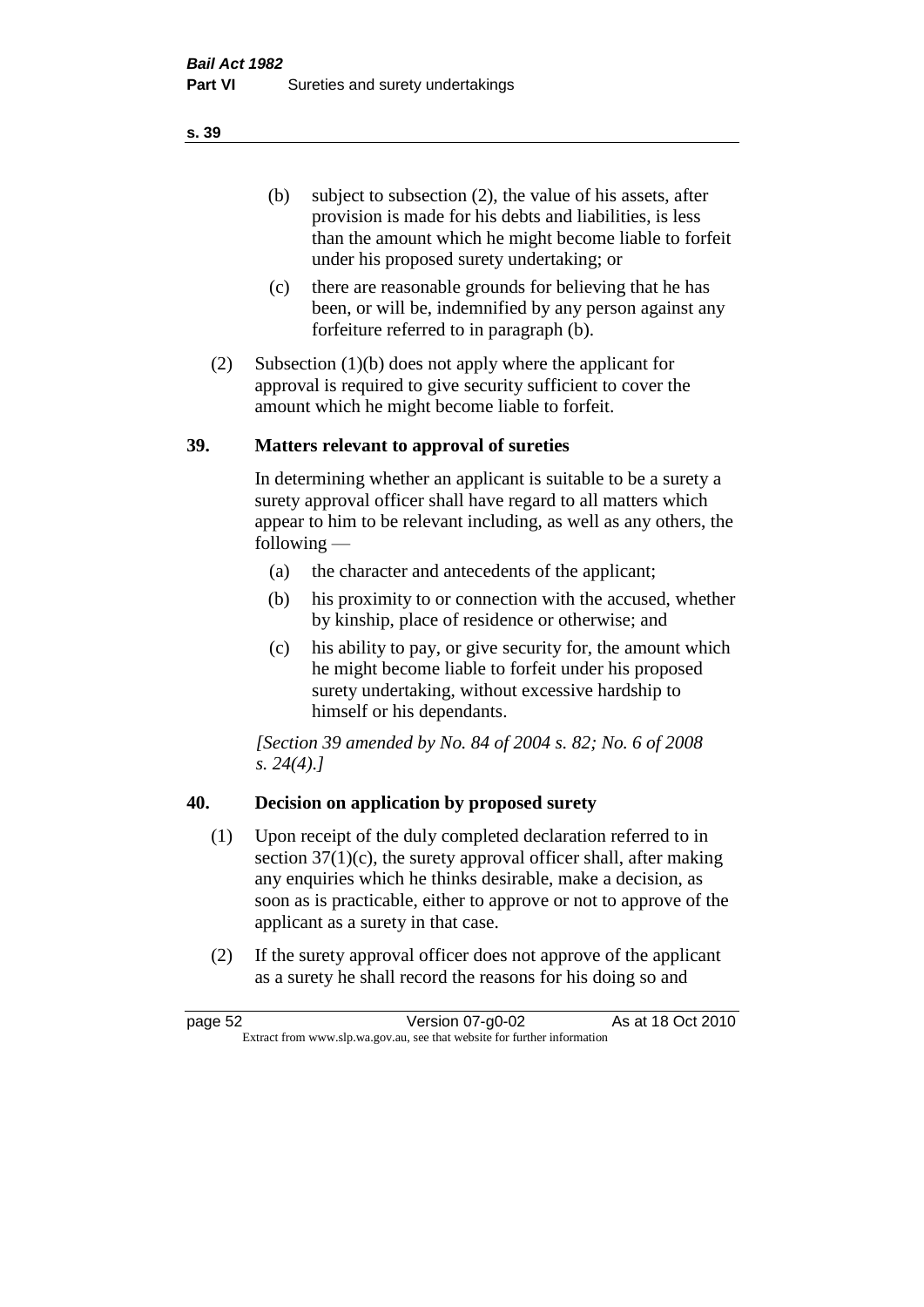inform the applicant and the accused thereof, or cause them to be so informed.

*[Section 40 amended by No. 15 of 1988 s. 15; No. 84 of 2004 s. 82; No. 6 of 2008 s. 24(5).]* 

# **41. Finality of decision to refuse approval**

- (1) A decision by a surety approval officer not to approve of the applicant as a surety is final unless the applicant becomes entitled to re-apply under subsection (2).
- (2) An applicant who is refused approval as a surety may re-apply for approval to the surety approval officer who made that decision, or if that officer is absent or unavailable to another surety approval officer, on the ground that —
	- (a) new facts have been discovered, new circumstances have arisen or the circumstances have changed since he was refused approval; or
	- (b) he failed to adequately present his case for approval on his previous application,

and the provisions of this Act, except section 37, shall, with necessary modifications, apply to any such further application and the decision thereon.

*[Section 41 amended by No. 6 of 2008 s. 24(3) and (4).]*

#### **42. Before whom surety undertaking may be entered into**

A surety undertaking need not be entered into before the surety approval officer who approved the surety but may be entered into before any person before whom the accused for whose appearance the surety is approved might enter into his bail undertaking under section 29.

*[Section 42 amended by No. 84 of 2004 s. 82; No. 6 of 2008 s. 24(5).]* 

As at 18 Oct 2010 Version 07-g0-02 Page 53 Extract from www.slp.wa.gov.au, see that website for further information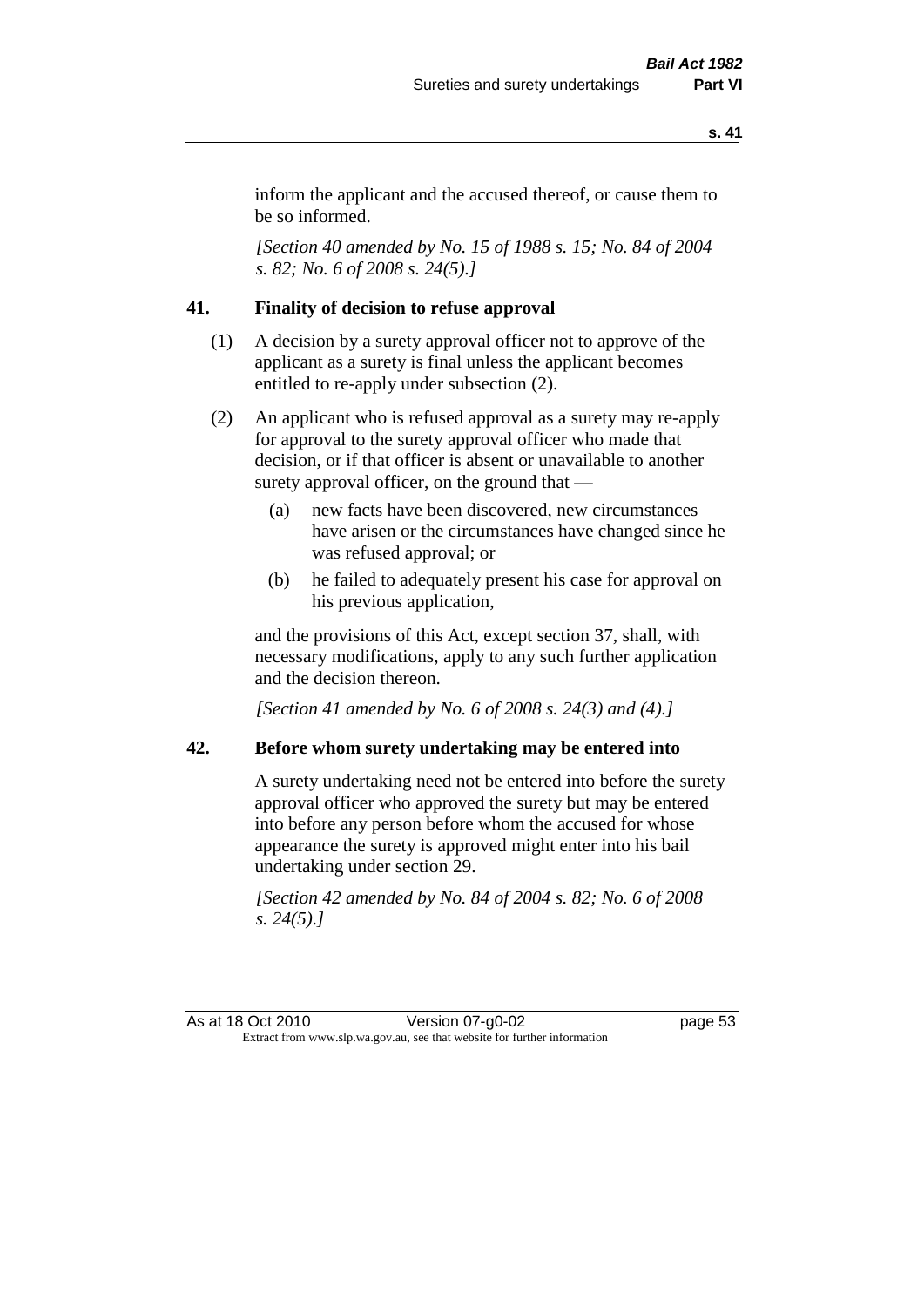#### **s. 43**

# **43. Duties of persons before whom surety undertaking is entered into**

A person before whom a surety undertaking is to be entered into —

- $(a)$  shall
	- (i) read to the surety;
	- (ii) be informed by the surety that he has read; or
	- (iii) if necessary, have translated to the surety,

the documents described in section  $37(1)(a)$  and (b), and the surety undertaking, before the surety enters into the undertaking;

- (b) shall ensure that all conditions which are to be complied with by the surety have been complied with before the surety enters into his undertaking; and
- (c) shall give to the surety a copy of his surety undertaking as duly completed.

*[Section 43 amended by No. 74 of 1984 s. 13.]* 

# **43A. Use of video link and electronic communication where proposed surety is interstate**

 $(1)$  In this section —

*proposed surety* means a person who is to enter into a surety undertaking;

*relevant official* means the person before whom the surety undertaking is to be entered into or was entered into, as the case requires;

*video link* means facilities (including closed circuit television) that enable, at the same time —

- (a) the relevant official to see and hear the proposed surety; and
- (b) the proposed surety to see and hear the relevant official.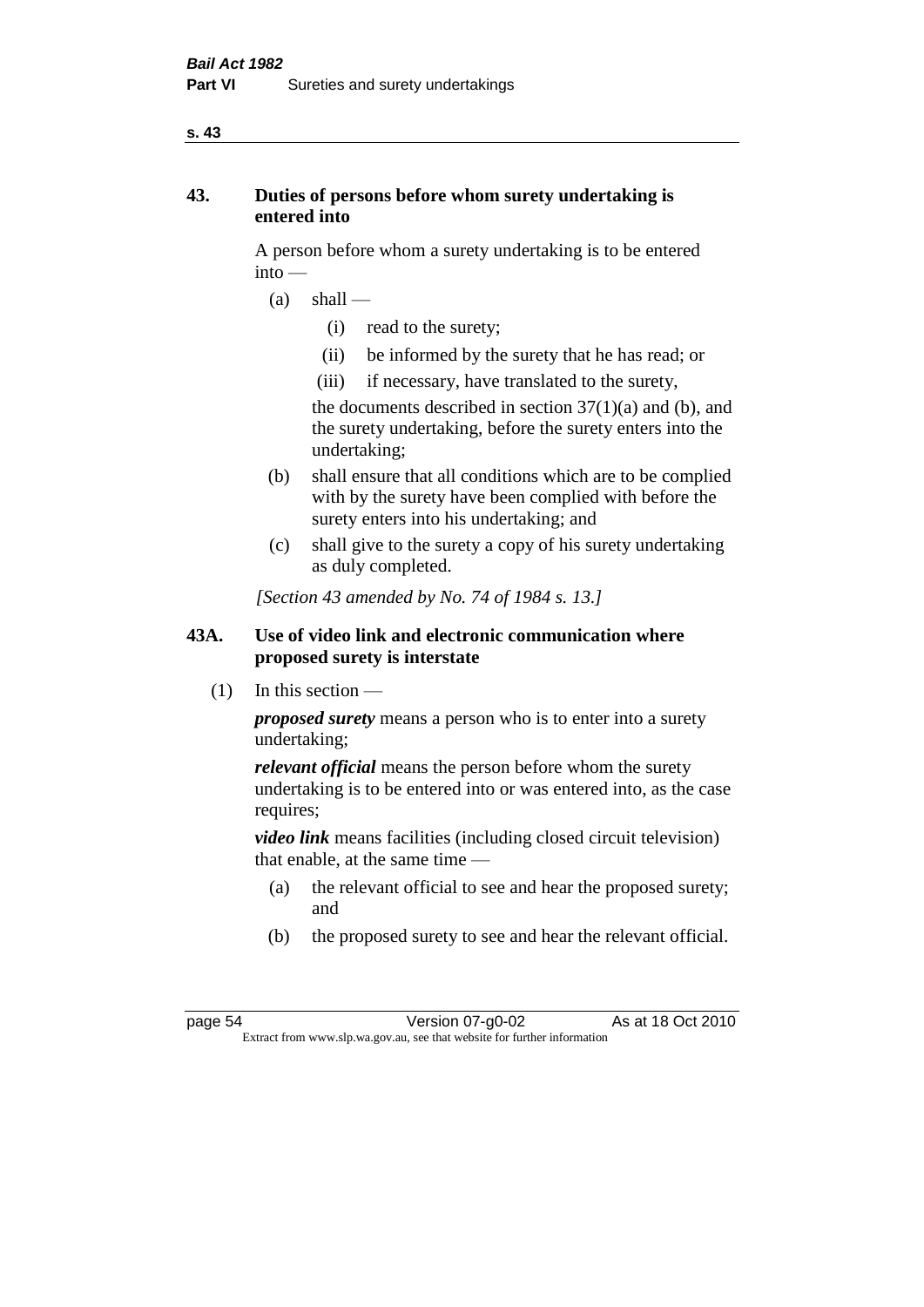- (2) This section applies if a proposed surety is in another State or a Territory.
- (3) The relevant official may comply with section  $43(a)$  and (b) by means of a video link.
- (4) The relevant official may send the surety undertaking to the proposed surety by electronic communication for completion.
- (5) The proposed surety may enter into the surety undertaking by sending the completed surety undertaking to the relevant official by electronic communication.
- (6) If the surety undertaking is sent by electronic communication under subsection (4) or (5), any requirement for the proposed surety or the relevant official to sign it is to be taken to have been complied with if the full name of the proposed surety or the relevant official, as the case requires, appears in the appropriate place in the undertaking.
- (7) The relevant official may comply with section  $43(c)$  by sending a copy of the surety undertaking as duly completed to the surety by electronic communication.
- (8) A surety undertaking that is entered into in accordance with this section is to be taken to have been entered into before the relevant official.
- (9) In any proceedings a document purporting to be a copy of a surety undertaking and purporting to be certified by the relevant official to be a copy of a surety undertaking entered into in accordance with this section is evidence of the surety undertaking without proof of the signature of the relevant official.
- (10) A reference in this section to sending a surety undertaking or copy of a surety undertaking to a person by electronic communication is a reference to sending the undertaking or copy by electronic communication to an electronic address provided by the person.

*[Section 43A inserted by No. 6 of 2008 s. 26.]*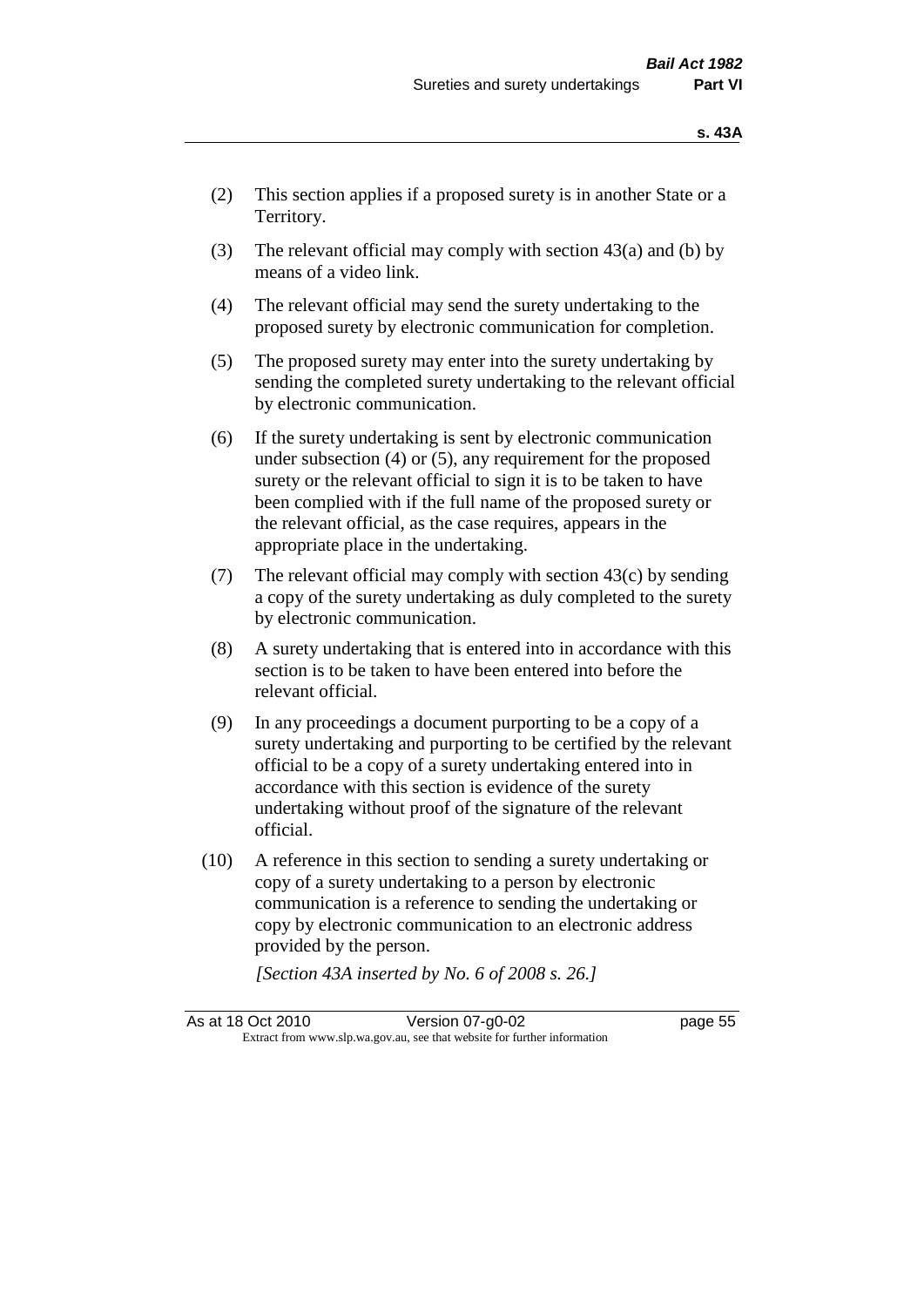#### **s. 44**

# **44. When surety undertaking extends to different time or different time and place substituted under s. 31**

- (1) A surety undertaking does not extend to the failure by the accused to appear at a different time or a different time and place substituted pursuant to section 31 unless —
	- (a) the surety undertaking contains a provision stating that it does so extend and, where applicable under subsection (5), the surety has received notice as mentioned in that subsection; or
	- (b) subsection (2) applies.
- (2) A surety undertaking extends to the failure by the accused to appear at a different time substituted pursuant to section 31 during a trial if, at the option of the surety, the undertaking contains a provision stating —
	- (a) that it does so extend; and
	- (b) the effect of subsection (4).
- (3) In subsection  $(2)$  —

*trial* means that part of proceedings for an offence when evidence is being received by the court in respect of the offence and also extends to any time when —

- (a) legal argument is being heard; or
- (b) a judicial officer or a jury is deliberating.
- (4) Subsection (2) applies despite any amendment as defined in section 31A(1) if the endorsement or notice under section 31A(3)(a) in respect of the amendment includes a statement referred to in section 31A(4).
- (5) A surety undertaking may, at the option of the surety, also contain a provision stating that where —
	- (a) a different time or a different time and place for the accused's appearance is substituted pursuant to section 31; and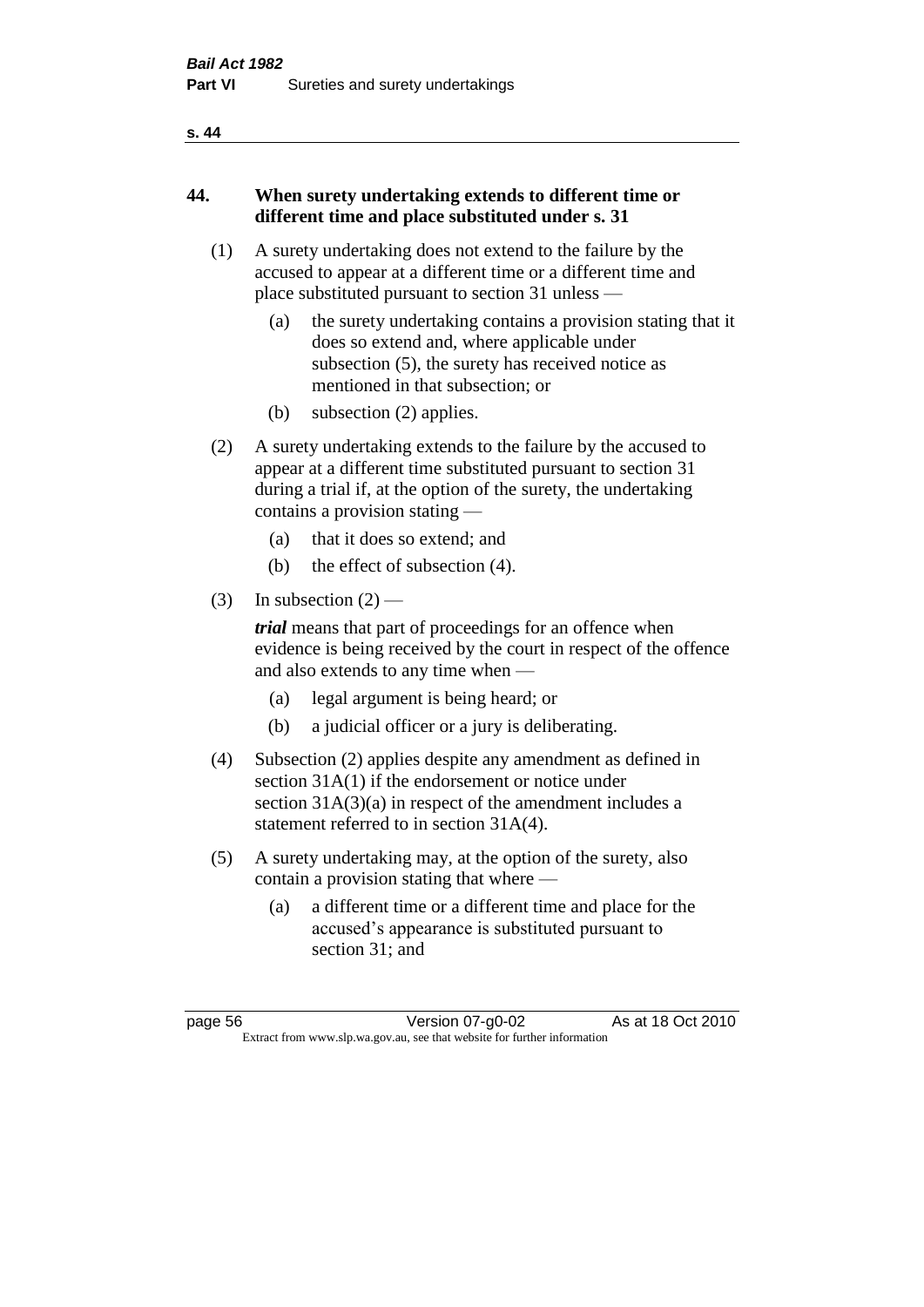(b) subsection (2) does not apply,

the surety's liability only arises if the surety is given notice, as soon as is practicable, of the different time or the different time and place.

(6) Where, by operation of this section, a surety undertaking would extend to the failure by the accused to appear at a different time or a different time and place substituted pursuant to section 31, that extension is not affected by a reduction in the number of offences to which the accused's bail undertaking relates.

*[Section 44 inserted by No. 6 of 2008 s. 27(1).]*

#### **45. Giving and proof of notices under s. 44**

- (1) For the purposes of section 44(5) notice to a surety may be  $given -$ 
	- (a) orally to the surety by the judicial officer when he fixes a time and place for the proceedings or the resumed proceedings; or
	- (b) in the approved form to the surety personally; or
	- (c) by a person authorised under subsection (5) sending or causing to be sent the approved form to the surety —
		- (i) by post to the surety's address appearing in the records of the court; or
		- (ii) in urgent cases or with the surety's consent, by electronic communication.
- (2) A person who gives a notice in accordance with subsection (1)(b) or (c) shall endorse on a file copy of the notice a certificate showing —
	- (a) that the person has done so; and
	- (b) the time of doing so.
- (2a) If a notice is sent by post under subsection  $(1)(c)$ , the notice is to be presumed, unless the contrary is shown, to have been

| As at 18 Oct 2010 | Version 07-g0-02                                                         | page 57 |
|-------------------|--------------------------------------------------------------------------|---------|
|                   | Extract from www.slp.wa.gov.au, see that website for further information |         |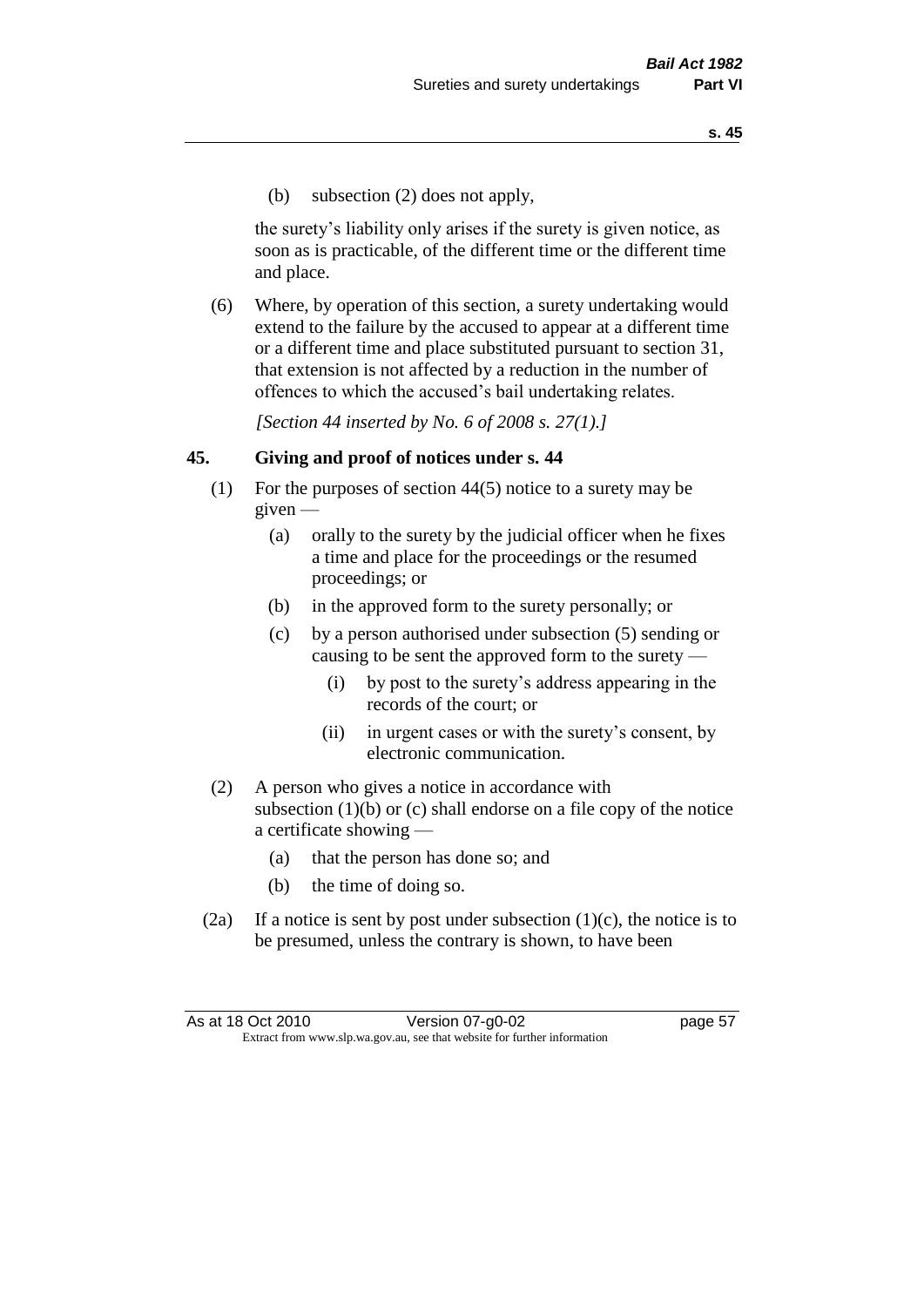received at the time when, in the ordinary course of events, it would have been delivered.

- (3) A judicial officer who, under subsection  $(1)(a)$ , notifies a surety of the time and place for the proceedings or the resumed proceedings shall cause to be endorsed on a file copy of the surety's undertaking a certificate showing details of such time and place and that the surety has been notified of them.
- (4) In any proceedings
	- (a) a document purporting to be a copy of a notice referred to in section 44(5) shall be evidence of the terms of the notice; and
	- (b) an endorsement
		- (i) on a file copy of a notice given under subsection  $(1)(b)$  or  $(c)$  purporting to be a certificate referred to in subsection (2); or
		- (ii) on a file copy of a surety undertaking purporting to be a certificate referred to in subsection (3),

is evidence of the matters appearing in the certificate without proof of the signature of the person who made the endorsement.

- (5) A registrar of the court, other than a deputy registrar of the Magistrates Court or the Children's Court, is an authorised person for the purposes of subsection (1)(c) and in addition —
	- (a) in respect of committals to the Supreme Court, the Chief Justice; and
	- (b) in respect of committals to the District Court, the Chief Judge,

may authorise a person or persons, by name or office, to perform the function referred to in subsection (1)(c).

*[Section 45 amended by No. 74 of 1984 s. 15; No. 59 of 2004 s. 141; No. 6 of 2008 s. 28(1)-(5).]* 

page 58 Version 07-g0-02 As at 18 Oct 2010 Extract from www.slp.wa.gov.au, see that website for further information

**s. 45**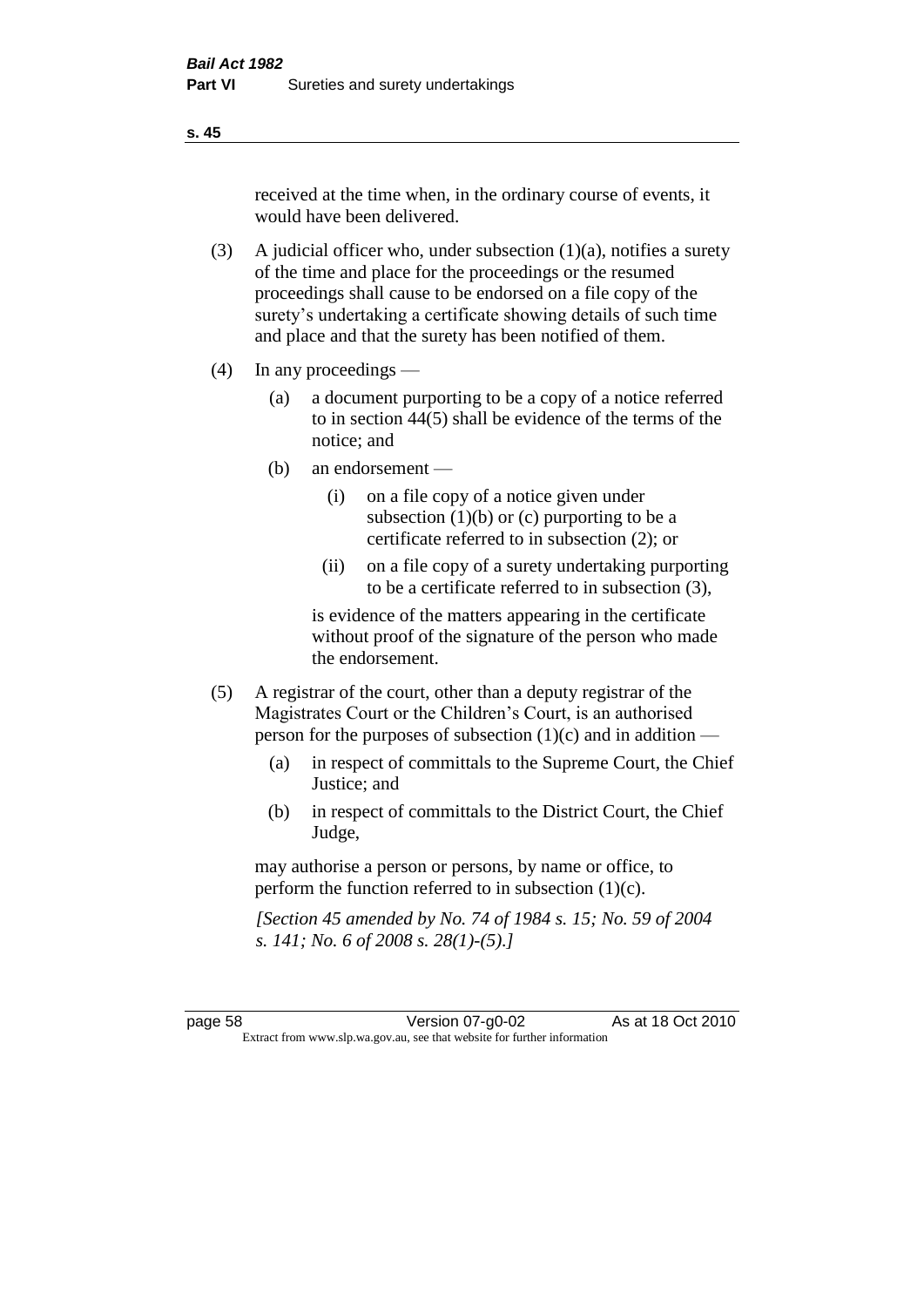#### **46. Power of surety to apprehend accused**

- (1) A surety may arrest an accused for whose appearance in court he has entered into a surety undertaking if the surety has reasonable grounds to believe that —
	- (a) the accused
		- (i) is not likely to comply with the requirements of his bail undertaking mentioned in section  $28(2)(a)$  or (b):
		- (ii) is, or has been, in breach of any condition of his bail undertaking mentioned in section 28(2)(c); or
		- (iii) is, or has been, in breach of a home detention condition mentioned in section 28(2)(d);

and

- (b) it is not expedient to invoke the assistance of the relevant officer under section 54(1) because the delay occasioned by doing so would defeat the purpose of that section.
- (2) A surety who arrests an accused under subsection (1) shall, as soon as is practicable, deliver him into the custody of a police officer and thereafter he shall be dealt with under section 54(4) and section 55, and those provisions shall apply, as if he had been arrested by a police officer under section 54(2).

*[Section 46 amended by No. 74 of 1984 s. 16; No. 61 of 1990 s. 10; No. 84 of 2004 s. 82; No. 6 of 2008 s. 33(5).]* 

#### **47. Cessation and suspension of surety undertaking**

A surety undertaking ceases to have effect —

- (a) upon the revocation of bail under section 55(1);
- (b) upon the release of an accused under section 55(2) if the surety does not consent to the continuance in force of his surety undertaking;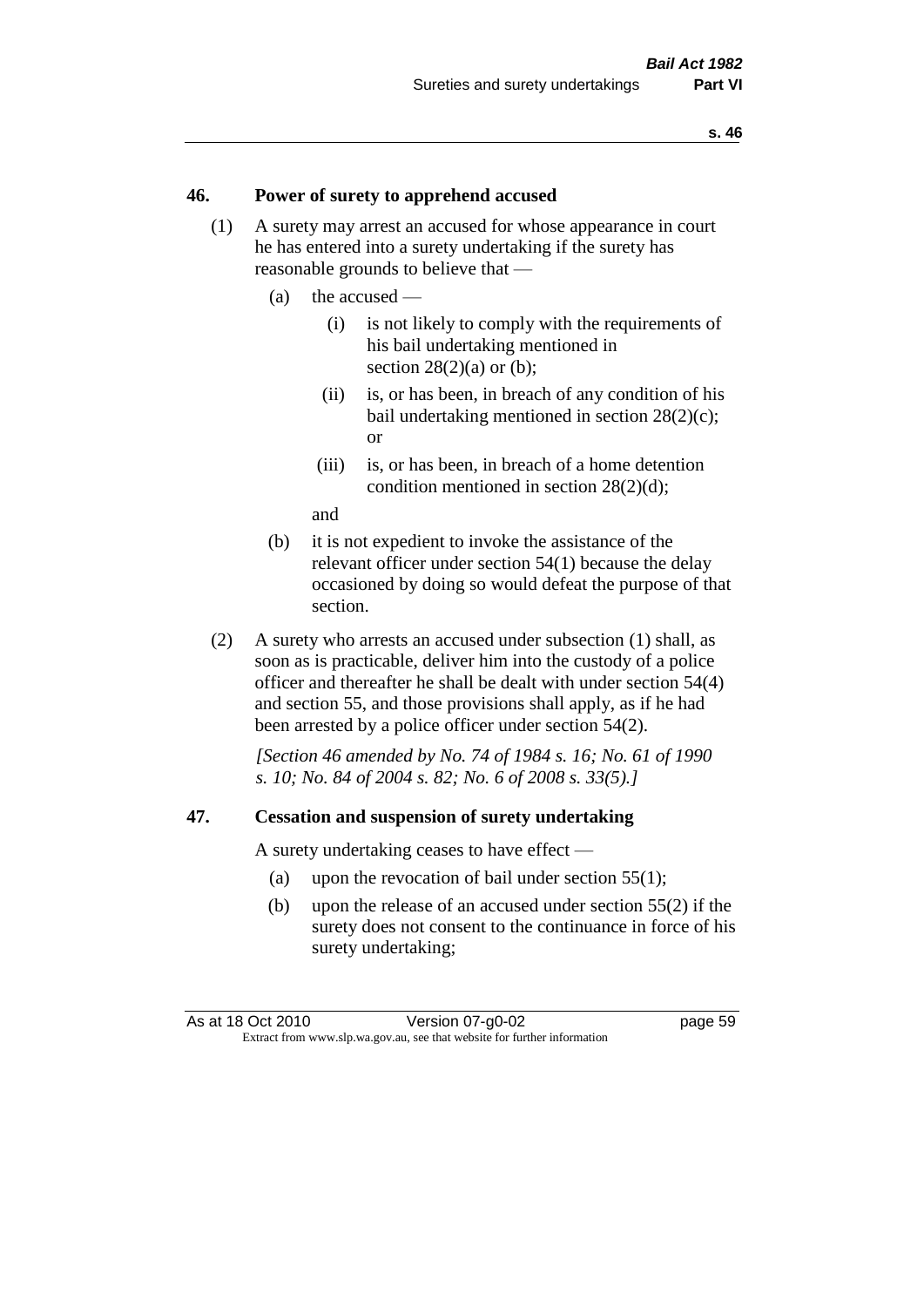officer;

- (d) upon the death of the surety, but only if no order under section 49(1) has been made before then;
- (e) subject to sections 31 and 44, upon the appearance in court by the accused as required by his bail undertaking;
- (f) upon the discharge of the accused according to law from any further proceedings for the offence, or all of the offences, to which the surety undertaking relates; or
- (g) during any period before the time at which the accused is required to appear in court when he is in custody for any other offence or reason.

*[Section 47 amended by No. 84 of 2004 s. 82.]* 

# **48. Surety may apply for cancellation of his undertaking**

- (1) A surety may apply to an appropriate judicial officer for cancellation of his undertaking.
- (2) An application under subsection (1) may be made at any time before that specified, or deemed by section 31(3) to be specified, in the accused's bail undertaking for his appearance in court.
- (3) Upon an application being made under subsection (1) an appropriate judicial officer shall cause the accused to appear before him or another such officer and may issue a warrant or summons for that purpose.
- (4) Upon the appearance of the accused before the time mentioned in subsection (2) an appropriate judicial officer shall —
	- (a) cancel the surety undertaking; and
	- (b) exercise one of the powers set out in section  $55(1)(d)$ or (e).

**s. 48**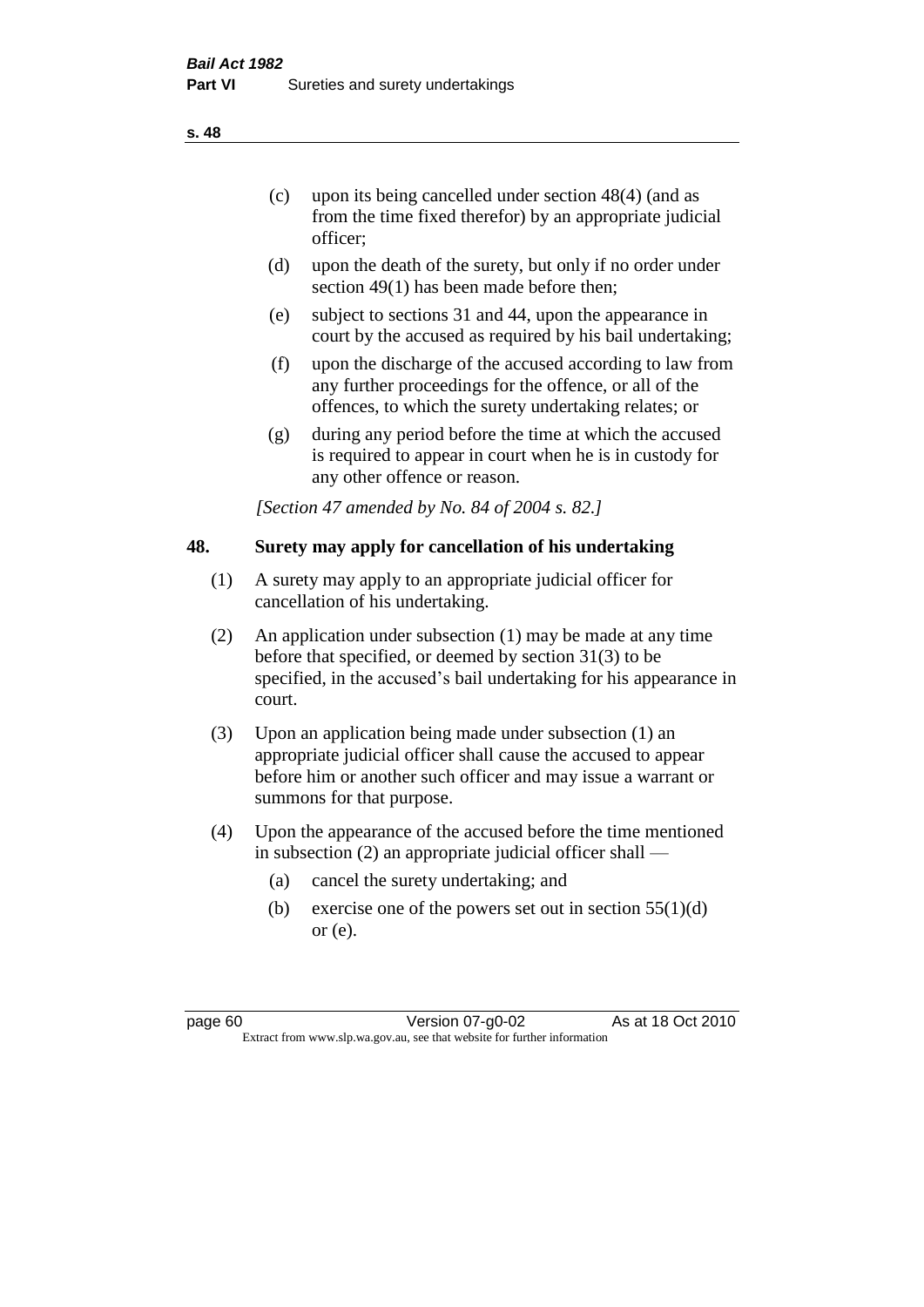- (5) An application under subsection (1) must be made, and proceedings on it are to be conducted —
	- (a) in a court of summary jurisdiction in accordance with the regulations;
	- (b) in the Supreme Court or the District Court  $-\text{in}$ accordance with rules of court.

*[Section 48 amended by No. 59 of 2004 s. 141; No. 84 of 2004 s. 7 and 82; No. 6 of 2008 s. 29.]* 

#### **49. Forfeiture of money under surety's undertaking**

- (1) Where an accused has failed to comply with any requirement of his bail undertaking mentioned in section 28(2)(a) or (b) the following provisions of this section apply for the purpose of enforcing payment to the State of any sum thereupon payable by a surety in terms of his surety undertaking —
	- (a) an application for an order that the sum be paid may be made to an appropriate judicial officer —
		- (i) by the Director of Public Prosecutions where the court before which the accused failed to appear was -
			- (I) the District Court, the Supreme Court or the Court of Appeal; or
			- (II) another court, if the Director of Public Prosecutions is the prosecutor in that court of the case against the accused;
			- or
		- (ii) in other cases, by the State Solicitor or the registrar of the court before which the accused failed to appear;
	- *[(b) deleted]*
	- (c) on the hearing of the application and upon proof of the surety's liability in terms of his undertaking, the judicial officer shall order forfeiture of the full amount specified

As at 18 Oct 2010 Version 07-g0-02 page 61 Extract from www.slp.wa.gov.au, see that website for further information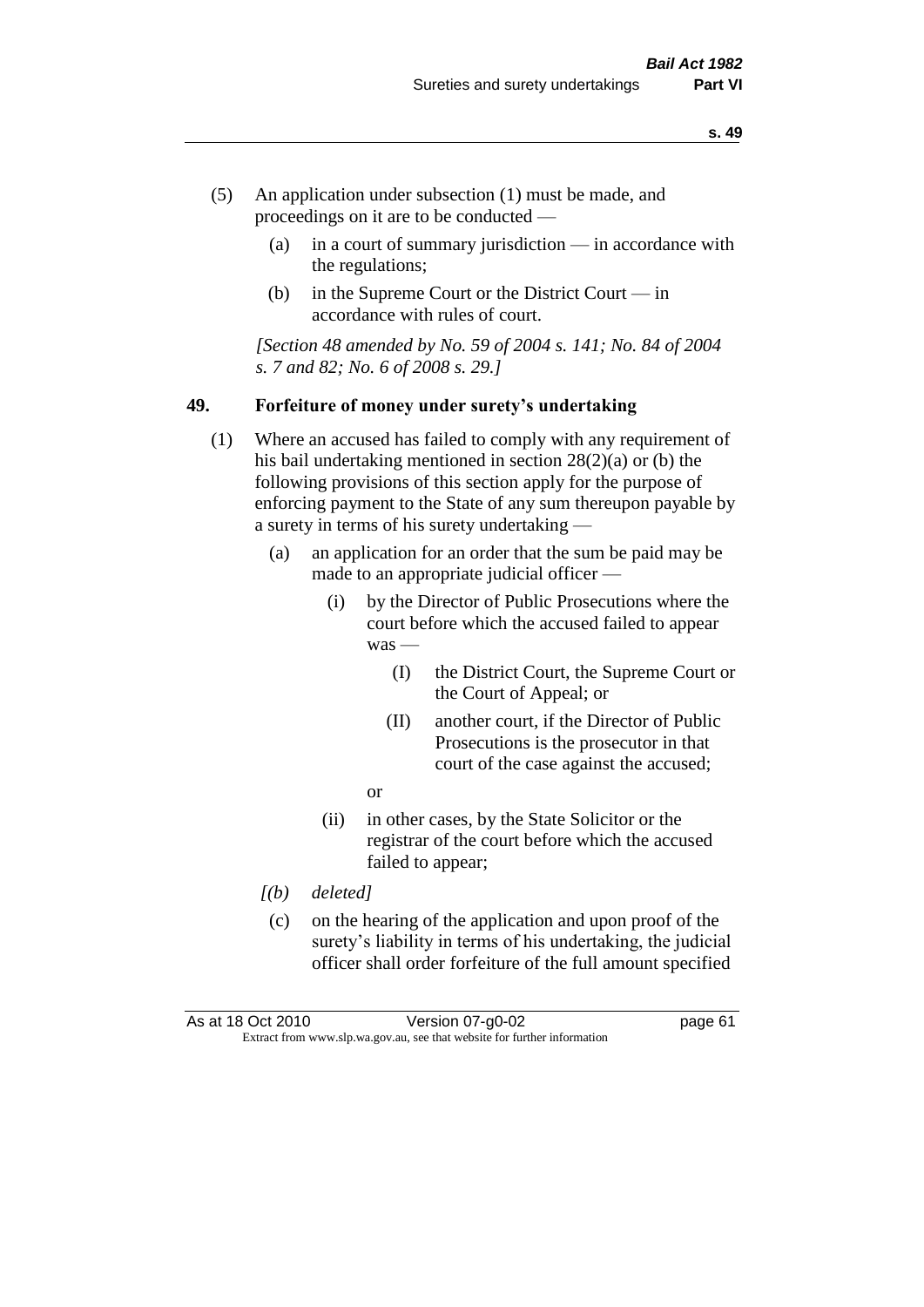in the undertaking unless the surety attends at the hearing and shows to the satisfaction of the judicial officer that there was reasonable cause for the failure of the accused to comply with the requirement to which the application relates;

- (d) notwithstanding paragraph (c), the judicial officer may decline to make an order under that paragraph or may order forfeiture in part only where the surety attends and shows to the satisfaction of the judicial officer —
	- (i) that, by reason of a change of circumstances since the undertaking was entered into, an order for forfeiture, or for forfeiture in full (as the case may be), would cause excessive hardship to the surety or his dependants; and
	- (ii) that such hardship would not be relieved by the exercise of one or more of the powers conferred by section 59;
- (e) an order may be made under this section whether or not the accused has been convicted of an offence against section 51(1) or (2) but if, after an order has been made, the surety satisfies the Governor that new facts have been discovered or new circumstances have arisen which show that there was reasonable cause for the failure of the accused as mentioned in paragraph (c), the Governor may exercise the power in section 139 of the *Sentencing Act 1995* as if the forfeiture were one to which that section applied.
- (2) An application under subsection (1) must be made, and proceedings on it are to be conducted —
	- (a) in a court of summary jurisdiction in accordance with the regulations;
	- (b) in the Supreme Court or the District Court in accordance with rules of court.

page 62 Version 07-g0-02 As at 18 Oct 2010 Extract from www.slp.wa.gov.au, see that website for further information

**s. 49**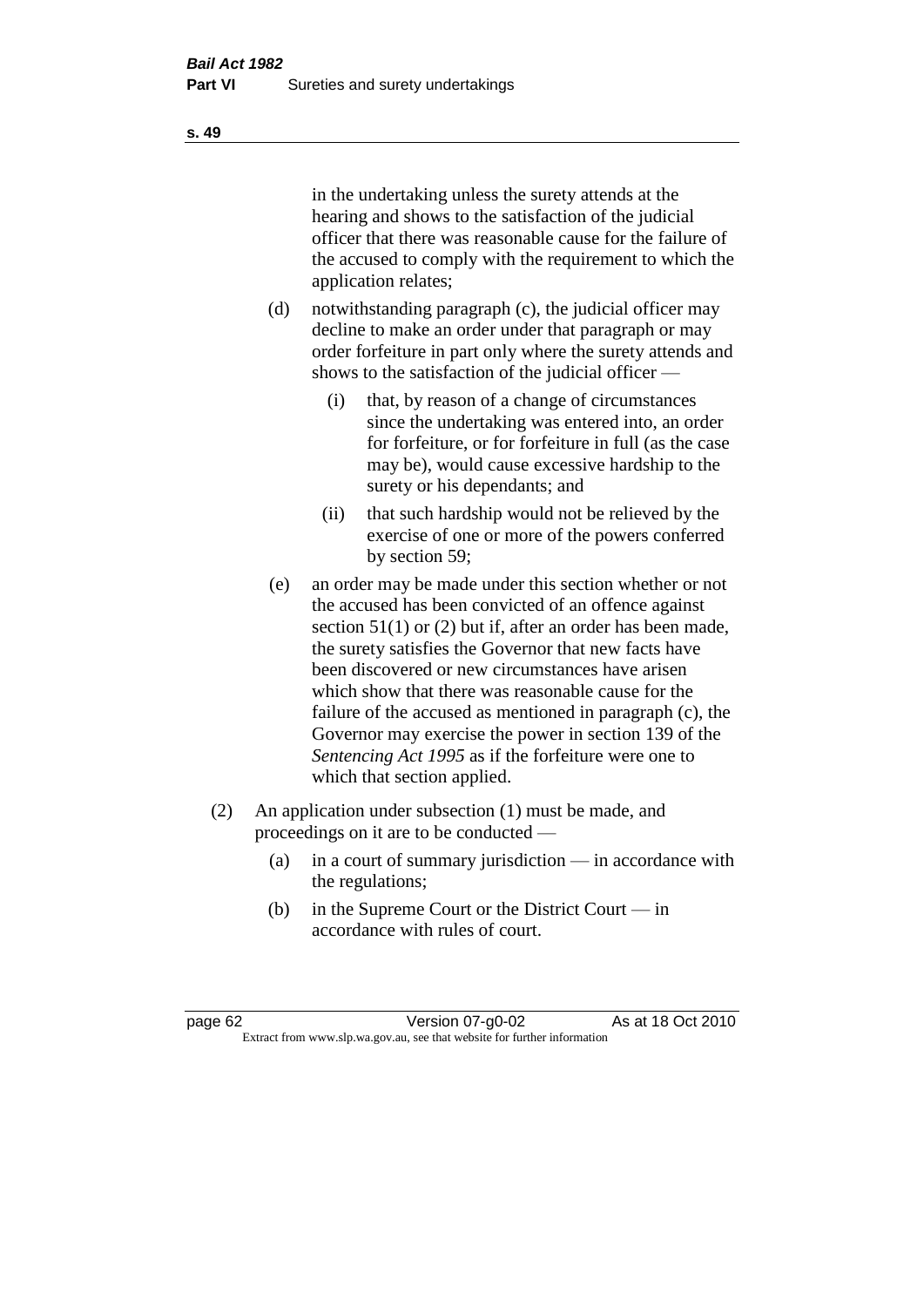- (3) Without prejudice to the recovery of such an amount as a civil debt due to the State, any amount to be paid under an order made under this section is to be paid, and its payment may be enforced under Part 5 of the *Fines, Penalties and Infringement Notices Enforcement Act 1994*, unless an order has been made under subsection (4).
- (4) If under this section the Supreme Court or the District Court makes an order requiring the payment of money, the court may make an order under section 59 of the *Sentencing Act 1995* in respect of the amount payable and for that purpose that section, with any necessary changes, applies as if the amount were a fine imposed on the surety.

*[Section 49 amended by No. 74 of 1984 s. 17; No. 92 of 1994 s. 5; No. 78 of 1995 s. 8; No. 65 of 2003 s. 121(3); No. 74 of 2003 s. 29; No. 59 of 2004 s. 141; No. 84 of 2004 s. 8, 11 and 82; No. 6 of 2008 s. 18(2) and 30(1) and (2).]* 

# **50. Offence to indemnify surety**

(1) If a person indemnifies, or agrees to indemnify, a surety or proposed surety against any liability which the surety or proposed surety may incur under this Act (including this section) he and the surety or proposed surety and any person with whom he agrees as aforesaid each commits an offence.

Penalty: \$1 000 or imprisonment for 12 months or both.

- (2) An offence is committed under subsection  $(1)$ 
	- (a) whether the agreement is made before or after the surety undertaking is entered into and whether or not a proposed surety actually becomes a surety; and
	- (b) whether the compensation is to be in money or in money's worth.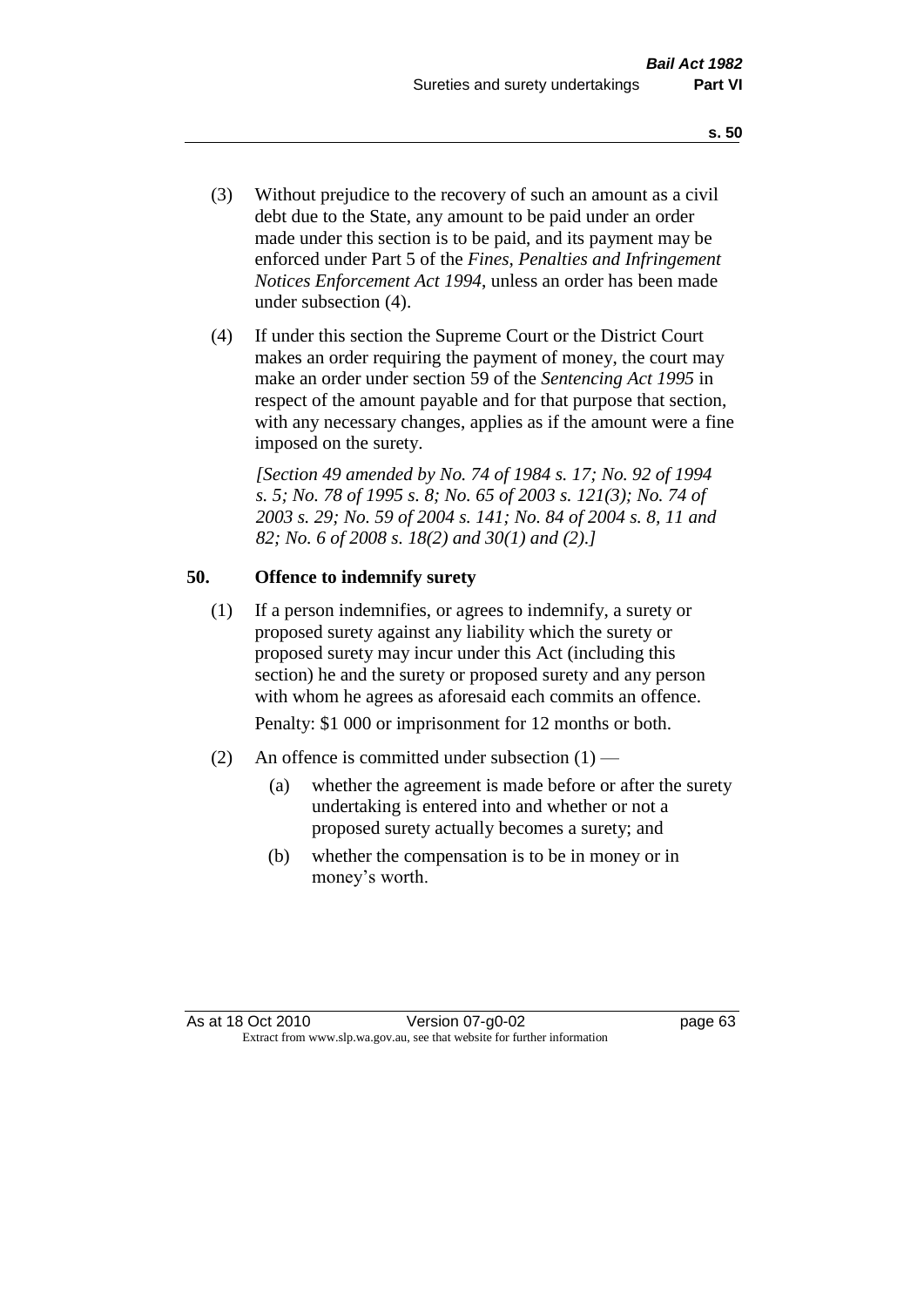| ÷<br>×<br>I<br>. .<br>×<br>۰.<br>×<br>۰.<br>v |
|-----------------------------------------------|
|-----------------------------------------------|

- (3) An offence is not committed under subsection (1) by a surety or proposed surety if he shows —
	- (a) that he had no knowledge of an agreement within the meaning of subsection  $(1)$  proposed to be entered into between 2 other persons; or
	- (b) that having such knowledge he took all steps reasonably available to him to prevent the agreement being entered into.

*[Section 50 amended by No. 74 of 1984 s. 18.]*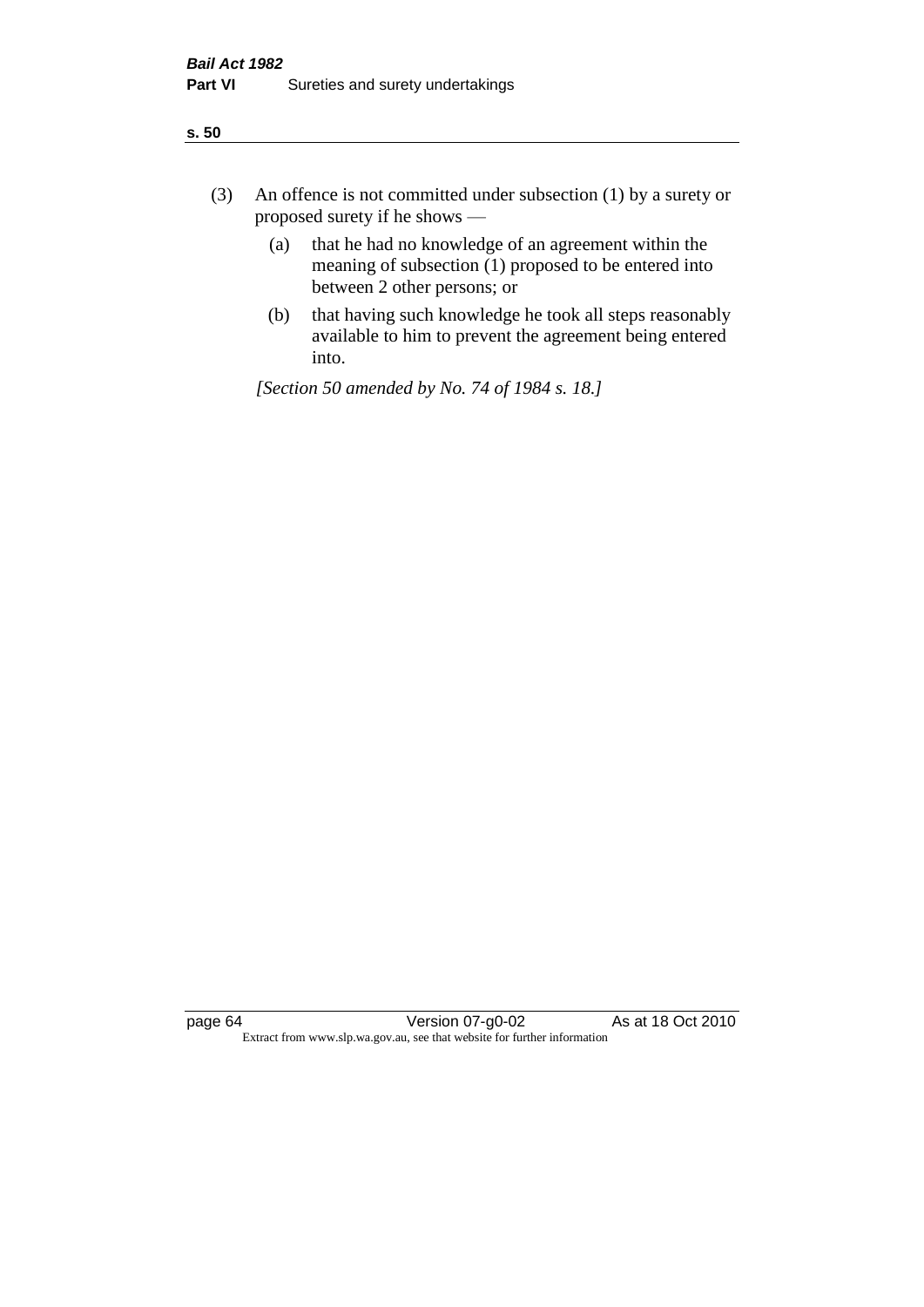#### **s. 50A**

# **Part VIA — Administration of home detention conditions**

*[Heading inserted by No. 61 of 1990 s. 11.]* 

## **50A. Powers of CEO (corrections)**

The CEO (corrections) has all of the powers conferred under this Act on a community corrections officer and may review, vary, or rescind a direction given by a community corrections officer.

*[Section 50A inserted by No. 61 of 1990 s. 11; amended by No. 31 of 1993 s. 9; No. 65 of 2006 s. 53.]* 

*[50B. Deleted by No. 78 of 1995 s. 8.]* 

## **50C. Powers and duties of community corrections officers**

- (1) A community corrections officer may give such reasonable directions to an accused subject to a home detention condition as are necessary for the proper administration of the condition and any other condition imposed on the grant of bail to the accused including, without limiting the generality of the foregoing, directions as to —
	- (a) when the accused may leave the place where he is required by the home detention condition to remain;
	- (b) the period of any authorised absence from the place where he is required by the home detention condition to remain;
	- (c) when the accused shall return to the place where he is required by the home detention condition to remain;
	- (d) the method of travel to be used by the accused during any absence from the place where he is required by the home detention condition to remain; and
	- (e) the manner in which the accused shall report his whereabouts.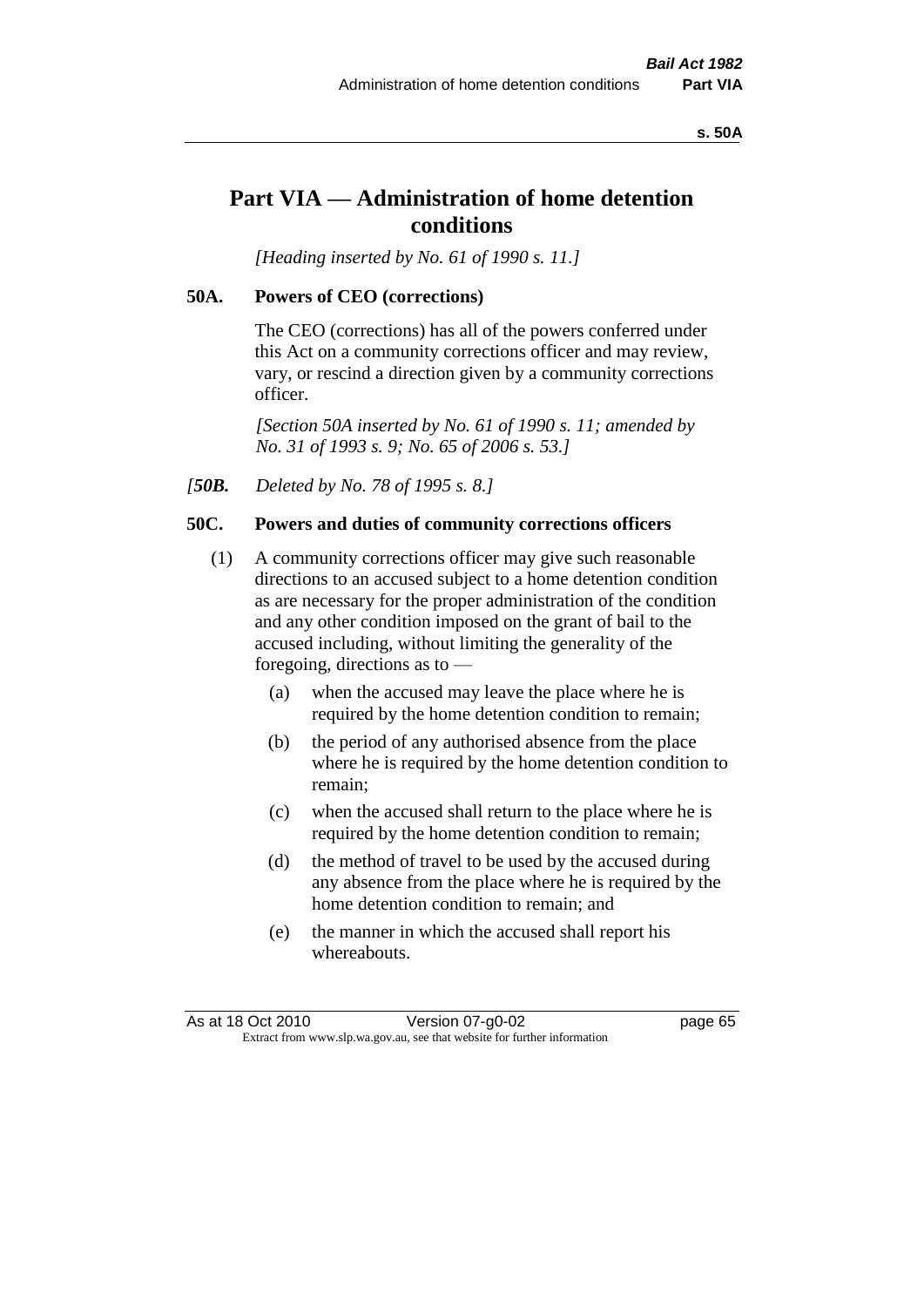**s. 50C**

| (2)     | For the purpose of ascertaining whether or not an accused is<br>complying with a home detention condition or any direction<br>given pursuant to subsection (1), a community corrections<br>officer may, at any time — |                                                                                                                                                                                              |
|---------|-----------------------------------------------------------------------------------------------------------------------------------------------------------------------------------------------------------------------|----------------------------------------------------------------------------------------------------------------------------------------------------------------------------------------------|
|         | (a)                                                                                                                                                                                                                   | enter or telephone the place where the accused is<br>required by a home detention condition to remain;                                                                                       |
|         | (b)                                                                                                                                                                                                                   | enter or telephone the accused's place of employment or<br>any other place where the accused is permitted or<br>required to attend; or                                                       |
|         | (c)                                                                                                                                                                                                                   | question any person at any place referred to in<br>paragraph $(a)$ or $(b)$ .                                                                                                                |
| (3)     |                                                                                                                                                                                                                       | A person who $-$                                                                                                                                                                             |
|         | (a)                                                                                                                                                                                                                   | hinders a person exercising powers under subsection (2);<br><sub>or</sub>                                                                                                                    |
|         | (b)                                                                                                                                                                                                                   | fails to answer a question put pursuant to<br>subsection $(2)(c)$ or gives an answer that the person<br>knows is false or misleading in a material particular,                               |
|         |                                                                                                                                                                                                                       | commits an offence.                                                                                                                                                                          |
|         |                                                                                                                                                                                                                       | Penalty: \$2 000 and imprisonment for 12 months.                                                                                                                                             |
| (4)     |                                                                                                                                                                                                                       | A community corrections officer -                                                                                                                                                            |
|         | (a)                                                                                                                                                                                                                   | shall keep such records and make such returns and<br>reports in relation to accused persons subject to home<br>detention conditions as the CEO (corrections) directs;<br>and                 |
|         | (b)                                                                                                                                                                                                                   | shall make any records relating to an accused subject to<br>a home detention condition available on the request of<br>the CEO (corrections) to him.                                          |
|         |                                                                                                                                                                                                                       | [Section 50C inserted by No. 61 of 1990 s. 11; amended by<br>No. 31 of 1993 s. 9; No. 50 of 2003 s. 37(3); No. 84 of 2004<br>s. 82 and 83(3); No. 65 of 2006 s. 53; No. 2 of 2008 s. 56(2).] |
|         |                                                                                                                                                                                                                       |                                                                                                                                                                                              |
| page 66 |                                                                                                                                                                                                                       | As at 18 Oct 2010<br>Version 07-g0-02<br>Extract from www.slp.wa.gov.au, see that website for further information                                                                            |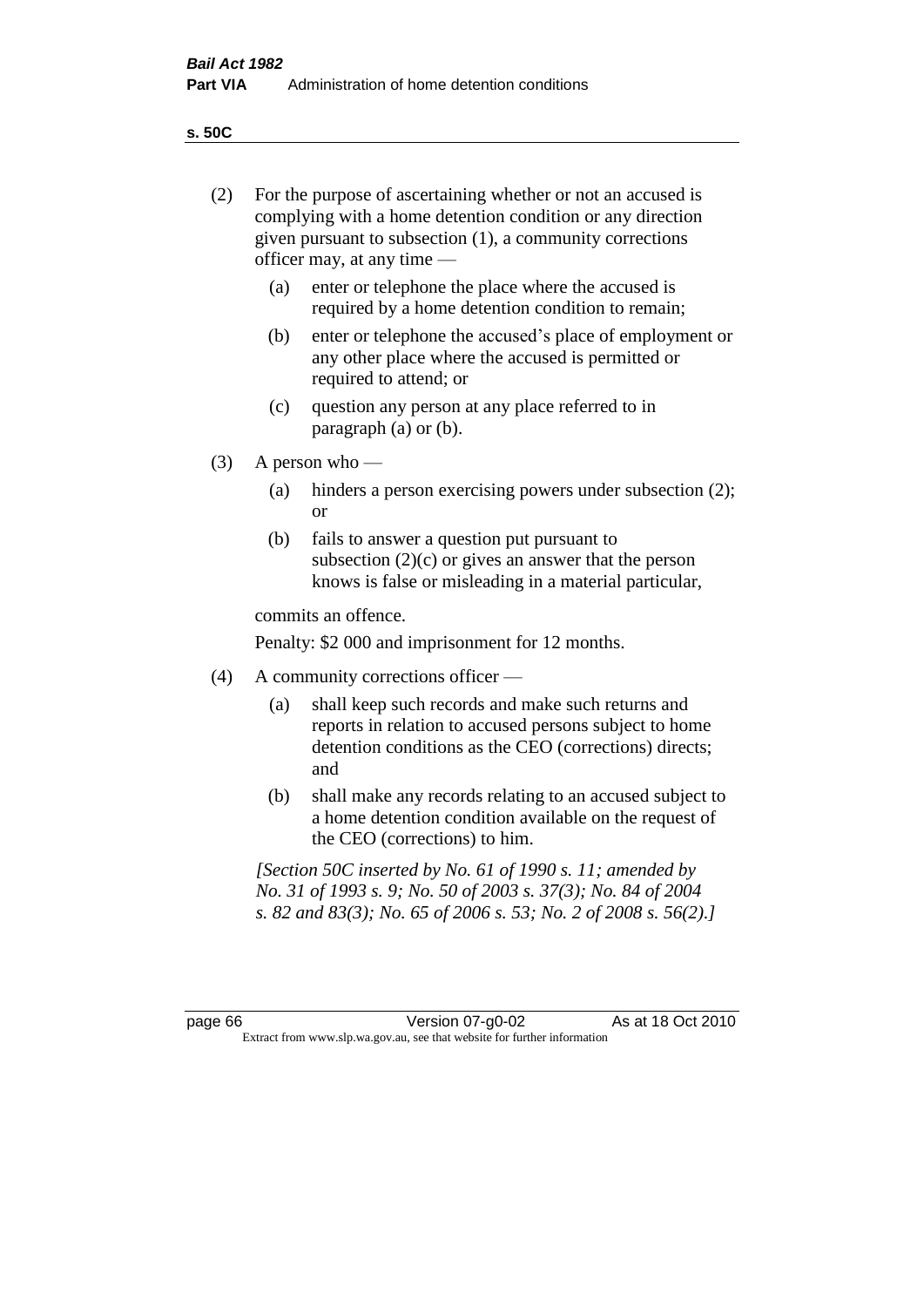## **50D. Powers of members of the Police Force**

- (1) For the purpose of ascertaining whether or not an accused is complying with a home detention condition, a member of the Police Force may —
	- (a) require the accused to produce a copy of his bail undertaking and any notice by the CEO (corrections) under section 50E(a) for inspection; and
	- (b) require the accused to explain why he is absent from the place where he is required by the home detention condition to remain.
- (2) An accused who fails to comply with subsection  $(1)(a)$  or who fails to explain when required to do so under subsection  $(1)(b)$ or who gives an explanation that the accused knows is false or misleading in a material particular, commits an offence.

Penalty: \$2 000.

*[Section 50D inserted by No. 61 of 1990 s. 11; amended by No. 31 of 1993 s. 9; No. 50 of 2003 s. 37(4); No. 84 of 2004 s. 82; No. 65 of 2006 s. 53.]* 

## **50E. CEO (corrections) may substitute a different place of detention and apply conditions**

The CEO (corrections) may, at any time, by notice in writing given to an accused granted bail subject to a home detention condition —

- (a) substitute a different place for the place where an accused is required by a home detention condition to remain;
- (b) require the accused to comply with such of the conditions specified in the list provided to the accused under section 24A(4) as are specified in the notice.

*[Section 50E inserted by No. 61 of 1990 s. 11; amended by No. 31 of 1993 s. 9; No. 84 of 2004 s. 82; No. 65 of 2006 s. 53.]*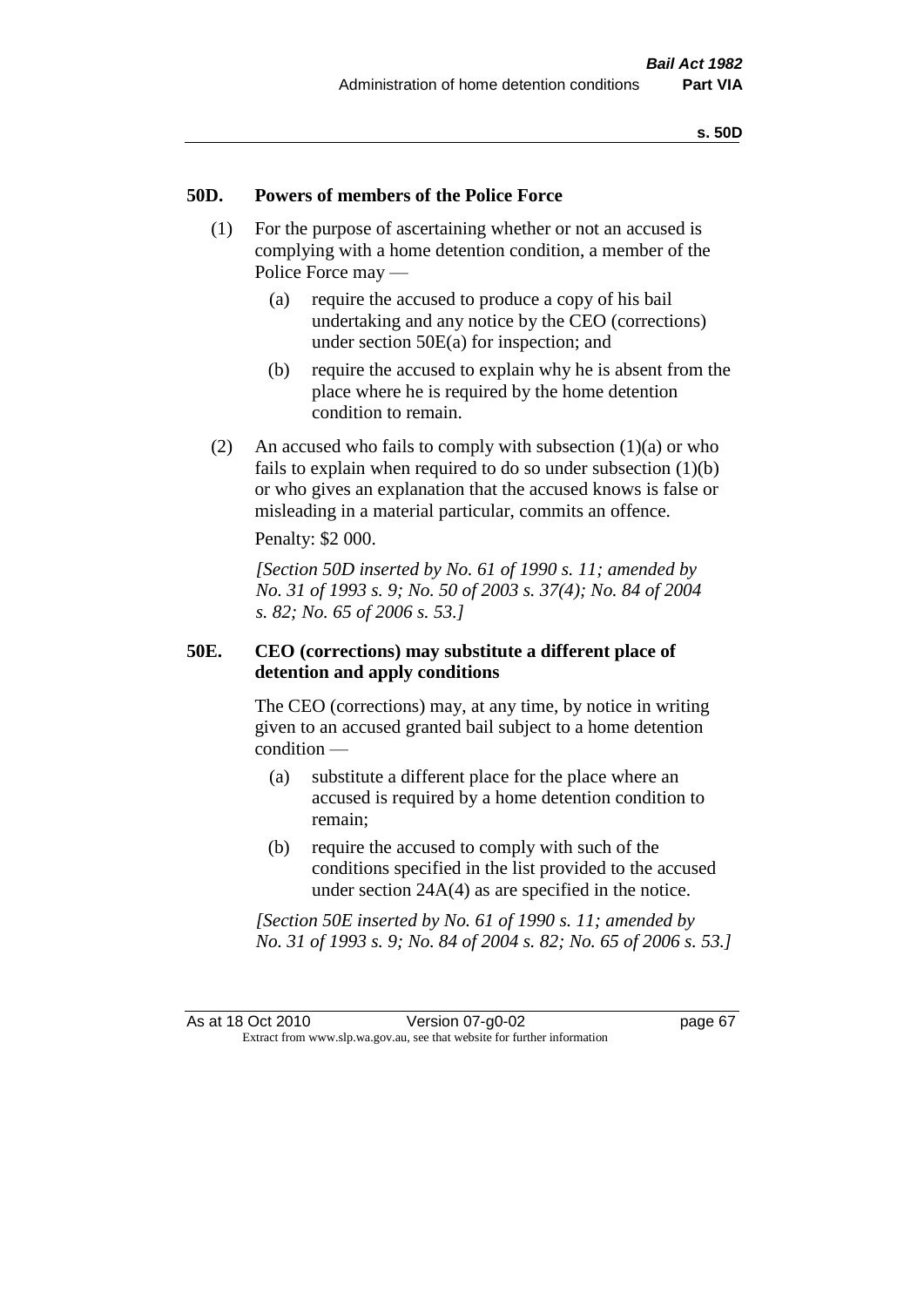| ۰.<br>۰,<br>۰.<br>×<br>× |
|--------------------------|
|--------------------------|

## **50F. CEO (corrections) may revoke bail**

- (1) Where a home detention condition has been imposed as a condition on a grant of bail to an accused the CEO (corrections) may, in his absolute discretion, by instrument signed by him and if practicable, given to the accused, revoke the bail.
- (2) Without limiting the generality of subsection (1), the power to revoke bail may be exercised where the accused —
	- (a) is not likely to comply with any requirement of his bail undertaking mentioned in section  $28(2)(a)$  or (b); or
	- (b) is, or has been, or is likely to be in breach of any condition of his bail undertaking mentioned in section  $28(2)(c)$ .
- (3) Subject to subsection (4), where the CEO (corrections) revokes bail he shall include a statement of his reasons for the cancellation in the instrument cancelling the bail.
- (4) Where the CEO (corrections) is of the opinion that it would be in the interest of the accused or any other person, or the public, to withhold from the accused any or all of the reasons referred to in subsection (3), the CEO (corrections) may so withhold the reason or reasons.
- (5) Where the CEO (corrections) revokes bail, he may, whenever necessary, issue a warrant directed to all members of the Police Force to have the accused arrested and brought before an appropriate judicial officer.

*[Section 50F inserted by No. 61 of 1990 s. 11; amended by No. 31 of 1993 s. 9; No. 84 of 2004 s. 82; No. 65 of 2006 s. 53.]* 

#### **50G. Procedure on arrest after revocation of bail**

(1) An accused arrested pursuant to a warrant issued under section 50F shall be taken as soon as is practicable before an appropriate judicial officer unless he is arrested less than 24 hours before the time at which he is due to appear in

page 68 Version 07-g0-02 As at 18 Oct 2010 Extract from www.slp.wa.gov.au, see that website for further information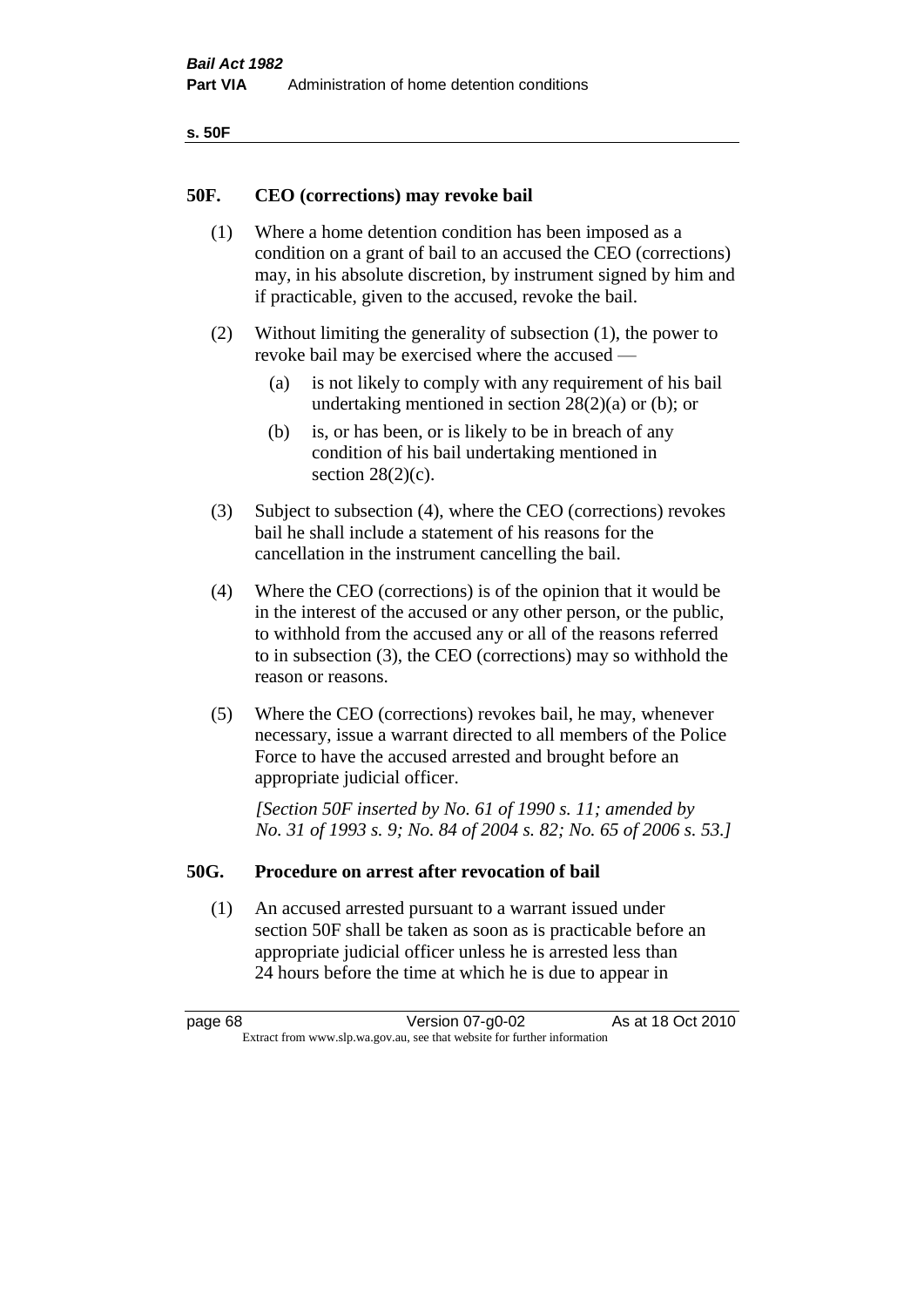accordance with his bail undertaking, in which case he shall be held in custody and brought before an appropriate judicial officer at that time.

- (2) The judicial officer before whom an accused appears under this section may —
	- (a) remand the accused in custody to appear at the time and place specified, or deemed by section 31(3) to be specified, in his bail undertaking; or
	- (b) grant fresh bail to the accused in accordance with this Act, other than clause 2 of Part B of Schedule 1.

*[Section 50G inserted by No. 61 of 1990 s. 11; amended by No. 45 of 1993 s. 12; No. 84 of 2004 s. 82.]* 

## **50H. Exclusion of the rules of natural justice**

The rules known as the rules of natural justice (including any duty of procedural fairness) do not apply to or in relation to the doing or omission of any act, matter or thing under this Part by the CEO (corrections).

*[Section 50H inserted by No. 61 of 1990 s. 11; amended by No. 31 of 1993 s. 9; No. 65 of 2006 s. 53.]* 

## **50J. Delegation by CEO (corrections)**

The CEO (corrections) may, either generally or as otherwise provided by the instrument of delegation, by writing signed by him, delegate to any person any power or duty under this Part, other than this power of delegation.

*[Section 50J inserted by No. 61 of 1990 s. 11; amended by No. 31 of 1993 s. 9; No. 65 of 2006 s. 53.]* 

## **50K. Retrieval of monitoring equipment**

If under rules made under section 50L any device or equipment has been installed at the place where an accused is required by a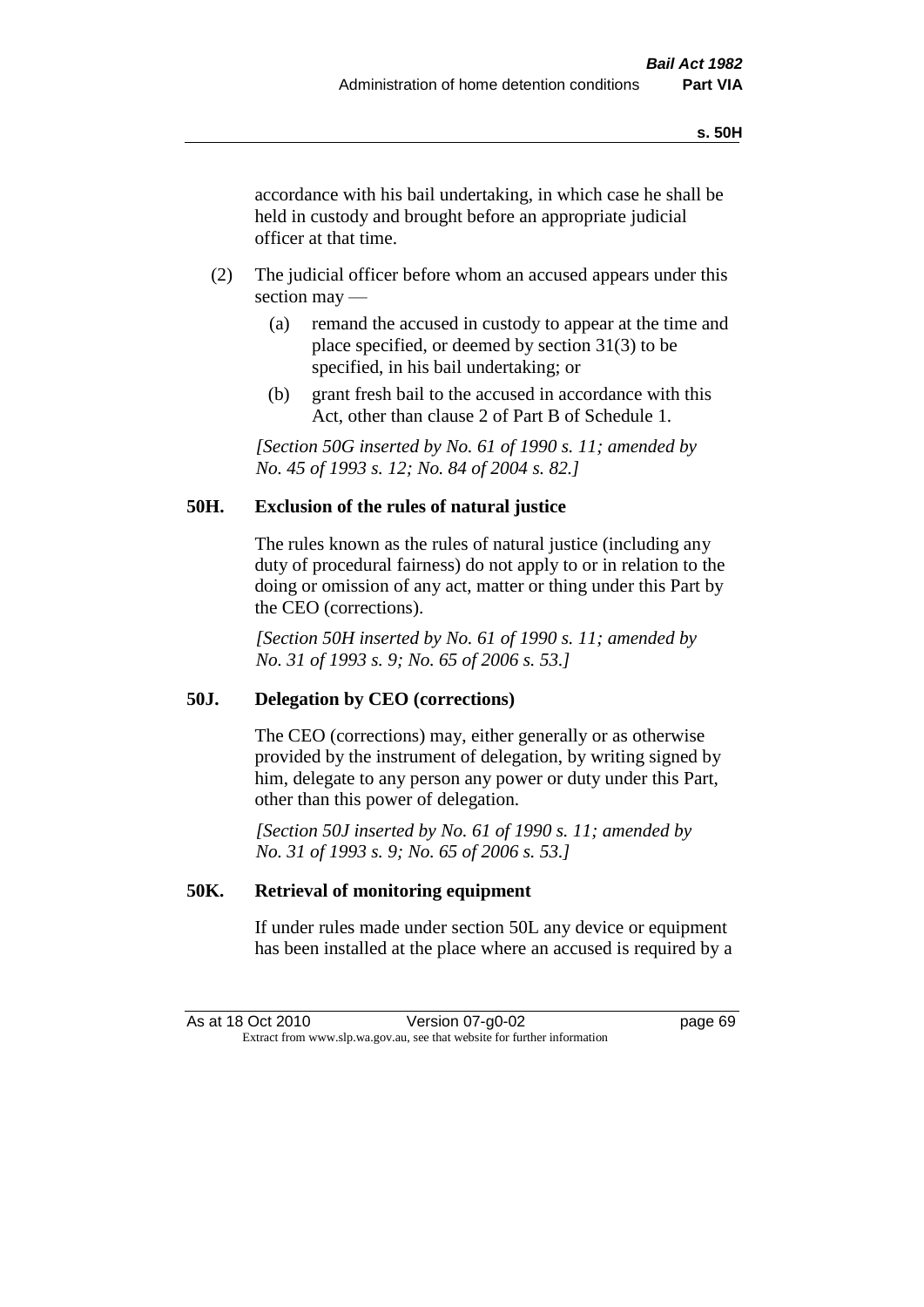#### **s. 50L**

home detention condition to remain, section 118 of the *Sentence Administration Act 2003* applies.

*[Section 50K inserted by No. 78 of 1995 s. 8; amended by No. 50 of 2003 s. 29(3); No. 84 of 2004 s. 82.]* 

## **50L. Rules**

- (1) The CEO (corrections) may, with the approval of the Minister, make rules for the purposes of this Part which may provide for the manner of ensuring that accused persons are complying with home detention conditions and for conditions to be applied to accused persons granted bail subject to home detention conditions including conditions —
	- (a) requiring an accused to wear any device;
	- (b) requiring an accused to permit the CEO (corrections) to install any device or equipment at the place where the accused is required by a home detention condition to remain.
- (2) Rules made under this section may confer a discretionary authority on any person or class of persons.
- (3) Sections 41 and 42 of the *Interpretation Act 1984* do not apply to rules made under this section.

*[Section 50L inserted by No. 61 of 1990 s. 11; amended by No. 31 of 1993 s. 9; No. 84 of 2004 s. 82 and 83(3); No. 65 of 2006 s. 53; No. 2 of 2008 s. 56(3) and (4).]*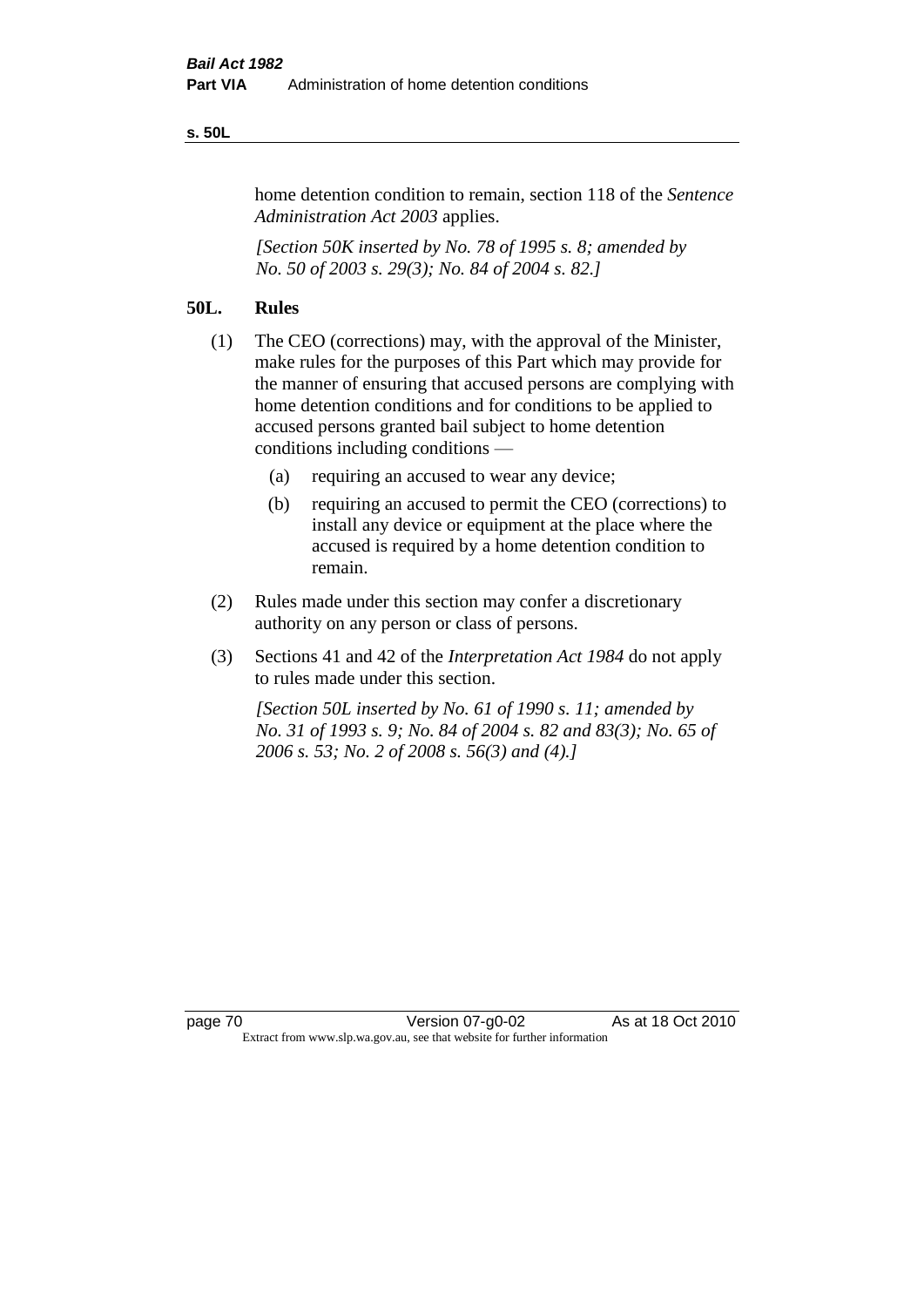# **Part VII — Enforcement of bail undertakings**

## **51. Offence to fail to comply with bail undertaking**

- (1) An accused who, without reasonable cause, fails to comply with the requirement of his bail undertaking mentioned in section 28(2)(a) commits an offence.
- (2) An accused who fails to comply with the requirement of his bail undertaking mentioned in section 28(2)(b) commits an offence.
- $(2a)$  An accused
	- (a) whose bail undertaking includes any condition imposed for a purpose mentioned in clause  $2(2)(c)$  or (d) of Part D of Schedule 1; and
	- (b) who fails to comply with the condition,

commits an offence.

- (3) An accused shall not be convicted in his absence of an offence against this section.
- (4) An accused who is charged with an offence against subsection (1) or (2) may be convicted of the other of those offences if that other offence is proved by the evidence.
- (5) A prosecution for an offence against subsection (1), (2) or (2a) may be brought at any time.
- (6) A person who is convicted of an offence against subsection (1), (2) or (2a) is liable to a fine not exceeding \$10 000 or imprisonment for a term not exceeding 3 years, or both.
- (7) A court which convicts an accused of an offence against this section may, in addition to any penalty which it may impose, order that the accused pay such sum as it may fix in or towards defraying the costs and expenses of and consequent upon his apprehension following the failure to comply with his bail undertaking for which he was convicted.

As at 18 Oct 2010 Version 07-g0-02 page 71 Extract from www.slp.wa.gov.au, see that website for further information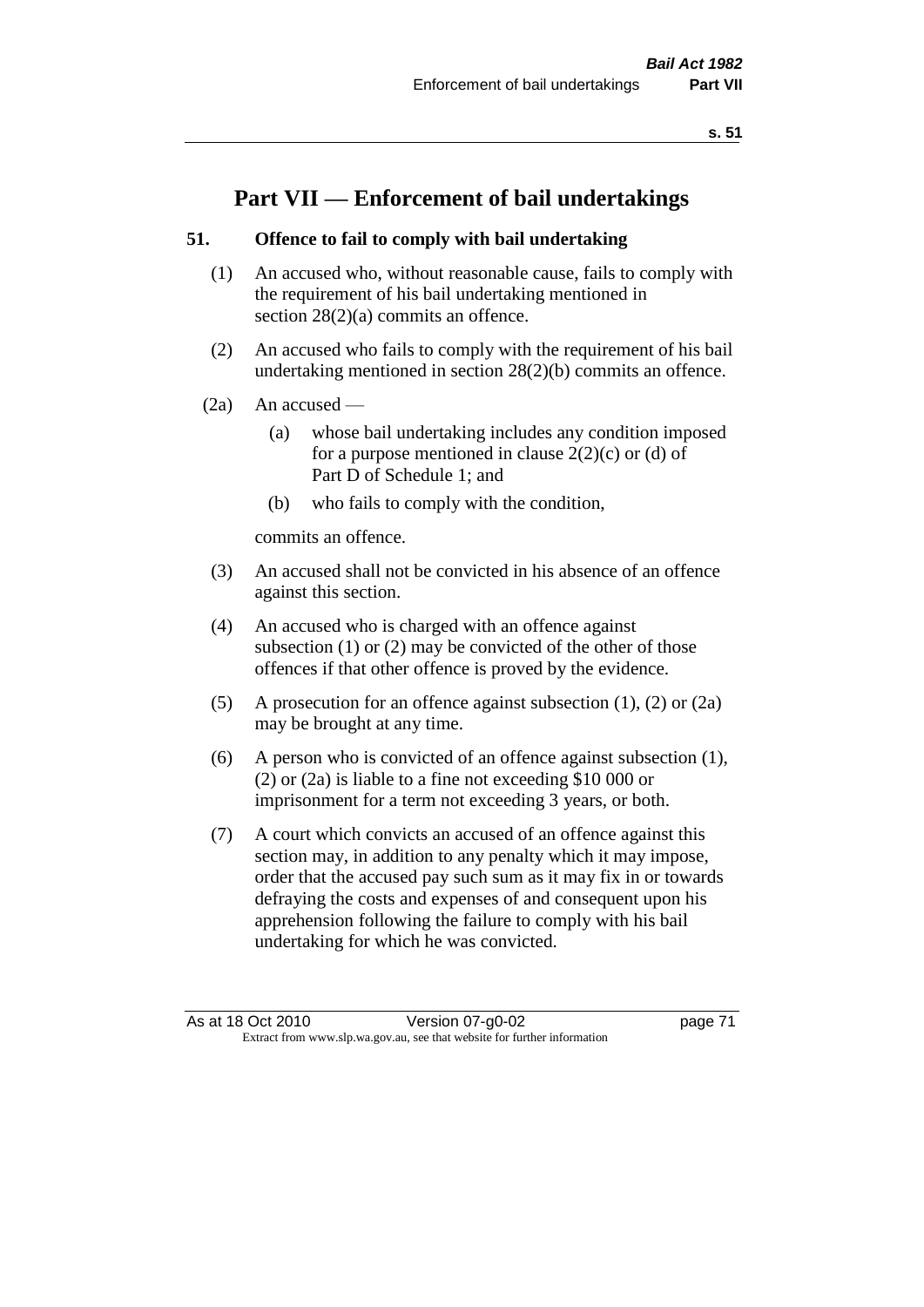#### **s. 51A**

- (8) An order made under subsection (7)
	- (a) shall specify to whom and in what manner the sum shall be paid; and
	- (b) may be enforced as though the sum were a penalty imposed under this section.

*[Section 51 amended by No. 54 of 1998 s. 9; No. 59 of 2004 s. 141; No. 84 of 2004 s. 11 and 82; No. 6 of 2008 s. 18(3).]*

## **51A. Proceedings before courts of summary jurisdiction for an offence under s. 51**

- (1) This section applies for the purpose of prosecuting an offence against section  $51(1)$ ,  $(2)$  or  $(2a)$  where the court before which the accused is bound to appear at the time when the accused fails to comply with the accused's bail undertaking is a court of summary jurisdiction.
- (2) Where this section applies, the prosecution shall be commenced and conducted by the person who was conducting the proceedings in which the accused failed to comply with the accused's bail undertaking or by a police officer.
- (3) Where this section applies, the registrar of the court before which the accused was bound to appear shall cause to be issued to the Commissioner of Police a certificate under section 64 as to the accused's failure to appear.

*[Section 51A inserted by No. 6 of 2008 s. 31(1).]*

## **52. Provisions as to summary proceedings before superior courts for an offence under s. 51**

(1) This section applies, notwithstanding any other Act, for the purpose of prosecuting an offence against section 51(1), (2) or (2a) where the court before which the accused is bound to appear at the time when he fails to comply with his bail undertaking is the Supreme Court or the District Court.

page 72 Version 07-g0-02 As at 18 Oct 2010 Extract from www.slp.wa.gov.au, see that website for further information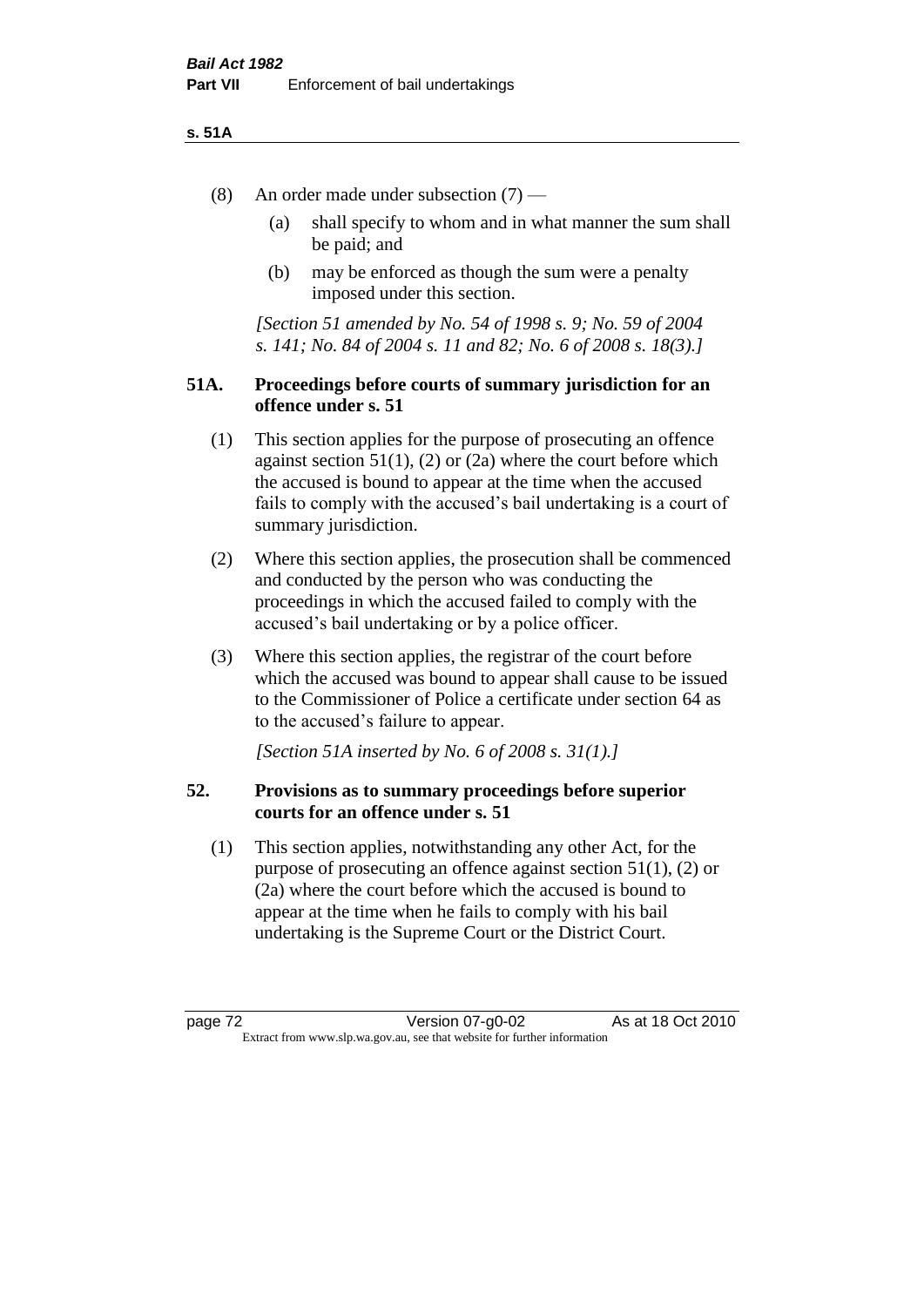- (2) Where this section applies, the accused shall be dealt with summarily for the offence and shall be so dealt with —
	- (a) by a judge of the Supreme Court in any case where the accused was bound to appear before the General Division of the Supreme Court;
	- (ab) by a judge of appeal in any case where the accused was bound to appear before the Court of Appeal;
	- (b) by a judge of the District Court in any case where the accused was bound to appear before that Court.
- (3) A prosecution for an offence which is to be dealt with under this section shall be commenced by the authorised officer (as defined in section 80 of the *Criminal Procedure Act 2004*) who was conducting the proceedings in which the accused failed to comply with his bail undertaking or by a police officer —
	- (a) where subsection  $(2)(a)$  or (ab) applies, in the Supreme Court; and
	- (b) where subsection (2)(b) applies, in the District Court.
- (3a) Where this section applies, a person authorised under subsection (3b) shall cause to be issued to the Commissioner of Police a certificate under section 64 as to the accused's failure to appear.
- (3b) The Chief Justice, in respect of cases where the court before which the accused was bound to appear is the Supreme Court, and the Chief Judge, in respect of cases where the court before which the accused was bound to appear is the District Court, may authorise a person or persons, by name or office, to perform the function referred to in subsection (3a).
- (3c) A prosecution that has been commenced under subsection (3) by a police officer shall be conducted by the Director of Public Prosecutions.
- (4) Subject to section 51(3) and (5), a prosecution for an offence which is to be dealt with under this section is to be commenced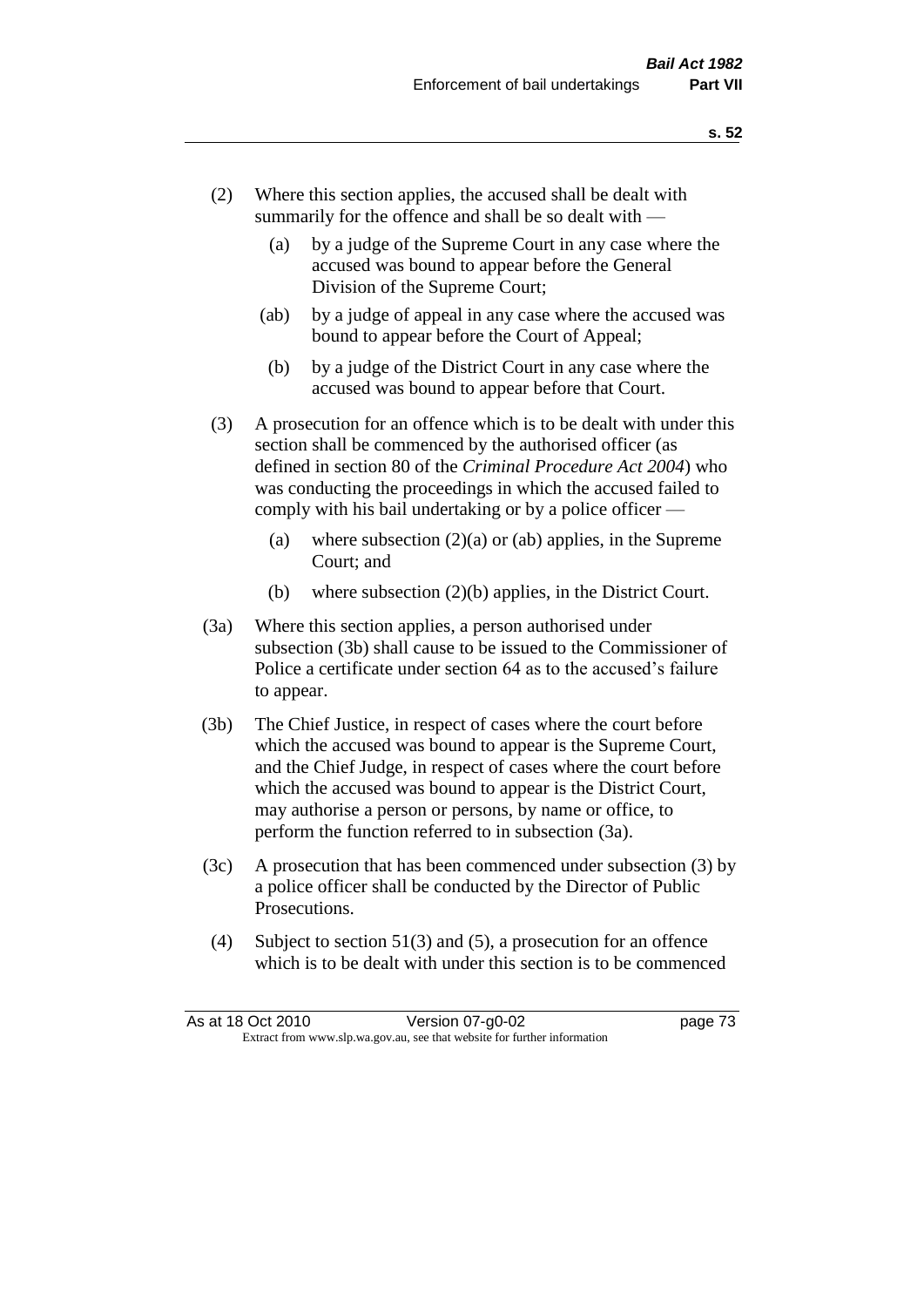and conducted under the *Criminal Procedure Act 2004* as if it were a prosecution of a simple offence in a court of summary jurisdiction, but —

- (a) no fees shall be charged by the Supreme Court or District Court for or in respect of any act or proceeding that relates to the prosecution; and
- (b) the Supreme Court or District Court cannot order a party to the prosecution to pay another party's costs of or relating to the prosecution, except under section 166(2) of the *Criminal Procedure Act 2004*.
- (5) If under section 51(6) or (7) the Supreme Court or the District Court imposes a pecuniary penalty the court may make an order under section 59 of the *Sentencing Act 1995* in respect of the amount payable.

*[Section 52 amended by No. 92 of 1994 s. 6; No. 78 of 1995 s. 8; No. 54 of 1998 s. 10; No. 45 of 2004 s. 28(2) and (4); No. 59 of 2004 s. 141; No. 84 of 2004 s. 11 and 82; No. 2 of 2008 s. 56(5); No. 6 of 2008 s. 32(1) and (2).]* 

## **53. Appeals against decisions made under s. 52**

- (1) A person who is dissatisfied with a decision (as defined in section 6 of the *Criminal Appeals Act 2004*) made under section 52 may, with the leave of the Court of Appeal, appeal against it.
- (2) For the purposes of subsection (1), Part 2 of the *Criminal Appeals Act 2004*, with any necessary changes, applies as if —
	- (a) the decision referred to in subsection (1) were a decision of a court of summary jurisdiction;
	- (b) a reference in that Part to a court of summary jurisdiction were a reference to the court that made the decision referred to in subsection (1); and
	- (c) a reference in that Part to commencing an appeal were a reference to applying for leave to appeal.

**s. 53**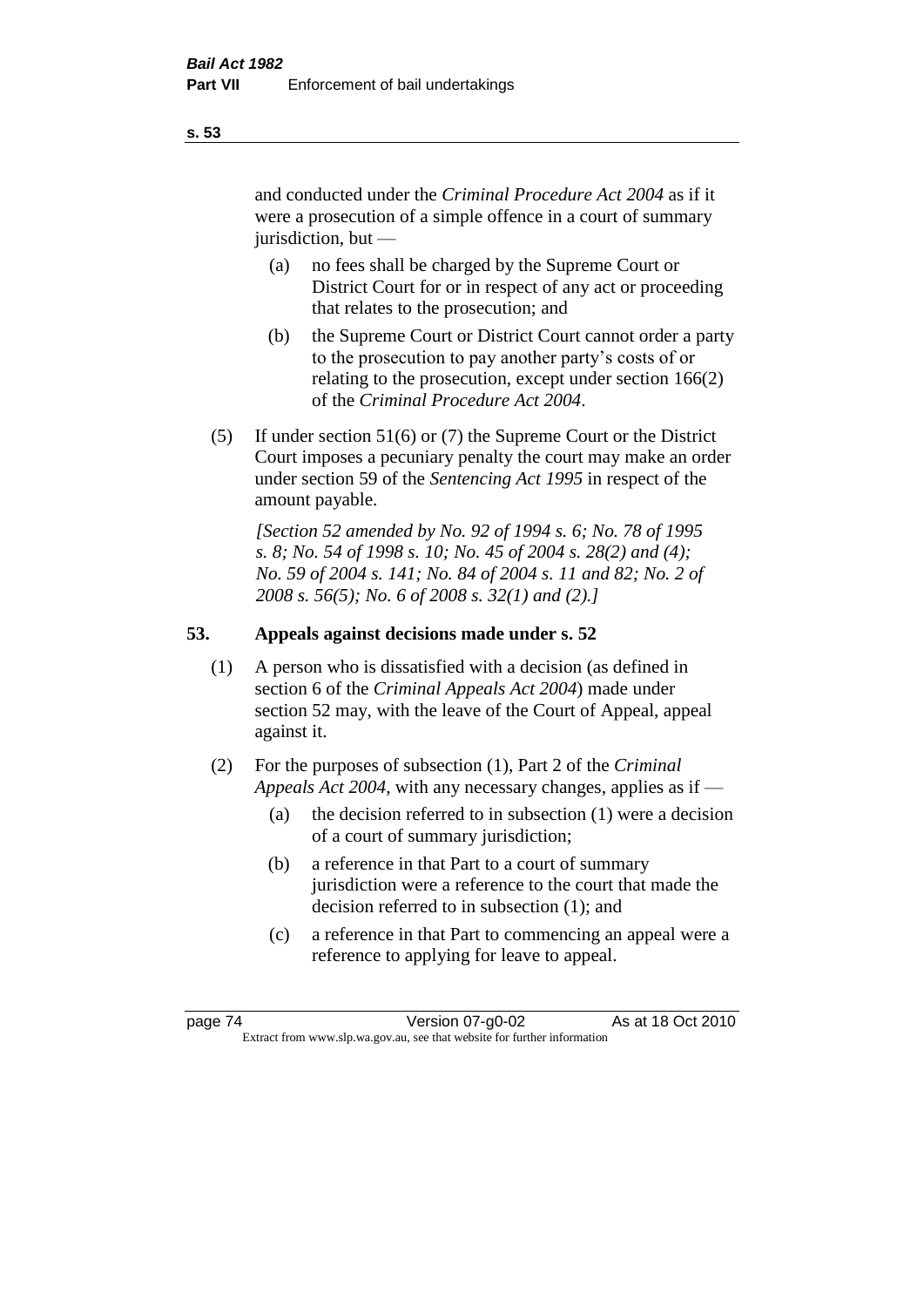(3) Despite section 13(1) of the *Criminal Appeals Act 2004*, the appeal is to be dealt with by the Court of Appeal.

*[Section 53 inserted by No. 45 of 2004 s. 28(3); amended by No. 84 of 2004 s. 11 and 82.]*

## **54. Accused on bail may be taken before a judicial officer for variation or revocation of bail**

(1a) In this section —

*relevant officer* means —

- (a) if the court before which the accused is required to appear is the District Court, the Supreme Court or the Court of Appeal — the prosecutor; or
- (b) in any other case the prosecutor or a police officer.
- (1) Where an accused has been released on bail the relevant officer may cause the accused to appear before an appropriate judicial officer to show cause why the accused's bail should not be varied or revoked if the relevant officer —
	- (a) has reasonable grounds to believe, or is notified in writing by a surety for the accused that the surety has reasonable grounds to believe, that the accused —
		- (i) is not likely to comply with any requirement of his bail undertaking mentioned in section  $28(2)(a)$  or (b);
		- (ii) is, or has been, or is likely to be in breach of any condition of his bail undertaking mentioned in section  $28(2)(c)$ ; or
		- (iii) is, or has been, in breach of a home detention condition mentioned in section 28(2)(d);
	- (b) has reasonable grounds to believe that
		- (i) any surety for the accused's appearance is no longer suitable under section 39 to be a surety, or is dead;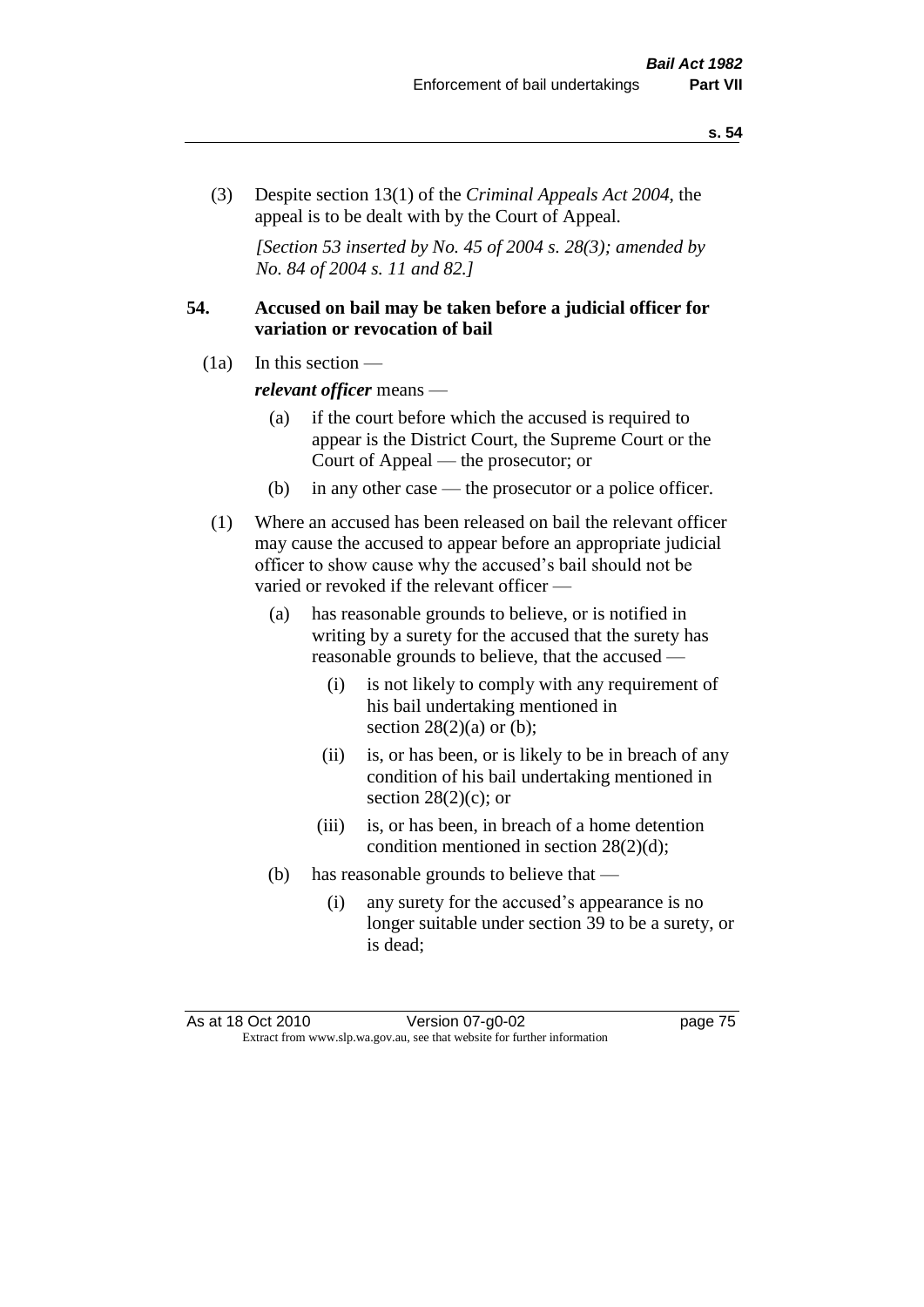|     | (11)  | for any reason any security required under Part D<br>of Schedule 1 is no longer sufficient; or                                                                                     |
|-----|-------|------------------------------------------------------------------------------------------------------------------------------------------------------------------------------------|
|     | (iii) | in a case where the accused has been granted bail<br>for the purposes of an appeal, the accused has<br>discontinued the appeal or has not prosecuted it<br>with all due diligence. |
| (2) |       | For the purposes of causing an accused to appear before an<br>appropriate judicial officer as provided in subsection $(1)$ —                                                       |

- (a) a police officer may arrest the accused without warrant and bring the accused before an appropriate judicial officer; or
- (b) the relevant officer may apply to an appropriate judicial officer for a summons or warrant on any ground specified in subsection  $(1)$ .
- (2a) A police officer shall not exercise the power conferred by subsection (2)(a) unless the police officer is the relevant officer or is requested in writing to do so by the relevant officer.
- (3) An application under subsection (2)(b) must be made, and proceedings on it are to be conducted —
	- (a) in a court of summary jurisdiction in accordance with regulations made under the *Criminal Procedure Act 2004*;
	- (b) in the Supreme Court or the District Court in accordance with rules of court made under the *Criminal Procedure Act 2004*.
- (4) An accused arrested under this section shall be taken as soon as is practicable before an appropriate judicial officer unless he is arrested less than 24 hours before the time at which he is due to appear in accordance with his bail undertaking, in which case he shall be held in custody and brought before an appropriate judicial officer at that time.

**s. 54**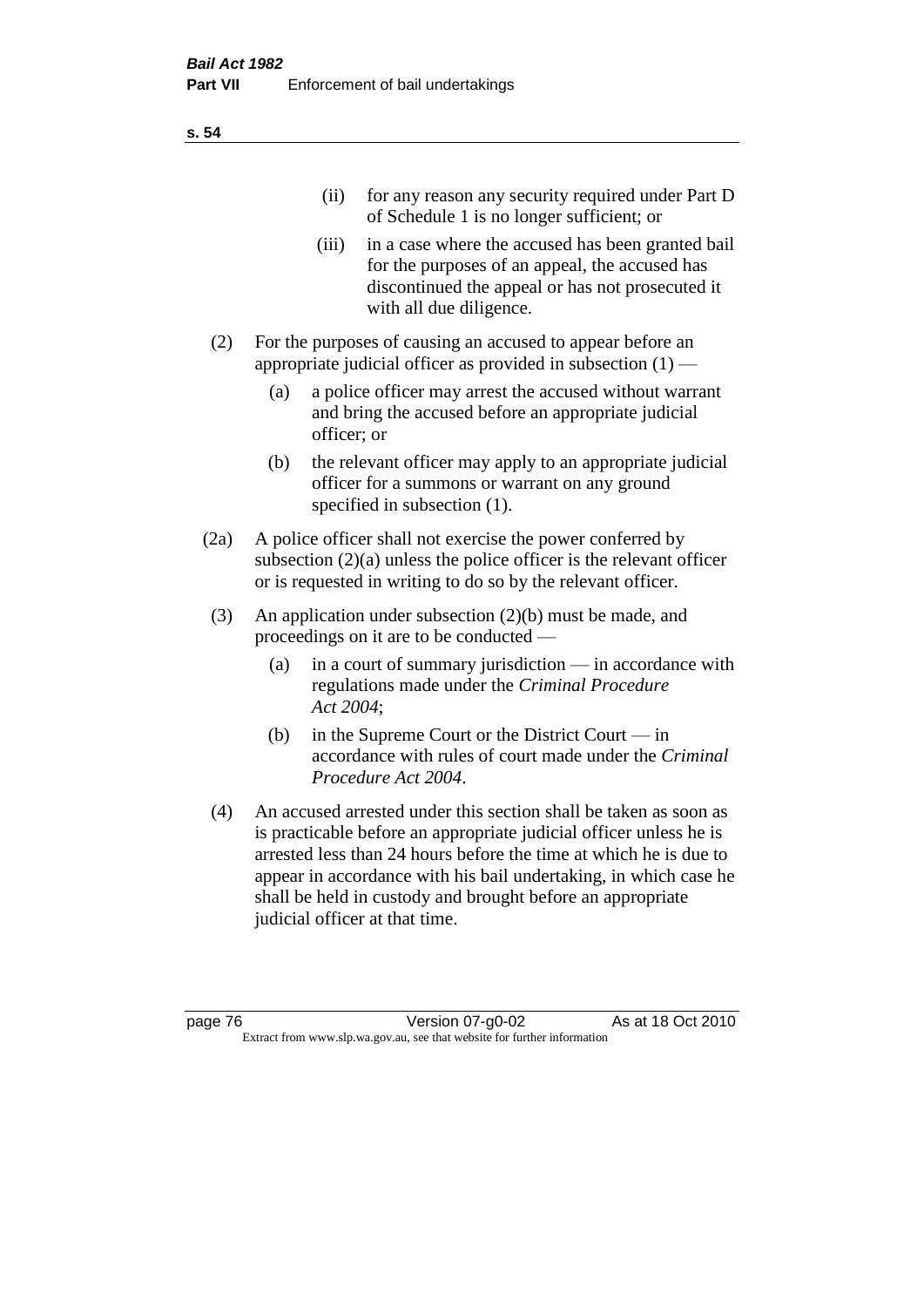- $(5)$  If
	- (a) the court before which the accused is required to appear is the District Court, the Supreme Court or the Court of Appeal; and
	- (b) a police officer is satisfied that because of the urgency of the case it is not practicable for the prosecutor to exercise the power conferred by subsection (1),

the police officer may exercise that power.

(6) If a police officer, acting under subsection (5), exercises the power conferred by subsection (1), the police officer is to be regarded as the relevant officer for the purposes of this section.

*[Section 54 amended by No. 33 of 1989 s. 18; No. 61 of 1990 s. 12; No. 45 of 1993 s. 12; No. 59 of 2004 s. 141; No. 84 of 2004 s. 9, 11 and 82; No. 6 of 2008 s. 33(1)-(4).]* 

## **54A. Accused on committal may be taken before court by which committed**

- (1) This section applies to an accused
	- (a) who has been released on bail following the accused's committal to the District Court or the Supreme Court to be tried (otherwise than for murder) or sentenced or otherwise dealt with; and
	- (b) who has not made an appearance in that court on the committal; and
	- (c) who, in the opinion of the relevant officer under section 54, should be made to show cause in terms of subsection (1) of that section.
- (2) The relevant officer may, under section 54, cause an accused to whom this section applies to appear before a judicial officer who is empowered to exercise jurisdiction in the court in which the committal order was made, instead of before an appropriate judicial officer.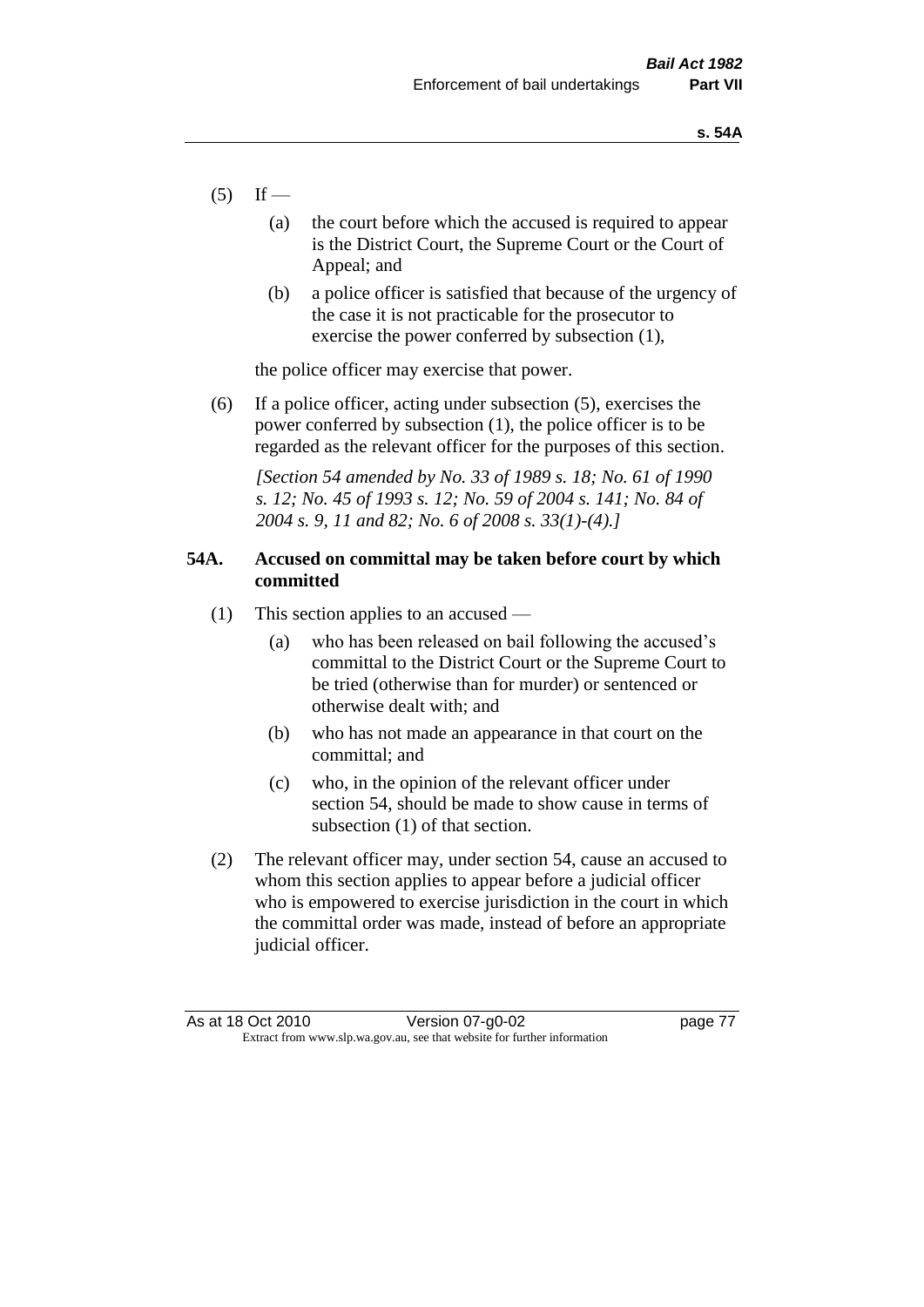# (3) A judicial officer before whom an accused so appears is to be regarded as an appropriate judicial officer for the purposes of section 54(2).

- (4) A judicial officer before whom an accused so appears is not obliged to exercise any power conferred by section 55 but may refuse to do so and direct the relevant officer to cause the accused to appear before an appropriate judicial officer.
- (5) A relevant officer shall comply with a direction given to that officer under subsection (4).

*[Section 54A inserted by No. 6 of 2008 s. 34; amended by No. 29 of 2008 s. 24(6).]*

# **55. Powers of judicial officer to revoke or vary bail**

- (1) If the judicial officer before whom an accused appears under section 54 is satisfied that —
	- (a) the accused is not likely to comply with any requirement of his bail undertaking mentioned in section 28(2)(a) or (b);
	- (b) he is, or has been, or is likely to be, in breach of any condition of his bail undertaking mentioned in section  $28(2)(c)$ ;
	- (ba) he is, or has been, in breach of a home detention condition mentioned in section 28(2)(d); or
		- (c) any of the grounds set out in section  $54(1)(b)$  has been established,

## he may —

- (d) revoke the bail and remand the accused in custody to appear at the time and place specified, or deemed by section 31(3) to be specified, in his bail undertaking; or
- (e) revoke the bail and grant fresh bail to the accused in accordance with this Act, other than clause 2 of Part B of Schedule 1.

#### **s. 55**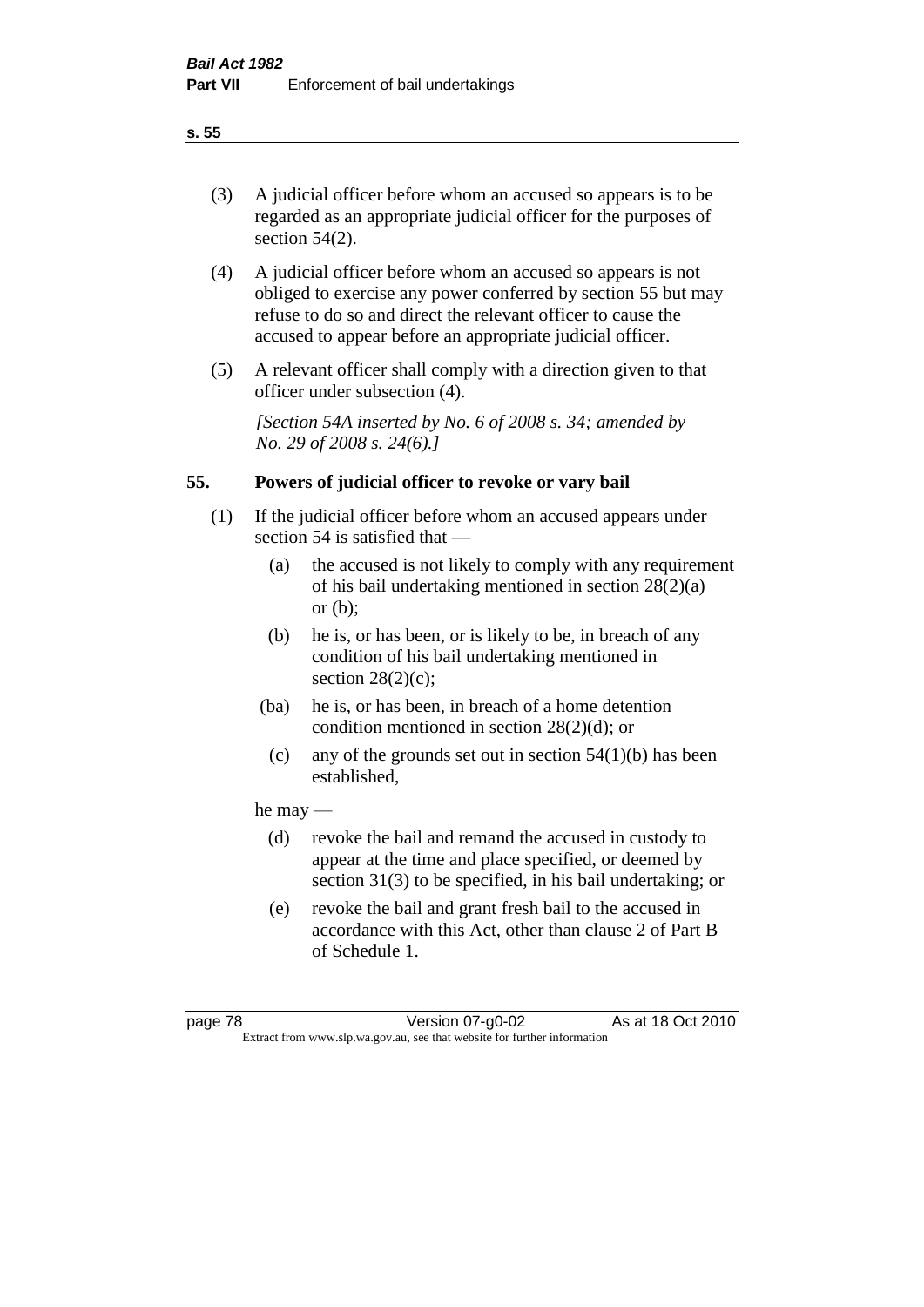(2) If the judicial officer before whom the accused so appears is not satisfied as to any of the matters mentioned in subsection (1)(a), (b), or (c) he shall release the accused on his existing bail undertaking and, with the consent in writing of the surety, on any existing surety undertaking.

*[Section 55 amended by No. 61 of 1990 s. 13; No. 45 of 1993 s. 12; No. 84 of 2004 s. 82.]* 

#### *[56. Deleted by No. 6 of 2008 s. 35.]*

#### **57. Forfeiture of money under bail undertaking**

- (1) Where an accused is convicted of an offence against section  $51(1)$ , (2) or (2a), the court by which he is convicted shall, whether or not an application is made therefor by the prosecutor, order that the full amount agreed to be forfeited, in the accused's bail undertaking, be forfeited to the State.
- (2) Notwithstanding subsection (1), the court may decline to make an order thereunder or may order forfeiture in part only where the accused shows to the satisfaction of the judicial officer —
	- (a) that, by reason of a change of circumstances since the bail undertaking was entered into, an order for forfeiture, or for forfeiture in full (as the case may be), would cause excessive hardship to the accused or his dependants; and
	- (b) that such hardship would not be relieved by the exercise of one of the powers conferred by section 59.
- (3) Without prejudice to the recovery of such an amount as a civil debt due to the State, any amount to be paid under an order made under this section is to be paid, and its payment may be enforced under Part 5 of the *Fines, Penalties and Infringement Notices Enforcement Act 1994*, unless an order has been made under subsection (4).
- (4) If under this section the Supreme Court or the District Court makes an order requiring the payment of money, the court may make an order under section 59 of the *Sentencing Act 1995* in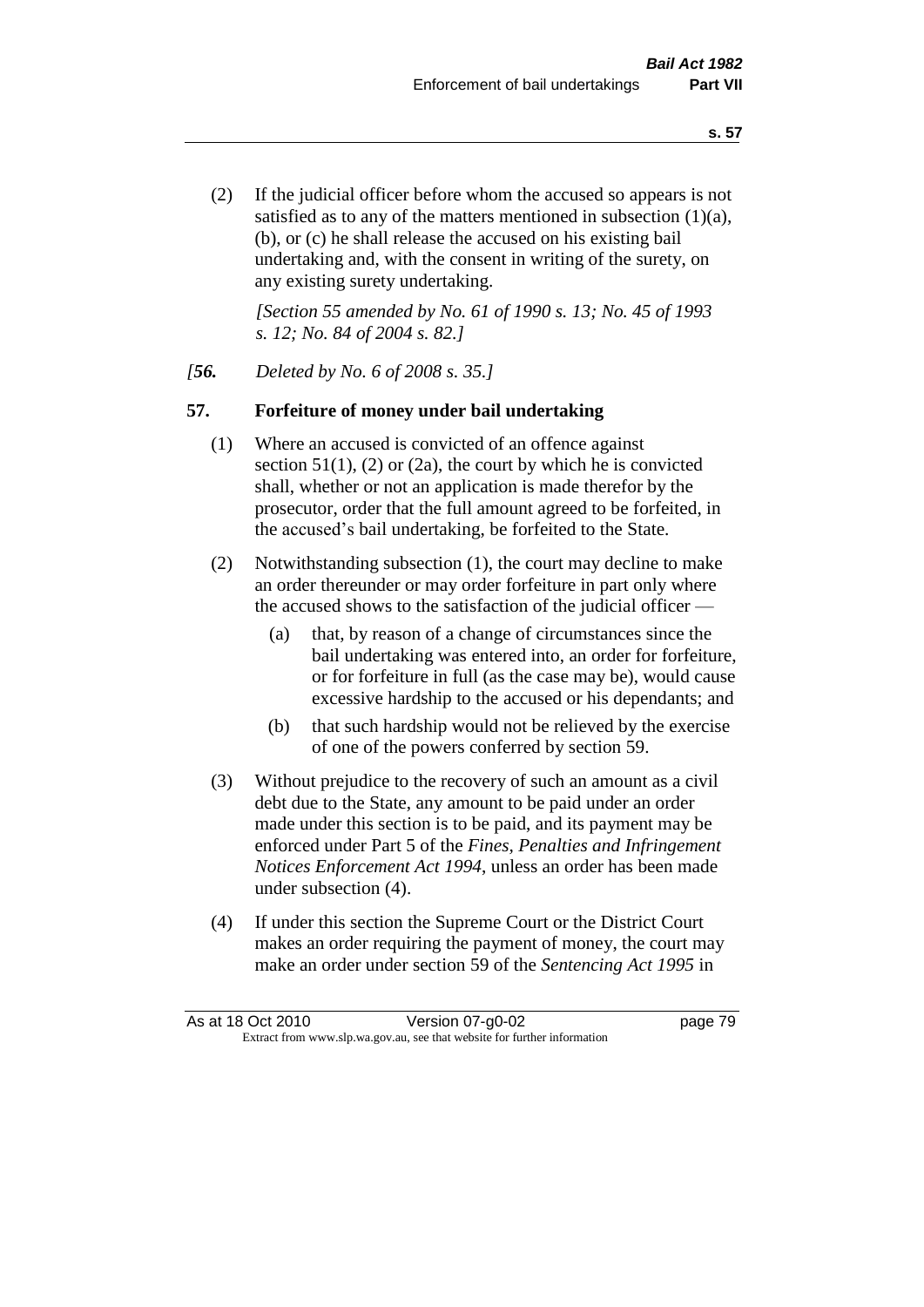respect of the amount payable and for that purpose that section, with any necessary changes, applies as if the amount were a fine imposed on the accused.

*[Section 57 amended by No. 74 of 1984 s. 19; No. 92 of 1994 s. 7; No. 78 of 1995 s. 8; No. 54 of 1998 s. 11; No. 65 of 2003 s. 121(3); No. 84 of 2004 s. 82.]* 

# **58. Automatic forfeiture on expiration of one year after absconding**

- (1) If after the expiration of one year from the day on which the accused is required to appear in court in accordance with the requirement of his bail undertaking mentioned in section  $28(2)(a)$  he has not —
	- (a) been arrested under section 59B; or
	- (b) appeared in court in accordance with the requirement of his bail undertaking mentioned in section 28(2)(b); or
	- (c) otherwise surrendered himself or been taken into custody to be dealt with on the charge or charges for which the bail undertaking was entered into,

the full amount specified in the bail undertaking shall, on the expiration of the said period, be forfeited to the State by virtue of this section without any order of the court or other formality.

(2) Upon the occurrence of a forfeiture under subsection (1) any security given by the accused may be resorted to by the State as if an order of forfeiture had been made under section 57(1).

*[Section 58 amended by No. 65 of 2003 s. 121(3); No. 84 of 2004 s. 82; No. 6 of 2008 s. 18(3) and 36(2).]*

**s. 58**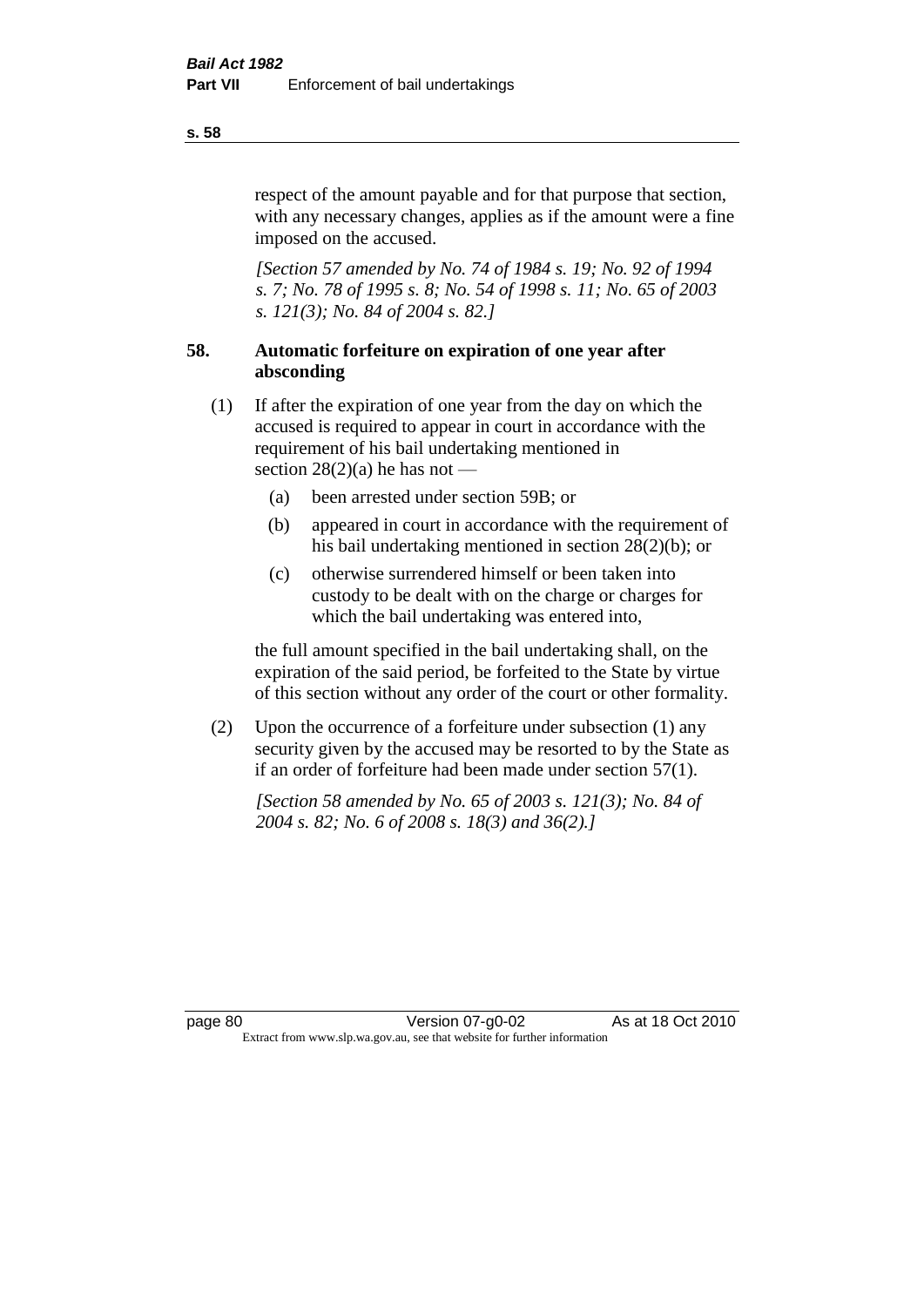# **Part VIII — Miscellaneous**

## **59. Further power of judicial officer in relation to enforcement of undertakings**

A court or an appropriate judicial officer who makes an order for forfeiture under section 49 or 57 may, when doing so, or at any time thereafter, further order —

- (a) that payment of any sum be made by specified instalments or be postponed to a specified date;
- (b) that any security given be applied in or towards payment of the sum forfeited; or
- (c) that the accused or the surety, as the case may be, do all such things and execute all such documents as may be necessary, or as may be specified in the order, for the purpose of vesting any security in the State or enabling the State to realize the same or to resort thereto to recover the sum forfeited,

and the court or an appropriate judicial officer may at any time vary or revoke an order made under paragraph (a), (b), or (c).

*[Section 59 amended by No. 65 of 2003 s. 121(3); No. 84 of 2004 s. 82.]*

# **59A. Where bail dispensed with, accused may be taken before judicial officer for reconsideration of matter**

- $(1)$  In this section *relevant officer* has the meaning given in section 54(1a).
- (2) Where the requirement for bail has been dispensed with for an accused under section 7A, the relevant officer may cause the accused to appear before an appropriate judicial officer for reconsideration of the matter, if the relevant officer has reasonable grounds to believe that the accused is not likely to appear at the time and place specified in a notice under section 13A(3).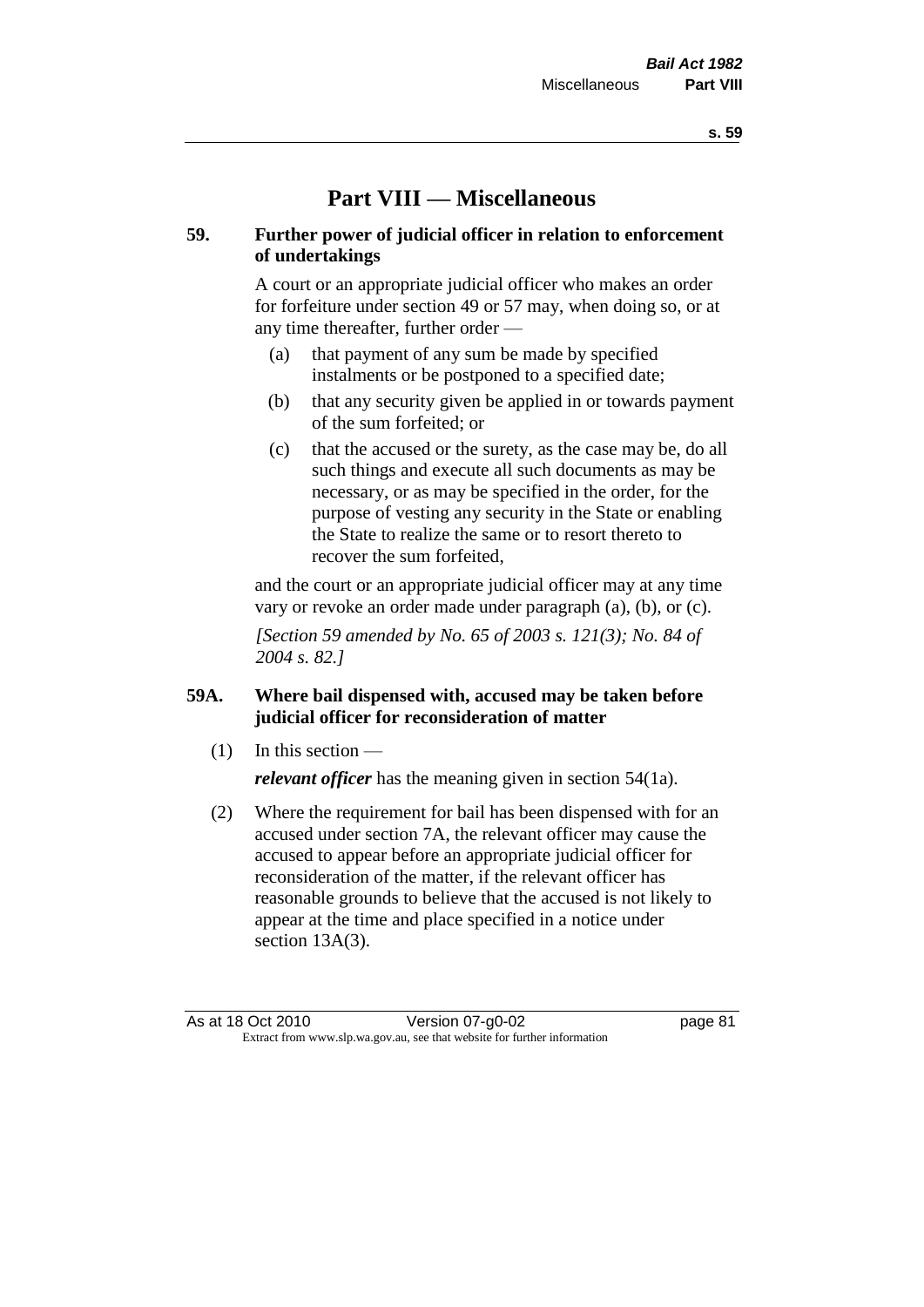- (3) Section 54(2), (2a), (3) and (4) apply, with necessary modifications, for the purposes of subsection (2).
- (4) The judicial officer before whom an accused appears under subsection (2) shall reconsider the accused's case and may, notwithstanding section 13 —
	- (a) again dispense with the requirement for bail; or
	- (b) grant bail; or
	- (c) refuse to grant bail,

in accordance with this Act, for the accused's appearance in court.

- $(5)$  If
	- (a) the court before which the accused is required to appear is the District Court, the Supreme Court or the Court of Appeal; and
	- (b) a police officer is satisfied that because of the urgency of the case it is not practicable for the prosecutor to exercise the power conferred by subsection (2),

the police officer may exercise that power.

(6) If a police officer, acting under subsection (5), exercises the power conferred by subsection (2), the police officer is to be regarded as the relevant officer for the purposes of this section.

*[Section 59A inserted by No. 6 of 2008 s. 36(1).]*

## **59B. Warrant for arrest of absconding accused**

Where —

(a) at any time after that specified in an accused's bail undertaking for an accused's appearance the accused has failed to comply with the requirements of the accused's bail undertaking mentioned in section  $28(2)(a)$  or (b); or

page 82 Version 07-g0-02 As at 18 Oct 2010 Extract from www.slp.wa.gov.au, see that website for further information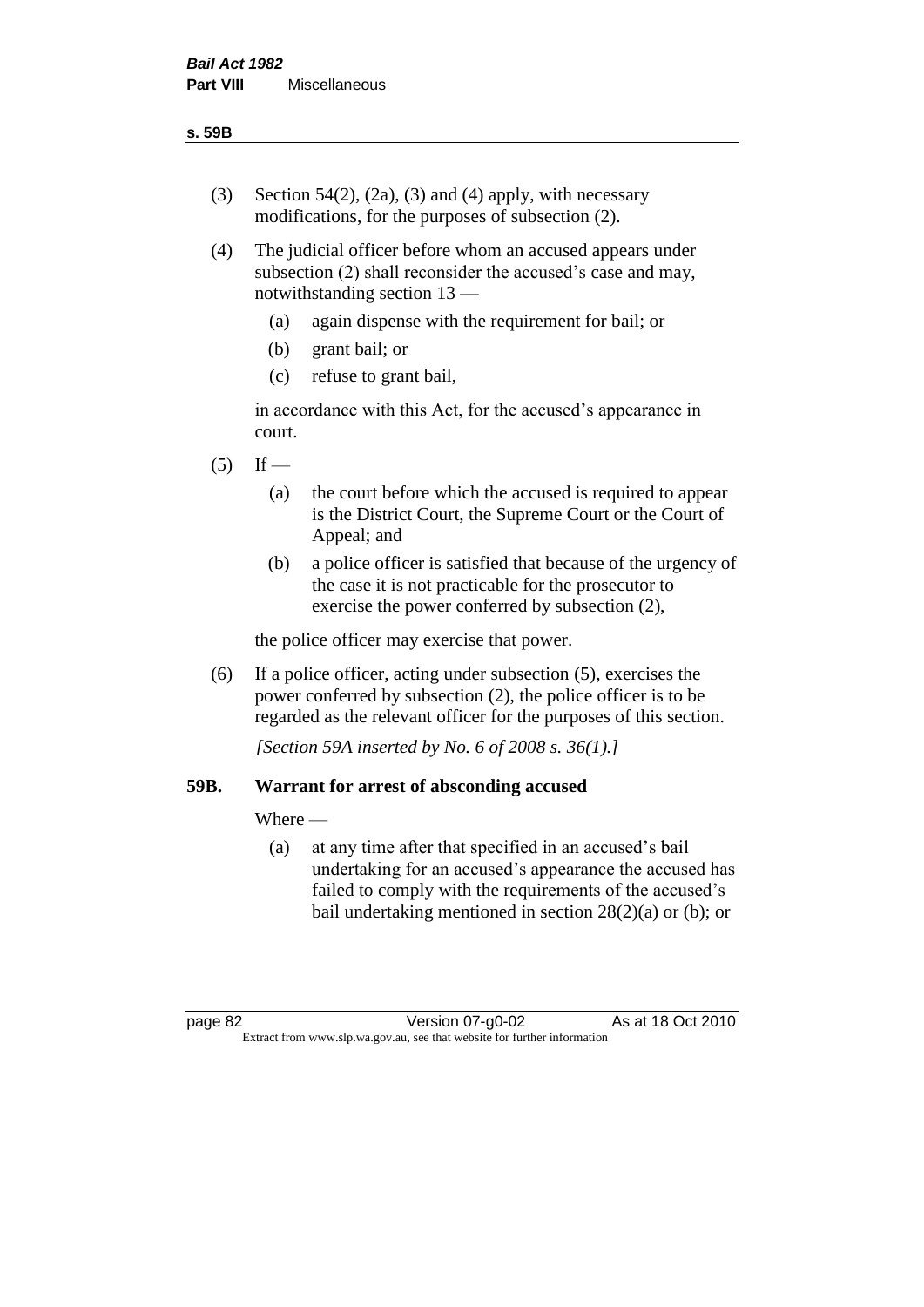(b) an accused has failed to appear at the time and place specified in a notice under section 13A(3).

the court before which the accused was required to appear may issue a warrant to arrest the accused and bring the accused before that court or a court of like jurisdiction.

*[Section 59B inserted by No. 6 of 2008 s. 36(1).]*

#### **60. Accused and surety to notify any change of address**

Where the residential address of —

- (a) an accused who has been released on bail or for whom the requirement for bail has been dispensed with; or
- (b) a surety,

changes from that appearing on his bail undertaking, surety undertaking or notice under section 13A(3), as the case may be, he shall forthwith, in writing, notify details of the change to the registrar of the court before which, at the time when the change occurs, the accused is required to appear, and if without reasonable cause he fails to do so he commits an offence.

#### Penalty: \$1 000.

*[Section 60 amended by No. 50 of 2003 s. 37(5); No. 59 of 2004 s. 141; No. 84 of 2004 s. 82; No. 6 of 2008 s. 37.]*

## **61. Offence of failing to bring arrested person before court or person able to grant bail**

- (1) A person to whom this section applies commits an offence if, having arrested another for an offence, he wilfully and without reasonable excuse fails to take that other person, or cause him to be taken, as soon as is practicable —
	- (a) before an authorised officer or judicial officer empowered by this Act to grant bail for that offence; or
	- (b) before a court.

Penalty: \$1 000 or imprisonment for 12 months or both.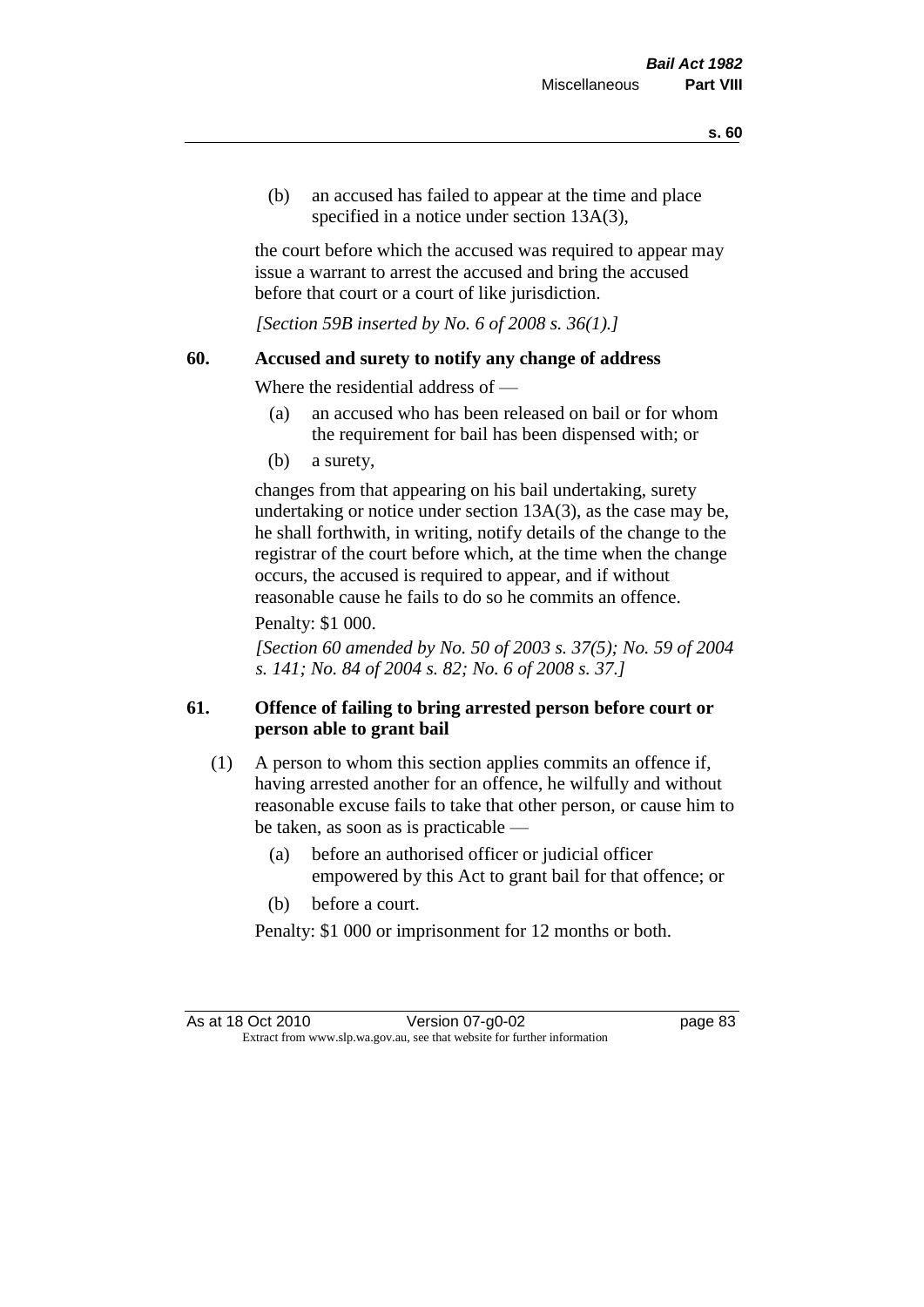#### **s. 62**

- (2) This section applies to a person who
	- (a) is not empowered by this Act to grant bail for the offence; or
	- (b) being so empowered, elects to act under section 6(7).

*[Section 61 amended by No. 15 of 1988 s. 17; No. 59 of 2006 s. 4(4); No. 6 of 2008 s. 38.]* 

## **62. Offence to give false information for bail purposes**

A person who for the purpose of obtaining —

- (a) a grant of bail for himself or a variation of the terms and conditions thereof; or
- (b) approval of himself as a surety,

makes any statement which he knows is false in a material particular, or recklessly makes any statement which is false in a material particular, commits an offence.

Penalty: \$1 000 or imprisonment for 12 months or both.

#### **63. Protection of persons carrying out this Act**

A person shall not be liable in civil proceedings on account of anything done, or omitted to be done, by him in good faith in the course of carrying out any provision of this Act, or purporting to be so done or omitted; but the liability (if any) of any other person (including the State or the Commonwealth) as his employer is not affected by this section and shall be determined as if it had not been passed.

*[Section 63 amended by No. 65 of 2003 s. 121(4).]*

#### **64. Evidence of non-appearance etc. by an accused**

Where it is required for the purposes of this Act to prove —

(a) that an accused did not appear before a particular court, at a particular place, on a particular day, at a particular time or during a particular period; or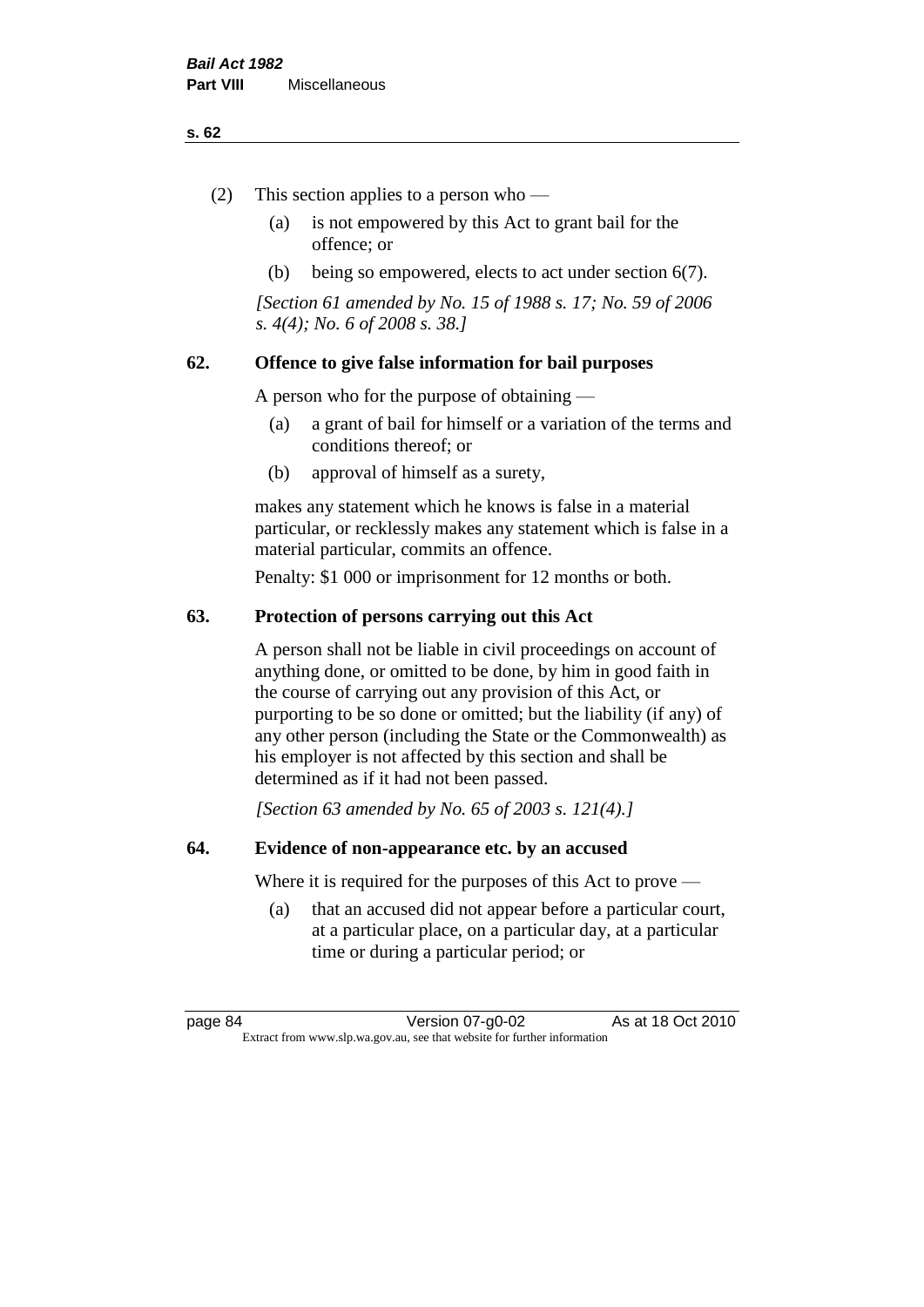(b) the day, time or period when or during which an accused did appear before a particular court at a particular place,

a certificate as to any such matter, purporting to be signed by a judicial officer or registrar of the court before which the accused was required to appear, shall be evidence of the matter so certified.

*[Section 64 amended by No. 59 of 2004 s. 141; No. 84 of 2004 s. 82.]* 

## **65. Bail undertakings by minors**

A bail undertaking entered into by a person who is under the age of 18 years shall bind him as if he were of full age.

#### **66. Abolition of other powers to grant bail**

- (1) Any power or duty that, at the commencement of this Act, exists apart from statute to grant bail to an accused awaiting an appearance in court for an offence, is abolished.
- (2) Subsection (1) has effect notwithstanding anything in section 16 of the *Supreme Court Act 1935*.
- (3) In subsection (1) *statute* means an Act of the Parliament of Western Australia, other than the *Supreme Court Act 1935*.

*[Section 66 amended by No. 84 of 2004 s. 82.]*

#### **66A. Delegation by registrar**

- (1) The registrar of a court may, either generally or as otherwise provided by the instrument of delegation, by instrument signed by him, delegate to an officer of that court any function conferred on him by or under this Act other than —
	- (a) this power of delegation; or
	- (aa) a function conferred by section  $11(3)$  or  $36(1)(a)$ ; or
	- (b) any function that a judicial officer has required him to perform personally.

As at 18 Oct 2010 Version 07-g0-02 page 85 Extract from www.slp.wa.gov.au, see that website for further information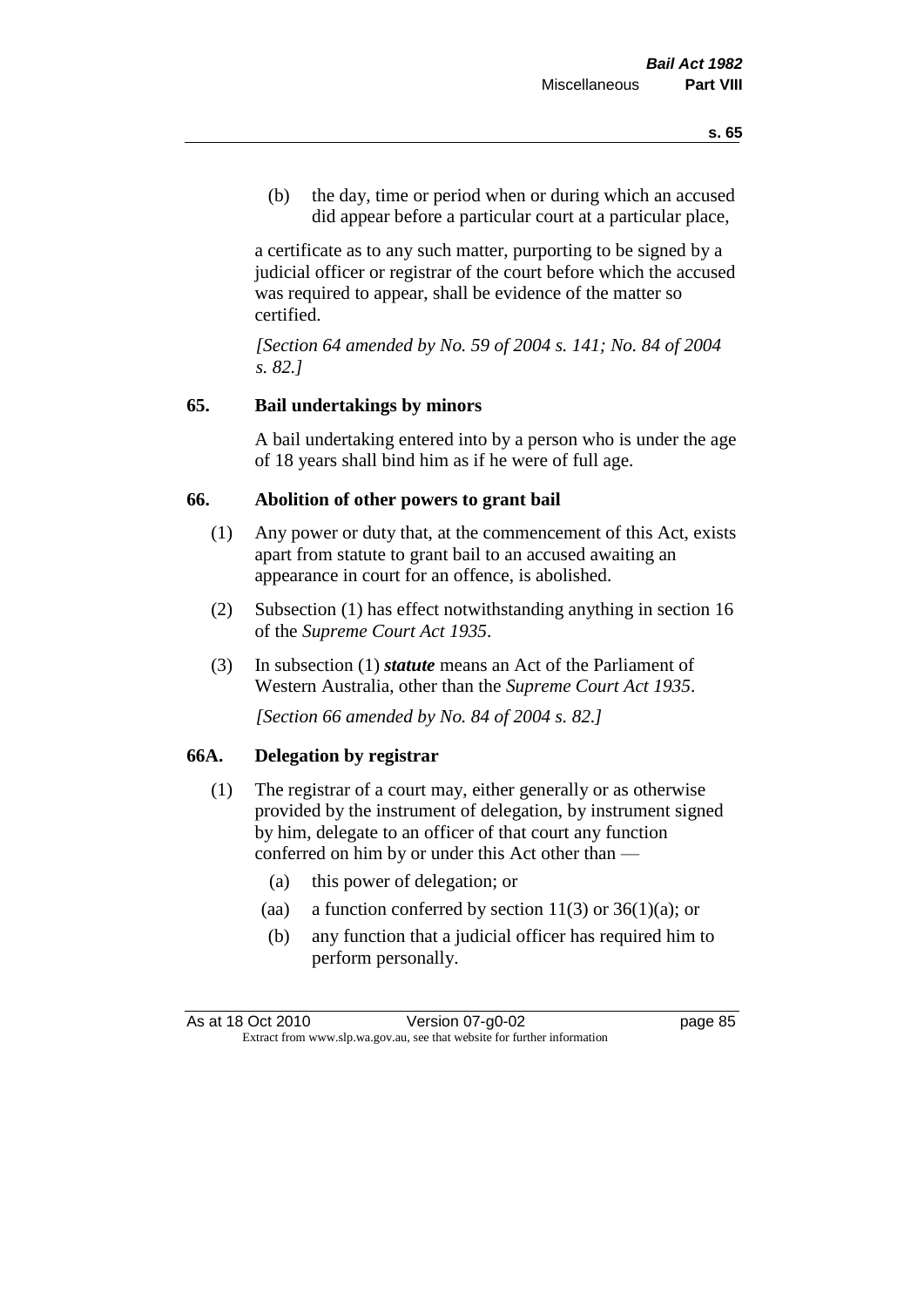**s. 66B**

(2) The superintendent of a detention centre under the *Young Offenders Act 1994* may, either generally or as otherwise provided by the instrument of delegation, by instrument signed by him, delegate to an officer of the Public Sector agency principally assisting the Minister administering that Act in its administration any function conferred on him by or under this Act, other than this power of delegation.

*[Section 66A inserted by No. 15 of 1988 s. 18; amended by No. 49 of 1988 s. 89; No. 31 of 1993 s. 8; No. 59 of 2004 s. 141; No. 65 of 2006 s. 52; No. 6 of 2008 s. 39.]* 

## **66B. Use of video link or audio link**

(1) In this section —

*audio link* means facilities (including telephone) that enable, at the same time, a judicial officer or authorised officer at one place to hear the accused at another place and vice versa;

*bail proceedings* means any proceedings under this Act including —

- (a) proceedings on a case for bail;
- (b) proceedings relating to the variation or revocation of bail;
- (c) proceedings on an application under section 48 or 49;
- (d) proceedings on an appeal under section 15A or 53;

*video link* means facilities (including closed circuit television) that enable, at the same time, a judicial officer or authorised officer at one place to see and hear the accused at another place and vice versa.

- (2) Bail proceedings may be conducted by means of a video link or an audio link.
- (3) Without limiting subsection (2), if a provision of this Act requires or authorises an accused to be brought before, or appear before, a court, judicial officer or authorised officer, the accused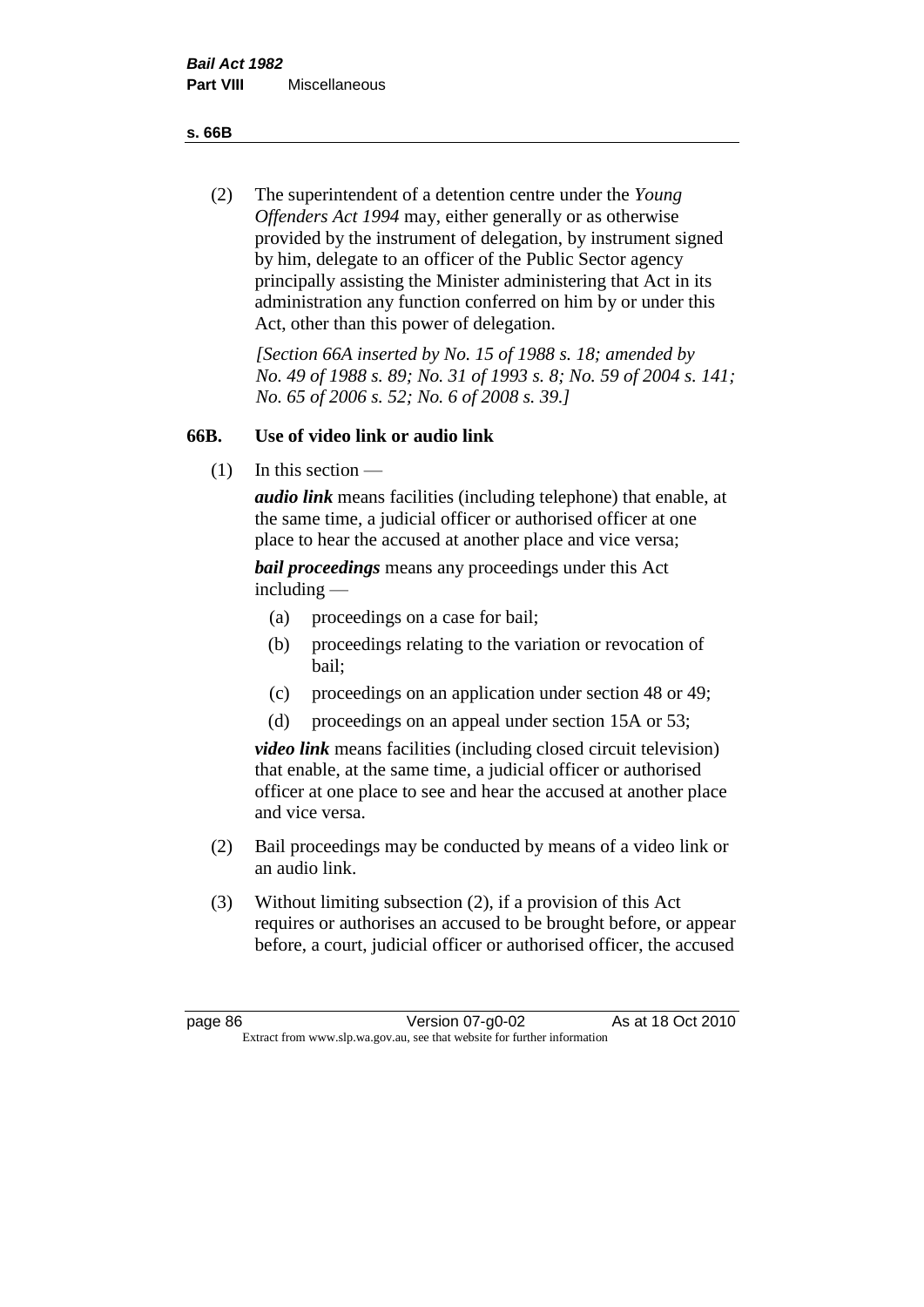may be brought before, or appear before, the court or officer by means of a video link or an audio link.

- (4) An audio link is not to be used under this section unless a video link is not available and cannot reasonably be made available.
- (5) Nothing in this section prevents a court, judicial officer or authorised officer from requiring that an accused be brought before, or appear before, the court or officer in person for the purposes of bail proceedings.

*[Section 66B inserted by No. 6 of 2008 s. 40(1).]*

## **67. Regulations**

- (1) The Governor may make regulations, not inconsistent with this Act, prescribing such things as are required or permitted by this Act to be prescribed or as it is necessary or expedient to prescribe for the purposes thereof.
- (2) Without limiting the generality of subsection (1) regulations  $\text{max}$  —
	- (a) make provision for or with respect to the making of applications —
		- (i) for or in relation to bail;
		- (ii) for the approval of sureties;
		- (iii) for the approval of security to be given by accused persons and sureties;
		- (iv) for the cancellation of a surety undertaking;
		- (v) for an order under section 49,

and for the manner in which such applications are to be made and the procedure to be followed on such applications;

(b) for the purposes of clause 5 of Part A of Schedule 1, prescribe the officer or officers who may grant bail for any prescribed appearance or class of appearance in court by an accused who is in custody;

As at 18 Oct 2010 Version 07-g0-02 page 87 Extract from www.slp.wa.gov.au, see that website for further information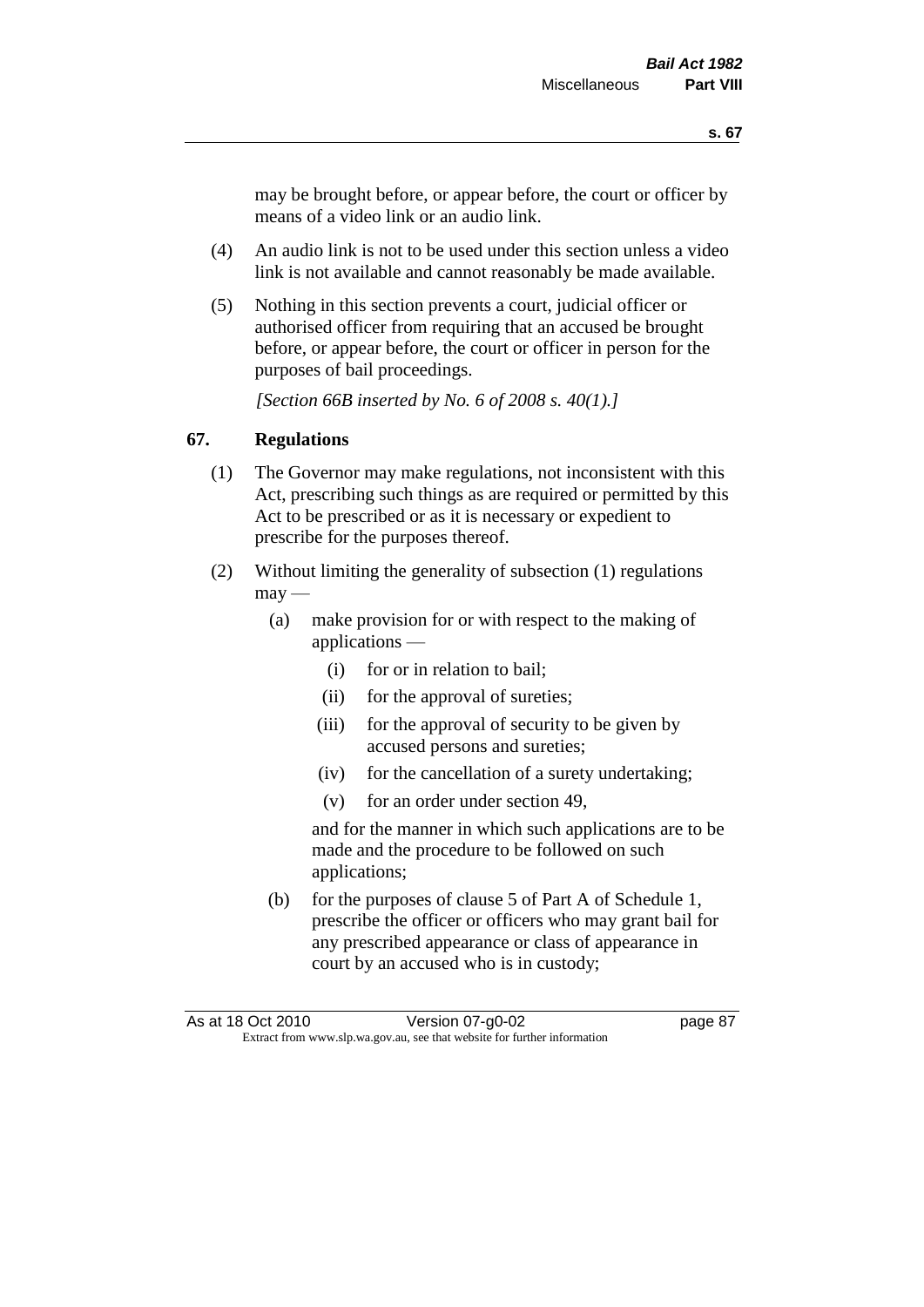**s. 67**

- (c) make provision for, or with respect to the management, control, supervision and good order of premises established for the accommodation of persons to whom bail has been granted.
- (3) Regulations made under this section may provide that a contravention or failure to comply with a regulation constitutes an offence and may provide for penalties not exceeding a fine of \$500 for offences against the regulations.

*[Section 67 amended by No. 45 of 1993 s. 12; No. 84 of 2004 s. 83(3); No. 2 of 2008 s. 56(6); No. 6 of 2008 s. 30(3).]* 

*[68. Omitted under the Reprints Act 1984 s. 7(4)(g).]*

page 88 Version 07-g0-02 As at 18 Oct 2010 Extract from www.slp.wa.gov.au, see that website for further information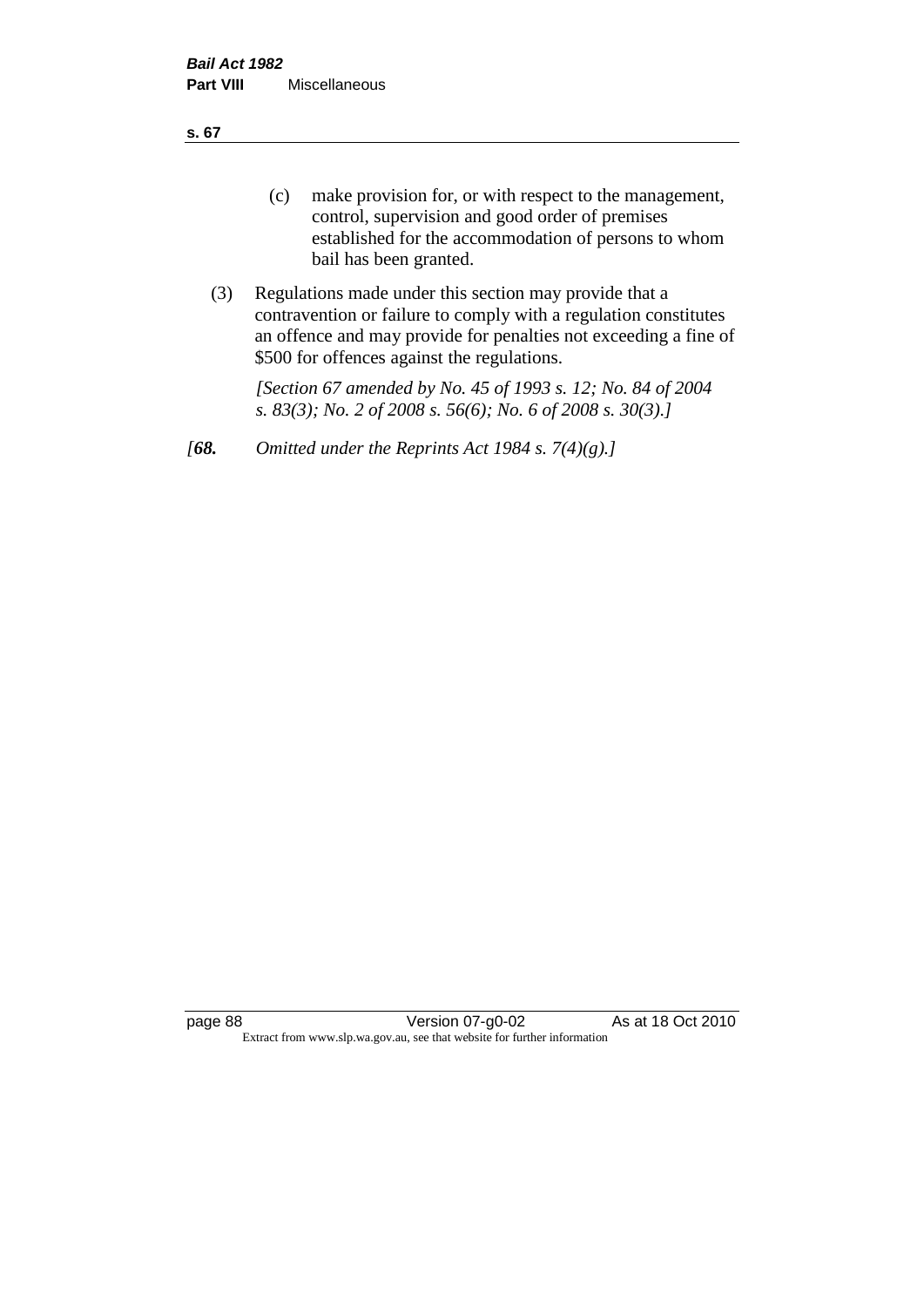# **Schedule 1 — Jurisdiction as to bail and related matters**

[s. 13, 17]

*[Heading inserted by No. 6 of 2008 s. 41(1).]*

## **Part A** — **Jurisdiction relating to bail**

*[Heading inserted by No. 6 of 2008 s. 41(2)(a).]*

**First Column** *Appearances in court* 

#### **Second Column**

*By whom bail may be granted or (where applicable) dispensed with*

*[Heading amended by No. 6 of 2008 s. 41(2)(b) and (c).]*

#### **1. Initial appearance**

| (1) | The initial appearance in a<br>court of summary<br>jurisdiction or the Children's<br>Court by an accused in, or in<br>connection with,<br>proceedings for an offence. | (a)<br>(b) | In any case $-$<br>a justice; or<br>an authorised police<br>officer; and<br>in addition, in the case of a child,<br>an authorised community |
|-----|-----------------------------------------------------------------------------------------------------------------------------------------------------------------------|------------|---------------------------------------------------------------------------------------------------------------------------------------------|
|     |                                                                                                                                                                       |            | services officer.                                                                                                                           |

(2) The initial appearance in the A judge of the District Court or a District Court or the Supreme Court, not being the initial appearance to which clause 3 applies. judge of the Supreme Court, as the case requires.

*[Clause 1 amended by No. 15 of 1988 s. 19; No. 49 of 1988 s. 90(a)(i); No. 59 of 2004 s. 141; No. 84 of 2004 s. 10(1) and 82.]*

**2. Appearance after adjournment** Appearance in any court or before a judicial officer by an accused after any adjournment of proceedings for an offence, not being a committal under clause 3. The judicial officer who orders the adjournment.

*[Clause 2 amended by No. 84 of 2004 s. 82.]*

As at 18 Oct 2010 Version 07-g0-02 page 89 Extract from www.slp.wa.gov.au, see that website for further information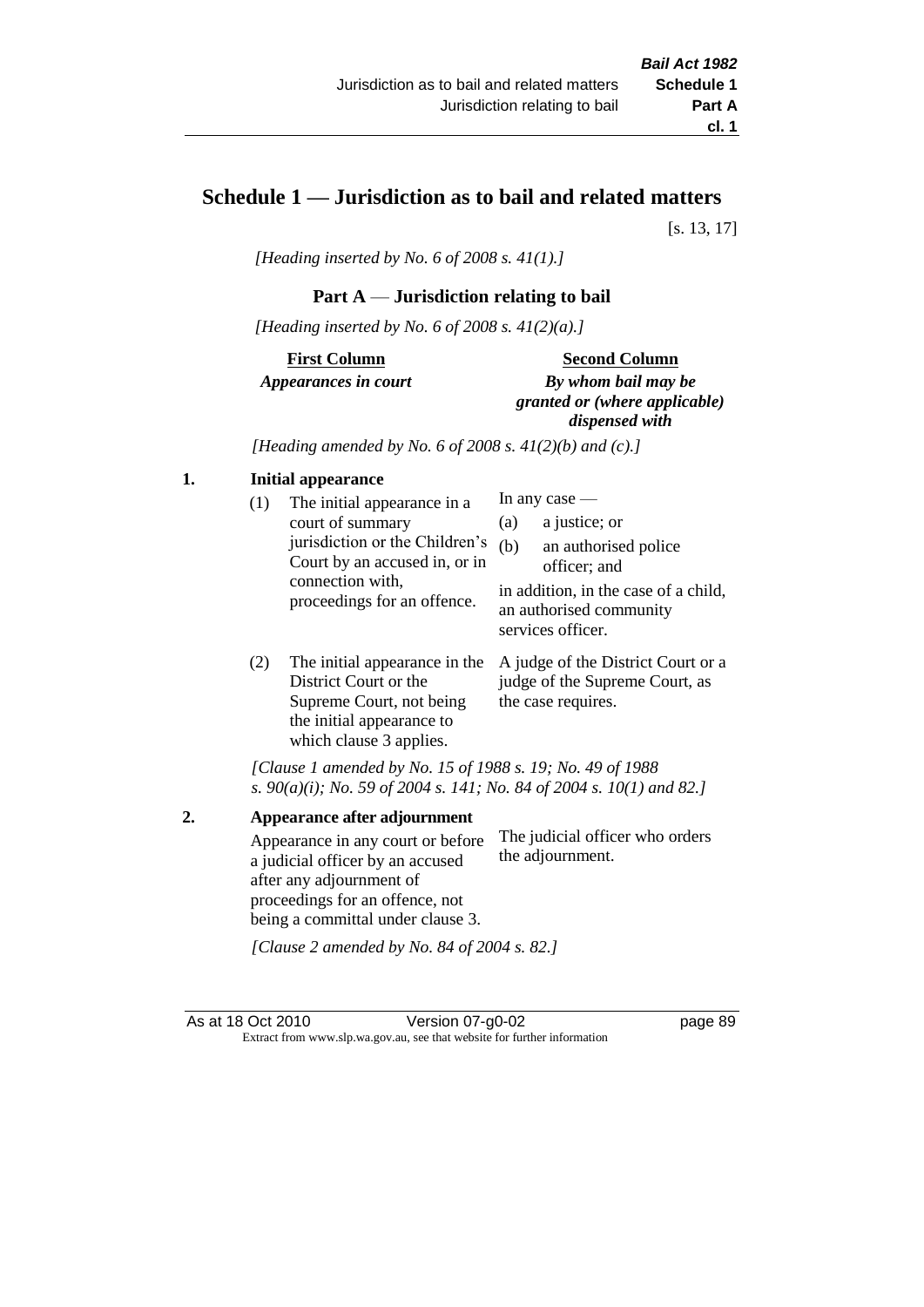|    |     | <b>First Column</b><br>Appearances in court                                                                                                                                                    | <b>Second Column</b><br>By whom bail may be<br>granted or (where applicable)<br>dispensed with                                                               |
|----|-----|------------------------------------------------------------------------------------------------------------------------------------------------------------------------------------------------|--------------------------------------------------------------------------------------------------------------------------------------------------------------|
| 3. |     |                                                                                                                                                                                                | <b>Appearance on committal to Supreme Court or District Court</b>                                                                                            |
|    |     | The initial appearance by an<br>accused in the Supreme Court or<br>District Court after he has been<br>committed thereto under any Act to<br>be tried or sentenced or otherwise<br>dealt with. | The judicial officer who orders<br>the committal.                                                                                                            |
|    |     | [Clause 3 amended by No. 84 of 2004 s. 82.]                                                                                                                                                    |                                                                                                                                                              |
| 4. |     | Appearance in connection with appeal etc.                                                                                                                                                      |                                                                                                                                                              |
|    | (1) | Appearance in connection<br>with an application or appeal<br>made under the Criminal<br>Appeals Act 2004 or with<br>any order made in                                                          | If the appeal is being determined<br>by a single judge of the Supreme<br>Court, a single judge of the<br>Supreme Court;<br>If the appeal is being determined |
|    |     | determining the application<br>or appeal.                                                                                                                                                      | by the Court of Appeal, the Court<br>of Appeal or a single judge of<br>appeal.                                                                               |
|    | (2) | Appearance in connection<br>with a rehearing of<br>proceedings ordered under<br>section 28 of the Children's<br>Court of Western Australia<br>Act 1988.                                        | The Children's Court.                                                                                                                                        |
|    | (3) | Appearance in connection<br>with the reconsideration of<br>an order under section 40 of<br>the Children's Court of<br>Western Australia Act 1988.                                              | The Children's Court constituted<br>by the President.                                                                                                        |

*[Clause 4 inserted by No. 84 of 2004 s. 10(2).]*

page 90 Version 07-g0-02 As at 18 Oct 2010 Extract from www.slp.wa.gov.au, see that website for further information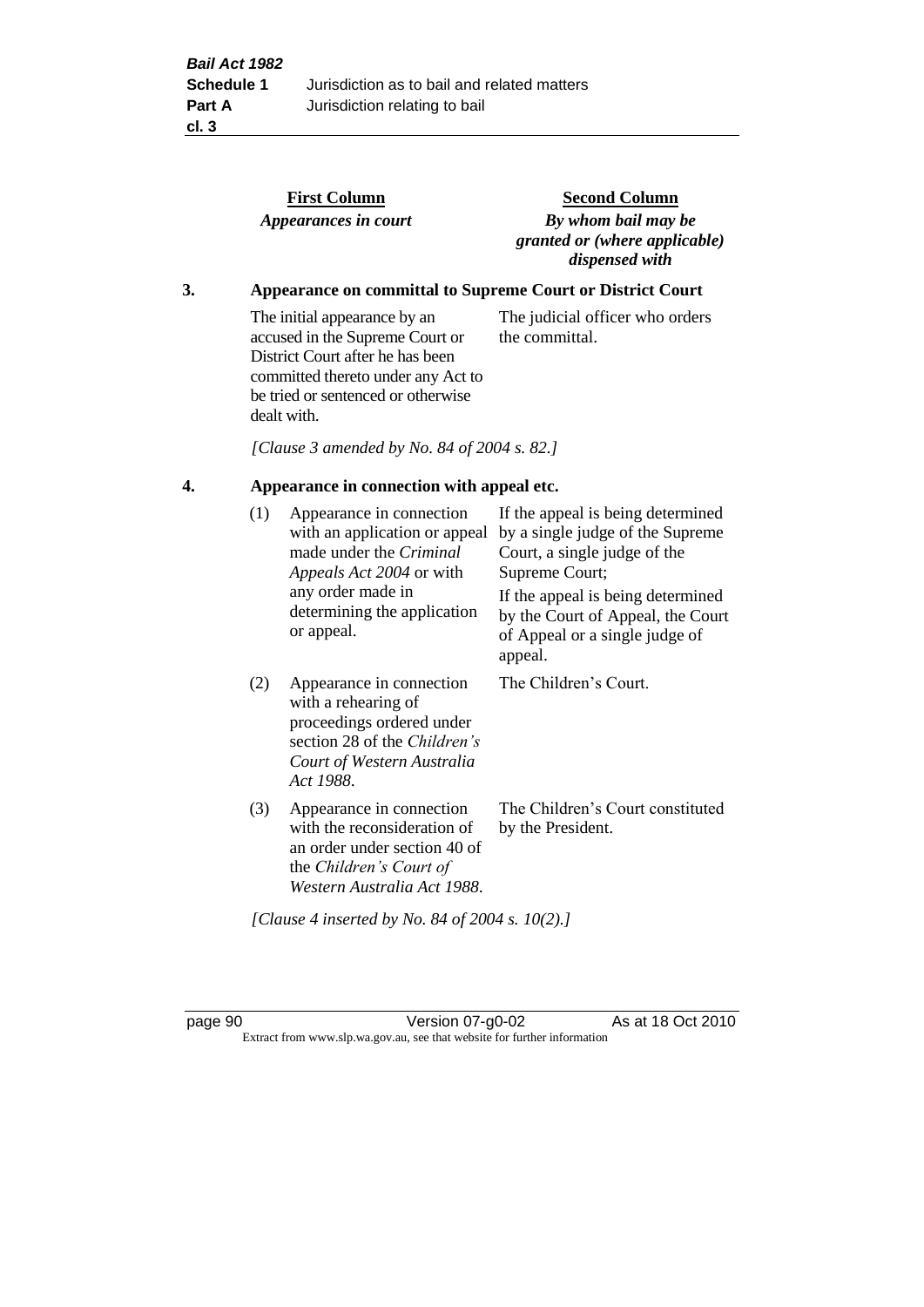| <b>First Column</b>  |  |
|----------------------|--|
| Appearances in court |  |

**Second Column** *By whom bail may be granted or (where applicable) dispensed with*

#### **5. Appearance prescribed by regulation**

Appearance in a court for any other purpose or following any other occurrence prescribed by regulations under this Act. The judicial or other officer prescribed by such regulations.

#### **6. Appearances not otherwise provided for**

Any appearance in a court not otherwise provided for in this Part or by regulations under this Act. The judicial officer who, or court which, orders the appearance.

## **7. Term used: proceedings for an offence**

In this Part, unless the contrary intention appears —

*proceedings for an offence* in clause 2 (but not in clause 1) includes any of the following proceedings relating to that offence —

- (a) appeal proceedings;
- (b) proceedings on a writ of *habeas corpus*; and
- (c) proceedings on the re-appearance of an offender under section 50 of the *Sentencing Act 1995*.

*[Clause 7 inserted by No. 84 of 2004 s. 10(3).]*

## **Part B** — **Cessation of powers relating to bail**

*[Heading inserted by No. 6 of 2008 s. 41(3)(a).]*

## **1. Upon decision by judge, power of other officers ceases**

(1) In this clause —

*judge* means a judge of the Supreme Court, the Children's Court or the District Court.

(2) After a judge has granted or refused bail for an appearance by an accused the power to grant bail for that appearance ceases to be vested  $in -$ 

| As at 18 Oct 2010                                                        | Version 07-g0-02 | page 91 |
|--------------------------------------------------------------------------|------------------|---------|
| Extract from www.slp.wa.gov.au, see that website for further information |                  |         |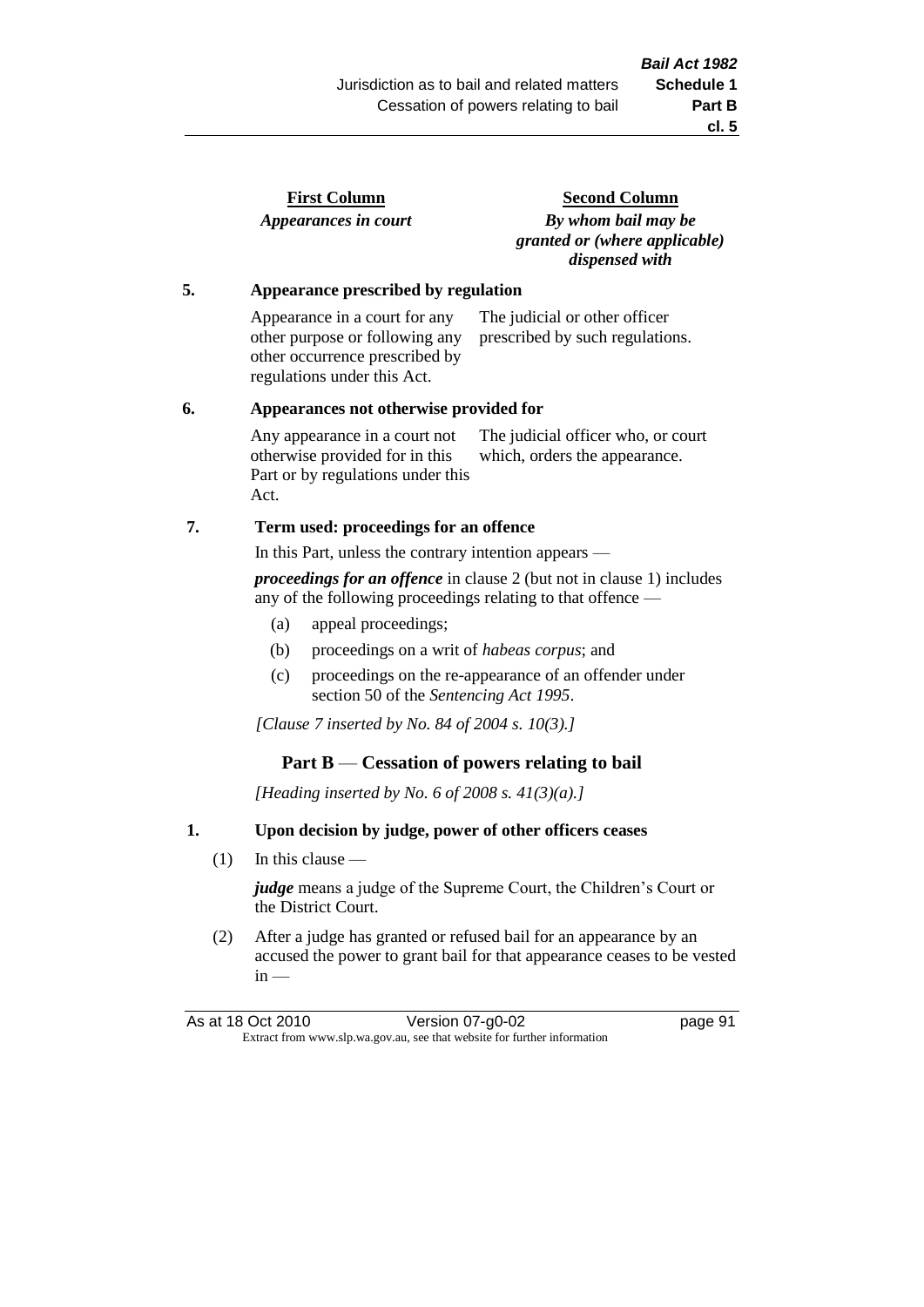- (a) any judicial officer whose jurisdiction is inferior to that of the judge; or
- (b) any authorised officer.
- (3) After a judge has dispensed with the requirement for bail for an appearance by an accused the power to grant or refuse bail for that appearance ceases to be vested in any officer referred to in subclause  $(2)(a)$  or  $(b)$ .

*[Clause 1 inserted by No. 6 of 2008 s. 41(3)(b).]*

#### **1A. Upon decision by Court of Appeal, other powers cease**

After the Court of Appeal on an appeal under section 15A —

- (a) has granted or refused bail for an appearance by an accused, the power to grant or refuse bail for that appearance; or
- (b) has dispensed with the requirement for bail for an appearance by an accused, the power to grant or refuse bail for that appearance,

ceases to be vested in any judicial officer or in any authorised officer.

*[Clause 1A inserted by No. 6 of 2008 s. 41(3)(b).]*

#### **2. Upon decision by judicial officer, his power and that of his peers ceases**

Except where clause 4 applies, the power to grant, refuse or dispense with bail for an appearance by an accused ceases to be vested in any judicial officer (including a judge of the Supreme Court) after he, or another judicial officer whose jurisdiction is co-extensive with his, has granted, refused or dispensed with bail for that appearance.

*[Clause 2 amended by No. 84 of 2004 s. 82; No. 6 of 2008 s. 41(3)(c) and (d).]*

#### **3. Cessation of power upon refusal of bail for initial appearance**

(1) After an authorised officer has refused bail for an initial appearance by an accused, the power to grant bail for that appearance ceases to be vested in another authorised officer, but a justice may nevertheless grant bail for that appearance.

page 92 Version 07-g0-02 As at 18 Oct 2010 Extract from www.slp.wa.gov.au, see that website for further information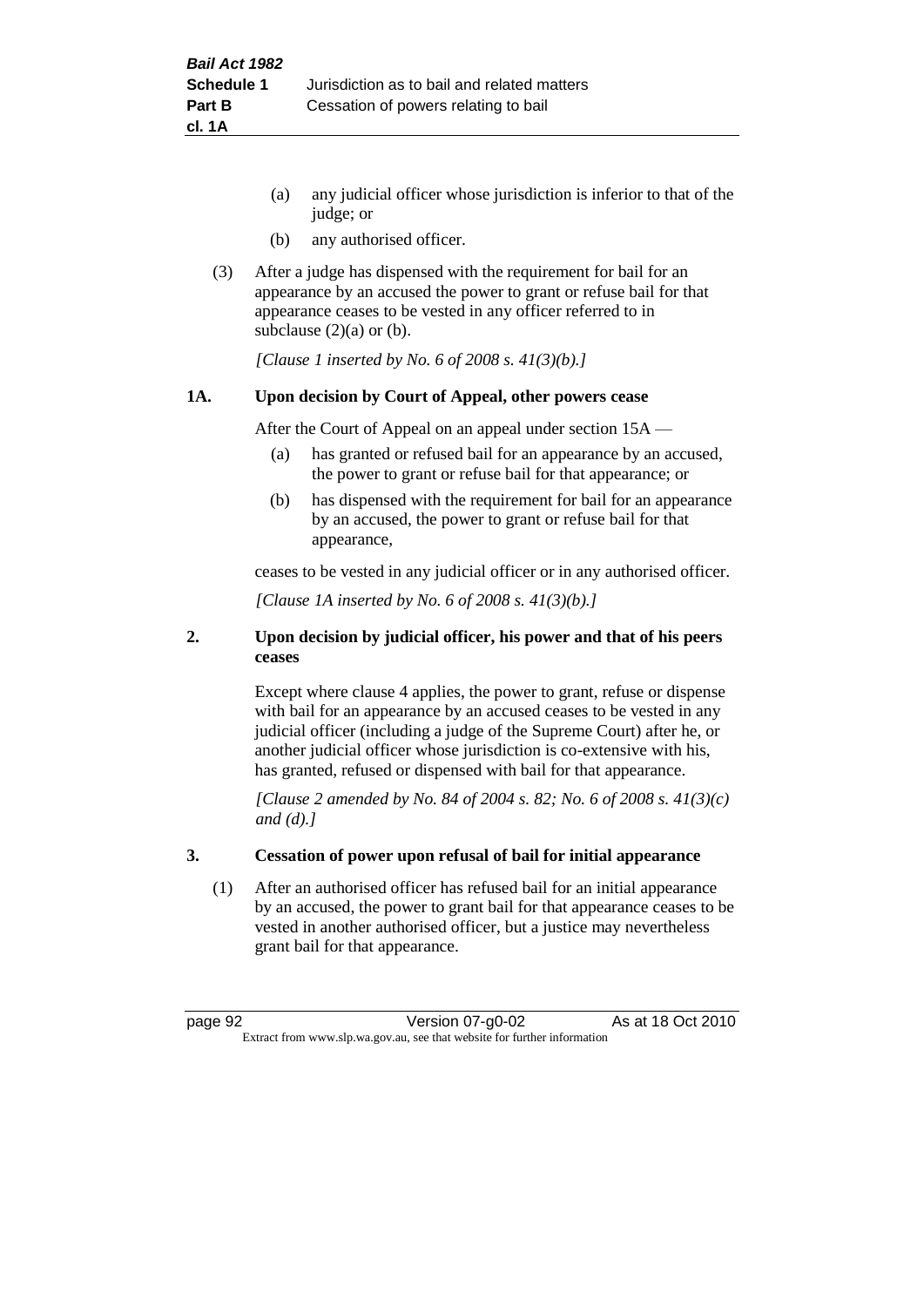(2) After a justice has refused bail for an initial appearance by an accused, the power to grant bail for that appearance ceases to be vested in an authorised officer or another justice.

*[Clause 3 inserted by No. 6 of 2008 s. 41(3)(e).]*

#### **4. Judicial officer's powers where accused proves new facts or changed circumstances**

Notwithstanding clause 2, where an accused has been refused bail for an appearance or has been granted bail therefor on terms or conditions with which he is unable or unwilling to comply, the judicial officer who granted or refused bail or another judicial officer whose jurisdiction is co-extensive with his has power to grant bail for that appearance or to vary the terms or conditions of bail previously granted therefor if the accused makes application and satisfies him  $that -$ 

- (a) new facts have been discovered, new circumstances have arisen or the circumstances have changed since bail was previously granted or refused for that appearance;
- (b) he failed to adequately present his case for bail on the previous occasion when it was considered; or
- (c) where bail was granted subject to a home detention condition, he has, since the previous occasion when his case for bail was considered, complied with the home detention condition for a period of one month or more.

*[Clause 4 amended by No. 61 of 1990 s. 14; No. 84 of 2004 s. 82.]*

## **Part C — Manner in which jurisdiction to be exercised**

*[Heading deleted by No. 6 of 2008 s. 41(4)(a).]*

#### **1. Bail before conviction to be at discretion of bail authority, except for a child**

Subject to clauses 3A and 3C, the grant or refusal of bail to an accused, other than a child, who is in custody awaiting an appearance in court before conviction for an offence shall be at the discretion of the judicial officer or authorised officer in whom jurisdiction is vested, and that discretion shall be exercised having regard to the

**cl. 4**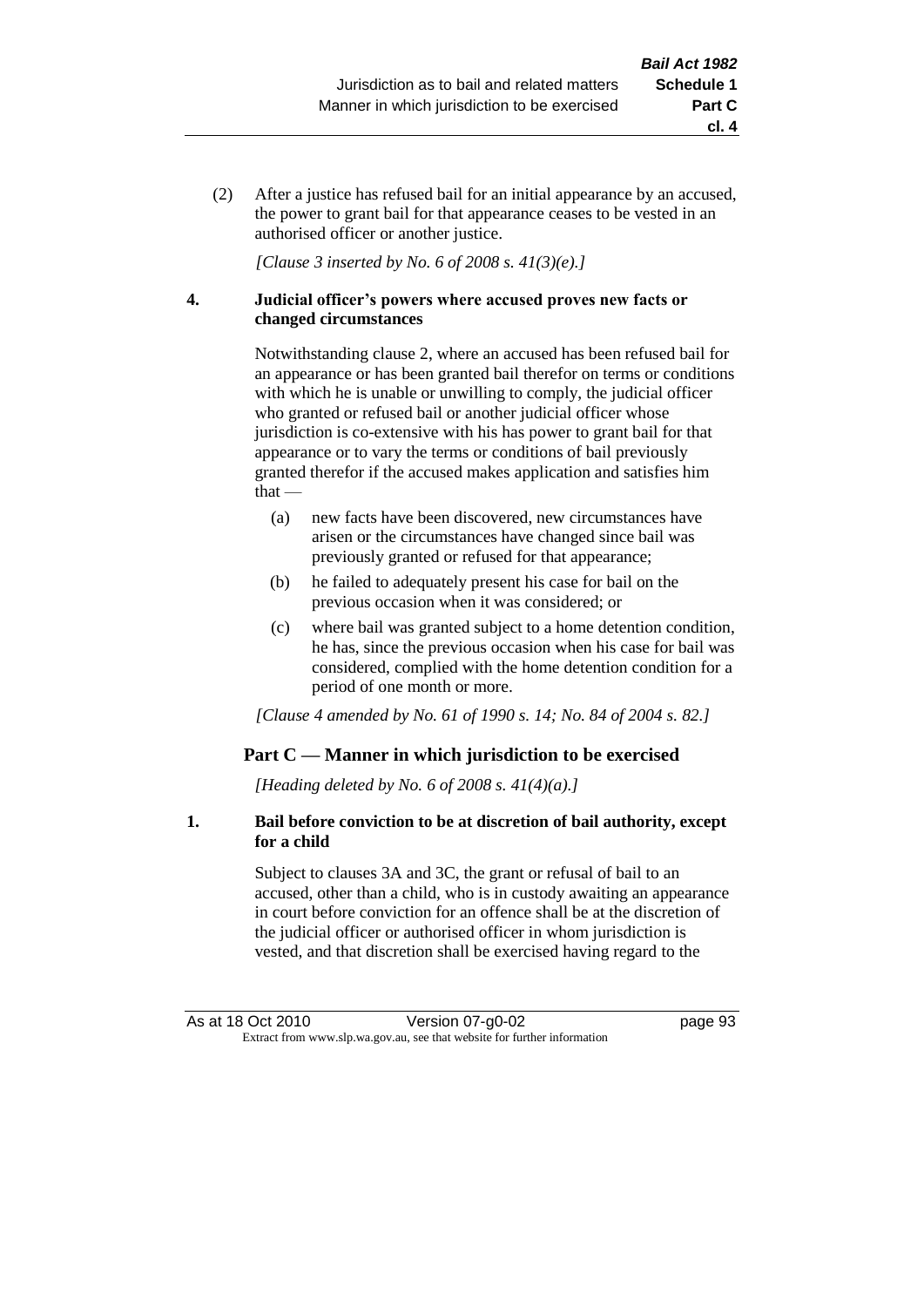following questions as well as to any others which he considers relevant —

- (a) whether, if the accused is not kept in custody, he may
	- (i) fail to appear in court in accordance with his bail undertaking;
	- (ii) commit an offence;
	- (iii) endanger the safety, welfare, or property of any person; or
	- (iv) interfere with witnesses or otherwise obstruct the course of justice, whether in relation to himself or any other person;
- (b) whether the accused needs to be held in custody for his own protection;
- (c) whether the prosecutor has put forward grounds for opposing the grant of bail;
- (d) whether, as regards the period when the accused is on trial, there are grounds for believing that, if he is not kept in custody, the proper conduct of the trial may be prejudiced;
- (e) whether there is any condition which could reasonably be imposed under Part D which would —
	- (i) sufficiently remove the possibility referred to in paragraphs (a) and (d);
	- (ii) obviate the need referred to in paragraph (b); or
	- (iii) remove the grounds for opposition referred to in paragraph (c);
- (f) where the accused is charged with an offence that is alleged to have been committed in respect of a child, whether a condition should be imposed under Part D requiring the accused to reside at a place other than the place where the child resides;
- (g) whether the alleged circumstances of the offence or offences amount to wrongdoing of such a serious nature as to make a grant of bail inappropriate.

*[Clause 1 amended by No. 14 of 1992 s. 11; No. 45 of 1993 s. 10(2)(a); No. 54 of 1998 s. 8(a) and (b); No. 84 of 2004 s. 82; No. 6 of 2008 s. 41(4)(b).]*

| page 94 | Version 07-g0-02                                                         | As at 18 Oct 2010 |
|---------|--------------------------------------------------------------------------|-------------------|
|         | Extract from www.slp.wa.gov.au, see that website for further information |                   |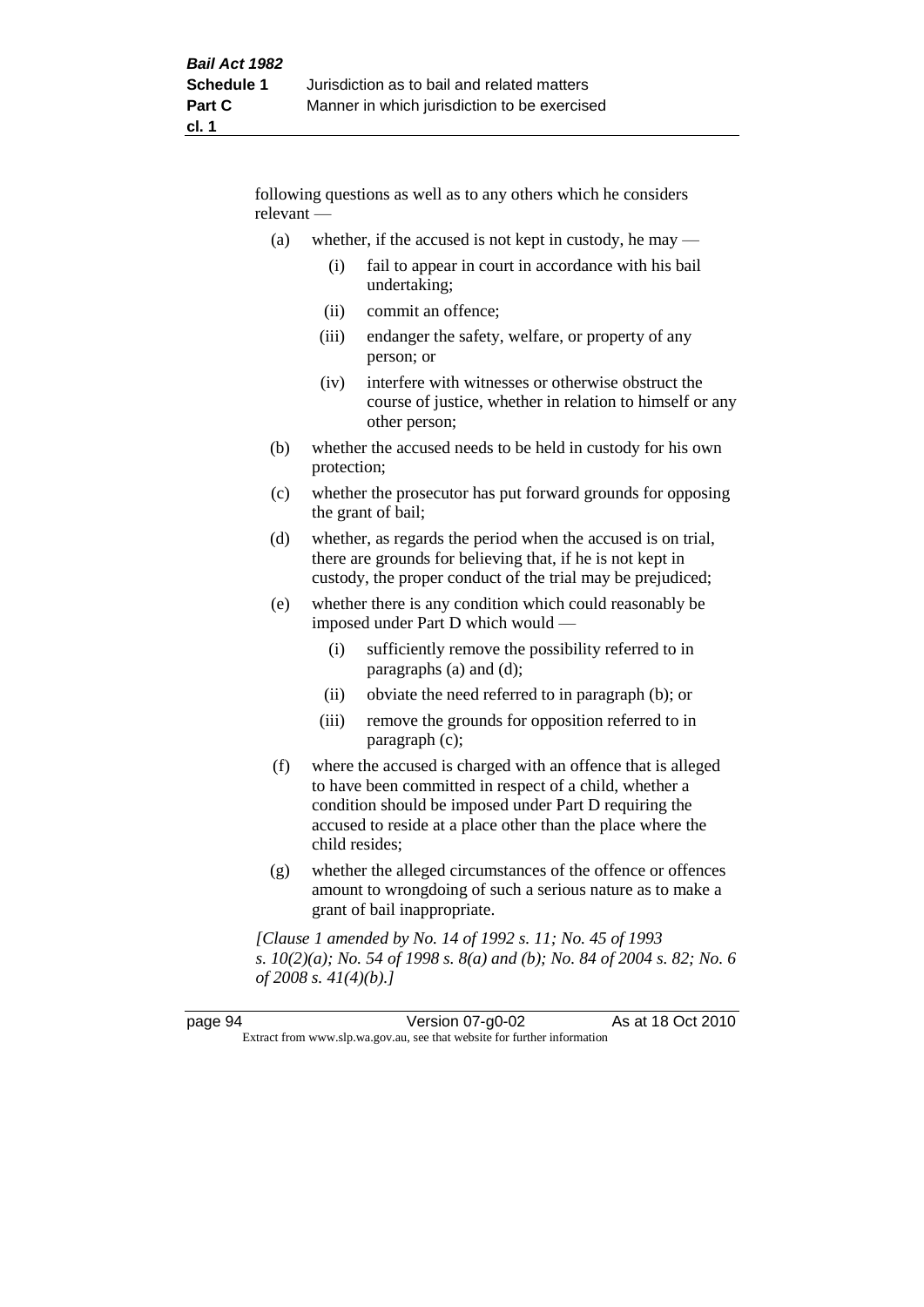#### **2. Child to have qualified right to bail**

(1) In this clause —

*responsible person* means a parent, relative, employer or other person who, in the opinion of the judicial officer or authorised officer, is in a position to both influence the conduct of the child and provide the child with support and direction.

- (2) Subject to subclause (3), a child accused who is in custody awaiting an appearance in court before conviction for an offence has a right to be granted bail unless —
	- (a) in the opinion of the judicial officer or authorised officer in whom jurisdiction is vested —
		- (i) one or more of the questions set out in clause  $1(a)$ , (b), (d) and (g) must be answered in the affirmative; and
		- (ii) there is no condition which he could reasonably impose under Part D which would satisfy the relevant provision of clause 1(e);
		- or
	- (b) there is no responsible person willing to enter into an undertaking of the kind described in subclause  $(3)(c)$ ,

and if the child is refused bail he shall be dealt with in accordance with section 19(2) of the *Young Offenders Act 1994*.

- (3) The right of a child accused under subclause (2) is subject to
	- (a) clauses 3A and 3C; and
	- *[(b) deleted]*
	- (c) there being imposed as a condition on the grant of bail a requirement that before the release of the child on bail a responsible person undertakes in writing in the approved form to ensure that the child complies with any requirement of his bail undertaking mentioned in section  $28(2)(a)$ , (b), (c) and (d).
- (4) Subclauses (2)(b) and (3)(c) do not apply to a child accused if it appears to the judicial officer or authorised officer that the accused —
	- (a) is over the age of 17 years; and

| As at 18 Oct 2010                                                        | Version 07-g0-02 | page 95 |
|--------------------------------------------------------------------------|------------------|---------|
| Extract from www.slp.wa.gov.au, see that website for further information |                  |         |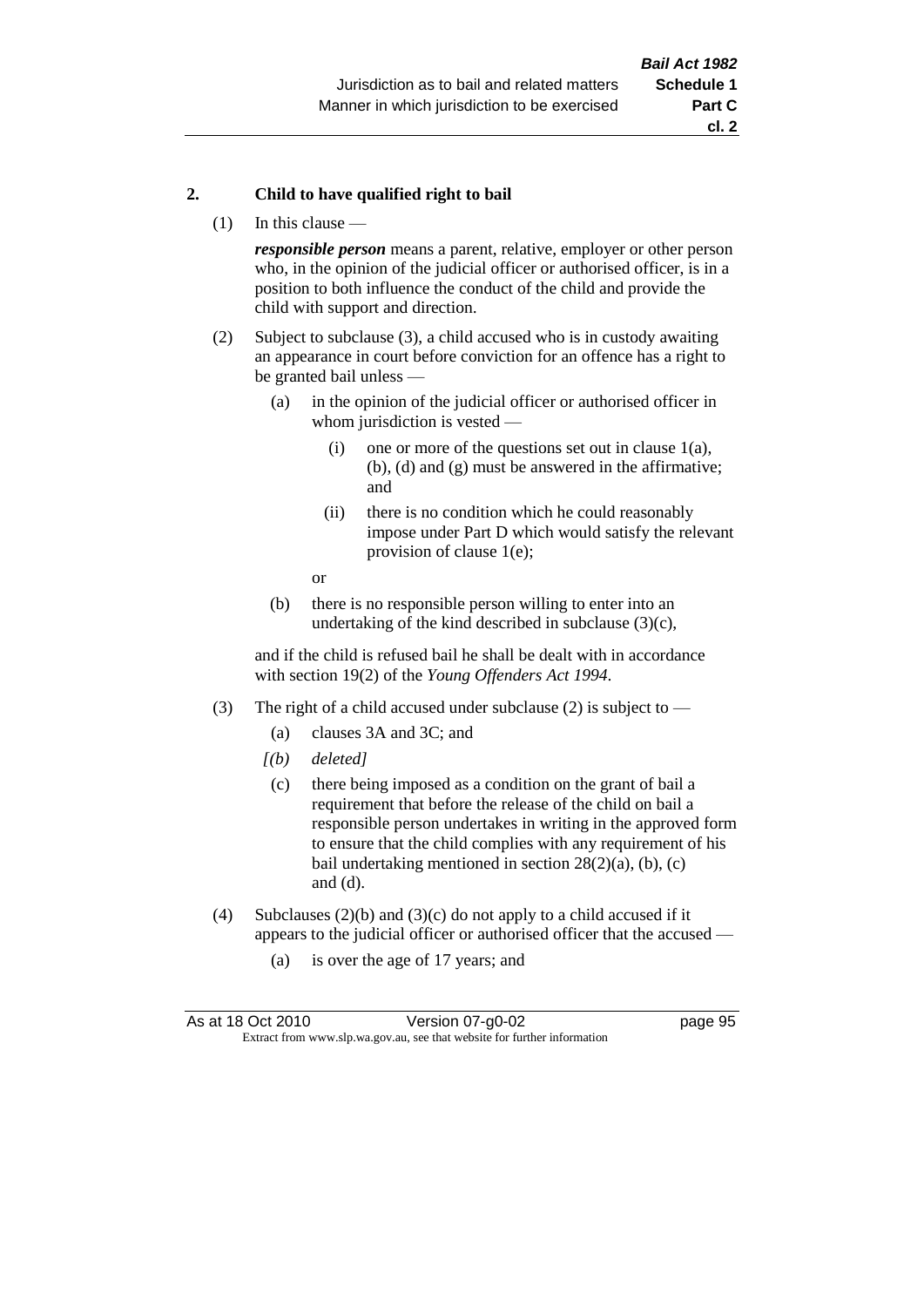- (b) has sufficient maturity to live independently without the guidance or control of a parent or guardian.
- (5) For the purposes of this clause, the provisions of sections 46, 47, 48, 54, 55(2), 60 and  $67(2)(a)(iv)$  apply with all necessary changes as  $if -$ 
	- (a) references in those provisions to a surety and a surety undertaking were references to a responsible person and to an undertaking referred to in subclause (3)(c) respectively; and
	- (b) section  $54(1)(b)(i)$  read as follows
		- .<br>د د
- (i) a person who has entered into an undertaking referred to in clause 2(3)(c) of Part C of Schedule 1 should no longer be regarded as a responsible person for the purposes of that clause, or is dead;

".

(6) Where a child accused is released on bail his right to be at liberty is subject to the exercise of the powers in section 17A.

*[Clause 2 inserted by No. 45 of 1993 s. 10(2)(b); amended by No. 57 of 1997 s. 21(3)(a); No. 54 of 1998 s. 8(c); No. 34 of 2004 s. 251; No. 84 of 2004 s. 82; No. 6 of 2008 s. 41(4)(c) and 43(4).]*

## **3. Matters relevant to consideration of clause 1(a)**

In considering whether an accused may do any of the things mentioned in clause 1(a), the judicial officer or authorised officer shall have regard to the following matters, as well as to any others which he considers relevant —

- (a) the nature and seriousness of the offence or offences (including any other offence or offences for which he is awaiting trial) and the probable method of dealing with the accused for it or them, if he is convicted;
- (b) the character, previous convictions, antecedents, associations, home environment, background, place of residence, and financial position of the accused;
- (c) the history of any previous grants of bail to him; and

page 96 Version 07-g0-02 As at 18 Oct 2010 Extract from www.slp.wa.gov.au, see that website for further information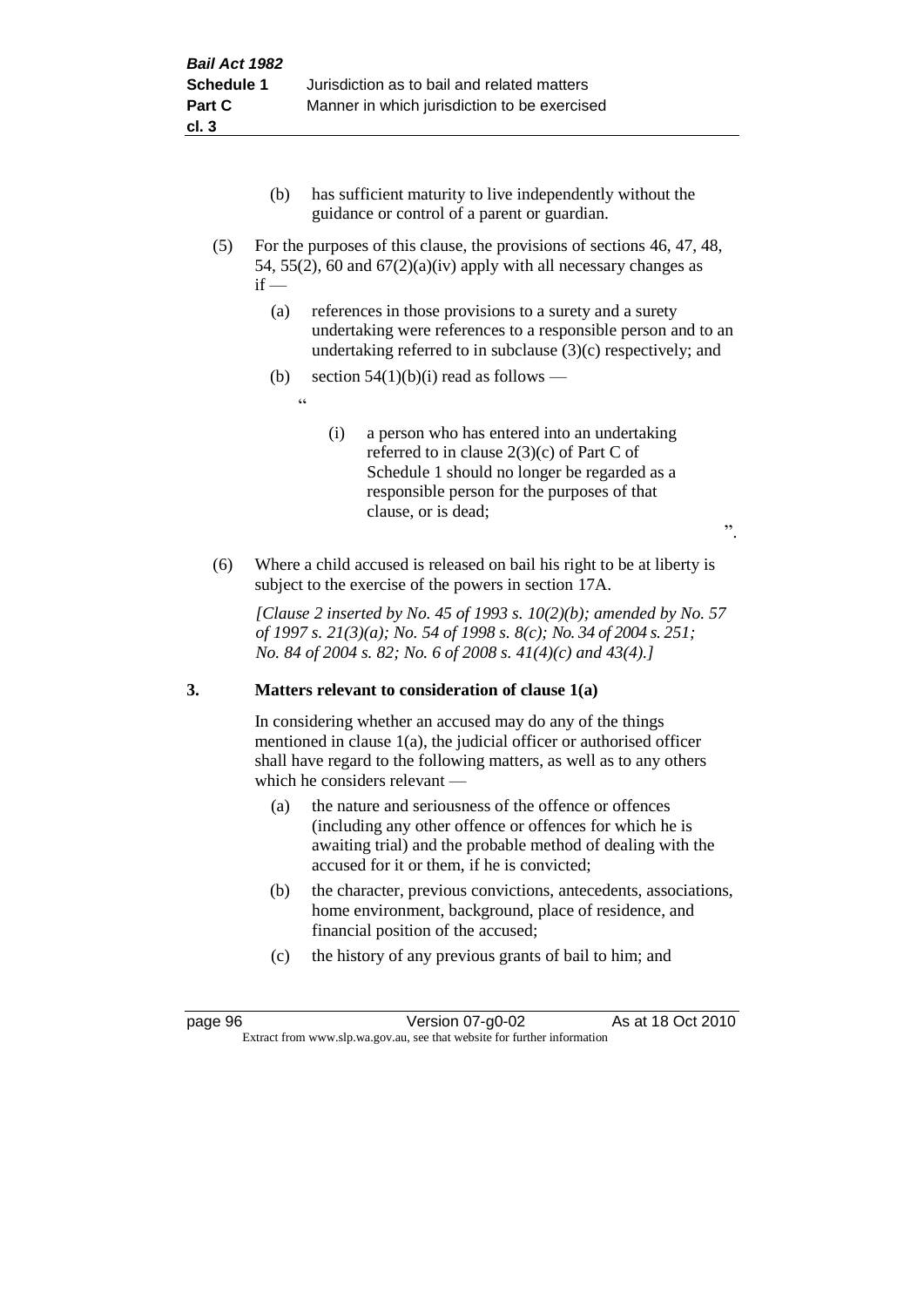(d) the strength of the evidence against him.

*[Clause 3 amended by No. 84 of 2004 s. 82.]*

#### **3A. Bail where serious offence committed while accused on bail for another serious offence**

- (1) Notwithstanding clause 1, 2 or 4 or any other provision of this Act, where —
	- (a) an accused is in custody
		- (i) awaiting an appearance in court before conviction for a serious offence; or
		- (ii) waiting to be sentenced or otherwise dealt with for a serious offence of which the accused has been convicted;

and

- (b) the serious offence is alleged to have been committed while the accused was
	- (i) on bail for; or
	- (ii) at liberty under an early release order made in respect of,

another serious offence,

the judicial officer or (if section 16A does not apply) the authorised officer in whom jurisdiction is vested shall refuse to grant bail for the serious offence referred to in paragraph (a) unless the judicial officer or authorised officer —

- (c) is satisfied that there are exceptional reasons why the accused should not be kept in custody and, if clause 3B applies, is so satisfied only after complying with that clause; and
- (d) is also satisfied that bail may properly be granted having regard to the provisions of clauses 1 and 3 or, in the case of a child accused, clauses 2 and 3.
- (2) Notwithstanding section 7(1), where an accused is refused bail under subclause (1) for an appearance for a serious offence his case for bail need not be considered again under that subsection for an appearance for that offence unless he satisfies the judicial officer who may order his detention that —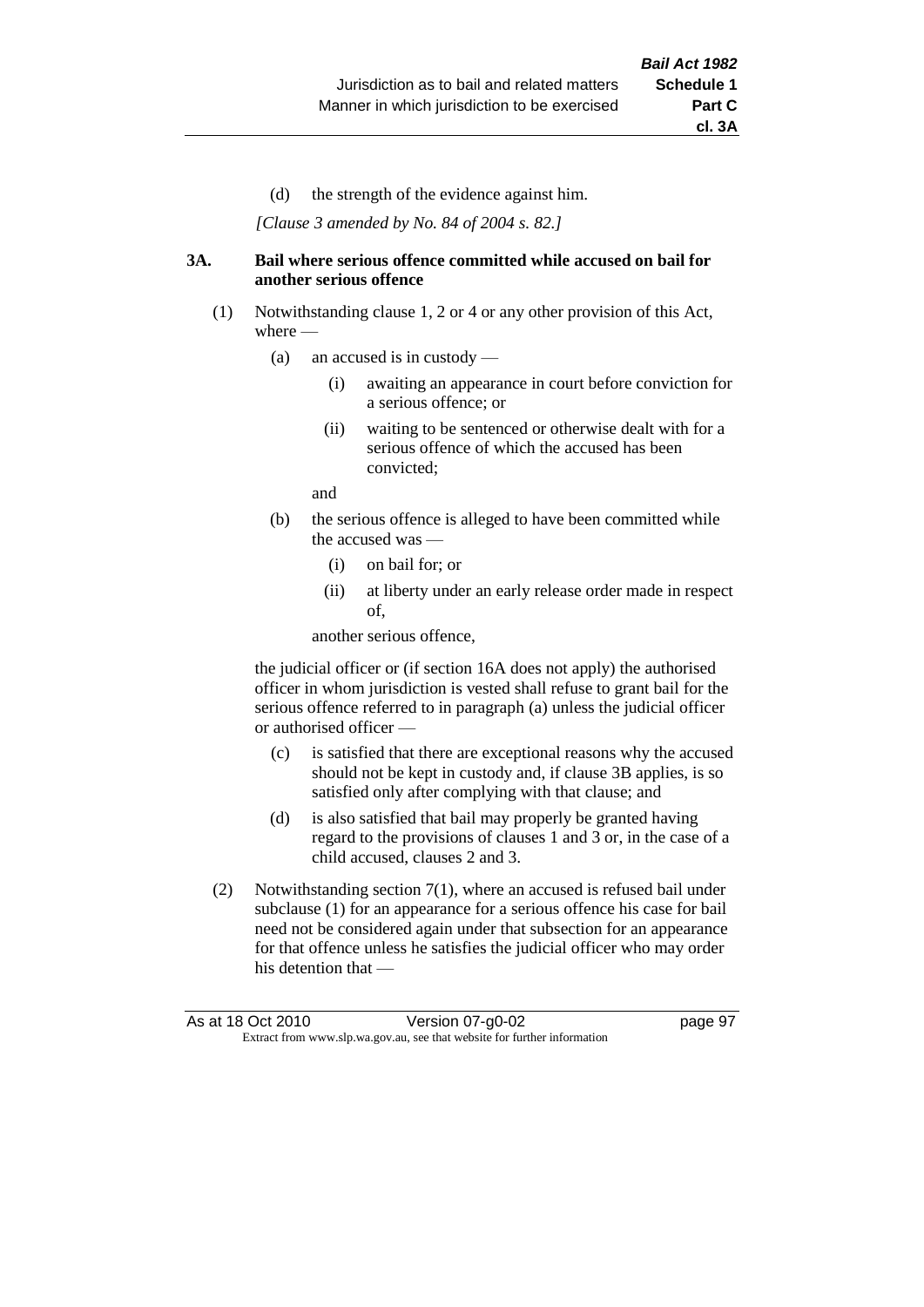- (a) new facts have been discovered, new circumstances have arisen or the circumstances have changed since bail was refused; or
- (b) he failed to adequately present his case for bail on the occasion of that refusal.
- (3) Where a child accused is refused bail under subclause (1) he shall be dealt with in accordance with section 19(2) of the *Young Offenders Act 1994*.

*[Clause 3A inserted by No. 45 of 1993 s. 10(2)(c); amended by No. 57 of 1997 s. 21(3)(b); No. 54 of 1998 s. 7 and 13(1); No. 84 of 2004 s. 82; No. 6 of 2008 s. 41(4)(d).]*

#### **3B. Determination of exceptional reasons under clause 3A(1)**

- (1) This clause applies where it appears to the judicial officer or (if section 16A does not apply) the authorised officer that all or any of the acts alleged to constitute a serious offence referred to in clause 3A(1)(b) would, if proved in the appropriate proceedings, amount to a breach by the accused of a protective condition or order.
- (2) The judicial officer or authorised officer shall, before making a decision that there are exceptional reasons for the purposes of clause  $3A(1)(c)$ , make enquiry, or cause enquiry to be made, whether there has already been —
	- (a) any breach by the accused of the protective condition or order that has been proved in proceedings;
	- (b) any alleged breach by the accused of the protective condition or order that has not been so proved, including an allegation that has not been the subject of a prosecution or any other communication to any relevant official; or
	- (c) any alleged breach by the accused of any other protective condition or order that has been the subject of a prosecution.
- (3) On becoming aware of any such alleged breach, the judicial officer or authorised officer shall give each person for whose protection a protective condition or order referred to in subclause (2) was imposed or made (a *relevant person*) a reasonable opportunity to give evidence by affidavit on matters relating to that protective condition or order.

page 98 Version 07-g0-02 As at 18 Oct 2010 Extract from www.slp.wa.gov.au, see that website for further information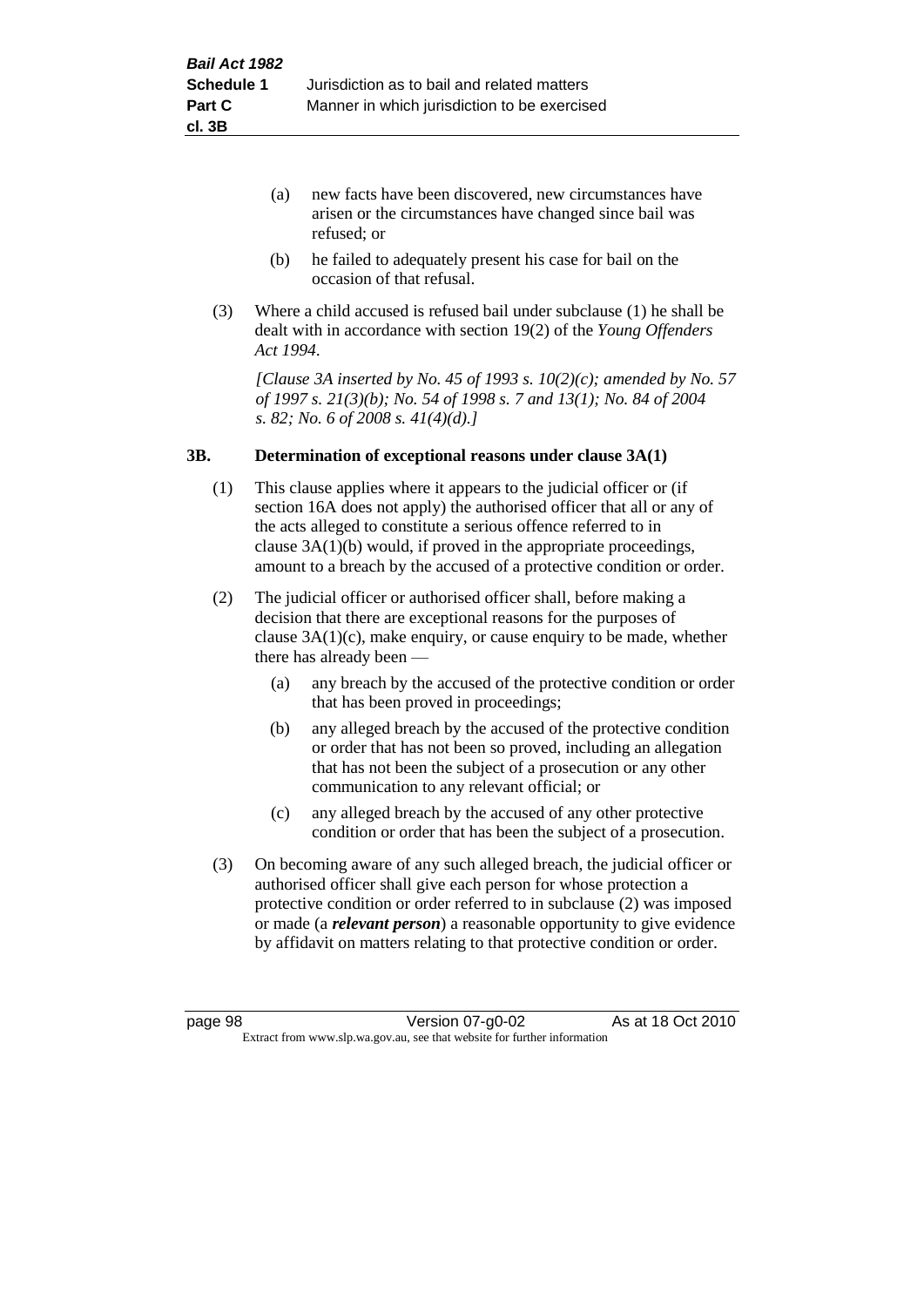- (4) The judicial officer or authorised officer shall in making any decision for the purposes of clause  $3A(1)(c)$  —
	- (a) give due weight to  $-$ 
		- (i) any evidence given under subclause (3);
		- (ii) any adverse effect that a grant of bail to the accused would have on a relevant person; and
		- (iii) any difficulty that a relevant person might have in proving any future breach of a protective condition or order;
	- (b) consider whether it would be appropriate to refuse bail and make a hospital order under section 5 of the *Criminal Law (Mentally Impaired Accused) Act 1996*;
	- (c) in the case of a condition imposed for a purpose mentioned in clause 2(2)(c) or (d) of Part D, treat any alleged breach of the condition as a serious matter even if the conduct alleged to amount to the breach in itself appears to be trivial; and
	- (d) consider whether any alleged breach of a protective condition or order that has occurred shows that the purpose of the condition or order has not been achieved and that the accused should be kept in custody.
- (5) The provisions of this clause do not limit the matters that the judicial officer or authorised officer may take into account for the purposes of clause  $3A(1)(c)$ .
- $(6)$  In this clause —

*protective condition or order* means —

- (a) a condition imposed for a purpose mentioned in clause  $2(2)(c)$  or (d) of Part D;
- (b) a violence restraining order or a police order under the *Restraining Orders Act 1997*; or
- (c) a Part VII order under the *Justices Act 1902* <sup>3</sup>
	- (i) that under section 86 of the *Restraining Orders Act 1997* is taken to be a misconduct restraining order under that Act; and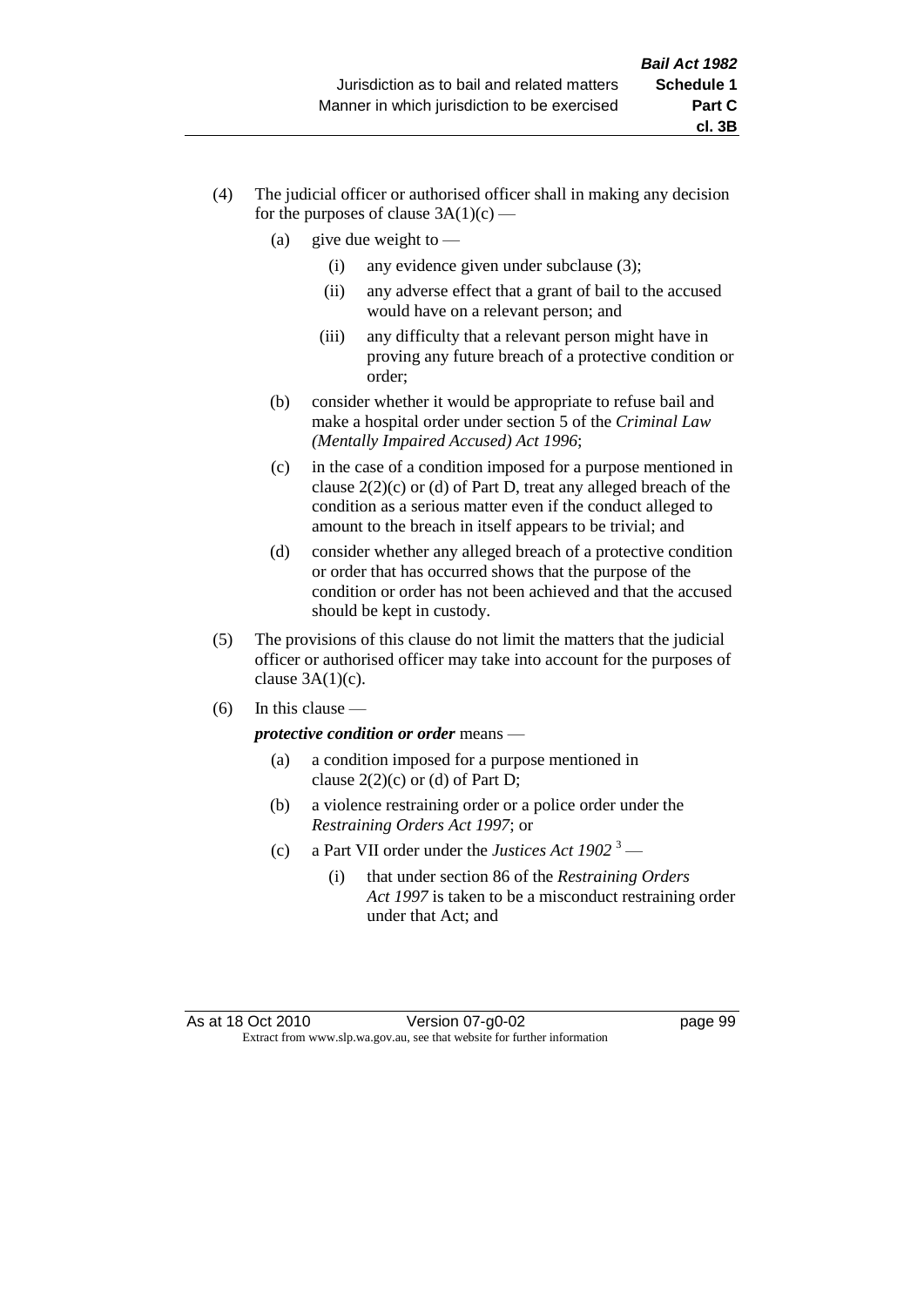(ii) that shows on the face of the order that the causing or threatening of personal injury by the accused was a ground for the making of the order.

*[Clause 3B inserted by No. 54 of 1998 s. 13(2); amended by No. 38 of 2004 s. 60; No. 59 of 2004 s. 141; No. 84 of 2004 s. 11 and 82.]*

#### **3C. Bail in murder cases**

Notwithstanding clause 1, 2 or 4 or any other provision of this Act, where an accused is in custody —

- (a) awaiting an appearance in court before conviction for an offence of murder; or
- (b) waiting to be sentenced or otherwise dealt with for an offence of murder of which the accused has been convicted,

the judicial officer in whom jurisdiction is vested shall refuse to grant bail for the offence unless the judicial officer is satisfied that —

- (c) there are exceptional reasons why the accused should not be kept in custody; and
- (d) bail may properly be granted having regard to the provisions of clauses 1 and 3 or, in the case of a child, clauses 2 and 3.

*[Clause 3C inserted by No. 6 of 2008 s. 41(4)(e); amended by No. 29 of 2008 s. 24(7).]*

#### **4. Bail after conviction: accused awaiting sentence**

- (1) Subject to clauses 3A and 3C, the grant or refusal of bail to an accused, other than a child, who is in custody waiting to be sentenced or otherwise dealt with for an offence of which the accused has been convicted shall be at the discretion of the judicial officer in whom jurisdiction is vested, and that discretion shall be exercised having regard to the questions set out in clause 1 as well as to any others which the judicial officer considers relevant.
- (2) A child accused who is in custody waiting to be sentenced or otherwise dealt with for an offence of which the child accused has been convicted has the same right to be granted bail as a child accused referred to in clause 2(2), and the provisions of clause 2 apply accordingly.

*[Clause 4 inserted by No. 6 of 2008 s. 41(4)(f).]*

page 100 Version 07-g0-02 As at 18 Oct 2010 Extract from www.slp.wa.gov.au, see that website for further information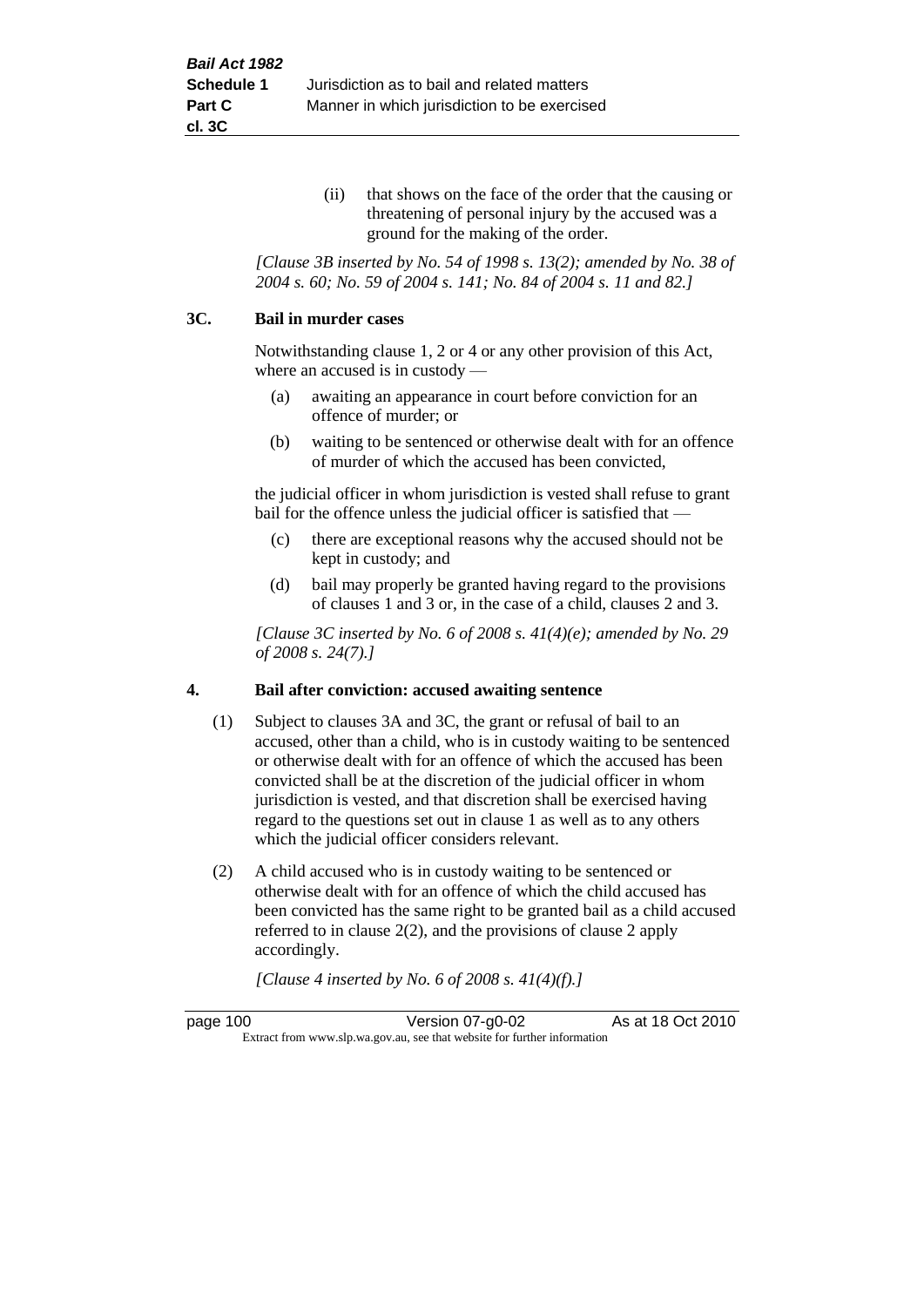# **4A. Bail after conviction: accused awaiting disposal of appeal**

In deciding whether or not to grant bail to an accused who is in custody waiting for the disposal of appeal proceedings, the judicial officer shall consider whether there are exceptional reasons why the accused should not be kept in custody, and shall only grant bail to the accused if satisfied that —

- (a) exceptional reasons exist; and
- (b) it is proper to do so having regard to the provisions of clauses 1 and 3 or, in the case of a child, clauses 2 and 3.

*[Clause 4A inserted by No. 6 of 2008 s. 41(4)(f).]*

### **5. Exception for bail for an appeal under the** *Criminal Appeals Act 2004* **Part 2**

Clause 4A does not apply to the bail of a person who is awaiting the disposal of appeal proceedings under Part 2 of the *Criminal Appeals Act 2004*; such a person shall be deemed for the purposes of this Part to be awaiting an appearance in court before conviction for an offence.

*[Clause 5 inserted by No. 33 of 1989 s. 18; amended by No. 59 of 2004 s. 141; No. 84 of 2004 s. 11; No. 6 of 2008 s. 41(4)(g).]*

#### **6. Bail of people on community orders etc.**

For the purpose of determining whether clause 4 applies, a person in custody —

- (a) under section 50, 79, 84E, 128, 129 or 132 of the *Sentencing Act 1995* in connection with a possible breach of a conditional release order, a sentence of suspended imprisonment or conditional suspended imprisonment or a community order imposed under that Act; or
- (b) under section 43 of the *Young Offenders Act 1994* in respect of an alleged breach of a youth community based order, an intensive youth supervision order or a conditional release order made under that Act,

is to be taken as not having been convicted of the offence for which the sentence was imposed.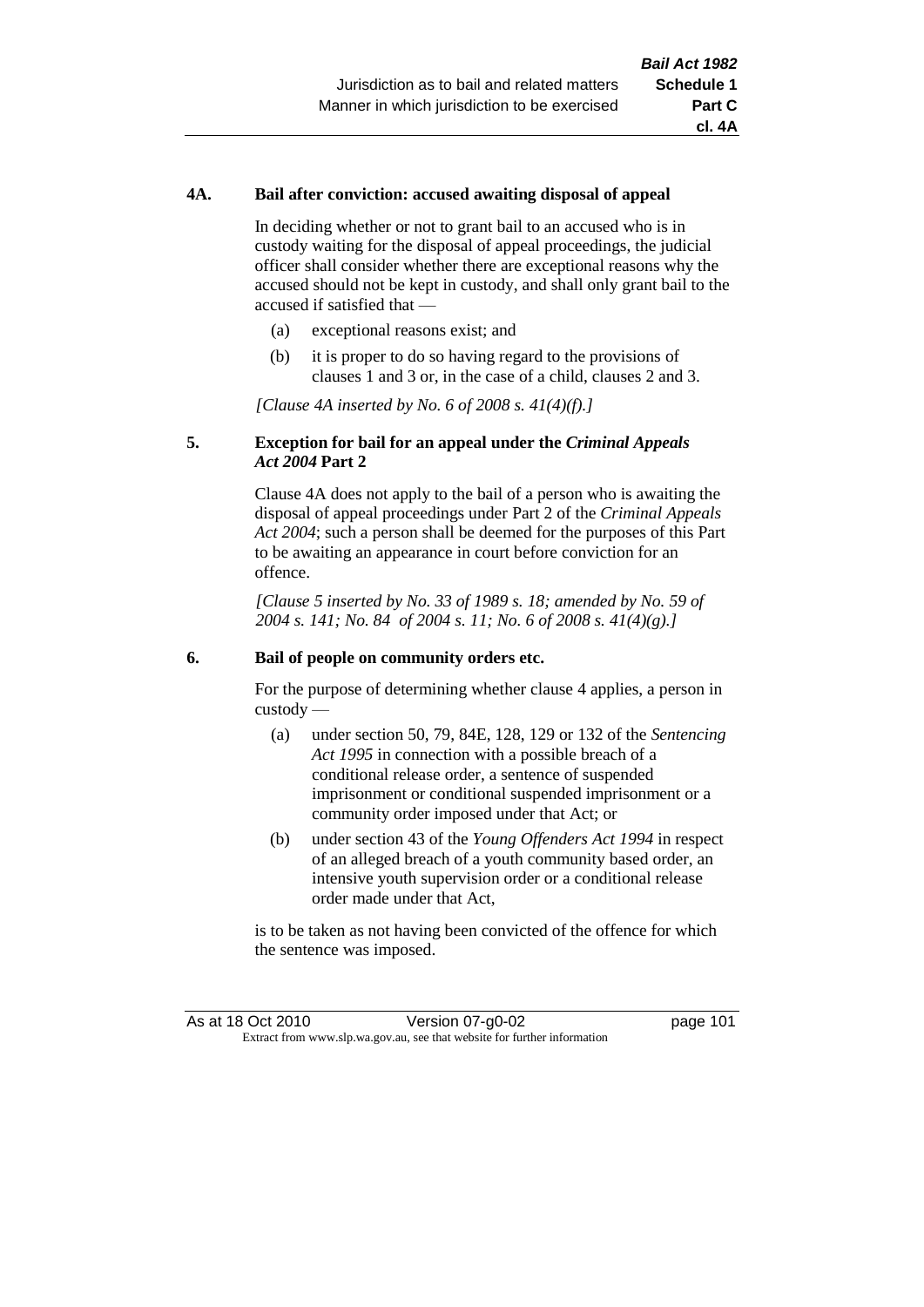*[Clause 6 inserted by No. 78 of 1995 s. 8; amended by No. 27 of 2004 s. 13(3).]*

*[Heading deleted by No. 6 of 2008 s. 41(4)(h).]*

# **7. Bail for initial appearance to be for not more than 30 days**

In fixing the terms of bail of an accused for his initial appearance in court for an offence, a justice or an authorised officer shall require him to make the appearance within the period of 30 days commencing on and including the day on which the accused was arrested for the offence.

*[Clause 7 amended by No. 84 of 2004 s. 82; No. 6 of 2008 s. 41(4)(i).]*

# **8. Bail on adjournment in court of summary jurisdiction to be for not more than 30 days except by consent**

In fixing the terms of bail of an accused for an appearance in court after an adjournment of proceedings for an offence, a judicial officer sitting as a court of summary jurisdiction shall require him to make the appearance within the period of 30 days commencing on and including the day on which the proceedings are adjourned, unless the accused consents to appear on a later day.

*[Clause 8 amended by No. 49 of 1988 s. 90(c); No. 59 of 2004 s. 141; No. 84 of 2004 s. 82.]*

# **9. Provision as to calculation of time**

The periods specified in clauses 7 and 8 shall be calculated to include any Sunday or public holiday.

# **Part D — Conditions which may be imposed on a grant of bail**

# **1. Conditions as to forfeiture and giving security may be imposed on the accused and sureties**

(1) A judicial officer or authorised officer, on a grant of bail, may impose conditions under this clause if he considers that it is desirable to do so to ensure the performance of the accused's bail undertaking.

page 102 Version 07-g0-02 As at 18 Oct 2010 Extract from www.slp.wa.gov.au, see that website for further information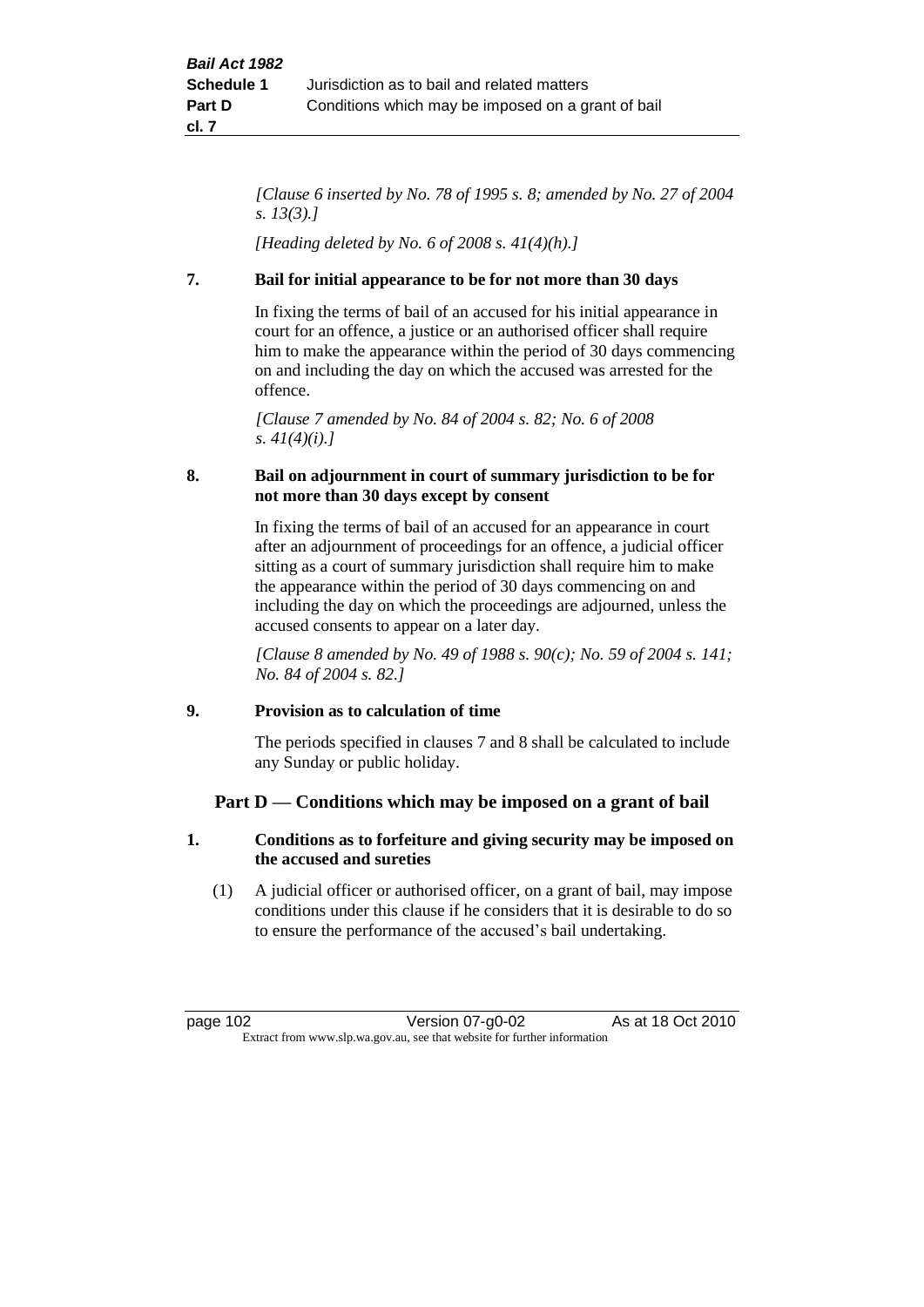- (2) If a judicial officer or authorised officer considers that it is desirable as mentioned in subclause (1), he may in addition to releasing the accused on his bail undertaking impose any one or more of the following conditions —
	- (a) that the accused in his bail undertaking agree to forfeit a specified amount of money if he fails to comply with any requirement of his bail undertaking mentioned in section  $28(2)(a)$  or (b);
	- (b) that a surety or a specified number of sureties enter into a surety undertaking or surety undertakings whereby he or they agree to forfeit a specified amount or specified amounts of money if the accused fails to comply with any requirement of his bail undertaking mentioned in section 28(2)(a) or (b);
	- (c) that any of them the accused and the surety or sureties give security of a specified value, including the deposit of a specified amount of cash, for the performance of their respective obligations;
	- (d) that any of them the accused and the surety or sureties deposit with a specified officer any specified passbook or document relating to the title to, or ownership of, any account or other asset offered as security for the performance of their respective obligations; or
	- (e) that any of them the accused and the surety or sureties, at his or their own expense or otherwise, enter into such mortgage, charge, assignment or other transaction, or take such other step, as may be required, including completion of the necessary documents, to render any security effective and enforceable by the State.
- (3) The nature and sufficiency of any security, and the documentation therefor, required under subclause (2) shall be determined by the judicial officer or authorised officer who imposed the condition or, if no determination is so made —
	- (a) by the person before whom the bail undertaking is entered into, where the security is to be given by the accused; and
	- (b) where the security is to be given by a surety, by any person authorised under section 36 to approve the surety or before whom the surety undertaking is entered into.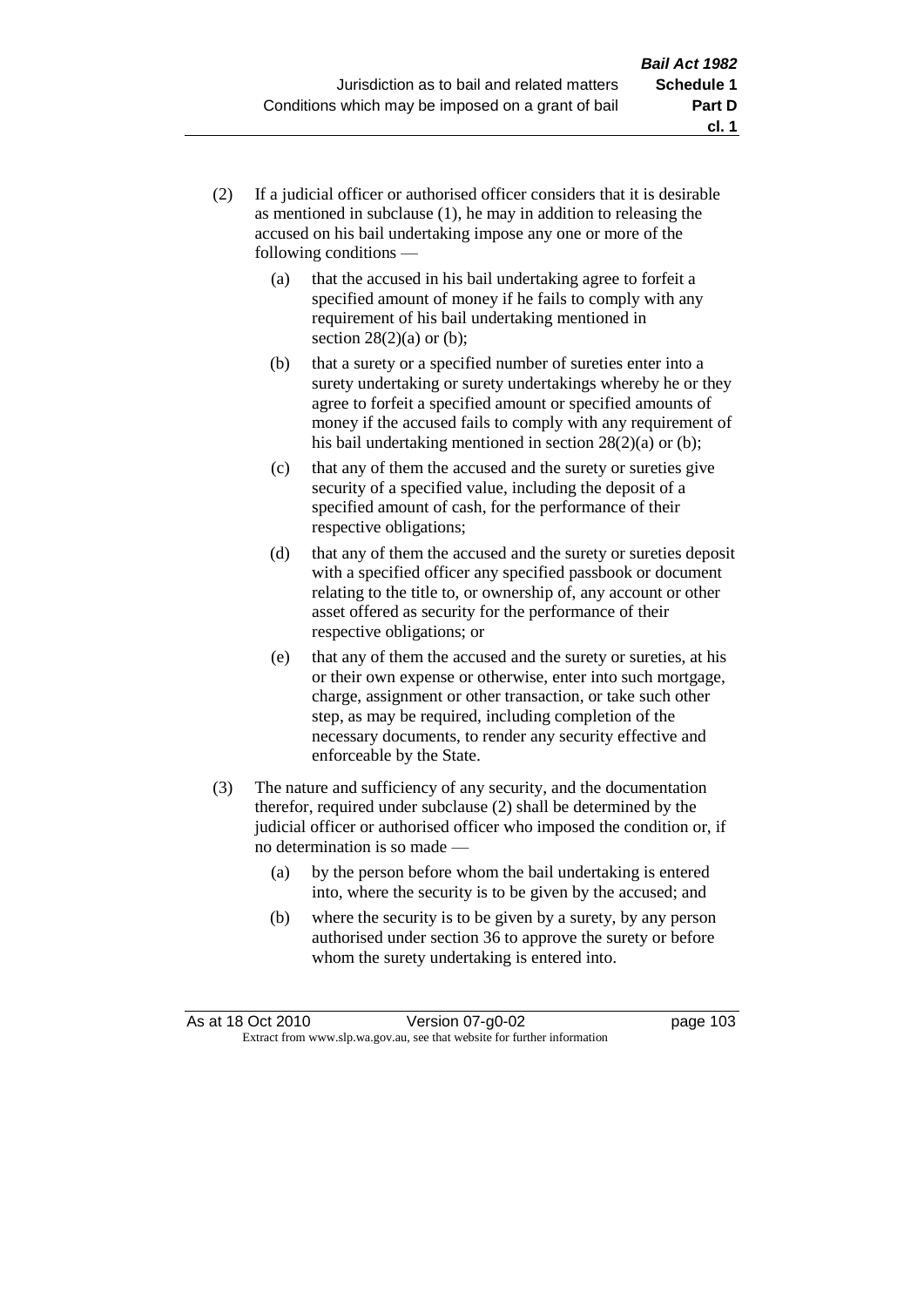- (4) When a bail undertaking ceases to have effect as provided in section 34(a) to (d), or upon an accused being acquitted of a charge under section  $51(1)$  or (2) or discharged from further proceedings therefor, each of them the accused, or where section 34(b) applies his personal representative, and any surety is entitled to have returned to him any security given under subclause  $(2)$ .
- (5) When a surety undertaking ceases to have effect as provided in section 47(a) to (f), a surety is entitled to have returned to him any security given under subclause  $(2)$ .

*[Clause 1 amended by No. 65 of 2003 s. 121(3); No. 84 of 2004 s. 82; No. 6 of 2008 s. 18(3).]*

### **2. Other conditions which may be imposed**

- (1) A judicial officer or authorised officer, on a grant of bail, may impose conditions —
	- (a) to be complied with before the accused is released on bail or while the accused is on bail;
	- (b) as to the accused's conduct while on bail; or
	- (c) as to where the accused shall reside while on bail,

if he considers that it is desirable for any purpose mentioned in subclause (2), (2b), (3) or (4).

- (1a) Without limiting subclause (1), a judicial officer or authorised officer shall, on a grant of bail to a child accused, consider whether it is desirable for any purpose mentioned in subclause (2) to impose a condition as to —
	- (a) any period in each day during which the child is to remain at a particular place;
	- (b) any person with whom the child is not to associate or communicate;
	- (c) any place that the child is not to frequent;
	- (d) the attendance by the child at a school or other educational institution; or
	- (e) any other matter,

and the judicial officer or authorised officer may impose any such condition.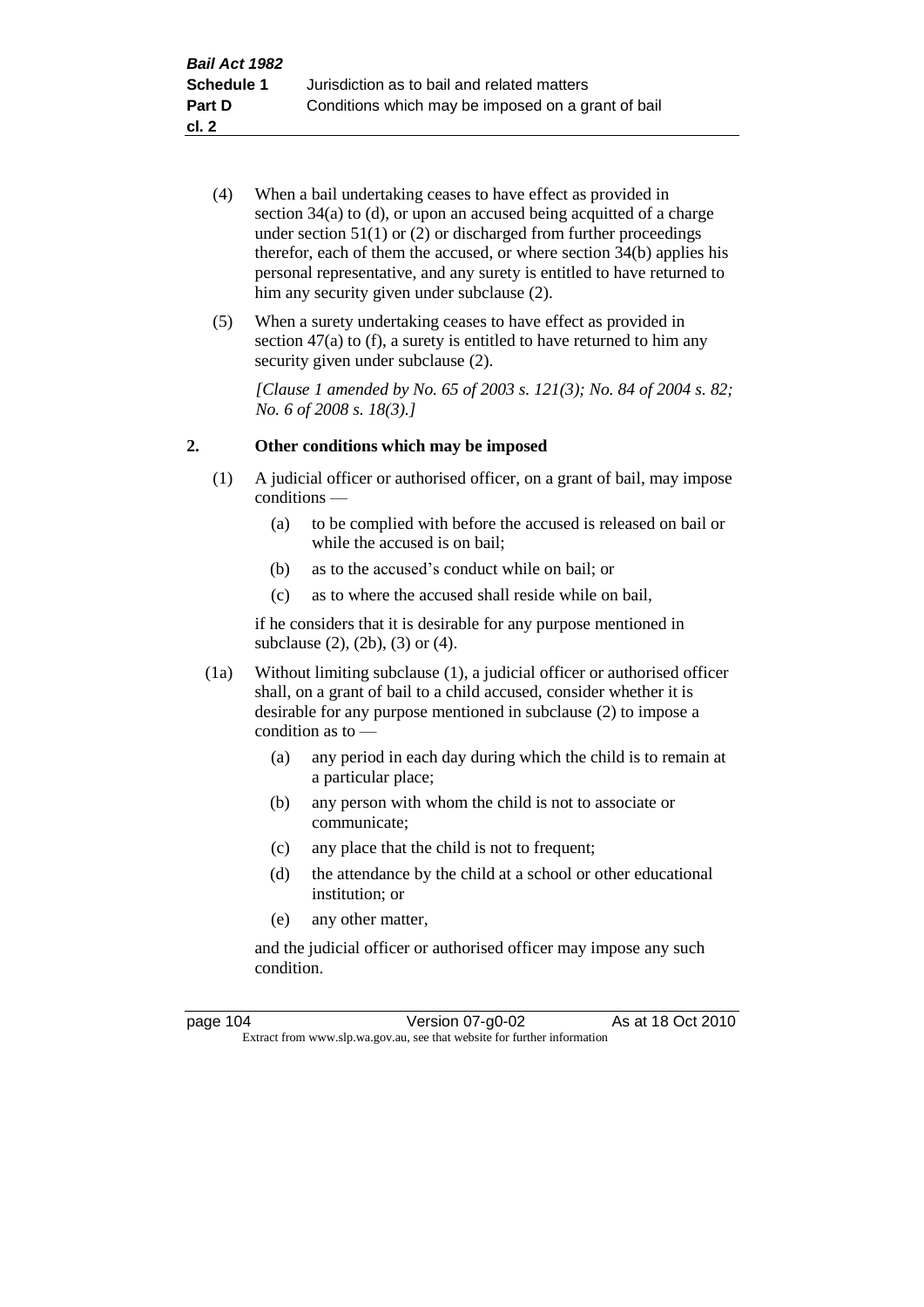- (2) Any condition may be imposed under subclause (1) or (1a) to ensure that an accused —
	- (a) appears in court in accordance with his bail undertaking;
	- (b) does not while on bail commit an offence;
	- (c) does not endanger the safety, welfare or property of any person;
	- (d) does not interfere with witnesses or otherwise obstruct the course of justice, whether in relation to himself or any other person; or
	- (e) as regards the period when the accused is on trial, does not prejudice the proper conduct of the trial.
- (2a) Before imposing a condition on a grant of bail for a purpose mentioned in subclause (2)(c) or (d) a judicial officer or authorised officer is to consider whether that purpose would be better served, or could be better assisted, by a restraining order made under the *Restraining Orders Act 1997* and whether, in the case of a judicial officer, to exercise the power in section 63 of that Act or, in the case of an authorised officer, to make a telephone application under that Act.
- (2b) Where a judicial officer is of the opinion that the accused should while on bail —
	- (a) be counselled for a behavioural problem; or
	- (b) attend a course or programme that may assist with such a problem,

the judicial officer may under subclause (1) impose a condition for that purpose that requires the accused to —

- (c) attend a prescribed person to be counselled; or
- (d) attend a prescribed course or programme,

that is specified by the judicial officer in the condition.

(3) Where a judicial officer who grants bail to an accused is of the opinion that the accused's physical condition ought to be examined the officer may, under subclause (1), impose any condition which the officer considers desirable for the purpose of ensuring that the accused is examined by a medical practitioner.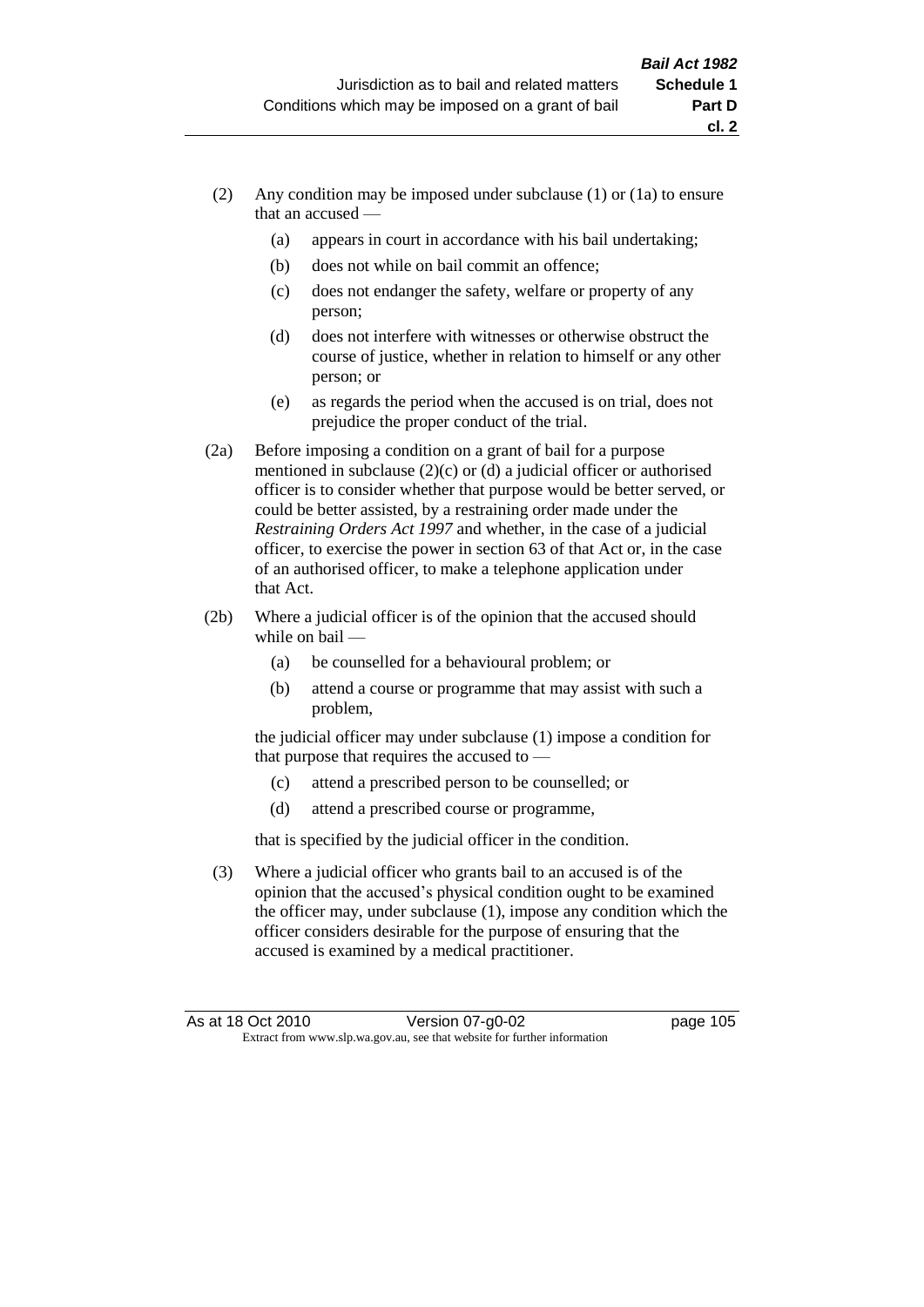- (3a) Where a judicial officer who grants bail to an accused is of the opinion that the accused's mental condition ought to be examined the officer may, under subclause (1), impose any condition which the officer considers desirable for the purpose of ensuring that the accused's mental condition is examined including a condition —
	- (a) that the accused be examined by a medical practitioner or an authorised mental health practitioner (as defined in the *Mental Health Act 1996*) for the purpose of deciding whether to make a referral under section 29 of that Act;
	- (b) that the accused be admitted to an authorised hospital (as defined in the *Mental Health Act 1996*);
	- (c) that the accused be examined by a psychiatrist.
- (4) Where a judicial officer is of the opinion that an accused is suffering from alcohol or drug abuse and is in need of care or treatment either on that account, or to enable him to be prepared for his trial, the judicial officer may, under subclause (1), impose any condition which he considers desirable for the purpose of ensuring that the accused receives such care or treatment, including that he lives in, or from time to time attends at, a specified institution or place in order to receive such care or treatment.
- (5) Where a judicial officer imposes a condition for a purpose mentioned in subclause (2b), (3), (3a) or (4), the judicial officer shall cause to be sent to the person who is to counsel or examine the accused, or the place at which the accused is to attend, a statement of the reasons for imposing the condition.
- (6) Where a condition is imposed under this clause that an accused shall reside in premises established for the accommodation of persons to whom bail has been granted, that condition shall be deemed to include a further condition that the accused shall comply with such rules as are for the time being laid down for the maintenance of the good order of those premises, whether such rules are made under section 67 or by the authority responsible for the good order of the premises.
- (7) In this clause —

*medical practitioner* means a person registered under the *Health Practitioner Regulation National Law (Western Australia)* in the medical profession;

page 106 Version 07-g0-02 As at 18 Oct 2010 Extract from www.slp.wa.gov.au, see that website for further information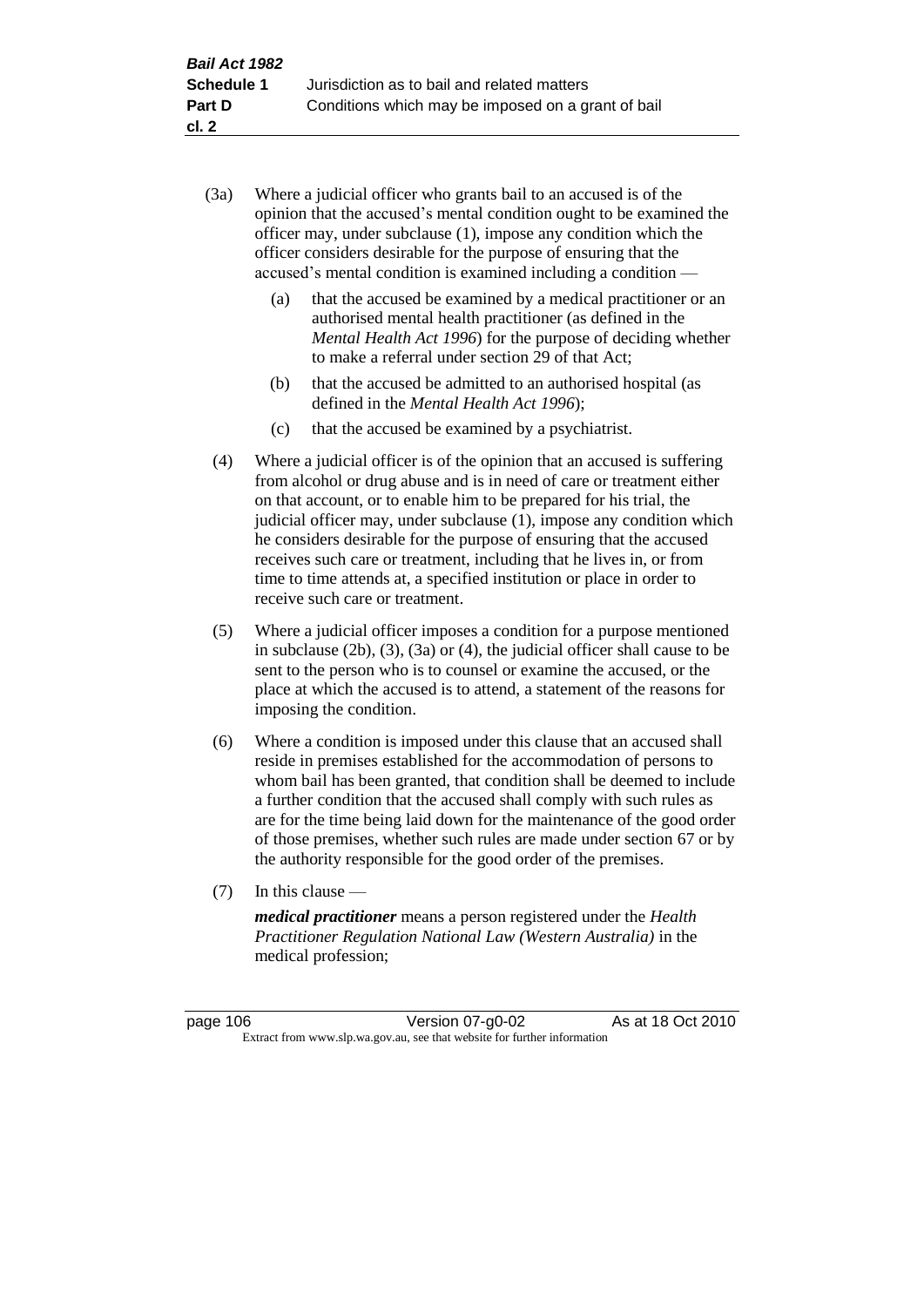*psychiatrist* has the same meaning as it has in the *Mental Health Act 1996*.

*[Clause 2 amended by No. 45 of 1993 s. 10(3); No. 69 of 1996 s. 3; No. 54 of 1998 s. 12; No. 84 of 2004 s. 82; No. 22 of 2008 Sch. 3 cl. 4; No. 35 of 2010 s. 29.]*

*[Clause 2. Modifications to be applied in order to give effect to Cross-border Justice Act 2008: clause altered 1 Nov 2009. See endnote 1M.]*

#### **3. Home detention condition may be imposed**

- (1) A judicial officer may, subject to this clause, impose a home detention condition as a condition on a grant of bail.
- (2) A home detention condition shall not be imposed unless the accused is over the age of 17 years and the judicial officer is satisfied —
	- (a) after considering a report from a community corrections officer about the accused and his circumstances, that the accused is suitable to be subject to a home detention condition;
	- (b) that the place where it is proposed the accused will remain while subject to the home detention condition is a suitable place; and
	- (c) that unless a home detention condition is imposed, the accused will not be released on bail.
- (3) A home detention condition is a condition that while the accused is on bail the accused shall —
	- (a) remain at and not leave the place specified in the bail record form and in the bail undertaking (or in a notice under section 50E) until the time specified, or deemed by section 31(3) to be specified, in the bail undertaking except —
		- (i) to work in gainful employment approved by a community corrections officer;
		- (ii) with the approval of a community corrections officer, to seek gainful employment;
		- (iii) to obtain urgent medical or dental treatment for the accused;

| As at 18 Oct 2010 | Version 07-g0-02                                                         | page 107 |
|-------------------|--------------------------------------------------------------------------|----------|
|                   | Extract from www.slp.wa.gov.au, see that website for further information |          |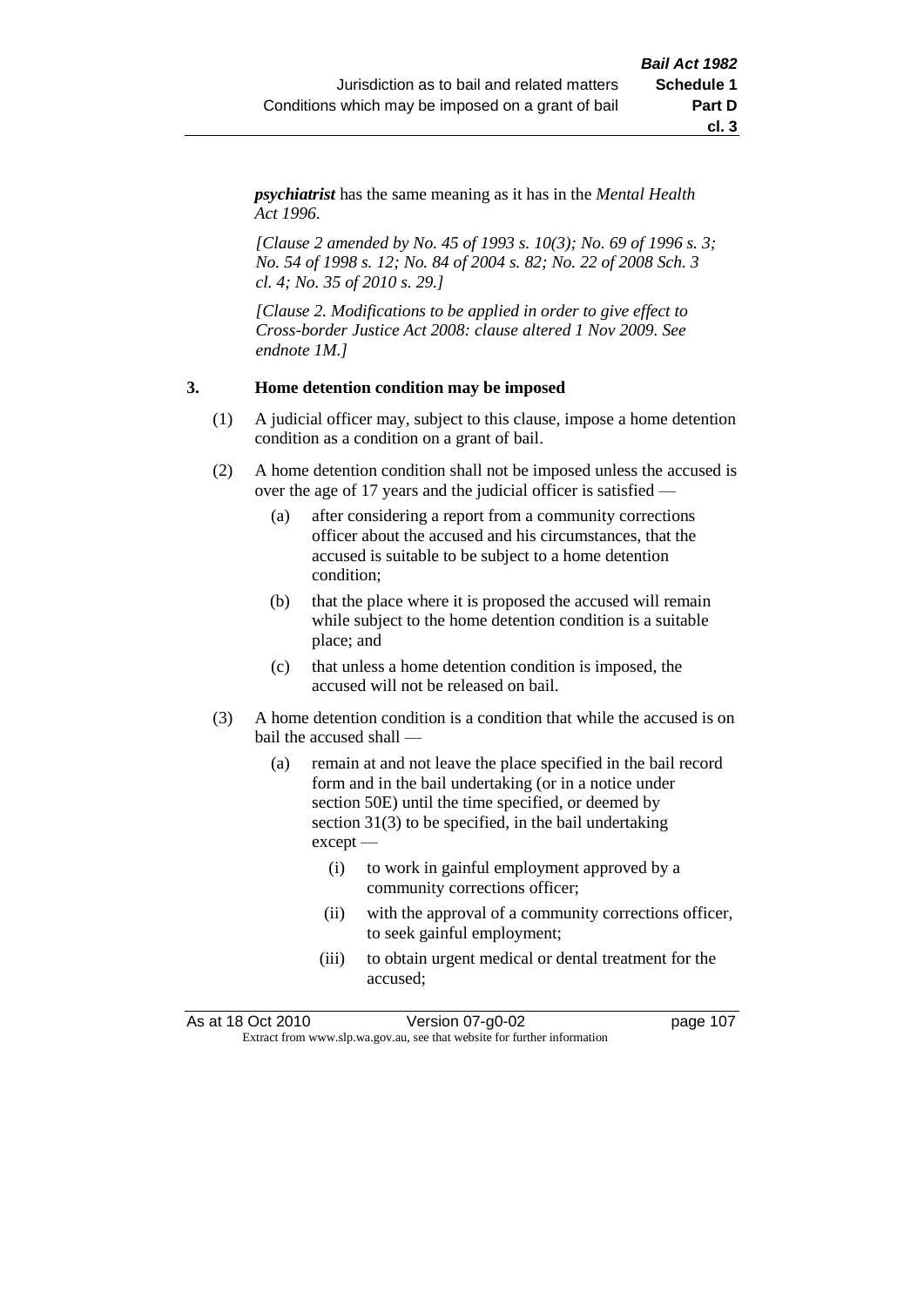|     | (iv)  | for the purpose of averting or minimizing a serious<br>risk of death or injury to the accused or to another<br>person; |
|-----|-------|------------------------------------------------------------------------------------------------------------------------|
|     | (v)   | to obey an order issued under a written law (such as a<br>summons) requiring the accused's presence<br>elsewhere;      |
|     | (vi)  | for a purpose approved of by a community<br>corrections officer; or                                                    |
|     | (vii) | on the direction of a community corrections officer;                                                                   |
| (b) |       | not leave the State;                                                                                                   |
| (c) |       | comply with every reasonable direction of a community                                                                  |

- (c) comply with every reasonable direction of a community corrections officer;
- (d) comply with such of the conditions specified in the list provided under section 24A(4) as may be specified in a notice given under section 50E(b); and
- (e) when requested to do so, produce a copy of his bail undertaking and any notice by the CEO (corrections) under section 50E for inspection by a community corrections officer or a member of the Police Force.

*[Clause 3 inserted by No. 61 of 1990 s. 15; amended by No. 31 of 1993 s. 9; No. 84 of 2004 s. 82; No. 65 of 2006 s. 53.]*

*[Clause 3. Modifications to be applied in order to give effect to Cross-border Justice Act 2008: clause altered 1 Nov 2009. See endnote 1M.]*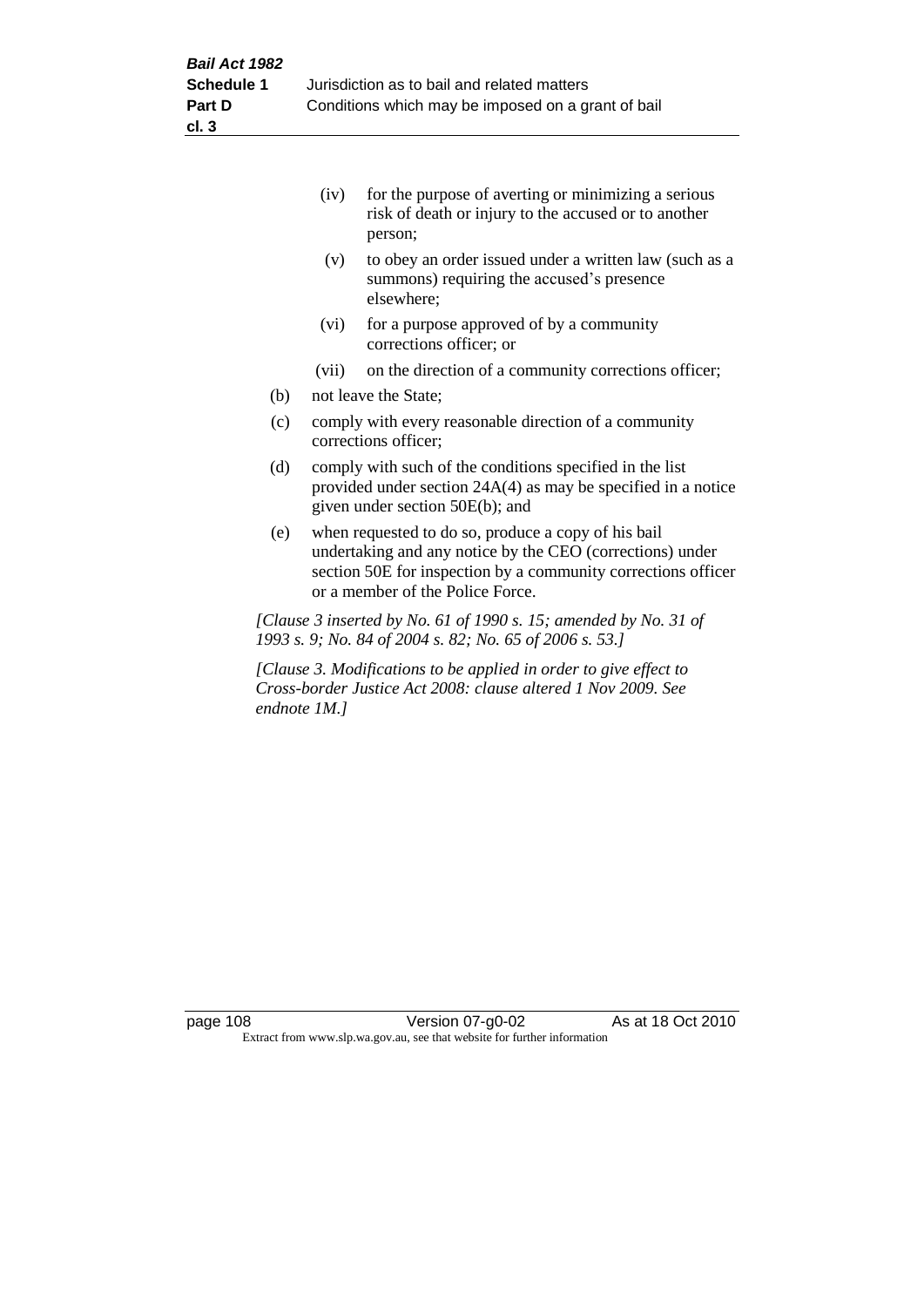**cl. 1**

# **Schedule 2 — Serious offences**

 $[s. 3(1)]$ 

*[Heading inserted by No. 6 of 2008 s. 42(1).]*

|    | <b>Enactment</b>         | <b>Description of offence</b>                                                    |
|----|--------------------------|----------------------------------------------------------------------------------|
| 1. | <b>The Criminal Code</b> |                                                                                  |
|    | s. 279                   | Murder                                                                           |
|    | s. 280                   | Manslaughter                                                                     |
|    | s. 283                   | Attempt to murder                                                                |
|    | s. 281                   | Unlawful assault causing death                                                   |
|    | s. 292                   | Disabling in order to commit<br>indictable offence                               |
|    | s. 294                   | Acts intended to cause grievous<br>bodily harm or to resist or prevent<br>arrest |
|    | s. 297                   | Grievous bodily harm                                                             |
|    | s. 301                   | Wounding and similar acts                                                        |
|    | s. $304(2)$              | Acts or omissions, with intent to<br>harm, causing bodily harm or<br>danger      |
|    | s. 317                   | Assault occasioning bodily harm                                                  |
|    | s. $317A(a)$             | Assault with intent to commit or<br>facilitate a crime                           |
|    | s. $317A(b)$             | Assault with intent to do grievous<br>bodily harm                                |
|    | s. 318                   | Serious assaults                                                                 |
|    | s. 323                   | Indecent assault                                                                 |
|    | s. 324                   | Aggravated indecent assault                                                      |
|    | s. 325                   | Sexual penetration without consent                                               |
|    | s. 326                   | Aggravated sexual penetration<br>without consent                                 |

As at 18 Oct 2010 **Version 07-g0-02 page 109** Extract from www.slp.wa.gov.au, see that website for further information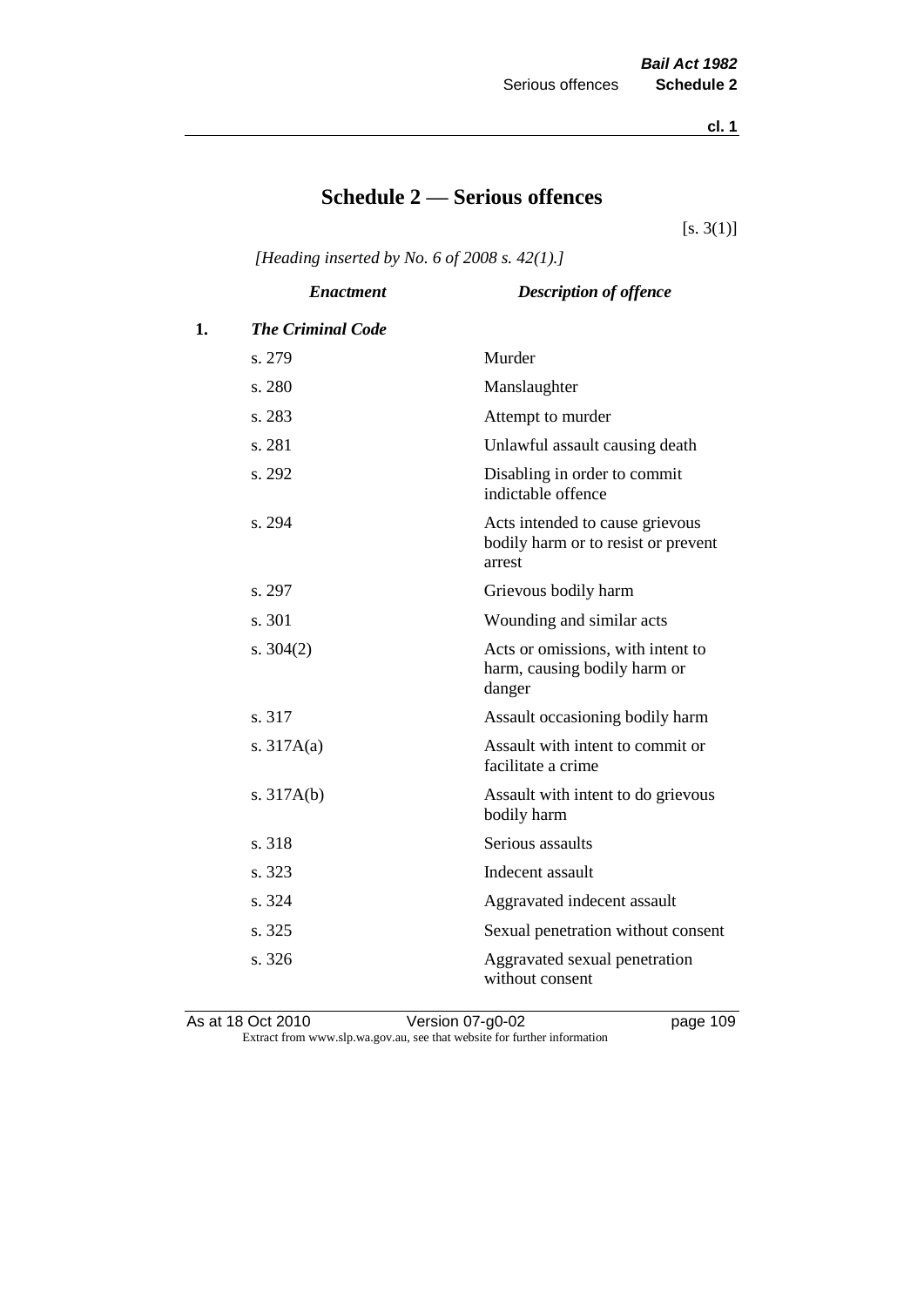**cl. 2**

|     | <b>Enactment</b>                | <b>Description of offence</b>                                                                                                                      |
|-----|---------------------------------|----------------------------------------------------------------------------------------------------------------------------------------------------|
|     | s. 331B                         | Sexual servitude                                                                                                                                   |
|     | s. 331C                         | Conducting business involving<br>sexual servitude                                                                                                  |
|     | s. 331D                         | Deceptive recruiting for<br>commercial sexual services                                                                                             |
|     | s. 332                          | Kidnapping                                                                                                                                         |
|     | s. 333                          | Deprivation of liberty                                                                                                                             |
|     | s. 338E                         | <b>Stalking</b>                                                                                                                                    |
|     | s. 378                          | Stealing a motor vehicle                                                                                                                           |
|     | s. 392                          | Robbery                                                                                                                                            |
|     | s. 393                          | Assault with intent to rob                                                                                                                         |
|     | s. 401                          | <b>Burglary</b>                                                                                                                                    |
|     | s.444                           | Criminal damage, if the property is<br>destroyed or damaged by fire                                                                                |
| 2.  | <b>Bush Fires Act 1954</b>      |                                                                                                                                                    |
|     | s. 32                           | Wilfully lighting a fire or causing a<br>fire to be lit under such<br>circumstances as to be likely to<br>injure or damage a person or<br>property |
| 2a. | <b>Misuse of Drugs Act 1981</b> |                                                                                                                                                    |
|     | s. $6(1)$                       | Offences concerned with<br>prohibited drugs generally                                                                                              |
|     | s. $7(1)$                       | Offences concerned with<br>prohibited plants generally                                                                                             |
|     | s. $33(1)(a)$                   | Attempting to commit an offence<br>under section $6(1)$ or $7(1)$                                                                                  |
|     | s. $33(2)(a)$                   | Conspiracy to commit an offence<br>under s. $6(1)$ or $7(1)$                                                                                       |

page 110 Version 07-g0-02 As at 18 Oct 2010 Extract from www.slp.wa.gov.au, see that website for further information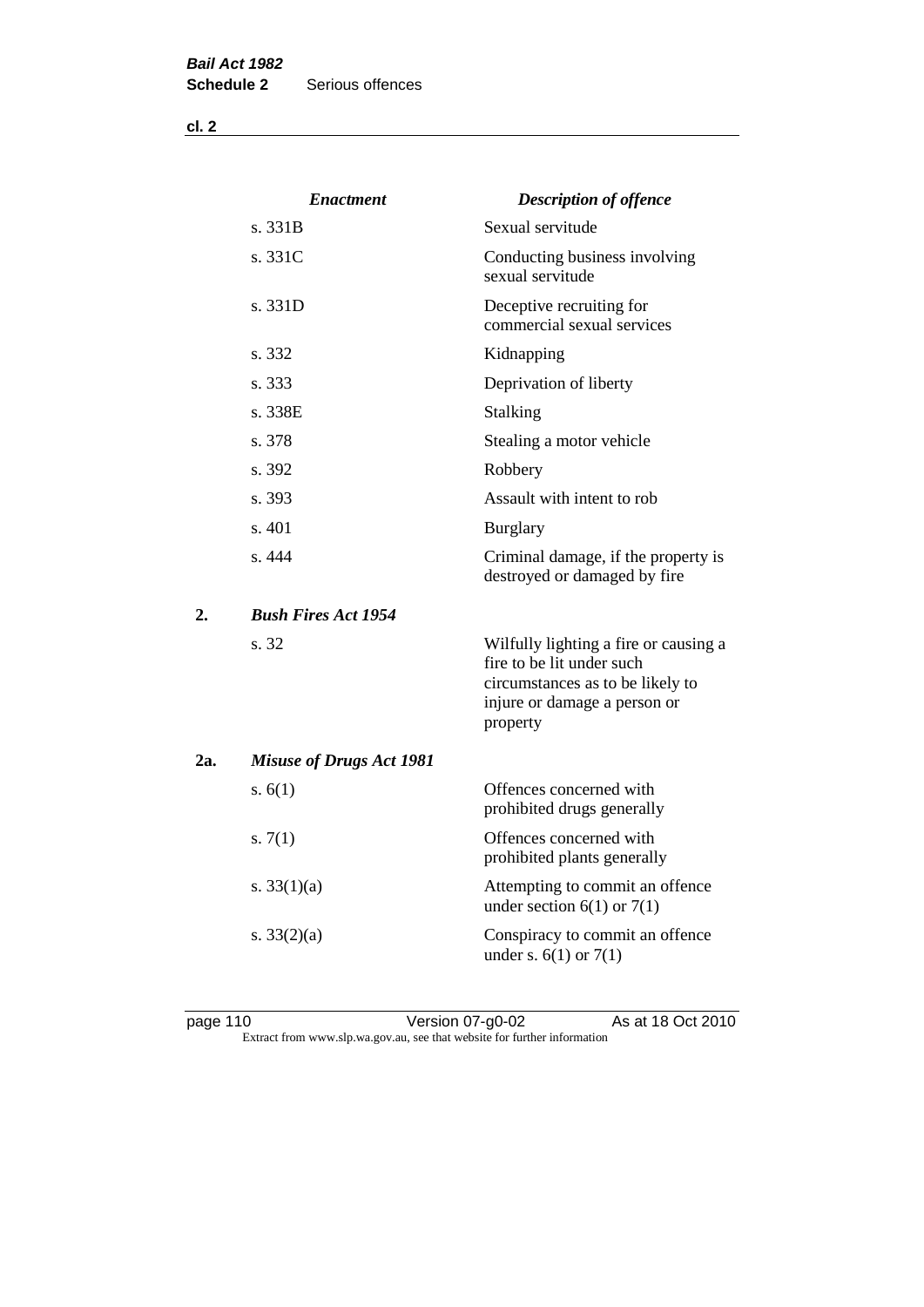**cl. 2b**

|     | <b>Enactment</b>                   |       | <b>Description of offence</b>                                                                                                                                  |
|-----|------------------------------------|-------|----------------------------------------------------------------------------------------------------------------------------------------------------------------|
| 2b. | <b>Restraining Orders Act 1997</b> |       |                                                                                                                                                                |
|     | s. $61(1)$                         | order | Breach of a violence restraining                                                                                                                               |
|     | s. $61(2a)$                        |       | Breach of a police order                                                                                                                                       |
|     | s. $86(2)$                         |       | Breach of a Part VII order under<br>the Justices Act 1902 <sup>3</sup> —                                                                                       |
|     |                                    | (a)   | that under section 86 of the<br>Restraining Orders Act 1997<br>is taken to be a misconduct<br>restraining order under that<br>Act; and                         |
|     |                                    | (b)   | that shows on the face of the<br>order that the causing or<br>threatening of personal<br>injury by the accused was a<br>ground for the making of the<br>order. |
| 3.  | <b>Road Traffic Act 1974</b>       |       |                                                                                                                                                                |
|     | s. 59                              |       | Dangerous driving causing death,<br>injury, etc.                                                                                                               |
|     | s.59A                              | harm  | Dangerous driving causing bodily                                                                                                                               |

*[Schedule 2 inserted by No. 45 of 1993 s. 11; amended by No. 82 of 1994 s. 13; No. 38 of 1998 s. 4(2); No. 54 of 1998 s. 15; No. 23 of 2001 s. 10(1); No. 4 of 2004 s. 24 and 26; No. 38 of 2004 s. 61; No. 62 of 2004 s. 9(1); No. 84 of 2004 s. 82; No. 6 of 2008 s. 42(2); No. 29 of 2008 s. 24(8).]* 

#### As at 18 Oct 2010 Version 07-g0-02 Page 111 Extract from www.slp.wa.gov.au, see that website for further information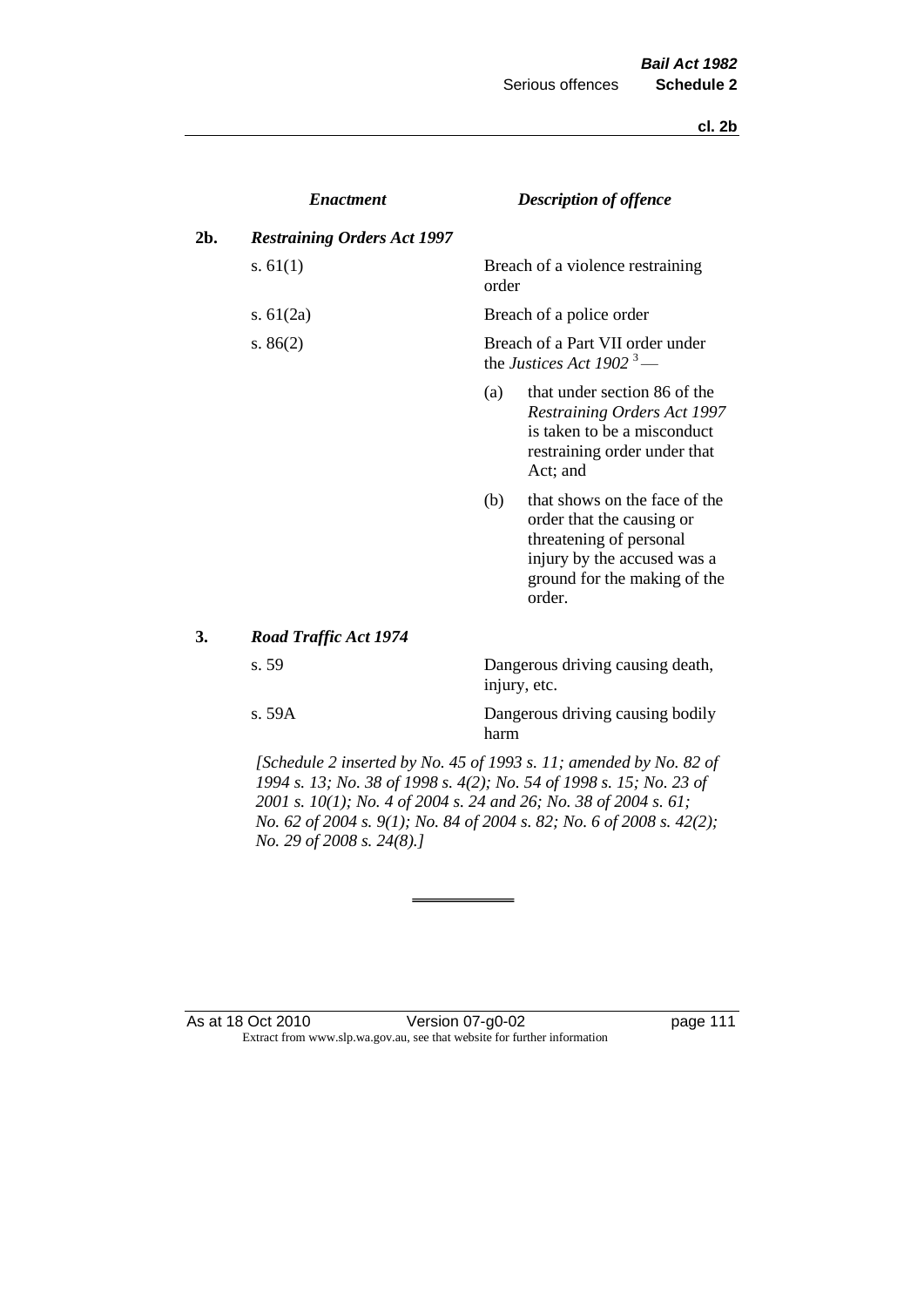# **Notes**

<sup>1</sup> This is a compilation of the *Bail Act 1982* and includes the amendments made by the other written laws referred to in the following table  $^{1M, 1a, 4}$ . The table also contains information about any reprint.

# **Compilation table**

| <b>Short title</b>                                                                                                                                          | <b>Number</b><br>and year | Assent     | Commencement                                                               |  |
|-------------------------------------------------------------------------------------------------------------------------------------------------------------|---------------------------|------------|----------------------------------------------------------------------------|--|
| Bail Act 1982                                                                                                                                               | 86 of 1982                |            | 18 Nov 1982 6 Feb 1989 (see s. 2 and<br><i>Gazette</i> 27 Jan 1989 p. 263) |  |
| Acts Amendment<br>(Abolition of Capital)<br>Punishment) Act 1984<br>Pt. III                                                                                 | 52 of 1984                | 5 Sep 1984 | 3 Oct 1984                                                                 |  |
| Bail Amendment<br>Act 1984 <sup>5</sup>                                                                                                                     | 74 of 1984                |            | 29 Nov 1984 6 Feb 1989 (see s. 2 and<br><i>Gazette</i> 27 Jan 1989 p. 263) |  |
| <b>Bail Amendment</b><br>Act 1988                                                                                                                           | 15 of 1988                | 6 Sep 1988 | 6 Feb 1989 (see s. 2 and<br><i>Gazette</i> 27 Jan 1989 p. 263)             |  |
| Reprint of the Bail Act 1982 under the Reprints Act 1984 and s. 21 of the Bail<br><b>Amendment Act 1988</b> <sup>6</sup> (includes amendments listed above) |                           |            |                                                                            |  |
| Criminal Law                                                                                                                                                | 70 of 1988                |            | 15 Dec 1988 6 Feb 1989 (see s. 2(2)(b) and                                 |  |

| Criminal Law<br>Amendment Act 1988<br>Pt.4                                        | 70 of 1988 |             | 15 Dec 1988 6 Feb 1989 (see s. $2(2)(b)$ and<br>Gazette 27 Jan 1989 p. 263) |
|-----------------------------------------------------------------------------------|------------|-------------|-----------------------------------------------------------------------------|
| <b>Acts Amendment</b><br>(Children's Court)<br>Act 1988 Pt. 13                    | 49 of 1988 | 22 Dec 1988 | 1 Dec 1989 (see s. 2 and<br><i>Gazette</i> 24 Nov 1989 p. 4327)             |
| Justices Amendment<br>Act 1989 s. 18                                              | 33 of 1989 | 22 Dec 1989 | 1 Jun 1991 (see s. 2 and<br><i>Gazette</i> 17 May 1991 p. 2455)             |
| <b>Community Corrections</b><br><b>Legislation Amendment</b><br>Act 1990 Pt. 2    | 61 of 1990 | 17 Dec 1990 | 3 Apr 1991 (see s. 2 and<br>Gazette 22 Mar 1991 p. 1209)                    |
| Child Welfare<br>Amendment Act<br>$(No. 2)$ 1990 s. 15                            | 83 of 1990 | 22 Dec 1990 | 1 Aug 1991 (see s. 2 and<br><i>Gazette</i> 1 Aug 1991 p. 3983)              |
| Children's Court of<br>Western Australia<br>Amendment Act<br>$(No. 2)$ 1991 s. 21 | 15 of 1991 | 21 Jun 1991 | 9 Aug 1991 (see s. 2(2) and<br><i>Gazette</i> 9 Aug 1991 p. 4101)           |

**Reprint of the** *Bail Act 1982* **as at 17 Oct 1991** (includes amendments listed above)

page 112 Version 07-g0-02 As at 18 Oct 2010 Extract from www.slp.wa.gov.au, see that website for further information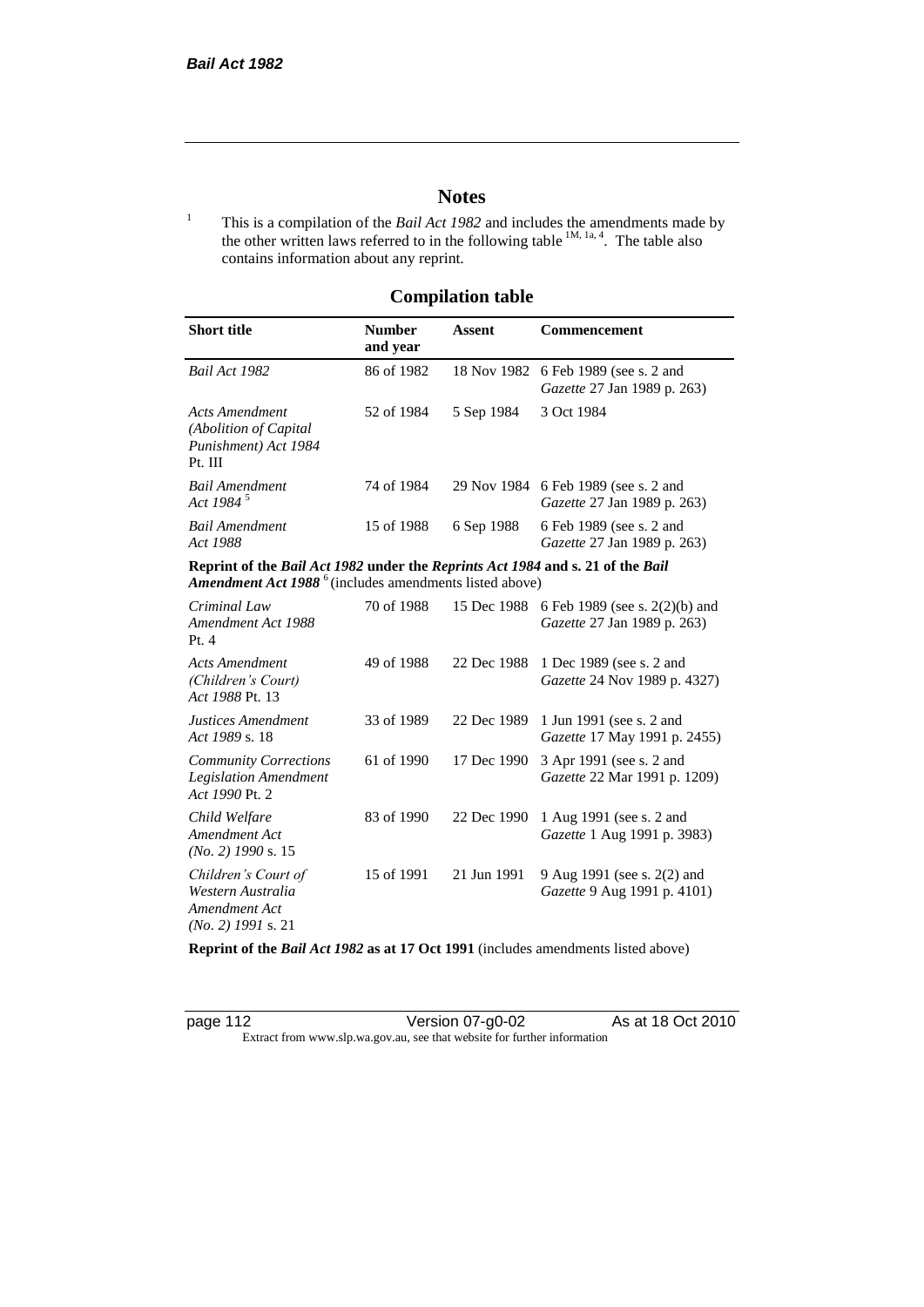| <b>Short title</b>                                                                         | <b>Number</b><br>and year | Assent      | <b>Commencement</b>                                                                                                                                                        |
|--------------------------------------------------------------------------------------------|---------------------------|-------------|----------------------------------------------------------------------------------------------------------------------------------------------------------------------------|
| <b>Acts Amendment (Sexual</b><br>Offences) Act 1992 Pt. 3                                  | 14 of 1992                | 17 Jun 1992 | 1 Aug 1992 (see s. 2 and<br>Gazette 28 Jul 1992 p. 3671)                                                                                                                   |
| <b>Acts Amendment</b><br>(Ministry of Justice)<br>Act 1993 Pt. 3 <sup>7</sup>              | 31 of 1993                | 15 Dec 1993 | 1 Jul 1993 (see s. 2)                                                                                                                                                      |
| Criminal Procedure<br>Amendment Act 1993<br>Pt. 2 <sup>8</sup>                             | 45 of 1993                | 20 Dec 1993 | Act other than s. 7-9 and<br>$10(2)(b)$ : 17 Jan 1994 (see<br>s. $2(1)$ ;<br>s. 7-9 and $10(2)(b)$ : 4 Mar 1994<br>(see s. $2(2)$ and <i>Gazette</i><br>4 Mar 1994 p. 915) |
| Criminal Law<br>Amendment Act 1994<br>s. $13(1)$ and $(2)$                                 | 82 of 1994                | 23 Dec 1994 | 20 Jan 1995 (see s. 2(2))                                                                                                                                                  |
| Acts Amendment (Fines,<br>Penalties and<br><b>Infringement Notices</b> )<br>Act 1994 Pt. 3 | 92 of 1994                | 23 Dec 1994 | 1 Jan 1995 (see s. 2(1) and<br>Gazette 30 Dec 1994 p. 7211)                                                                                                                |
| Sentencing<br>(Consequential<br>Provisions) Act 1995 Pt. 5                                 | 78 of 1995                | 16 Jan 1996 | 4 Nov 1996 (see s. 2 and<br>Gazette 25 Oct 1996 p. 5632)                                                                                                                   |
| Coroners Act 1996 s. 61                                                                    | 2 of 1996                 |             | 24 May 1996 7 Apr 1997 (see s. 2 and<br>Gazette 18 Mar 1997 p. 1529)                                                                                                       |
| <b>Mental Health</b><br>(Consequential)<br>Provisions) Act 1996 Pt. 2                      | 69 of 1996                |             | 13 Nov 1996 13 Nov 1997 (see s. 2)                                                                                                                                         |

**Reprint of the** *Bail Act 1982* **as at 13 Mar 1997** (includes amendments listed above except those in the *Coroners Act 1996* and the *Mental Health (Consequential Provisions) Act 1996*) (corrections in *Gazette* 25 Jul 1997 p. 3909 and 14 Nov 1997 p. 6426)

*Statutes (Repeals and Minor Amendments) Act 1997* s. 21 57 of 1997 15 Dec 1997 15 Dec 1997 (see s. 2(1)) *Criminal Law Amendment Act (No. 1) 1998* s. 4(2) 38 of 1998 25 Sep 1998 23 Oct 1998

As at 18 Oct 2010 Version 07-g0-02 Page 113 Extract from www.slp.wa.gov.au, see that website for further information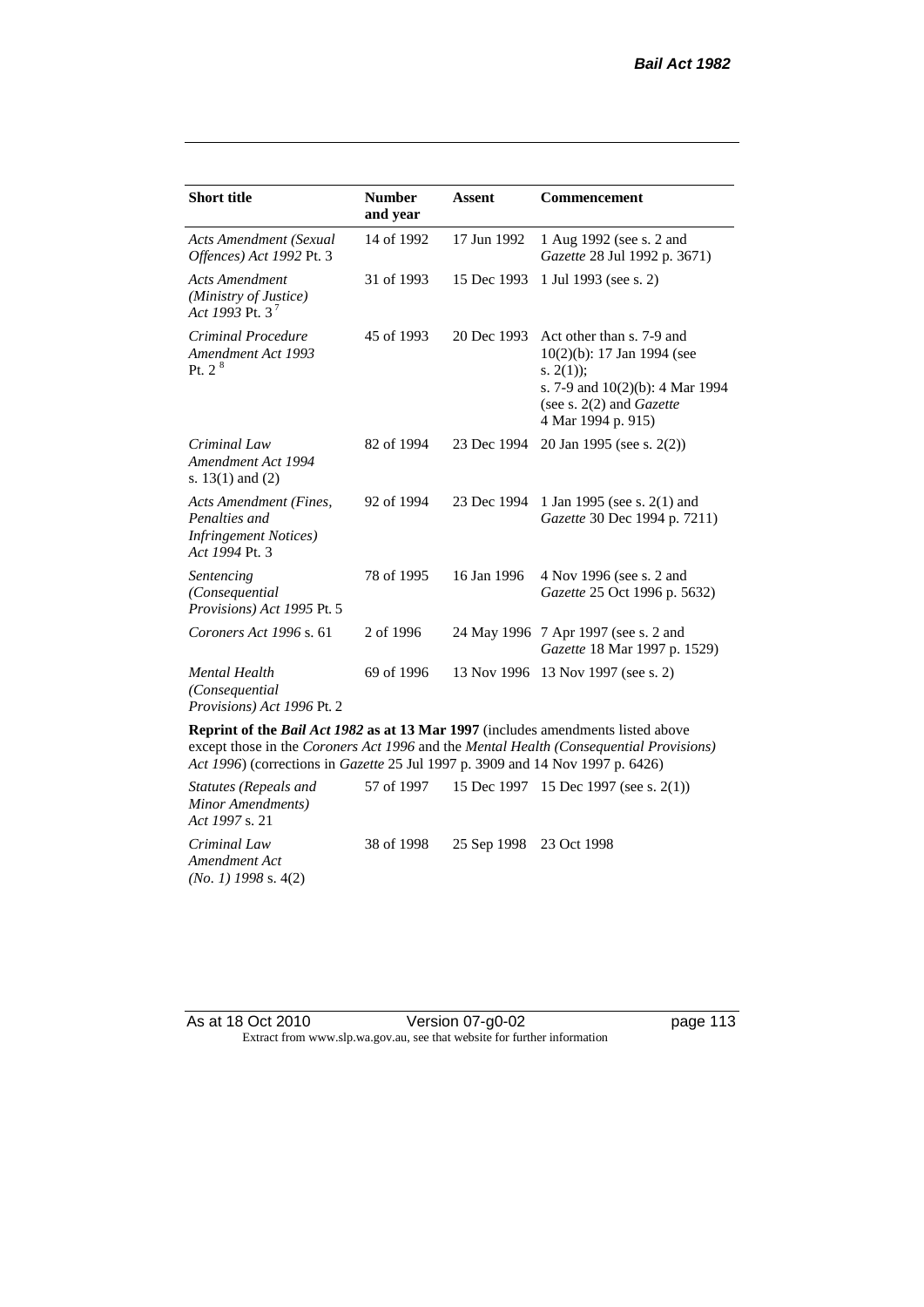| <b>Short title</b>                                                                                                                                 | <b>Number</b><br>and year | Assent      | Commencement                                                                                                                                                                                                                                                                                                                                            |
|----------------------------------------------------------------------------------------------------------------------------------------------------|---------------------------|-------------|---------------------------------------------------------------------------------------------------------------------------------------------------------------------------------------------------------------------------------------------------------------------------------------------------------------------------------------------------------|
| <b>Bail Amendment</b><br>Act 1998 <sup>9</sup>                                                                                                     | 54 of 1998                | 11 Jan 1999 | s. 1 and 2: 11 Jan 1999;<br>Pt. 4 and 7: 15 May 1999<br>(see s. 2 and <i>Gazette</i> )<br>11 May 1999 p. 1905);<br>Pt. 2, 3 and 5 (other than s. 12):<br>8 Mar 2000 (see s. 2 and<br>Gazette 7 Mar 2000 p. 1039);<br>s. 12: 1 Sep 2000 (see s. 2 and<br>Gazette 29 Aug 2000 p. 4985);<br>Pt. 6: 4 Dec 2000 (see s. 2 and<br>Gazette 4 Dec 2000 p. 6799) |
| Reprint of the Bail Act 1982 as at 27 Aug 1999 (includes amendments listed above<br>except those in the Bail Amendment Act 1998 Pt. 2, 3, 5 and 6) |                           |             |                                                                                                                                                                                                                                                                                                                                                         |
| Court Security and<br><b>Custodial Services</b><br>(Consequential<br>Provisions) Act 1999 Pt. 3                                                    | 47 of 1999                | 8 Dec 1999  | 18 Dec 1999 (see s. 2 and<br>Gazette 17 Dec 1999 p. 6175-6)                                                                                                                                                                                                                                                                                             |
| Criminal Law Amendment<br>Act 2001 s. $10(1)$                                                                                                      | 23 of 2001                | 26 Nov 2001 | 24 Dec 2001                                                                                                                                                                                                                                                                                                                                             |
| Criminal Investigation<br>(Identifying People)<br>Act 2002 s. 96                                                                                   | 6 of 2002                 | 4 Jun 2002  | 20 Nov 2002 (see s. 2 and<br>Gazette 19 Nov 2002 p. 5505)                                                                                                                                                                                                                                                                                               |
| Criminal Law (Procedure)<br>Amendment Act 2002 Pt. 4<br>Div. 1                                                                                     | 27 of 2002                | 25 Sep 2002 | 27 Sep 2002 (see s. 2 and<br>Gazette 27 Sep 2002 p. 4875)                                                                                                                                                                                                                                                                                               |
| Sentencing Legislation<br>Amendment and Repeal<br>Act 2003 s. 29(3) and 37                                                                         | 50 of 2003                | 9 Jul 2003  | s. 29(3): 31 Aug 2003 (see s. 2)<br>and Gazette 29 Aug 2003<br>p. 3833);<br>s. 37: 15 May 2004 (see s. 2 and<br>Gazette 14 May 2004 p. 1445)                                                                                                                                                                                                            |
| Acts Amendment and<br>Repeal (Courts and Legal<br>Practice) Act 2003 s. 88<br>and 121 <sup>10</sup>                                                | 65 of 2003                | 4 Dec 2003  | 1 Jan 2004 (see s. 2 and Gazette<br>30 Dec 2003 p. 5722)                                                                                                                                                                                                                                                                                                |
| <b>Statutes (Repeals and</b><br>Minor Amendments)<br>Act 2003 s. 29                                                                                | 74 of 2003                | 15 Dec 2003 | 15 Dec 2003 (see s. 2)                                                                                                                                                                                                                                                                                                                                  |
| Criminal Code Amendment<br>Act 2004 s. 24, 26 and 58                                                                                               | 4 of 2004                 | 23 Apr 2004 | 21 May 2004 (see s. 2)                                                                                                                                                                                                                                                                                                                                  |

page 114 Version 07-g0-02 As at 18 Oct 2010 Extract from www.slp.wa.gov.au, see that website for further information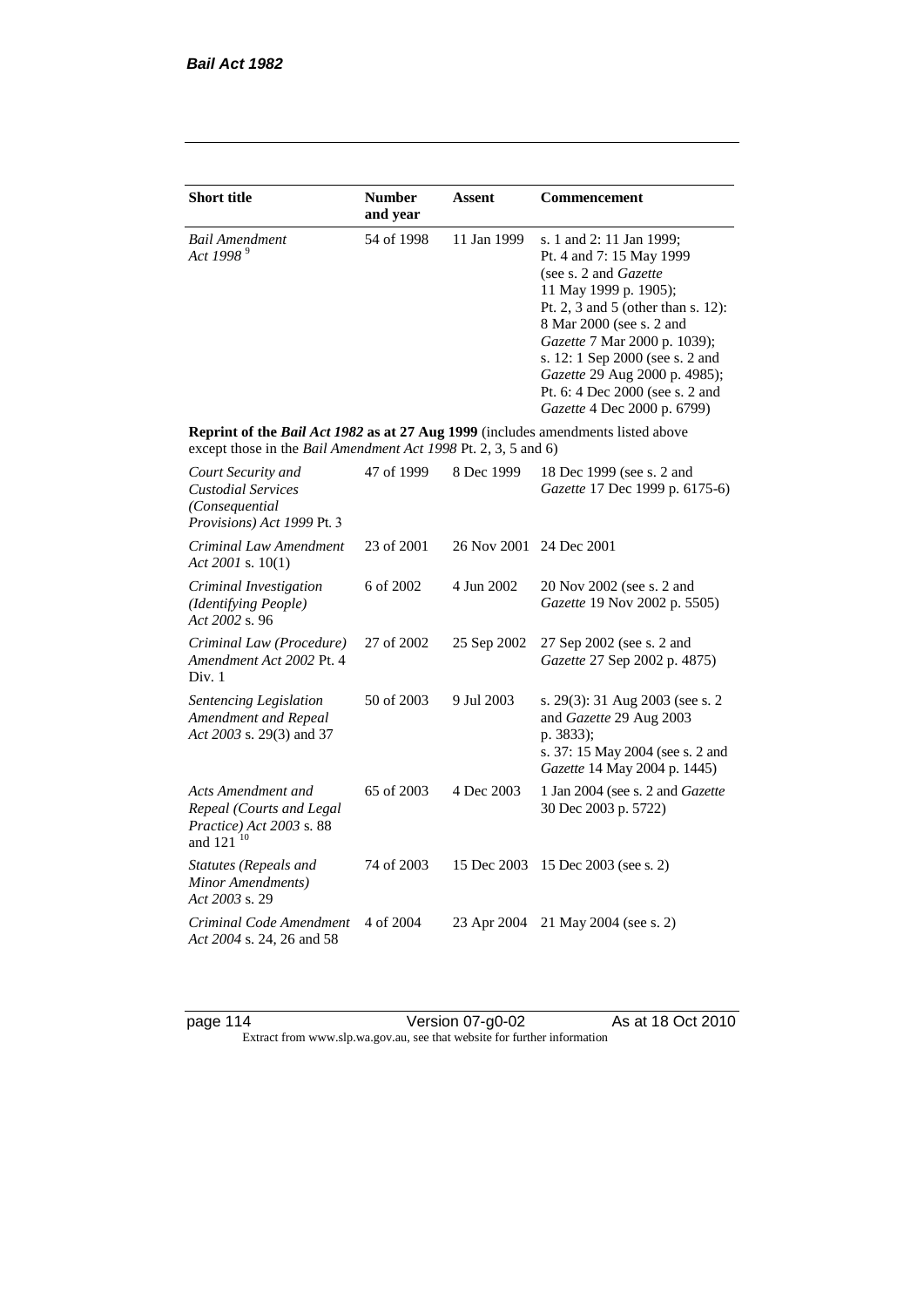| <b>Short title</b>                                                                                                                                                                                                                                                                                                                                                                                                                                     | <b>Number</b><br>and year | <b>Assent</b> | <b>Commencement</b>                                                                                                                                                                                                                                      |  |  |
|--------------------------------------------------------------------------------------------------------------------------------------------------------------------------------------------------------------------------------------------------------------------------------------------------------------------------------------------------------------------------------------------------------------------------------------------------------|---------------------------|---------------|----------------------------------------------------------------------------------------------------------------------------------------------------------------------------------------------------------------------------------------------------------|--|--|
| Sentencing Legislation<br>Amendment Act 2004 s. 13                                                                                                                                                                                                                                                                                                                                                                                                     | 27 of 2004                | 14 Oct 2004   | 31 May 2006 (see s. 2 and<br>Gazette 30 May 2006 p. 1965)                                                                                                                                                                                                |  |  |
| Children and Community<br>Services Act 2004 s. 251                                                                                                                                                                                                                                                                                                                                                                                                     | 34 of 2004                | 20 Oct 2004   | 1 Mar 2006 (see s. 2 and<br>Gazette 14 Feb 2006 p. 695)                                                                                                                                                                                                  |  |  |
| <b>Acts Amendment (Family</b><br>and Domestic Violence)<br>Act 2004 Pt. 3                                                                                                                                                                                                                                                                                                                                                                              | 38 of 2004                | 9 Nov 2004    | 1 Dec 2004 (see s. 2 and<br>Gazette 26 Nov 2004 p. 5309)                                                                                                                                                                                                 |  |  |
| Acts Amendment (Court of<br>Appeal) Act 2004 s. 28                                                                                                                                                                                                                                                                                                                                                                                                     | 45 of 2004                | 9 Nov 2004    | s. $28(1)$ , (2) and (4) (other than<br>the amendment to s. $7A(1)$ :<br>1 Feb 2005 (see. s. 2 and<br>Gazette 14 Jan 2005 p. 163);<br>s. $28(3)$ and $(4)$ (the<br>amendment to s. $7A(1)$ :<br>2 May 2005 (see. s. 2 and<br>Gazette 14 Jan 2005 p. 163) |  |  |
| <b>Courts Legislation</b><br>Amendment and Repeal<br>Act 2004 s. 141 $^{11}$                                                                                                                                                                                                                                                                                                                                                                           | 59 of 2004                | 23 Nov 2004   | 1 May 2005 (see s. 2 and<br>Gazette 31 Dec 2004 p. 7128)                                                                                                                                                                                                 |  |  |
| Misuse of Drugs<br>Amendment Act 2004 s. 9(1)                                                                                                                                                                                                                                                                                                                                                                                                          | 62 of 2004                | 24 Nov 2004   | 1 Jan 2005 (see s. 2 and <i>Gazette</i><br>10 Dec 2004 p. 5965)                                                                                                                                                                                          |  |  |
| Criminal Procedure and<br>Appeals (Consequential and<br>Other Provisions) Act 2004<br>Pt. 3 and s. 82 and 83                                                                                                                                                                                                                                                                                                                                           | 84 of 2004                | 16 Dec 2004   | 2 May 2005 (see s. 2 and<br>Gazette 31 Dec 2004 p. 7129<br>(correction in Gazette<br>7 Jan 2005 p. 53))                                                                                                                                                  |  |  |
| <b>Reprint 5: The Bail Act 1982 as at 1 Apr 2005</b> (includes amendments listed above except<br>those in the Sentencing Legislation Amendment Act 2004, the Acts Amendment (Court of<br>Appeal) Act 2004 s. 28(3) and (4) (the amendment to s. 7A(1)), the Children and<br>Community Services Act 2004, the Courts Legislation Amendment and Repeal Act 2004<br>and the Criminal Procedure and Appeals (Consequential and Other Provisions) Act 2004) |                           |               |                                                                                                                                                                                                                                                          |  |  |

| <i>Planning and Development</i> 38 of 2005 12 Dec 2005 9 Apr 2006 (see s. 2 and<br>(Consequential and<br><b>Transitional Provisions</b> )<br>Act 2005 s. 15 |            |            | <i>Gazette</i> 21 Mar 2006 p. 1078)                                         |
|-------------------------------------------------------------------------------------------------------------------------------------------------------------|------------|------------|-----------------------------------------------------------------------------|
| Criminal Investigation<br>(Consequential Provisions)<br>Act 2006 Pt. 2                                                                                      | 59 of 2006 |            | 16 Nov 2006 1 Jul 2007 (see s. 2 and <i>Gazette</i><br>22 Jun 2007 p. 2838) |
| <b>Prisons and Sentencing</b><br>Legislation Amendment<br>Act 2006 Pt. 5                                                                                    | 65 of 2006 | 8 Dec 2006 | 4 Apr 2007 (see s. 2 and <i>Gazette</i><br>3 Apr 2007 p. 1491)              |

**Reprint 6: The** *Bail Act 1982* **as at 14 Sep 2007** (includes amendments listed above)

| As at 18 Oct 2010 | Version 07-g0-02                                                         | page 115 |
|-------------------|--------------------------------------------------------------------------|----------|
|                   | Extract from www.slp.wa.gov.au, see that website for further information |          |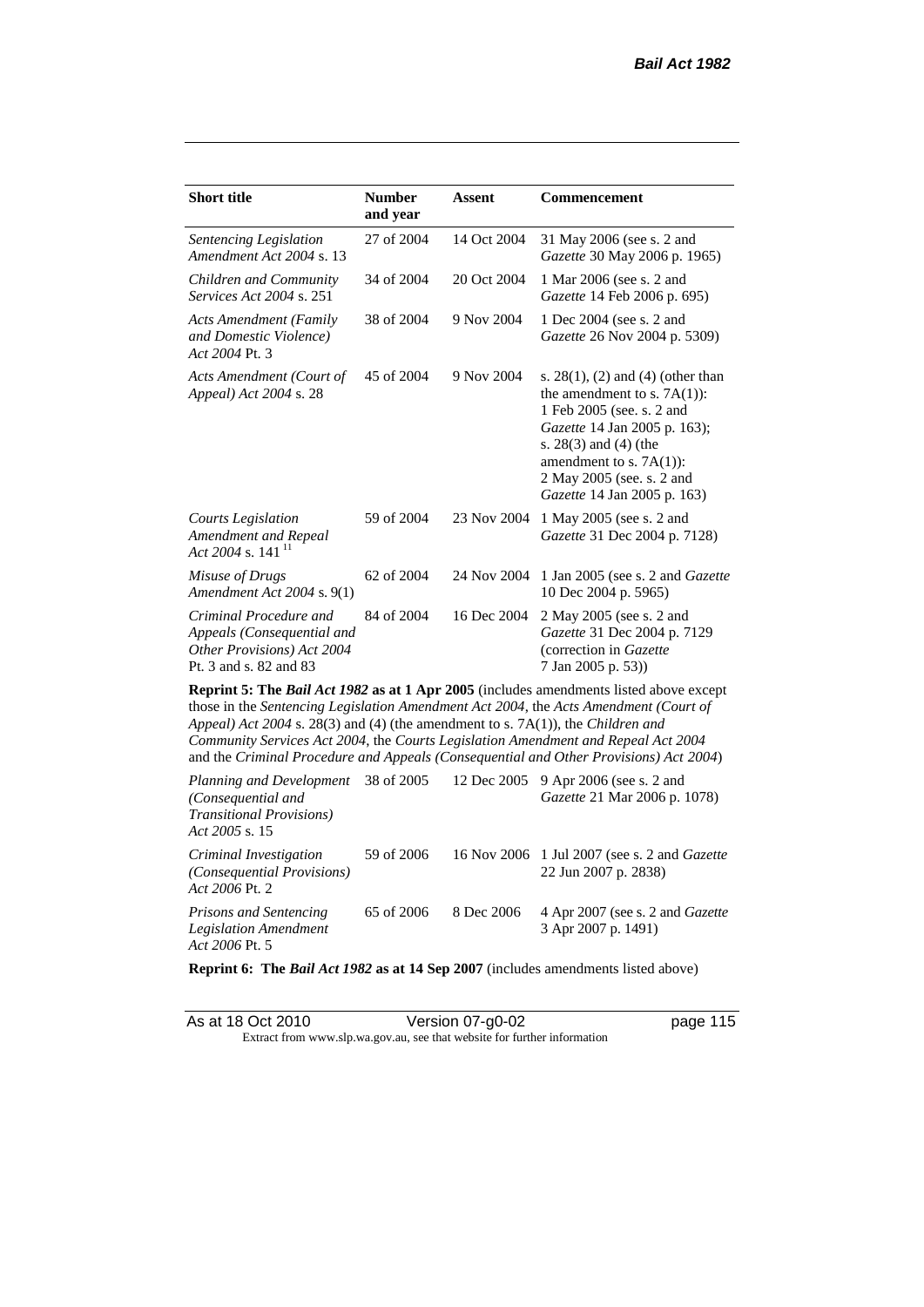| <b>Short title</b>                                                                           | <b>Number</b><br>and year | Assent      | Commencement                                                         |  |
|----------------------------------------------------------------------------------------------|---------------------------|-------------|----------------------------------------------------------------------|--|
| Criminal Law and Evidence<br>Amendment Act 2008 s. 56                                        | 2 of 2008                 | 12 Mar 2008 | 27 Apr 2008 (see s. 2 and<br><i>Gazette</i> 24 Apr 2008 p. 1559)     |  |
| Bail Amendment Act 2008<br>Pt. $2^{12}$                                                      | 6 of 2008                 | 31 Mar 2008 | 1 Mar 2009 (see s. 2(b) and<br>Gazette 27 Feb 2009 p. 511)           |  |
| <b>Medical Practitioners</b><br>Act 2008 Sch. 3 cl. 4                                        | 22 of 2008                |             | 27 May 2008 1 Dec 2008 (see s. 2 and Gazette<br>25 Nov 2008 p. 4989) |  |
| Criminal Law Amendment<br>$(Homicide)$ Act 2008 s. 24                                        | 29 of 2008                | 27 Jun 2008 | 1 Aug $2008$ (see s. $2(d)$ and<br>Gazette 22 Jul 2008 p. 3353)      |  |
| <b>Reprint 7: The Bail Act 1982 as at 6 Mar 2009</b> (includes amendments listed above)      |                           |             |                                                                      |  |
| Police Amendment<br>Act $2009$ s. 12                                                         | 42 of 2009                | 3 Dec 2009  | 13 Mar 2010 (see s. 2(b) and<br><i>Gazette</i> 12 Mar 2010 p. 941)   |  |
| <b>Health Practitioner</b><br><b>Regulation National Law</b><br>$(WA)$ Act 2010 Pt. 5 Div. 4 | 35 of 2010                | 30 Aug 2010 | 18 Oct 2010 (see s. 2(b) and<br>Gazette 1 Oct 2010 p. 5075-6)        |  |

- <sup>1M</sup> Under the *Cross-border Justice Act 2008* section 14, in order to give effect to that Act, this Act must be applied with the modifications prescribed by the *Crossborder Justice Regulations 2009* Part 3 Division 3 as if this Act had been altered in that way. If a modification is to replace or insert a numbered provision, the new provision is identified by the superscript 1M appearing after the provision number. If a modification is to replace or insert a definition, the new definition is identified by the superscript 1M appearing after the defined term.
- <sup>1a</sup> On the date as at which this compilation was prepared, provisions referred to in the following table had not come into operation and were therefore not included in this compilation. For the text of the provisions see the endnotes referred to in the table.

| Provisions that have not come into operation |  |
|----------------------------------------------|--|
|----------------------------------------------|--|

| <b>Short title</b>                                                                              | <b>Number</b><br>and year | Assent | <b>Commencement</b>                     |
|-------------------------------------------------------------------------------------------------|---------------------------|--------|-----------------------------------------|
| <b>Machinery of Government</b><br>(Miscellaneous<br>Amendments) Act 2006 Pt. 3<br>Div. $1^{13}$ | 28 of 2006                |        | 26 Jun 2006 To be proclaimed (see s. 2) |

<sup>2</sup> Repealed by the *Sentencing Legislation Amendment and Repeal Act 2003*.

<sup>3</sup> The short title of the *Justices Act 1902* was changed to the *Criminal Procedure (Summary) Act 1902* by the *Courts Legislation Amendment and Repeal Act 2004* 

page 116 Version 07-g0-02 As at 18 Oct 2010 Extract from www.slp.wa.gov.au, see that website for further information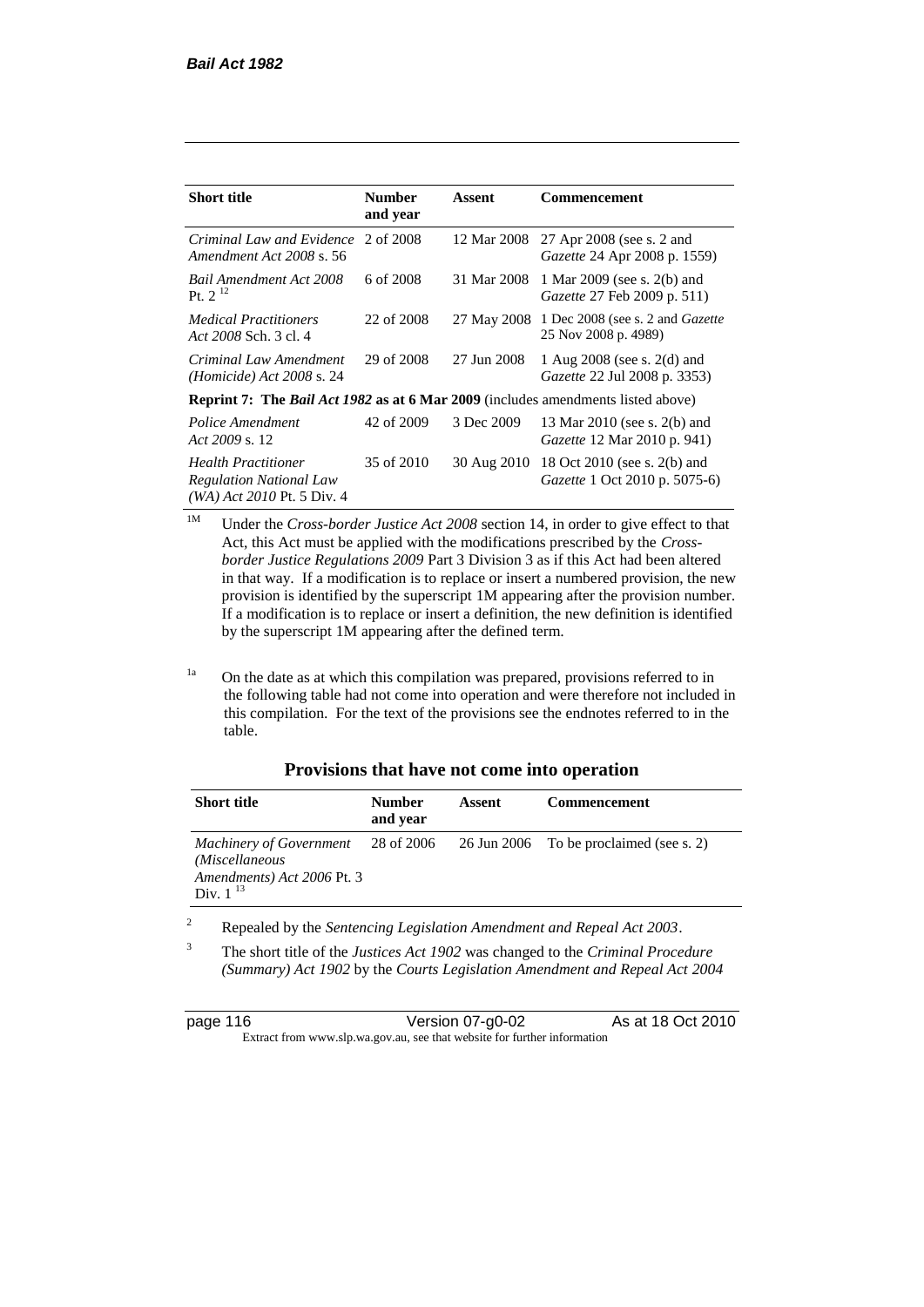s. 25. The Act was then repealed by the *Criminal Procedure and Appeal (Consequential and Other Provisions) Act 2004.*

- <sup>4</sup> The amendment in the *Sentencing Legislation Amendment and Repeal Act 1999* s. 26 had not come into operation when it was repealed by the *Sentencing Legislation Amendment and Repeal Act 2003* s. 31.
- <sup>5</sup> The *Bail Amendment Act 1984* s. 10 and 11 were repealed by the *Bail Amendment Act 1988* s. 20.
- <sup>6</sup> The *Bail Act 1982* was not in operation at the time when the reprint was compiled, but the reprinting was authorised by the *Bail Amendment Act 1988* s. 21.
- <sup>7</sup> The *Acts Amendment (Ministry of Justice) Act 1993* Pt. 19 is a transitional provision that is of no further effect.
- <sup>8</sup> The *Criminal Procedure Amendment Act 1993* s. 13 is a transitional provision that is of no further effect.
- <sup>9</sup> The *Bail Amendment Act 1998* s. 6(2) is a transitional provision that is of no further effect.
- <sup>10</sup> The *Acts Amendment and Repeal (Courts and Legal Practice) Act 2003* s. 97 reads as follows:
- <u>،</u>

### **97. References to Crown Solicitor**

If in a written law or other document or instrument there is a reference to the Crown Solicitor that reference may, where the context so requires, be read as if it had been amended to be a reference to the State Solicitor.

- <sup>11</sup> The amendment in the *Courts Legislation Amendment and Repeal Act 2004* s. 141 (amending Sch. 1 Pt. A cl. 4) is not included because the clause it sought to amend had been amended by the *Acts Amendment (Court of Appeal) Act 2004* s. 28(4) before the amendment purported to come into operation.
- <sup>12</sup> The *Bail Amendment Act 2008* s. 6(2), 9(4)-(11), 10(2), 11(3), 15(5)-(8), 16(2), 18(4)-(5), 21(3), 22(2), 23(4), 24(6)-(7), 27(2)-(3), 28(6), 30(4)-(5), 31(2)-(3), 32(3)-(4), 33(6), 40(2), 41(5)-(9), 42(3) and 44 read as follows:
- .<br>44

#### **6. Section 4A inserted and transitional provision**

(2) The *Bail Act 1982* section 4A as inserted by subsection (1) applies to appearances in court referred to in subsection  $(1)(a)$  of that section that occur after the commencement of this section.

".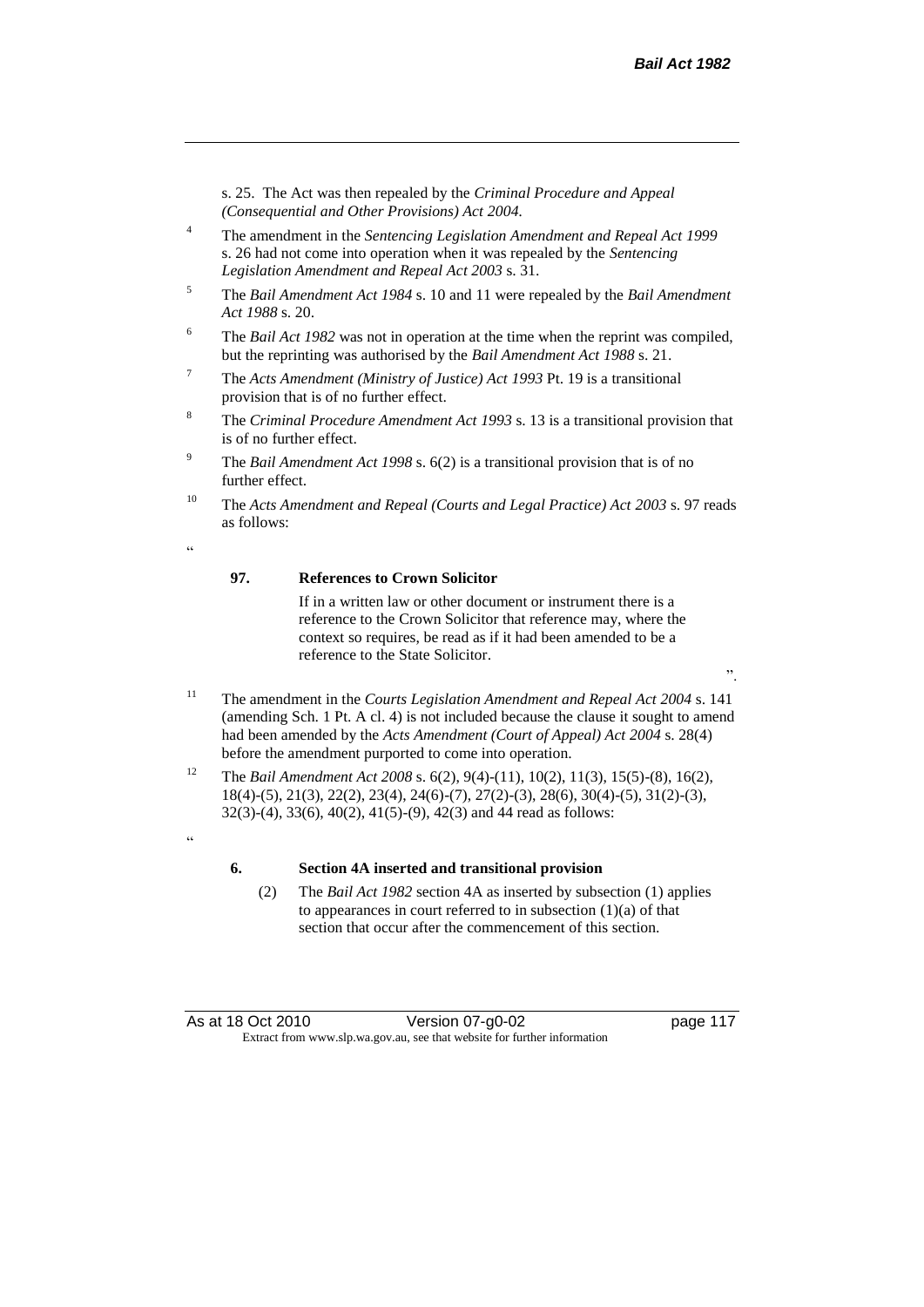#### **9. Section 7A replaced by sections 7A to 7F, related amendments to sections 8 and 21 and transitional provisions**

- (4) The *Bail Act 1982* section 7A as inserted by subsection (1) applies in relation to appearances in court coming within the *Bail Act 1982* section 7(1) that occur after the commencement of this section.
- (5) The *Bail Act 1982* section 7B(3) as inserted by subsection (1) applies so as to enable an accused who is detained in custody after the commencement of this section to make an application allowed for by that subsection.
- (6) The *Bail Act 1982* section 7B(4) as inserted by subsection (1) applies in relation to appearances in court coming within that subsection that occur after the commencement of this section.
- (7) The *Bail Act 1982* section 7B(5) as inserted by subsection (1) applies in relation to an accused who is in custody on the commencement of this section as if the reference in section  $7B(5)(a)$  to an application under subsection (3) included a reference to an application under the *Bail Act 1982* as in force immediately before the commencement of this section.
- (8) The *Bail Act 1982* section 7C(2) as inserted by subsection (1) applies in relation to appearances in court coming within that subsection that occur after the commencement of this section.
- (9) The *Bail Act 1982* section 7D as inserted by subsection (1) applies to any subsequent consideration of bail referred to in section 7D(1) that occurs after the commencement of this section.
- (10) The *Bail Act 1982* section 7E as inserted by subsection (1) applies to any trial as defined in section 7E(2), or part of a trial, that takes place after the commencement of this section.
- (11) The *Bail Act 1982* section 7F(2) as inserted by subsection (1) applies in relation to a pending application for bail under the *Bail Act 1982* section 7A(1), as in force immediately before the commencement of this section, as if it were an application for bail under the *Bail Act 1982* section 7F(1) as inserted by subsection  $(1)$ .

#### **10. Section 9 amended and transitional provision**

(2) The *Bail Act 1982* section 9(1)(b) as amended by subsection (1) applies to any consideration of a case for bail that occurs after the commencement of this section.

page 118 Version 07-g0-02 As at 18 Oct 2010 Extract from www.slp.wa.gov.au, see that website for further information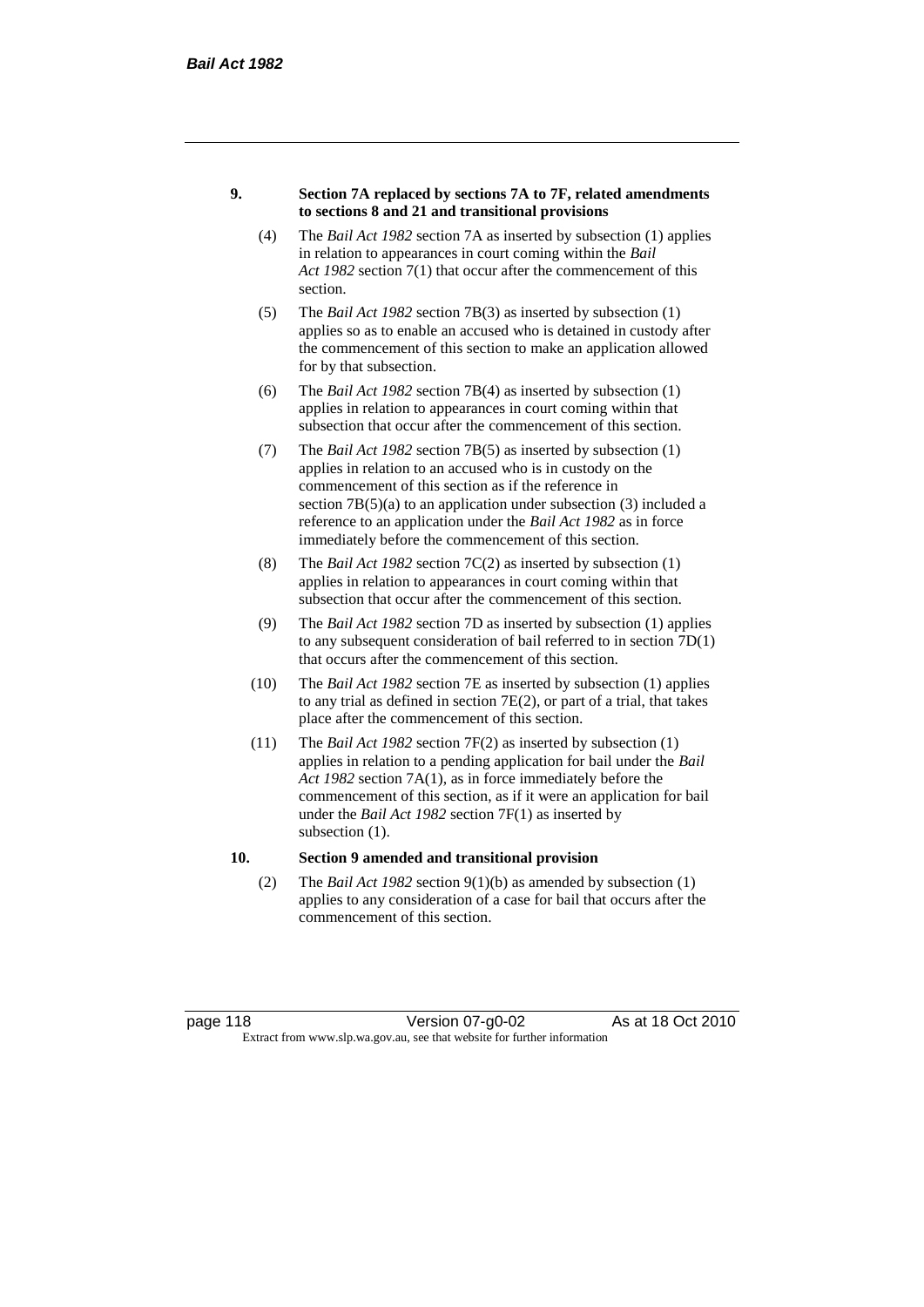#### **11. Section 11 amended and transitional provision**

(3) A certificate under the *Bail Act 1982* section 11(2) as in force immediately before the commencement of this section that has not been fully acted upon is to be treated after that commencement as a certificate under the *Bail Act 1982* section 11(3) as inserted by subsection  $(2)$ .

#### **15. Section 14 amended and transitional provisions**

- (5) The *Bail Act 1982* section 14(4)(a)(i) as inserted by subsection (4) applies in respect of a child charged with an offence on or after the commencement.
- (6) The *Bail Act 1982* section 14(4)(a)(ii) as inserted by subsection (4) applies in respect of an accused committed to the District Court on or after the commencement for trial or sentence.
- (7) The *Bail Act 1982* section 14(4)(b) as inserted by subsection (4) applies in respect of any power referred to in the *Bail Act 1982* section 14(1) that is exercised, or could be exercised, on or after the commencement by any other judicial officer as defined in that paragraph.
- (8) In subsections (5), (6) and (7) *commencement* means the commencement of subsection (4).

#### **16. Sections 15A and 15B inserted and transitional provision**

(2) The *Bail Act 1982* sections 15A and 15B as inserted by subsection (1) apply to a bail decision, as defined in section 15A(1), made after the commencement of this section by a judge referred to in section 15A(2).

#### **18. Section 28 amended, related amendments to sections 35, 49, 51 and 58 and Schedule 1 and transitional provisions**

- (4) A bail undertaking that has effect under the *Bail Act 1982* immediately before the commencement of this section continues to have effect, on and after that commencement, as if it were a bail undertaking described in the *Bail Act 1982* section 28(2) as amended by subsection (1).
- (5) A surety undertaking that has effect under the *Bail Act 1982* immediately before the commencement of this section continues to have effect, on and after that commencement, as if it were a surety undertaking within the meaning of the *Bail Act 1982* section 35(1) as amended by subsection (3).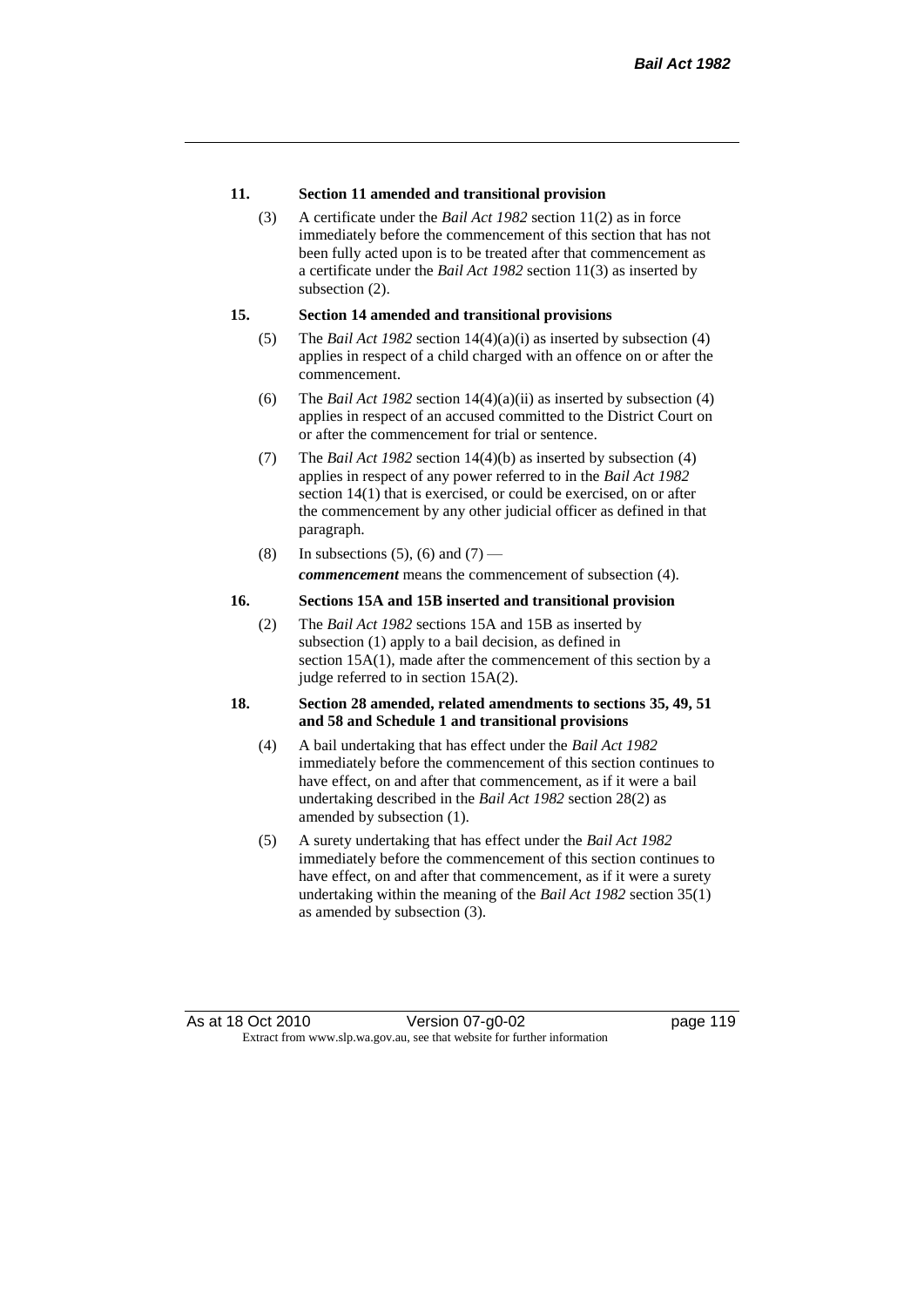#### **21. Section 31 amended and transitional provision**

(3) The *Bail Act 1982* section 31 as amended by this section applies in relation to any adjournment or committal to which it refers that occurs after the commencement of this section.

#### **22. Section 31A inserted and transitional provision**

(2) The *Bail Act 1982* section 31A as inserted by subsection (1) applies to any trial as defined in section 31A(1), or part of a trial, that takes place after the commencement of this section.

#### **23. Section 32 amended and transitional provision**

(4) The *Bail Act 1982* section 32 as amended by this section applies in relation to oral notifications given, and written notices given or sent, after the commencement of this section.

#### **24. Section 36 replaced, related amendments to sections 3, 37, 39, 40, 41 and 42 and transitional provisions**

- (6) The *Bail Act 1982* section 36(1) as inserted by subsection (1) applies to any decision as to whether a person should be approved as a surety that has to be made after the commencement of this section.
- (7) The *Bail Act 1982* section 36(2) as inserted by subsection (1) applies to any grant of bail that occurs after the commencement of this section.

#### **27. Section 44 replaced and transitional provisions**

- (2) The *Bail Act 1982* section 44 as inserted by subsection (1) applies to a surety undertaking whether entered into before or after the commencement of this section.
- (3) For the purposes of subsection (2), if a surety undertaking entered into before the commencement of this section contains a provision of the kind referred to in the *Bail Act 1982* section 44(2) as in force before that commencement, the provision is to be taken to be a provision of the kind referred to in the *Bail Act 1982*  section 44(5) as inserted by subsection (1).

#### **28. Section 45 amended and transitional provision**

(6) The *Bail Act 1982* section 45 as amended by subsection (1) applies to notices given for the purposes of the *Bail Act 1982* section 44(5) after the commencement of this section.

#### **30. Section 49 amended, related amendment to section 67 and transitional provisions**

(4) Subject to subsection (5), the *Bail Act 1982* section 49 as amended by this section applies in relation to a failure by an accused to

page 120 Version 07-g0-02 As at 18 Oct 2010 Extract from www.slp.wa.gov.au, see that website for further information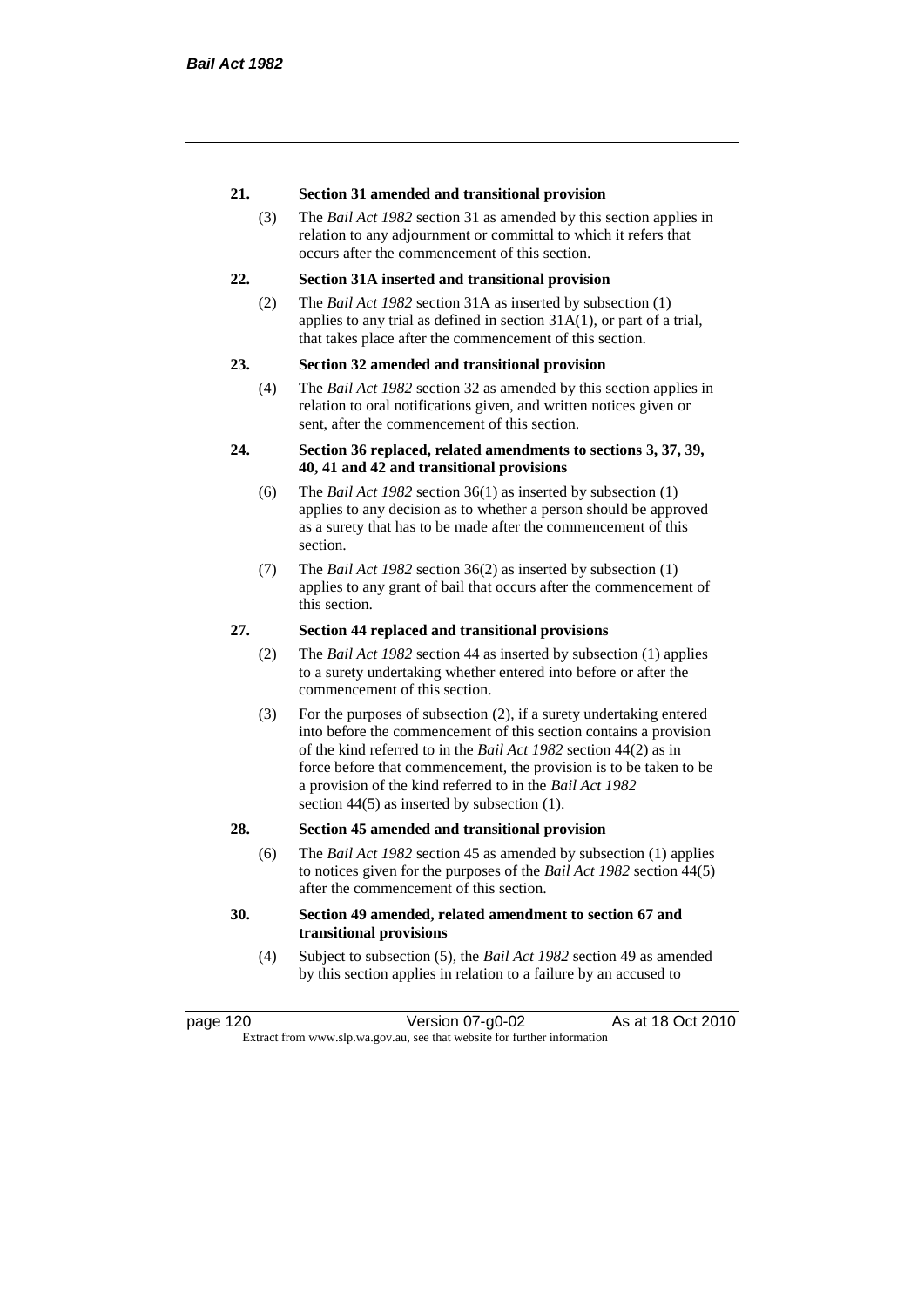comply with any requirement of the accused's bail undertaking irrespective of when the failure occurred.

(5) Any proceedings under the *Bail Act 1982* section 49 in progress immediately before the commencement of this section may be continued after that commencement as if this section had not come into operation.

#### **31. Section 51A inserted and transitional provisions**

- (2) Subject to subsection (3), the *Bail Act 1982* section 51A as inserted by this section applies for the purpose of prosecuting an offence described in subsection (1) of that section irrespective of when the offence occurred.
- (3) Any prosecution for an offence referred to in subsection (2) in progress immediately before the commencement of this section may be continued after that commencement as if this section had not come into operation.

#### **32. Section 52 amended and transitional provisions**

- (3) Subject to subsection (4), the *Bail Act 1982* section 52 as amended by this section applies for the purpose of prosecuting an offence described in subsection (1) of that section irrespective of when the offence occurred.
- (4) Any prosecution for an offence referred to in subsection (3) in progress immediately before the commencement of this section may be continued after that commencement as if this section had not come into operation.

#### **33. Section 54 amended, related amendment to section 46 and transitional provision**

- (6) Despite the amendments made by subsections (1) to (4), the *Bail Act 1982* section 54 as in force immediately before the commencement of this section continues to apply in relation to —
	- (a) an accused arrested under subsection  $(2)(a)$  of that section; and
	- (b) an application made under subsection (2)(b) of that section,

before that commencement.

#### **40. Section 66B inserted and transitional provision**

(2) The *Bail Act 1982* section 66B as inserted by subsection (1) applies in relation to any bail proceedings, as defined in section 66B, conducted after the commencement of this section irrespective of when those proceedings were initiated.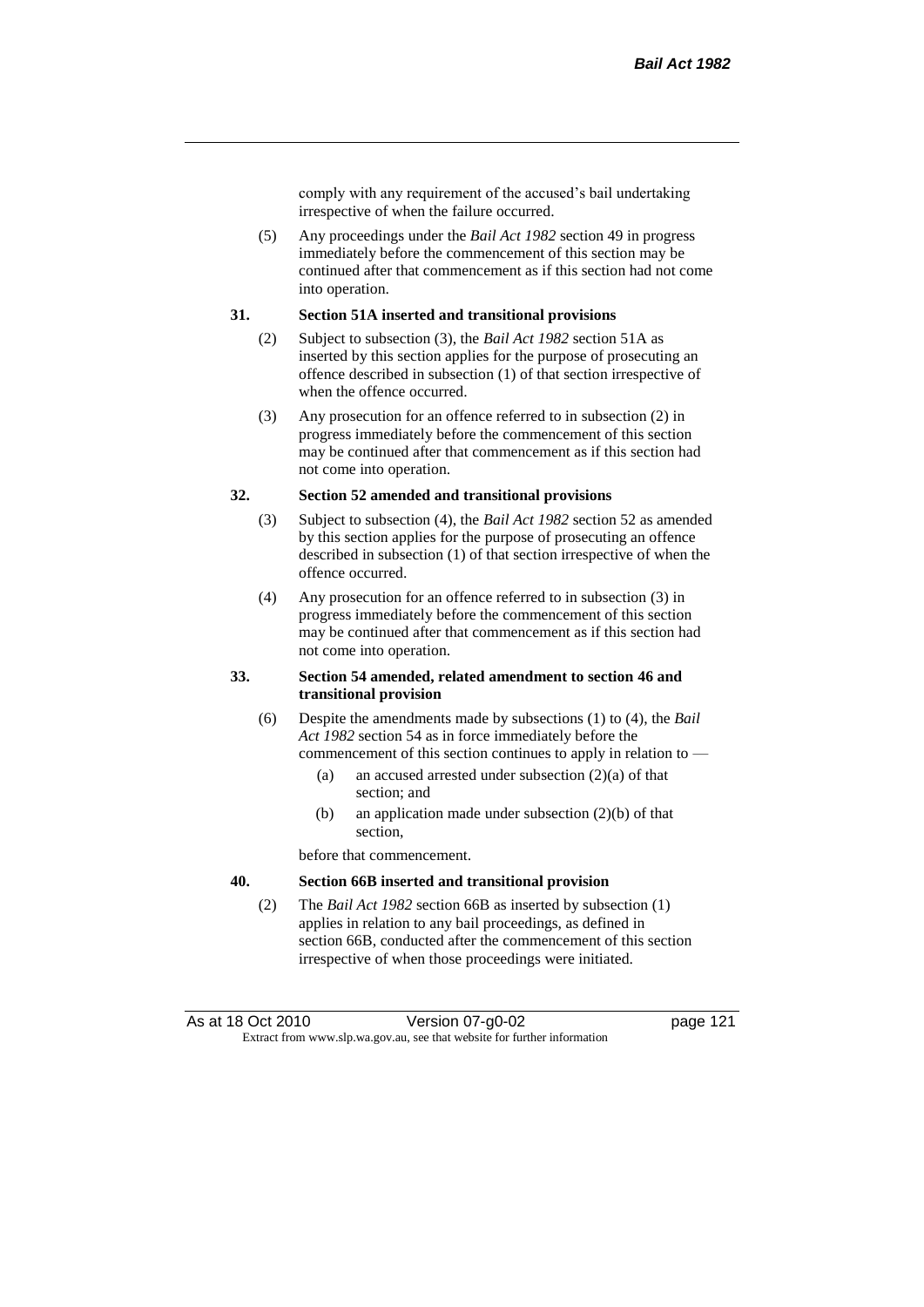#### **41. Schedule 1 amended and transitional provisions**

- (5) The *Bail Act 1982* Schedule 1 Part B clause 1A as inserted by subsection  $(3)(b)$  applies in respect of —
	- (a) a grant or refusal of bail; or
	- (b) a dispensation from the requirement for bail,

coming within that clause that occurs after the commencement of subsection (3)(b).

- (6) The *Bail Act 1982* Schedule 1 Part B clause 3 as inserted by subsection (3)(e) applies in relation to a refusal of bail for an initial appearance that occurs after the commencement of subsection  $(3)(e)$ .
- (7) The *Bail Act 1982* Schedule 1 Part C clause 3C as inserted by subsection (4)(e) applies to any consideration of a case for bail that occurs after the commencement of subsection (4)(e).
- (8) The *Bail Act 1982* Schedule 1 Part C clauses 4 and 4A as inserted by subsection (4)(f) apply to any consideration of a case for bail that occurs after the commencement of subsection (4)(f).
- (9) The *Bail Act 1982* Schedule 1 Part C clause 7 as amended by subsection (4)(i) applies to any grant of bail that occurs after the commencement of subsection (4)(i).

#### **42. Schedule 2 amended and transitional provision**

- (3) A reference in
	- (a) the *Bail Act 1982* section 16A; or
	- (b) the *Bail Act 1982* Schedule 1 Part C clause 3A or 3B,

to a serious offence includes a reference to an offence against *The Criminal Code* section 283 committed, or alleged to have been committed, before the commencement of this section.

#### **44. Transitional regulations**

- (1) If this Part does not provide sufficiently for a matter or issue of a transitional nature that arises as a result of the amendments made to the *Bail Act 1982* by this Part, the Governor may make regulations (the *transitional regulations*) prescribing all matters that are required, necessary or convenient to be prescribed for providing for the matter or issue.
- (2) The transitional regulations may provide that specified provisions of the *Bail Act 1982* or this Part —
	- (a) do not apply; or
	- (b) apply with specified modifications,

to or in relation to any matter.

page 122 Version 07-g0-02 As at 18 Oct 2010 Extract from www.slp.wa.gov.au, see that website for further information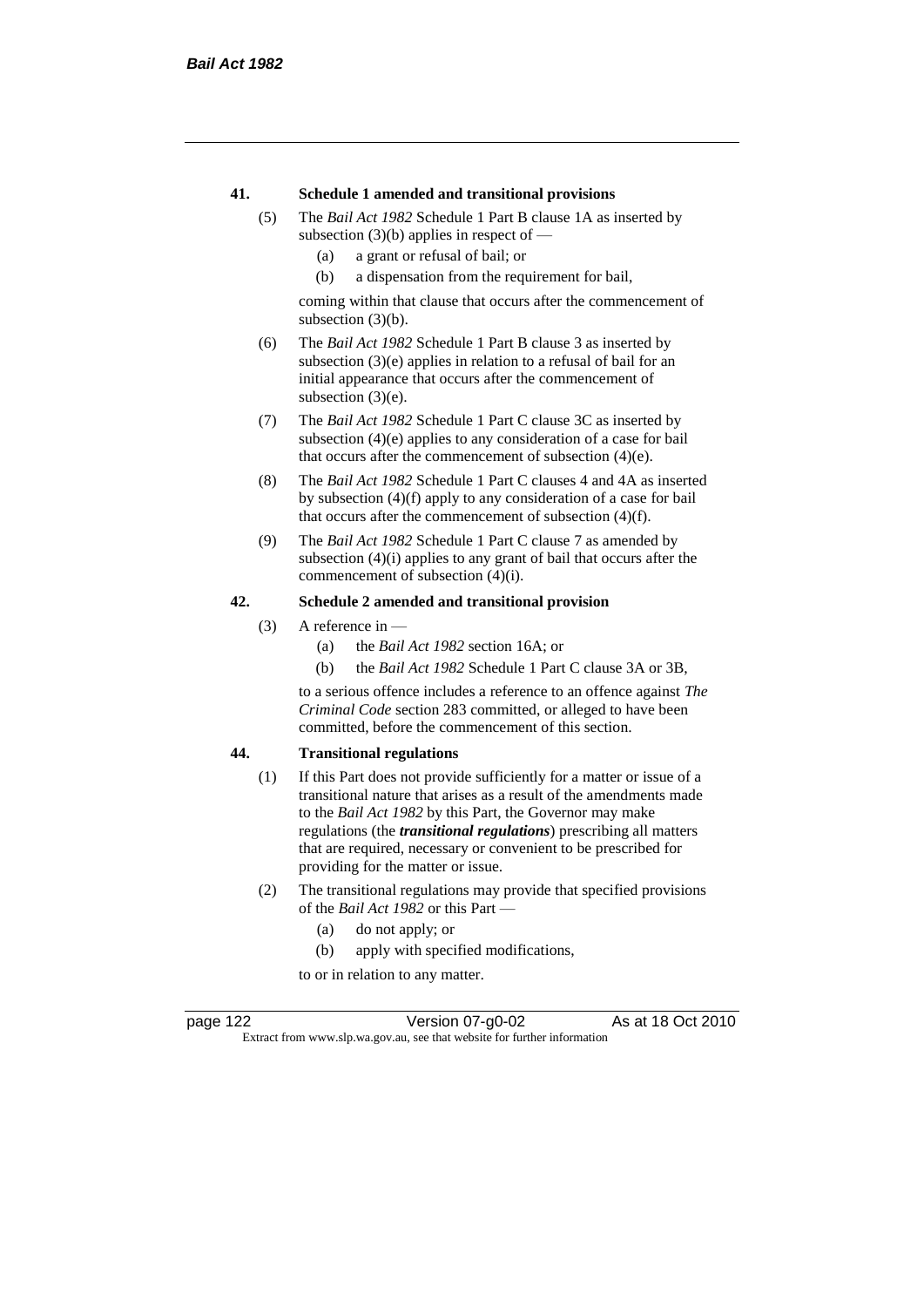- (3) If the transitional regulations provide that a specified state of affairs is to be taken to have existed, or not to have existed, on and from a day that is earlier than the day on which the transitional regulations are published in the *Gazette* but not earlier than the commencement of this section, the transitional regulations have effect according to their terms.
- (4) In subsections (2) and (3) *specified* means specified or described in the transitional regulations.
- (5) If the transitional regulations contain a provision referred to in subsection (3), the provision does not operate so as —
	- (a) to affect in a manner prejudicial to any person (other than the State or an authority of the State), the rights of that person existing before the day of publication of those regulations; or
	- (b) to impose liabilities on any person (other than the State or an authority of the State) in respect of anything done or omitted to be done before the day of publication of those regulations.
- <sup>13</sup> On the date as at which this reprint was prepared, the *Machinery of Government (Miscellaneous Amendments) Act 2006* Pt. 3 Div. 1 had not come into operation. It reads as follows:

# **Part 3 — Attorney General, and Justice**

### **Division 1 —** *Bail Act 1982*

#### **30. The Act amended**

The amendments in this Division are to the *Bail Act 1982*.

#### **31. Section 3 amended**

- (1) Section 3(1) is amended as follows:
	- (a) by inserting the following definitions in the appropriate alphabetical positions —
- .<br>C

<u>، د</u>

*CEO* means the chief executive officer of the Department; *Department* means the department of the Public Service principally assisting in the administration of this Act;

";

".

As at 18 Oct 2010 Version 07-g0-02 page 123 Extract from www.slp.wa.gov.au, see that website for further information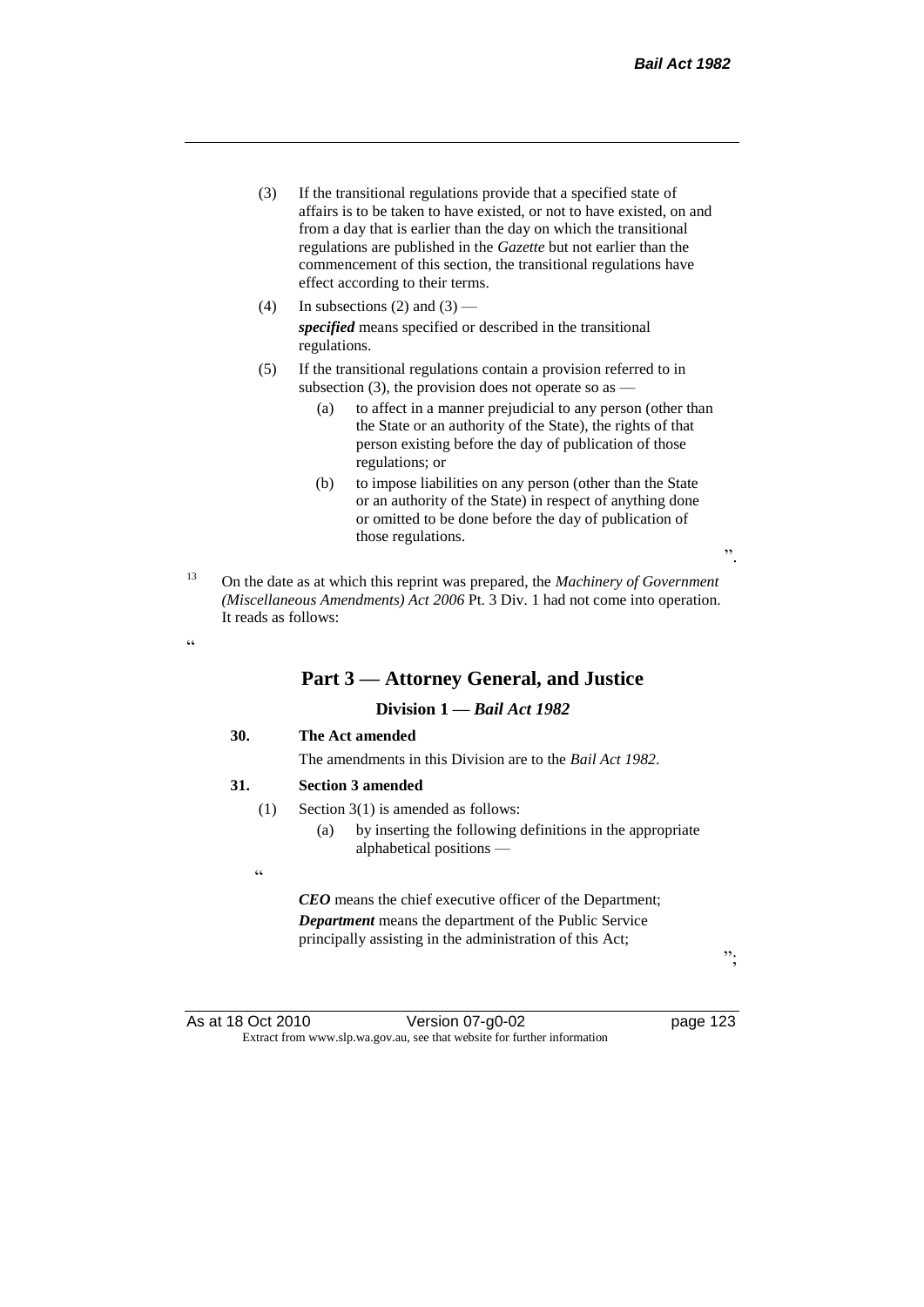- (b) in the definition of "authorised community services officer" in paragraph (a) by deleting "(Justice)" in both places where it occurs <sup>14</sup>;
- (c) by deleting the definition of "CEO (Justice)"  $14$ .
- (2) Section 3(5) is amended by deleting "department of which he is the chief executive officer" and inserting instead —
	- " Department ".

# **32. Section 66A amended** <sup>14</sup>

Section 66A(2) is amended by deleting "department of which the CEO (Justice) is the chief executive officer" and inserting instead —

" Department ".

# **33. Various references to CEO (Justice) changed to CEO** <sup>14</sup>

Each provision listed in the Table to this section is amended by deleting "CEO (Justice)" in each place where it occurs and inserting instead —

| cc<br>,,                       |                                                                        |
|--------------------------------|------------------------------------------------------------------------|
| Table                          |                                                                        |
| s. $3(5)$                      | s. 50E                                                                 |
| s. $24A(4)$                    | s. $50F(1)$ , (3), (4) and (5)                                         |
| s. 27A                         | s. 50H                                                                 |
| s.50A                          | s. 50J                                                                 |
| s. $50C(4)(a)$ and (b)         | s. $50L(1)$                                                            |
| s. $50D(1)(a)$                 | Sch. 1 Part D cl. $3(3)(e)$                                            |
| Note:<br>deleting "(Justice)". | The headings to sections 27A, 50A, 50E, 50F and 50J will be altered by |

<sup>14</sup> The amendments to the *Bail Act 1982* in the *Machinery of Government (Miscellaneous Amendments) Act 2006* Pt. 3 Div. 1 cl. 31(1)(b) and (c), cl. 32 and 33 would conflict with amendments by the *Prisons and Sentencing Legislation Amendment Act 2006* Pt. 5.

page 124 Version 07-g0-02 As at 18 Oct 2010 Extract from www.slp.wa.gov.au, see that website for further information

".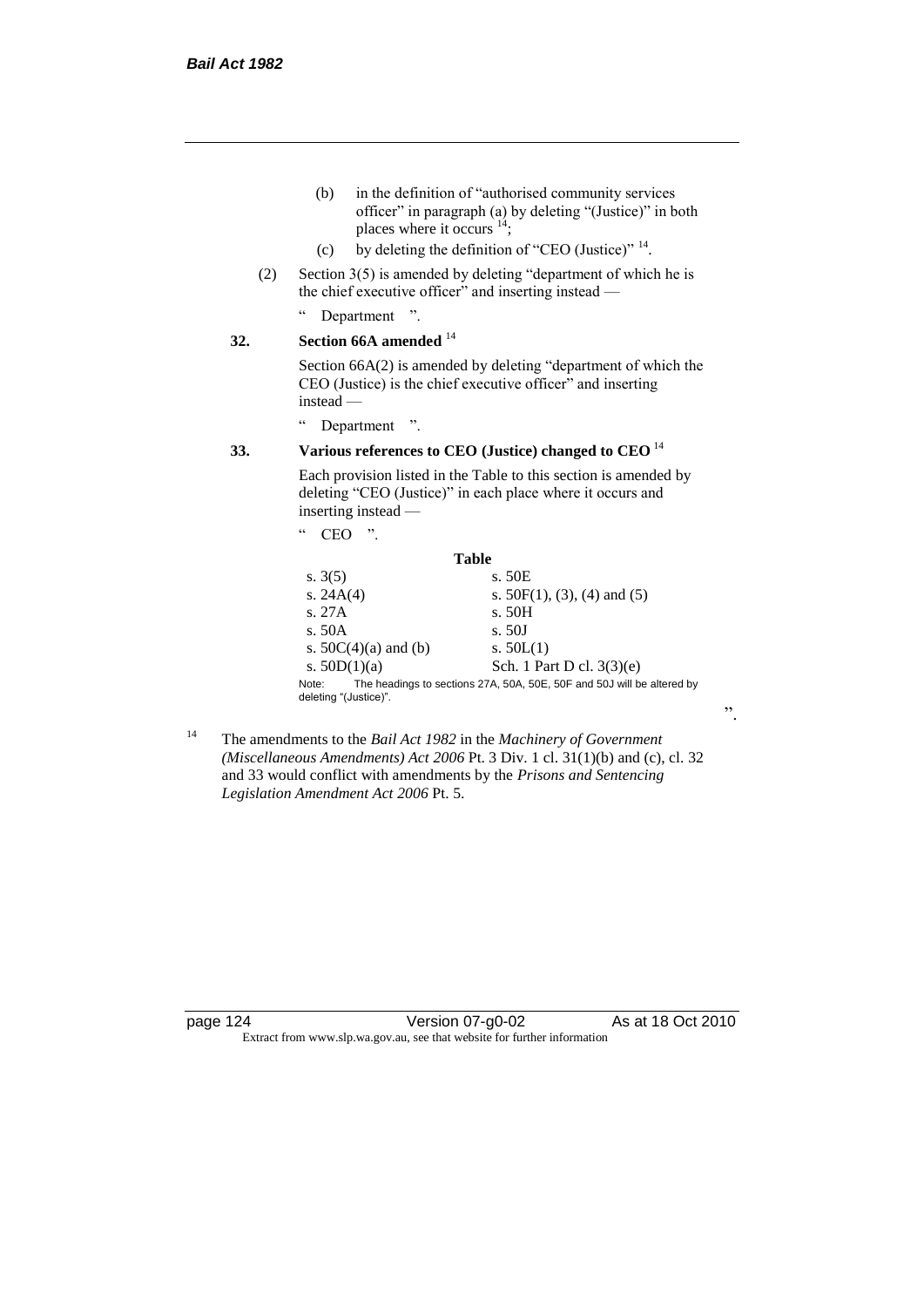# **Defined Terms**

[This is a list of terms defined and the provisions where they are defined. The list is not part of the law.]

| <b>Defined Term</b><br><u> 1989 - Johann Barn, mars eta bat erroman erroman erroman erroman erroman erroman erroman erroman erroman err</u> | Provision(s) |
|---------------------------------------------------------------------------------------------------------------------------------------------|--------------|
|                                                                                                                                             |              |
|                                                                                                                                             |              |
|                                                                                                                                             |              |
|                                                                                                                                             |              |
|                                                                                                                                             |              |
|                                                                                                                                             |              |
|                                                                                                                                             |              |
|                                                                                                                                             |              |
|                                                                                                                                             |              |
|                                                                                                                                             |              |
|                                                                                                                                             |              |
|                                                                                                                                             |              |
|                                                                                                                                             |              |
|                                                                                                                                             |              |
|                                                                                                                                             |              |
|                                                                                                                                             |              |
|                                                                                                                                             |              |
|                                                                                                                                             |              |
|                                                                                                                                             |              |
|                                                                                                                                             |              |
|                                                                                                                                             |              |
|                                                                                                                                             |              |
|                                                                                                                                             |              |
|                                                                                                                                             |              |
|                                                                                                                                             |              |
|                                                                                                                                             |              |
|                                                                                                                                             |              |
|                                                                                                                                             |              |
|                                                                                                                                             |              |
|                                                                                                                                             |              |
|                                                                                                                                             |              |
|                                                                                                                                             |              |
|                                                                                                                                             |              |
|                                                                                                                                             |              |
|                                                                                                                                             |              |
|                                                                                                                                             |              |
|                                                                                                                                             |              |
|                                                                                                                                             |              |
|                                                                                                                                             |              |

As at 18 Oct 2010

page  $125$ 

3 Oct 2010<br>Extract from www.slp.wa.gov.au, see that website for further information